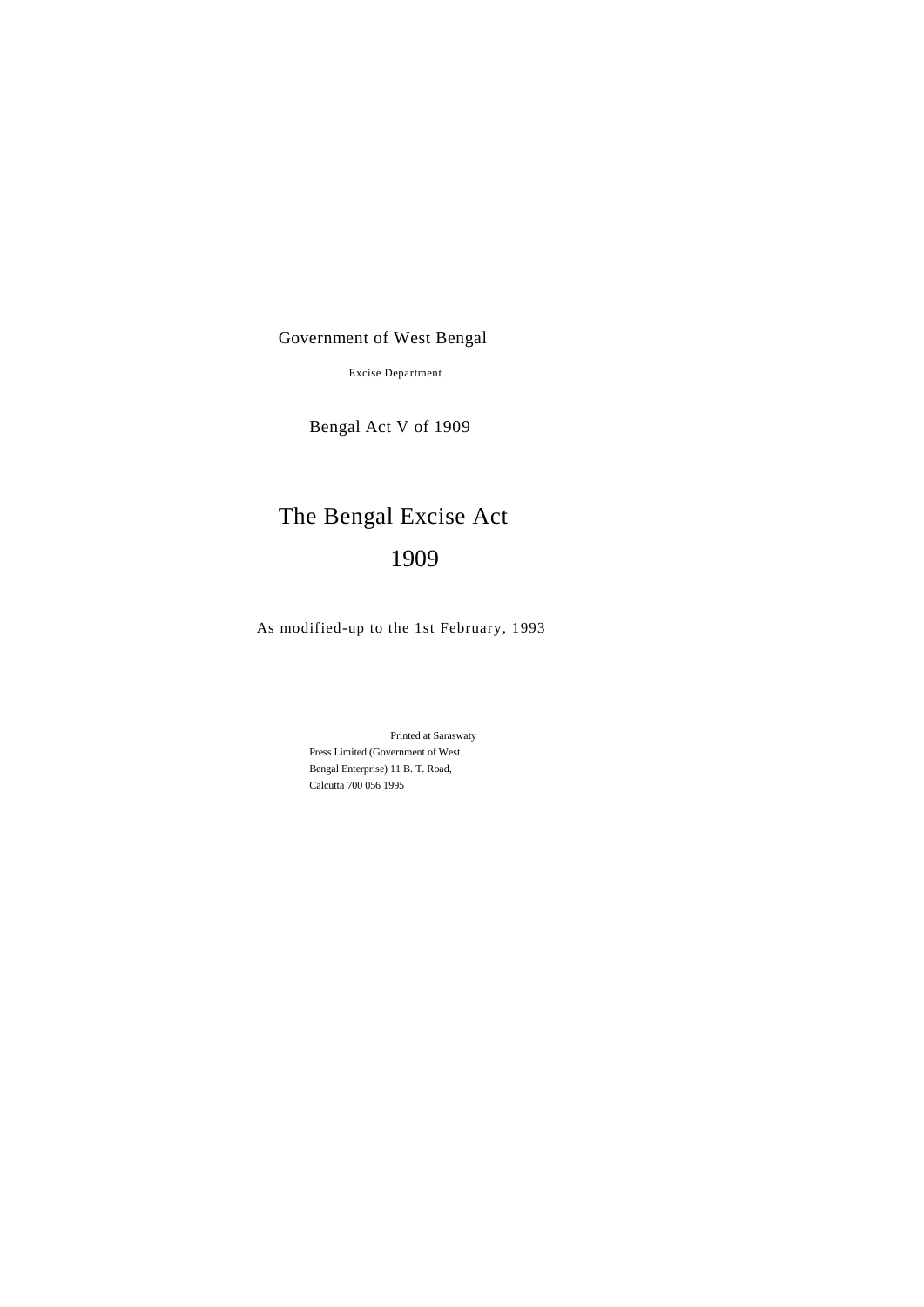Government of West Bengal

Excise Department

Bengal Act V of 1909

# The Bengal Excise Act

# 1909

As modified up to the 1st February, 1993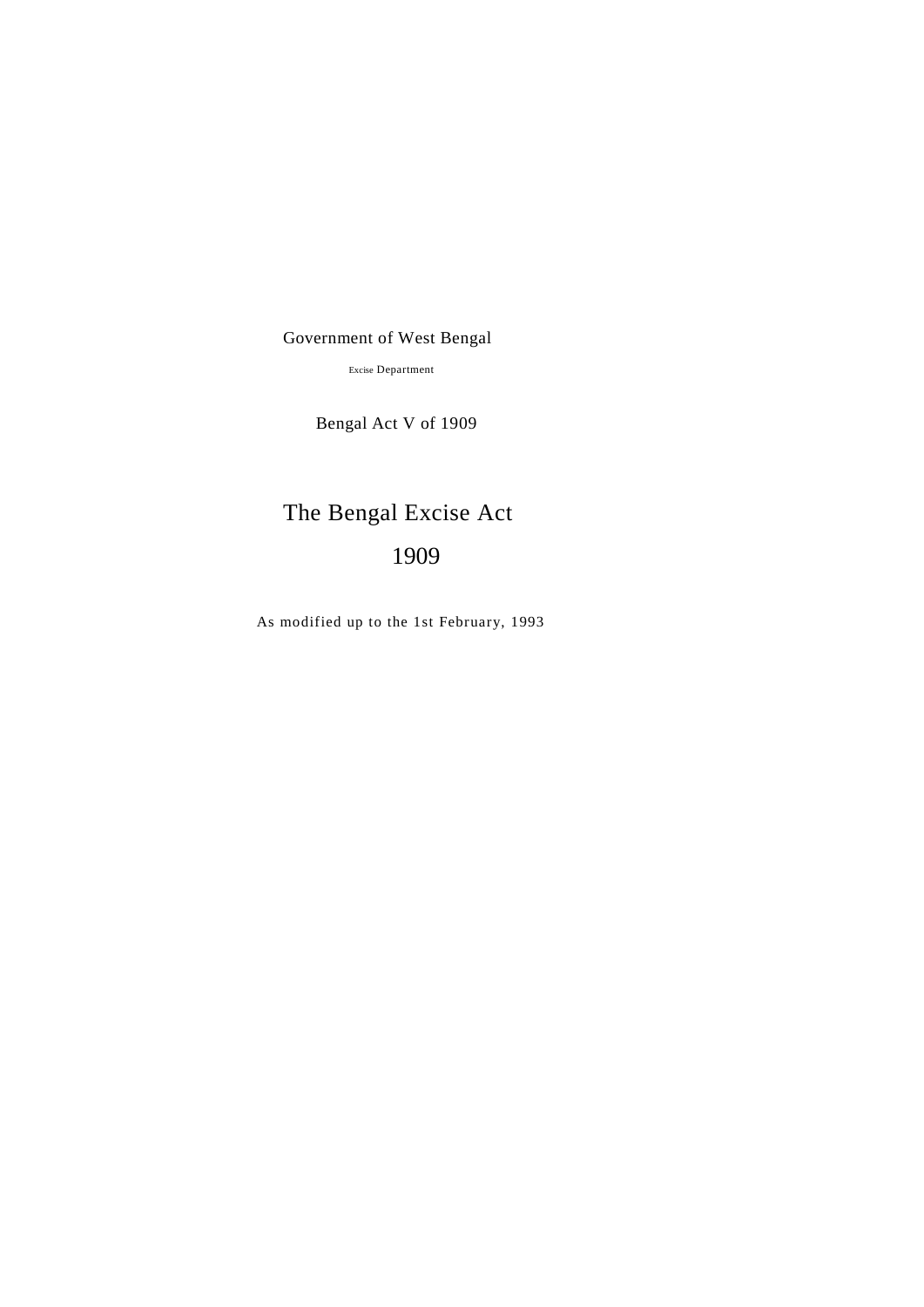AND ADAPTATIONS.

STATEMENTS OF REPEALS, AMENDMENTS

AND AMENDED.

Act XXXVIII of 1920. Ben. Act VII of 1922. \* Ben. Act IX of 1934. Ben. Act VI of 1939. West Ben. Act XII of 1947. West Ben. Act XXVIII of 1948. West Ben. Act II of 1954. West Ben. Act XXXIV of 1965. West Ben. Act IV of 1973. West Ben. Act L of 1974. West Ben. Act XII of 1979. West Ben. Act XL of 1979. West Ben. Act XXXVIII of 1983.

The. Government of India (Adaptation of Indian Laws) Order, 1937. The Government of India (Adaptation of Indian Laws) Supplementary Order, 1937. The Indian **Independence** (Adaptation of Bengal and Punjab Acts) Order, 1948. The Adaptation of Laws Order, 1950.

REPEALED IN PART, OMITTED Act II of 1930.

B|n.<u>^ct-j<sub>v</sub>o</u>ft1^39.<br>BBjj>It JfIV df9D9t33.  $-$ 

# No/e.-In reprinting this Act-

(1) repealed matter has been omitted, explanatory notes being inserted;

(2) amendments have been inserted in their proper places with explanatory foot-notes;

(3) some further foot-notes have been added for convenience of reference;

(4) the marginal notes to sections have been revised, wherever this was necessary, in order to bring them into harmony with the amendments made in the sections; and

(5) words belonging to oriental languages have, as a rule, been printed in italics.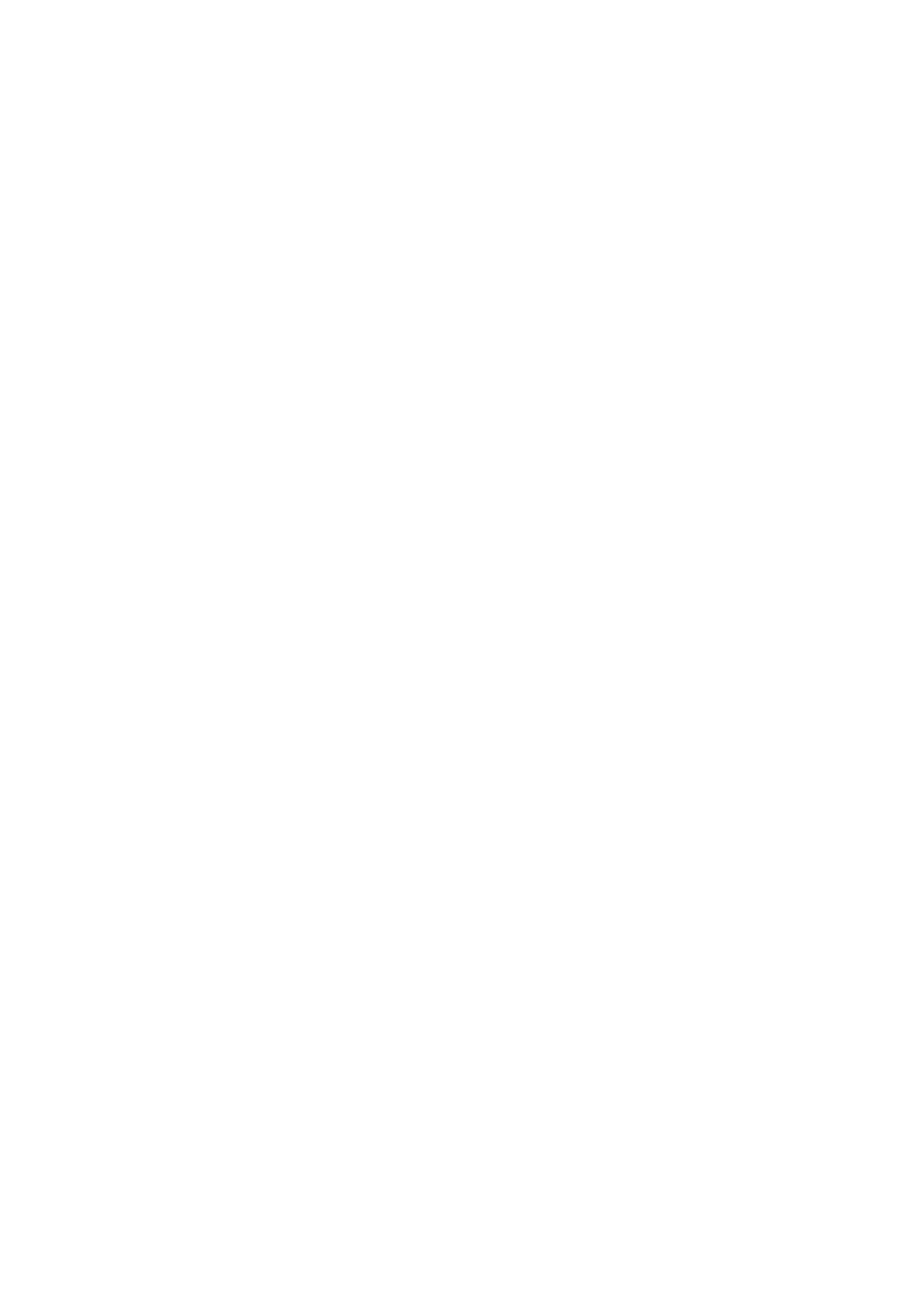# Bengal Act V of 1909

# THE BENGAL EXCISE ACT, 1909

# CONTENTS.

# CHAPTER I.

#### PRELIMINARY.

#### SECTION.

- 1. Short title, extent and commencement.<br>2. Definitions.
- Definitions.
- 3. (Repealed.)<br>4. Power to decla
- Power to declare what shall be deemed to be "country <sup>liquor</sup> and "foreign liquor", respectively.
- 5. Definition of retail and wholesale.<br>6. Saving of certain Acts.
- Saving of certain Acts.

# CHAPTER II.

#### ESTABLISHMENT, CONTROL, App~ AND REVISION.

7. Establishments, and delegation and withdrawal of powers.

8. Control, appeal and revision.

8A. Correction of errors.

## CHAPTER m.

#### IMPORT, EXPORT AND TRANSPORT.

- 9. Restrictions on import.
- 10. Restrictions on export or transport.
- 11. Power to prohibit import, export or transport.
- 12. Passes for import, export or transport.

# CHAPTER IV.

#### MANUFACTURE, POSSESSION AND SALE.

13. License required for manufacture.

- 14. Drawing or possession of tari in notified areas.
- 15. Establishment of distilleries, breweries or warehouses.
- 16. License required for depositing or keeping intoxicant in warehouse or other place of storage.
- 17. Payment of duty on removal from distillery, brewery, warehouse or other place of storage.
- 18. Possession of intoxicants not obtained from licensed vender.
- 19. 'Possession of intoxicants generally.
- 20. License required for sale.
- 21. Manufacture and sale of liquor in or near cantonments ..
- 22. Grant of exclusive privilege of manufacture and sale of country liquor or intoxicating drugs.
- 23. Transfer of exclusive privilege.
- 24. Maintenance and use of measures, weights and instruments by licensed manufacturers and vendors.
- 25. Employment of children or women by licensed vendors.

26. Power to close shops temporarily.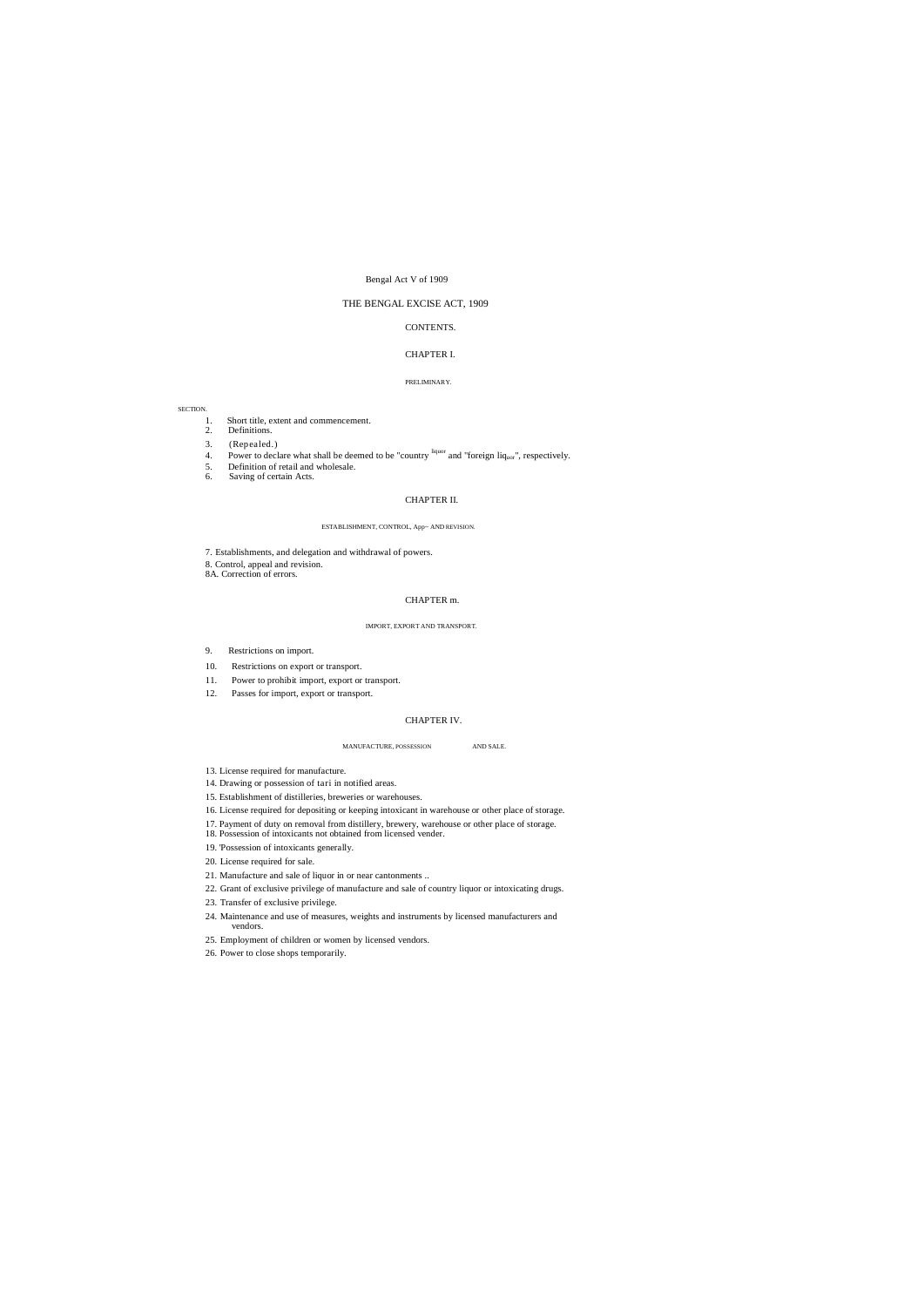4 The Bengal Excise Act, 1909.

[Ben. Act V of 1909.]

# CHAPTER X.

MISCELLANEOUS.

SECTION.

- 85. Power to State Government to make rules.
- 86. Further power of State Government to make rules.
- 87. (Repealed.)
- 88. Publication and effect of rules and notifications.
- 89. Recovery of dues.
- 90. Power of State Government to exempt intoxicants from provisions of Act.

91. Bar to certain suits.

- 92. Limitation of suits and prosecutions.
- 92A. Bar to application of section 370 of the Bengal Municipal Act, 1932.
- 93. (Repealed.)

The Schedule-(Repealed).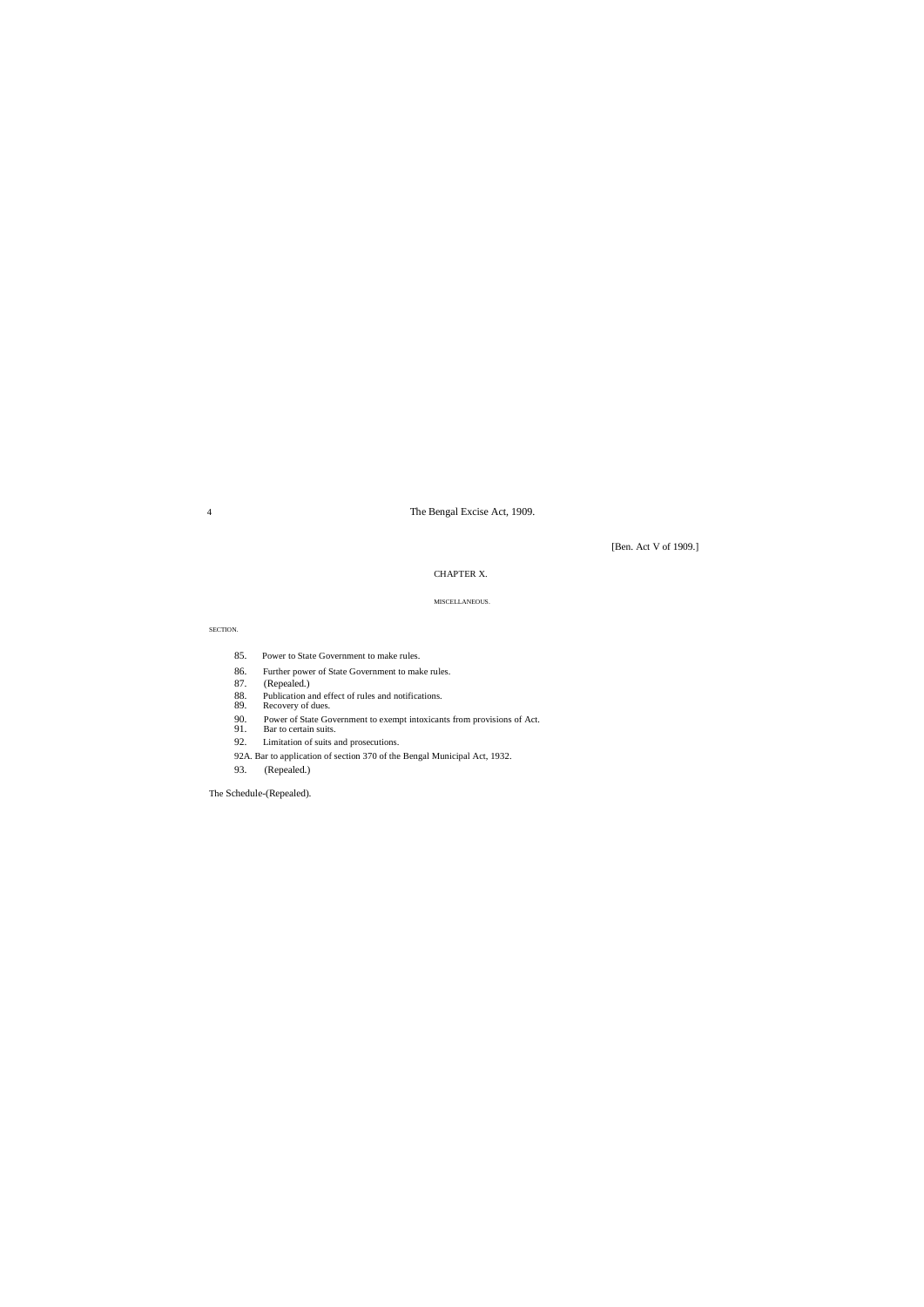# Bengal Act V of 1909

# THE BENGAL EXCISE ACT, 1909.'

As modified up to the 1st February, 1993

[8th September, 1909]

An Act to consolidate and amend the Excise Law in Bengal.

WHEREAS is expedient to consolidate and amend the law in Bengal relating to the import, export, transport, manufacture, possession and sale of 2[intoxicants];

AND WHEREAS, hte Acts mentioned in Part I of the Schedule having been passed by the Governor-General of India in Council, the previous sanction of the Governor-General has been obtained, 55 & 56 Viet., under section 5 of the Indian Councils Act, 1892, to the passing of C 14 this Act;

It is hereby enacted as foIIows:-

CHAPTER 1.

PRELIMINARY.

1. (1) This Act may be caIIed the Bengal Excise Act, 1909;

| Legislative Papers.-For                    | Statement of Objects and Reasons, see the Calcutta                                                                                                    |              |
|--------------------------------------------|-------------------------------------------------------------------------------------------------------------------------------------------------------|--------------|
|                                            | Gazette, 1909, Pt. IV, p. 33; for report of Select Committee, see ibid, Pt. IV, pp. 41 to 55; for proceedings in Council, see ibid, Pt. IVA, pp. 6 to | Short title. |
|                                            | 12,17 to 22,147,151,152,                                                                                                                              | .extent and  |
| 158to 182 and 184 to 220.                  |                                                                                                                                                       | commence     |
|                                            | 2The words "alcoholic liquor" were originally substituted for the words "intoxicating liquor" by s. 4 of                                              | ment.        |
|                                            | the Bengal Excise (Amendment) Act, 1914 (Ben. Act VII of 1914); thereafter the word "intoxicants" was                                                 |              |
|                                            | substituted for the words "alcoholic liquor and intoxicating drugs" by s. 2 of the Bengal Excise (Amendment)                                          |              |
| Act, 1965 (West Bengal Act XXXIV of 1965). |                                                                                                                                                       |              |

(2) It extends to the whole of 3[West Bengal]; and

(3) It shaII come into force on such date4 as the 5[State Government] may, by notification, direct.

3The words within square brackets were substituted for the word "Bengal" by paragraph (2) of Article 3 of the Indian Independence (Adaptation of Bengal and Punjab Acts) Order, 1948. 4The 1st December, 1909-see the Calcutta Gazette, 1909 Pt. I, p. 1710.

5The words "Provincial Government" were originally substituted for the words "Local Government" by paragraph 4( I) of the Government of India (Adaptation of Indian Laws) Order, 1937, and thereafter the word "State" was substituted for the word "Provincial" by paragraph 4(1) of the Adaptation of Laws Order,1950.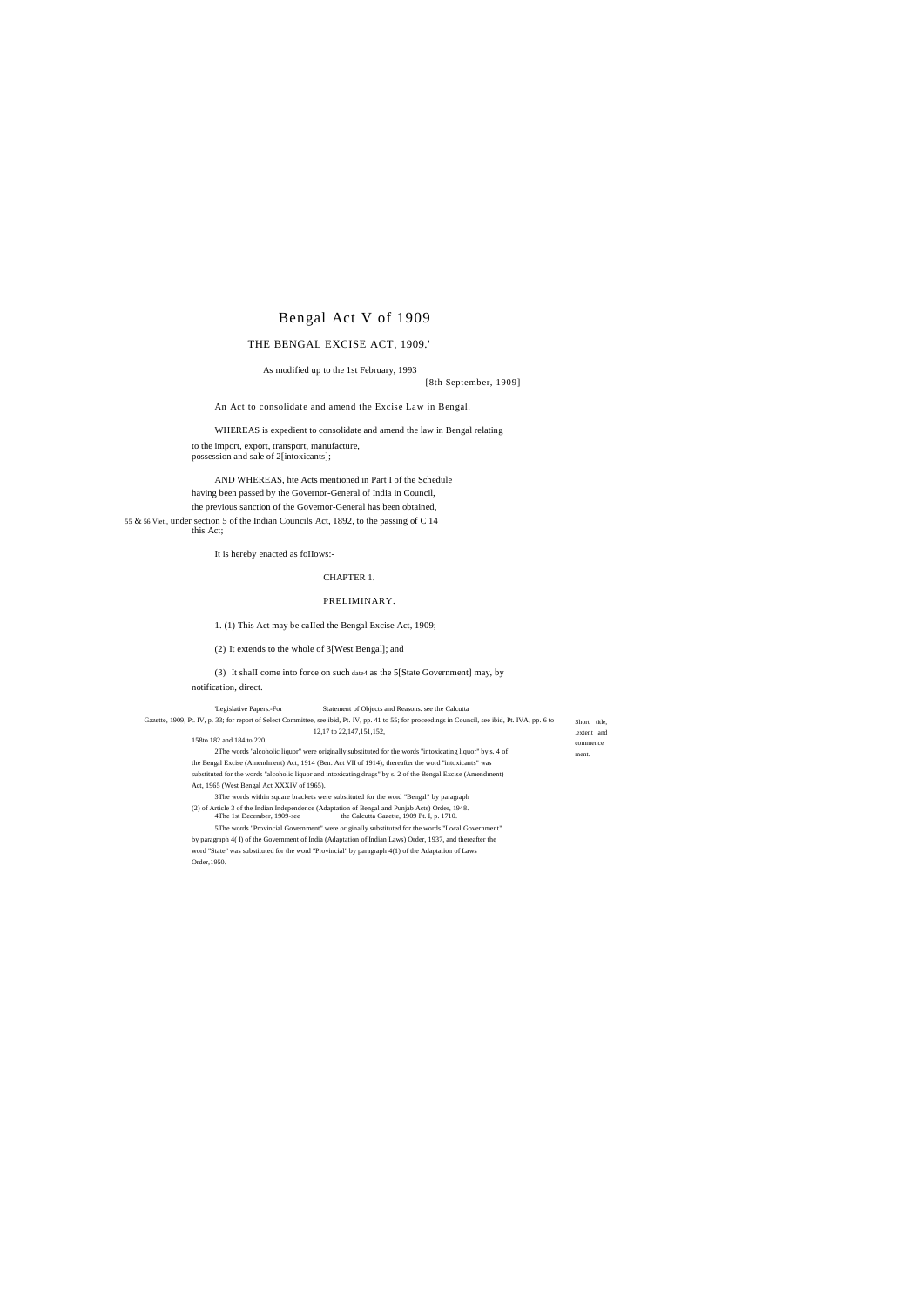[Ben. Act V 2 The Bengal Excise Act, 1909.

Excise



# (Chapter I.-PreLiminary.-Section 2.)

(1) "beer" includes ale, stout, porter and all other fermented liquor I[whether solidified or not, made from malt and such other substances as the State Government may, by notification, specify in this behalf];<br> $****$ 

\*\*\*\*\* \* \* \* \* \* \* \* \*

2. In this Act, unless there is anything repugnant in the subject or context,-

(3) to "bottle" means to transfer liquor from a cask or other vessel to a bottle or other receptacle for the purpose of sale, whether any process of rectification be employed or not; and includes rebottling;

(4) "Calcutta district" means-

- (a) the area within the local limits of the ordinary original civil jurisdiction of 4[the High Court at Calcutta];
- (b) the Suburbs of Calcutta, as for the time being defined by notification published under section 1 of the Calcutta Ben. Act II of Suburban Police Act, 1966,5\*\*\*\*\*; and 1966.
- (c) any other areas, in the vicinity of those referred to in sub-clauses (a) and (b), which the 6[State Government] may, by notification, declare to be included in the "Calcutta district";

7[Provided that the State Government may, by notification, declare to be excluded from the "Calcutta district" any area or any part of any area included therein under sub-clause (a), sub-clause (b) or sub-clause (c)];

IThese words within square brackets were substituted for the words "made from malt" by s. 3(1) of the Bengal Excise (Amendment) Act, 1965 (West Bengal Act XXXIV of 1965).

2Clause (I A) was omitted by paragraph (I) of Article 3 of, and the Schedule to the Indian Independence (Adaptation of Bengal and Punjab Acts) Order, 1948. 3Clause (2) of section 2 was repealed by s. 5(a) of the Bengal (Amendment) Act, 1914 (Ben. Act VII of

1914).

4These words within square brackets were substituted for the words "the High Court of Judicature at Fort William in Bengal" by paragraph 3 of, and the Eleventh Schedule to, the Adaptation of Laws Order, 1950.

5The words "and the Municipalities of Howrah and Bally, or such part of those areas as the State Government may, by notification, direct, or, if the State Government by notification so directs, no part of any of those areas" were omitted by s. 3(2)(a) of the Bengal Excise (Amendment) Act, 1965 (West Ben. Act XXXIV of 1965).

6See foot-note 5 on page I, ante.

7This proviso was added by s. 3(2)(b) of the Bengal Excise (Amendment)

1965 (West Ben. Act XXXIV of 1965).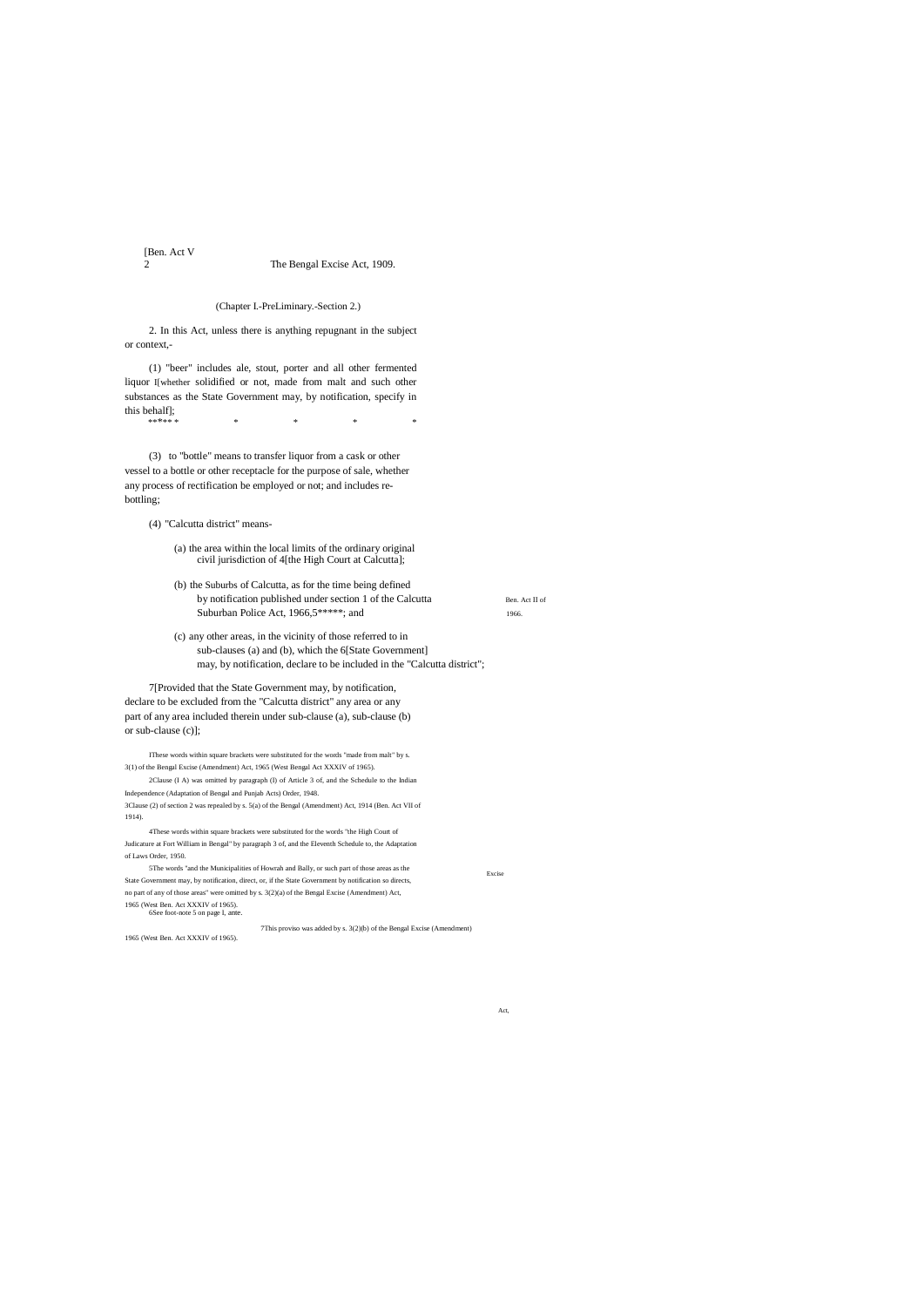The Bengal Excise Act, 1909. 3 of 1909.]

(Chapter l.-Preliminary.-Section 2.) \* \* \* \*

(5) "Collector" means-

- (i) in the Calcutta district, the person appointed under section 7, 2[sub-section (2)], clause (b), to exercise all the powers and to perform all the duties of the Collector in that district, and
- (ii) elsewhere, the chief officer in charge of the revenue administration of a district;

3(6) "denaturant" means any substance prescribed by rule made in this behalf under clause (3) of section 86, for admixture with spirit in order to render the mixture unfit for human consumption, whether as a beverage, or internally as a medicine, or in any other way whatsoever;

3(6a) to "denature" means to mix spirit with one or more denaturants in such manner as may be prescribed by rule made in this behalf under clause (3) of section 86, and ':denatured spirit" means spirit so mixed;

4(7) "exciseable article" means-

(a) any liquor for human consumption, or

- (b) any intoxicating drug, but does not include medicinal
	- preparations or toilet preparations containjng alcohol or any intoxicating drug;

Explanation.-In this clause the expressions "medicinal preparations" and "toilet preparations" have the same meaning respectively as in the Medicinal and Toilet Preparations (Excise Duties) Act, 1955;

'Clause (4A) was omitted by s. 40 of, and Schedule II to, the Dangerous Drugs

Act, 1930 (2 of 1930).

2The word, figure and brackets were inserted by sec. 3(3) of the Bengal Excise (Amendment) Act, 1965 (West Ben. Act XXXIV of 1965). 3These clauses (6) and (6a) were substituted for the original clause (6) by s. 6(3)

of the Bengal Excise (Amendment) Act, 1914 (Ben. Act VII of 1914).

40riginal clause (7) was substituted by paragraph 3 of, and Schedule IV to, the Government of India (Adaptation of Indian Laws) Order, 1937. This was again substituted by para. 3 of, and the Eleventh Schedule to, the Adaptation of Laws Order, 1950; finally this clause was substituted by s. 3(4) of the Bengal Excise (Amendment)

Act, 1965 (West Ben. Act XXXIV of 1965).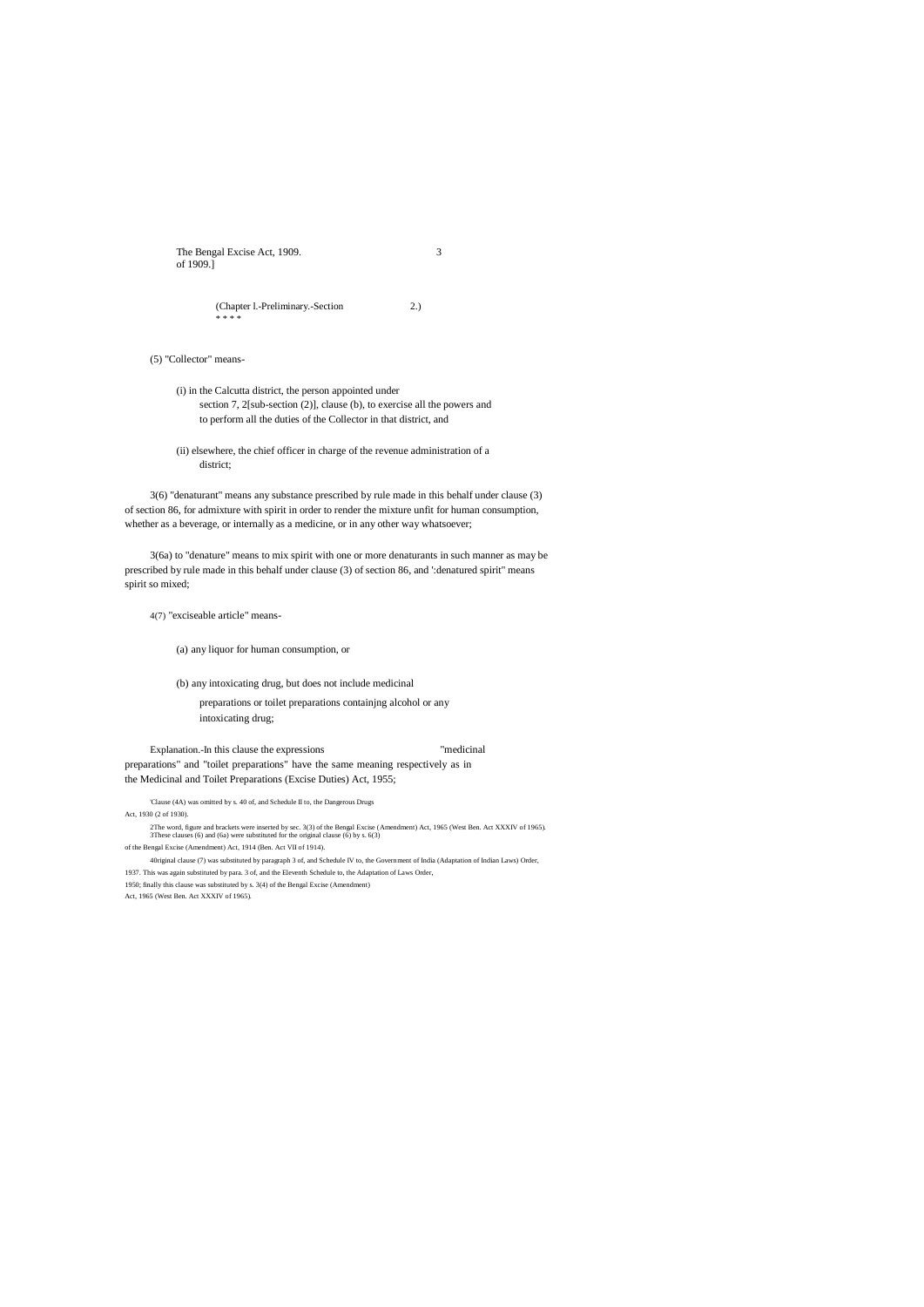[Ben. Act V 4 The Bengal Excise Act, 1909.

(Chapter l.-Preliminary.-Section 2.)

'(7a) "excise duty" and "countervailing duty" mean any such excise duty or countervailing duty, as the case may be, as is mentioned in 2[entry 51] of List IT in the Seventh Schedule to 3[the Constitution] ;

(8) "Excise Commissioner" means the officer appointed under section 7, 4[sub-section (2)], clause (a);.

(9) "Excise Officer" means the Collector or any officer or other person appointed or invested with powers under section 7;

(10) "excise-revenue" means revenue derived or derivable from any duty, fee, tax, payment (other than a fine imposed by a Criminal Court) or confiscation imposed or ordered under this Act or any other law for the time being in force relating to 5(intoxicants];

6(11) "export" means to take out of 7[West Bengal] otherwise than across a customs frontier as defined by the Central Government;

6(12) "import" 8[\*\*\*\*\*\*] means to bring into 7[West Bengal] otherwise than across a customs frontier as defined by the Central Government;

9(12ia) "India" means the territory of India excluding the State of Jammu and Kashmir;

lCIause (7a) was inserted by paragraph 3 of, and Schedule IV to, the Government of India (Adaptation of Indian Laws) Order, 1937. 2The word and figures within square brackets were substituted for the word and figures "item 40" by paragraph 3 of, and the Eleventh

Schedule to, the Adaptation of Laws Order, 1950. 3These words within square brackets were substituted for the words and figures, "the Government oflndia Act, 1935", ibid.

4This word, figure and brackets were inserted by s. 3(5) of the Bengal Excise (Amendment) Act, 1965 (West Ben. Act XXXIV of 1965). 5This word was substituted for the words "liquor or intoxicating drugs" by

s. 3(6), ibid.

6These clauses (II) and (12) were substituted for the former clauses (II) and (12)

by paragraph 3 of, and Schedule IV to, the Government of India (Adaptation of Indian Laws) Order, 1937. 7See foot-note 3, on page I, ante.

8The words "a Province of India" were originally substituted for the words "British India" by paragraph (I) of Article 3 of, and the Schedule to, the Indian Independence (Adaptation of Bengal and Punjab Acts) Order, 1948 and thereafter the words "a Province of' were omitted by paragraph 3 of, and the Eleventh Schedule to,

the Adaptation of Laws Order, 1950; then again the brackets and words '(except in the phrase "import into India")' were

omitted by s. 3(7) of the Bengal Excise (Amendment) Act, 1965 (West Ben. Act XXXIV of 1965).

9Clause (l2ia) was inserted by paragraph 3 of, and the Eleventh Schedule to, the Adaptation of Laws Order, 1950.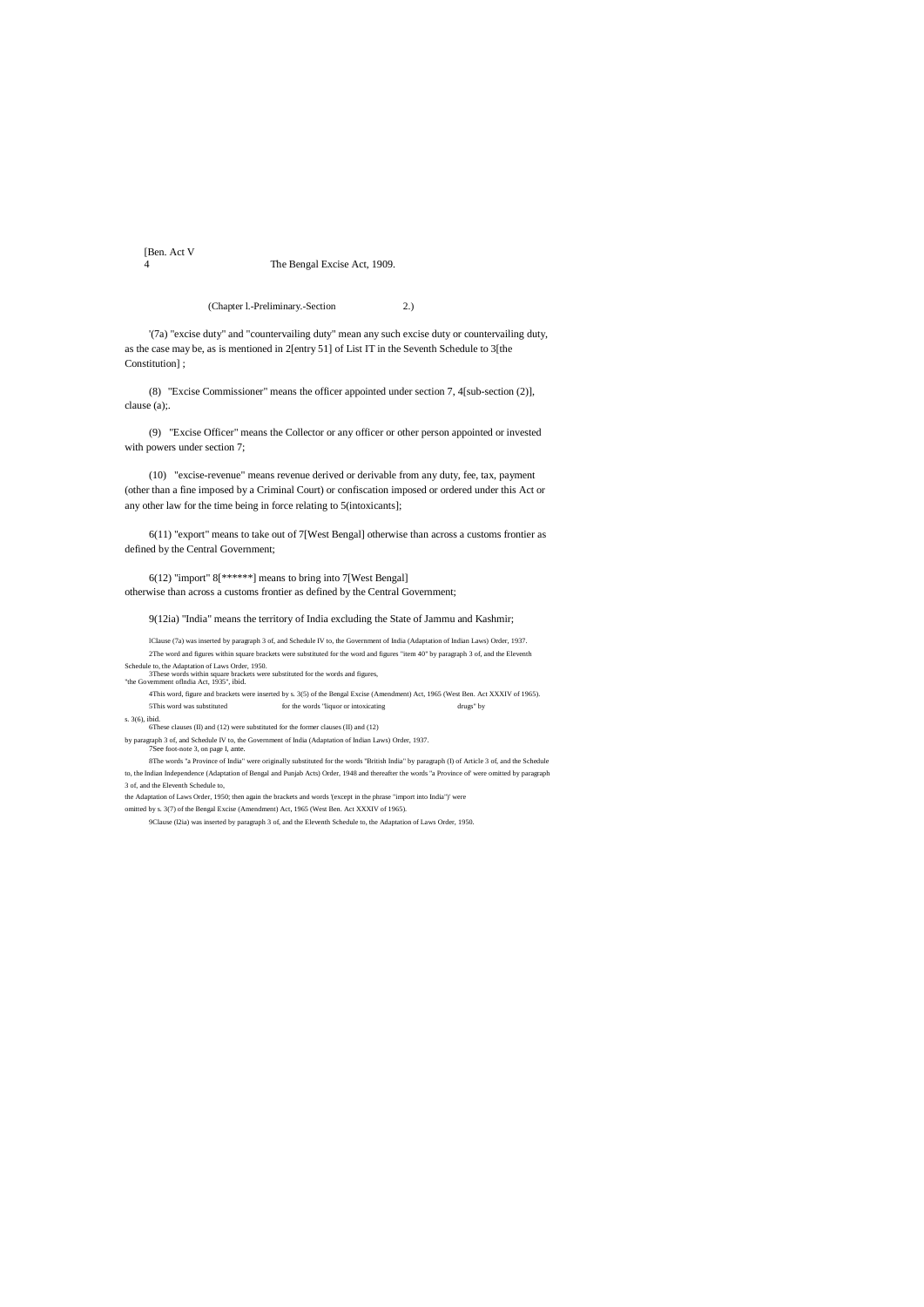The Bengal Excise Act, 1909. 5 of 1909.]

2 of 1930. IThis clause (l2a) was substituted for the former clause (12a) by s. 2 of the Bengal Excise (Amendment) Act, 1954 (West Ben. Act II of 1954).

(Chapter 1.-Preliminary.-Section 2.)

1(12a) "intoxicant" means- (i) any liquor, or

- (ii) any substance from which liquor 2[may be manufactured] and which is declared by the State Government by notification 3[\*\* \*\* \*\*] to be an intoxicant for the purpose of this Act, or
- (iii) any intoxicating drug;

4(13) "intoxicating drug" means-

- (i) the leaves, small stalks and flowering or fruiting tops of the Indian hemp plant (Cannabis sativa L.), including  $\acute{E}$  all forms known as bhang, siddhi or ganja;
- (ii) charas, that is, the resin obtained from the Indian hemp plant, which has not been submitted to any manipulations other than those necessary for packing and transport;
- (iii) any mixture, with or without neutral materials, of any of the above forms of intoxicating drug, or any drink prepared therefrom; and

beer,  $8^*$  \* \* \* and any substance which the 6[State Government] may, by notification, declare to be liquor for the purpose of this Act;

any other intoxicating or narcotic substance or any fermenting agent which the 6[State Government] may specify in this behalf by notification, such substance or agent not being opium,

> coca-leaf, or a manufactured drug, as defined in section 2 of the Dangerous Drugs Act, 1930;

 $5(iv)$  pachwai, (14) "liquor" means 7[liquid consIstmg of or contaInIng alcohol,] and includes spirits of wine, spirit, wine, tari,

2These words were substituted for the words "may be distilled" by s. 3(8)(a) of the Bengal Excise (Amendment) Act, [965 (West Ben. Act XXXIV of 1965).

3The words "in the Official Gazette" were omitted by s. 3(8)(b) ibid.

4Clause (13) was substituted for the original clause (13) by s. 40 of the

Dangerous Drugs Act, 1930 (2 of 1930).

5Sub-clause (iv) was substituted for the original sub-clause (iv) by s. 2 of the Bengal Excise (Amendment) Act, 1934 (Ben. Act IX of 1934).

6See foot -note 5 on page I, ante.

7These words within square brackets w~re substituted for the words "intoxicating liquor" by s. 6(5)(a) of the Bengal Excise (Amendment) Act, 1914 (Ben. Act VII of 1914).

8The words "all liquids consisting of or containing alcohol" were repealed by s. 6(5)(b), ibid.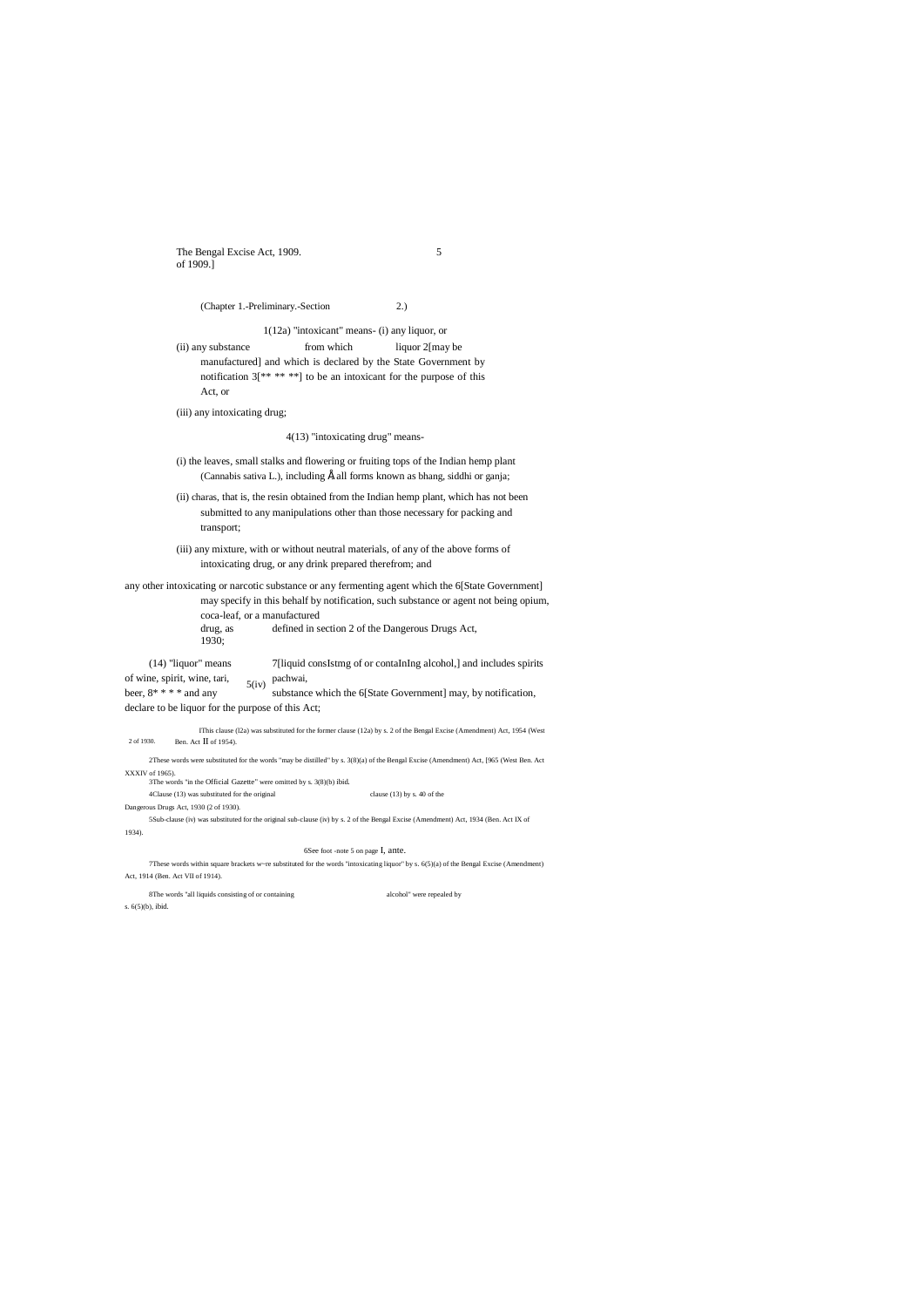[Ben. Act V 6 The Bengal Excise Act, 1909.

Act, 1993

(Chapter 1.-Preliminary.-Section 2.)

<sup>J</sup> Explanation.-In this clause "spirit of wine" means plain spirit of or above such strength as the State Government may, by notification, specify;

(15) "manufacture" includes-

| (I) every process, whether natural or artificial, by which           |
|----------------------------------------------------------------------|
| any 2 [intoxicant] is produced or prepared (including the tapping of |
| tari-producing trees and the drawing of tari from trees),            |
|                                                                      |

(II) re-distillation, and

7(17a) "prescribed". means prescribed by rules made under this Act;

(III) every process for the rectification, flavouring, blending, or colouring of liquor, 3[or for the reduction of liquor for sale];

(18) expressions referring to "sale" include any transfer otherwise than by way of gift;

4(15a) "notification" means a notification published in the

Official Gazette;

(16) "pachwai" means fermented rice, millet or other grain, whether mixed with any liquid or not, and any liquid obtained therefrom, whether diluted or undiluted, but does not include beer;

(17) "place" includes building, house, shop, booth, vessel, raft, 5 [vehicle] and tent;

6Explanation.- The supply of liquor by a club, mess, institute, society, lodge or other similar organisation by whatever name called to its members or their guests whether on payment of price or of any fee or subscription or not shall be deemed to be a sale within the meaning of this clause;

lThis Explanation was added by s. 3(9) of the Bengal Excise (Amendment) 1965 (West Ben. Act XXXIV of 1965). 2This word within square brackets was substituted for the words "excisable article" by paragraph 3 of, and Schedule IV to, the Govemment of India (Adaptation ofindian Laws) Order, 1937.

```
3These words within square brackets were added to sub-clause (Ill) of clause (15)
by s. 6(6) of the Bengal Excise (Amendment) Act, 1914 (Ben. Act VII of 1914).
4Clause (15a) was inserted by s. 3(10) of the Bengal Excise (Amendment)
1965 (West Ben. Act XXXIV of 1965).
```
5This word within square brackets was inserted by s. 6(7) of the Bengal Excise (Amendment) Act, 1914 (Ben. Act VII of 1914).

6This "E;planation" was added by s. 2 of the Bengal Excise (West Bengal Amendment) Act, 1948 (West Ben. Act XXVIII of 1948).

7Introduced by s. 2 of the West Bengal Taxation Laws (Amendment) (Act IV of 1993).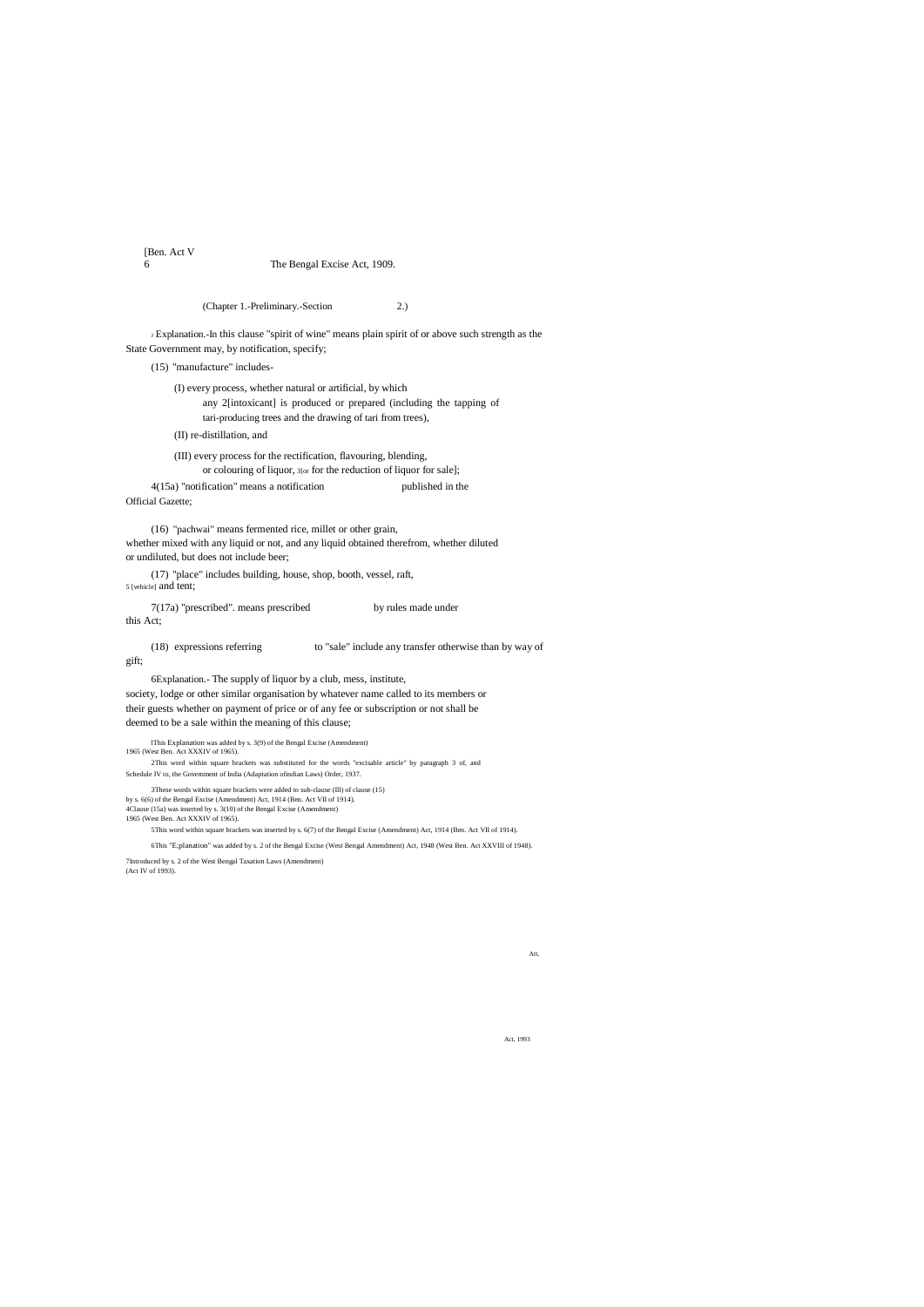The Bengal Excise Act, 1909. 7 of 1909.]

(Chapter J.-Preliminary.-Sections 3-5.)

(1.9) "spirit" means any liquor containing alcohol obtained by distillation, whether it is denatured or not;

(20) "tari" means fermented or unfermented juice drawn from any cocoanut, palmyra, date or other kind of palm tree; and

(21) "transport" means to remove from one place to another within 1 [West Bengal].

3. (Provision supplemental to the definition of "intoxicating . drug"). Rep. by s. 40 of, and Schedule JI to, the Dangerous Drugs Act, 1930 (2 of 1930).

|       | $\ast\ast$                                                         | $\ast$ | $\ast$ | $\ast$                                                                                                                                           |                                                                                                   | PoWer to                              |
|-------|--------------------------------------------------------------------|--------|--------|--------------------------------------------------------------------------------------------------------------------------------------------------|---------------------------------------------------------------------------------------------------|---------------------------------------|
|       |                                                                    |        |        |                                                                                                                                                  |                                                                                                   | declare what                          |
|       |                                                                    |        |        |                                                                                                                                                  |                                                                                                   | shall be deemed                       |
|       |                                                                    |        |        |                                                                                                                                                  |                                                                                                   | to be "country                        |
|       |                                                                    |        |        | S. (1) The 5 State Government may, by notification, declare                                                                                      |                                                                                                   | liquor" and *                         |
|       | of purchasers, and either generally or for any specified occasion, |        |        | with respect either to the whole of '[West Bengal] or to any specified<br>local area, and as regards purchasers generally or any specified class | what quantity of any 6 [intoxicant] shall, for the purposes of this Act, be the limit of a retail | "foreign<br>liquor",<br>respectively. |
| sale. |                                                                    |        |        |                                                                                                                                                  |                                                                                                   | Definition of<br>retail and           |
|       |                                                                    |        |        |                                                                                                                                                  | (2) The sale of any 6[intoxicant] in any quantity in excess of the quantity declared in           | wholesale.                            |

4. The 2[State Government] 3\*\*\*\*\*\*\* may, by notification, declare what, for the purposes of this Act or any portion thereof,

shall be deemed to be "country liquor", and "foreign liquor", respectively.

respect thereof uhder sub-section (1) shall. be deemed to be a sale by wholesale.

'See foot-note 3 on page I, ante. 2See foot-note 5 on page 1, ante.

3The words "with the previous sanction of the Government of India" were omitted by s. 2 of, and the First Schedule to, the Devolution Act, 1920 (38 of 1920).

4The proviso to s. 4 was omitted by paragraph 3 of, and Schedule IV to, the Government of India (Adaptation of Indian Laws) Order, 1937.

5The words "Local Government" were originally substituted for the word "Board" by s. 5(2) of the Bengal Excise (Amendment) Act, 1914 (Ben. Act VII of 1914) and thereafter the words "Provincial Government" were substituted for the words "Local Government" by paragraph 4( I) of the Government of India (Adaptation ofIndian Laws) Order, 1937 and finally the word "State" was substituted for the word "Provincial" by paragraph 4(1) of the Adaptation of Laws Order, 1950.

6See foot-note 2 on page 6, ante.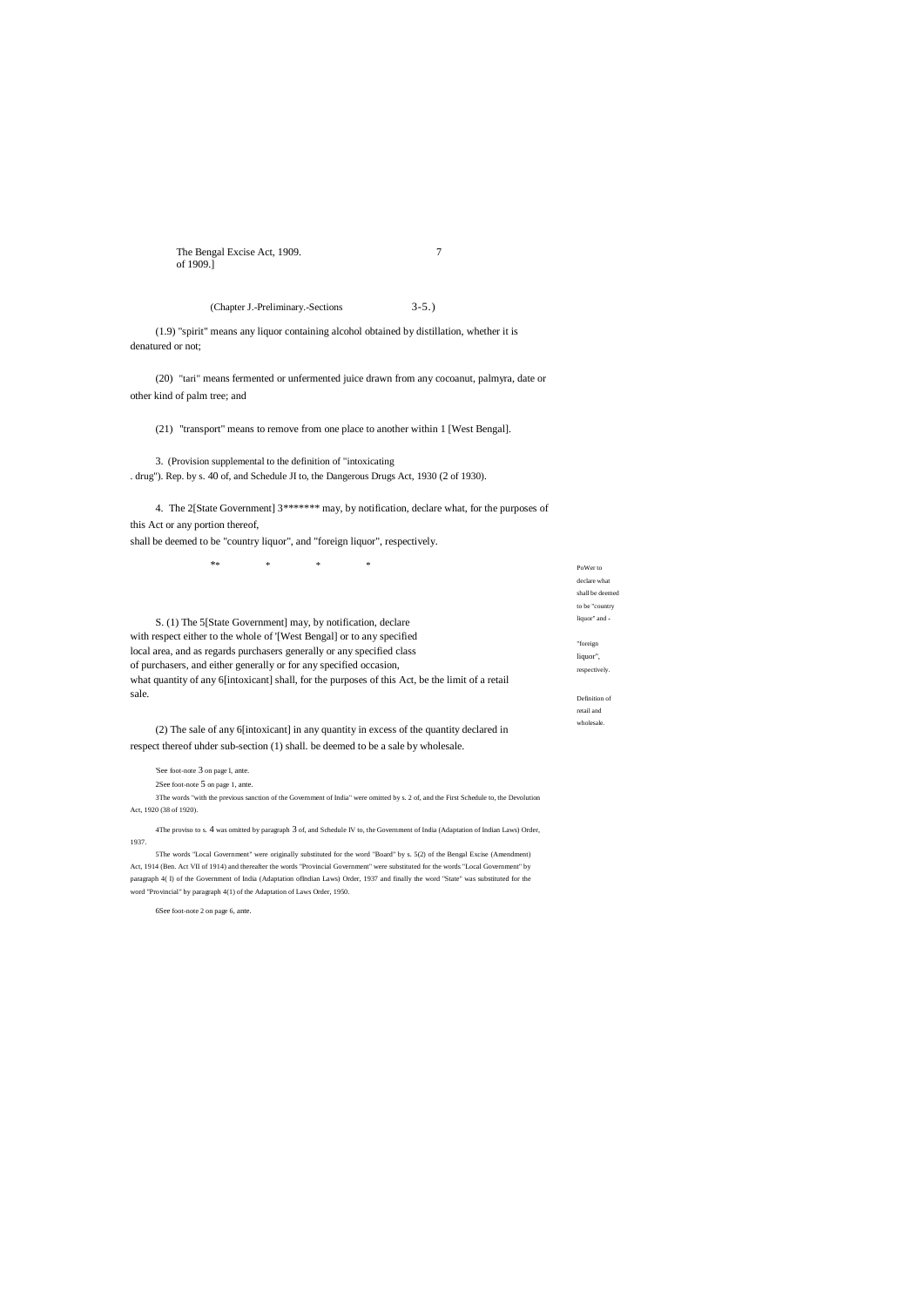and withdrawalof such duties conferred on the Excise Commissioner by or

| provisions |                  |                               |                                                                                                                                         |                      |                                     |
|------------|------------------|-------------------------------|-----------------------------------------------------------------------------------------------------------------------------------------|----------------------|-------------------------------------|
|            | (a) the Calcutta | Suburban Police Act, 1866, or |                                                                                                                                         |                      |                                     |
|            | (b)              |                               |                                                                                                                                         |                      | Ben. Act IIof<br>1866.              |
|            | (c)              |                               |                                                                                                                                         |                      | Ben. Act IV of 1866.<br>52 of 1962. |
|            | (d)              |                               |                                                                                                                                         |                      | 2 of 1924.                          |
|            | (e)              |                               |                                                                                                                                         |                      | 32 of 1934.1                        |
| 4(2)       |                  |                               |                                                                                                                                         |                      |                                     |
|            |                  | <b>CHAPTER</b>                |                                                                                                                                         |                      |                                     |
|            |                  | CONTROL,                      |                                                                                                                                         |                      |                                     |
|            |                  | ESTABLISHMENTS,               | the Calcutta Police Act, 1866, or<br>[[the Customs Act, 1962], or<br>the Cantonments Act, 2[1924], or<br>the Indian Tariff Act, 3[1934] | APPEAL AND REVISION. |                                     |

revenue within the contract of the contract of the contract of the contract of the contract of the contract of the contract of the contract of the contract of the contract of the contract of the contract of the contract of

delegation

[Ben. Act V 8 The Bengal Excise Act, 1909.

(Chapter I.-Preliminary.-Section 6.-Chapter Il.-Establishments,

| a district shall ordinarily be under the charge of the Collector. |                                 |  |
|-------------------------------------------------------------------|---------------------------------|--|
| $(2)$ The 6[State Government]                                     | may, by notification applicable |  |

EstablisheXCIse-revenue; 9(aa) appoint one or more persons to be an Additional Excise

| ------------- |               | 9(aa) appoint one or more persons to be an Additional Excise |                      |
|---------------|---------------|--------------------------------------------------------------|----------------------|
| ments.<br>and | .`ommissioner | or Additional                                                | Excise Commissioners |
| delegation    | to exercise   | such powers                                                  | and perform          |

powers. under this

Act as the State Government may, by notification,

the whole of1[West Bengal] or to any specified local area,- (a) appoint an officer who shall, subject to such control as

|  | (a) appoint an officer who shari, subject to such control as |  |
|--|--------------------------------------------------------------|--|
|  |                                                              |  |
|  |                                                              |  |

| the 6[State Government] | may direct, have the control of |
|-------------------------|---------------------------------|
|                         |                                 |

| the 8[administration] | of the provisions | of this Act and |
|-----------------------|-------------------|-----------------|
|                       |                   |                 |

| the rules thereunder<br>. | and the collection | of the |
|---------------------------|--------------------|--------|
|---------------------------|--------------------|--------|

IThis clause was substituted for the words "the Sea CustomsAct, 1878" by section 2 of the Bengal Excise (Amendment) Act, 1983 (West Ben. Act XXXVlll of 1983).

2These figures within square brackets were substituted for the figures" 1889" by s. 2 of, and the First Schedule to, the Bengal Repealing and Amending Act, 1938 (Ben. Act I of 1939).

3These figures within square brackets were substituted for the figures, brackets and words" 1894 (except section 6 thereof)", ibid.

4Sub-section (2) of section 6 was omitted by s. 4 of the Bengal Excise (AmendmenHAct, 1965 (West Ben. Act XXXIV of 1965).

5These words within square brackets were substituted for the words "administration of the Excise Department"by s. 5(1), ibid.

6See foot-note 5 on page I, ante.

7See foot-note 3 on page I, ante.

8These words within square brackets were substituted for the words "administration of the

Excise Department" by s. 5(2)(a) of the Bengal Excise (Amendment) Act, 1965 (West Ben. Act

XXXIV of 1965).

9Clause (aa) was inserted by s. 5(2)(b), ibid.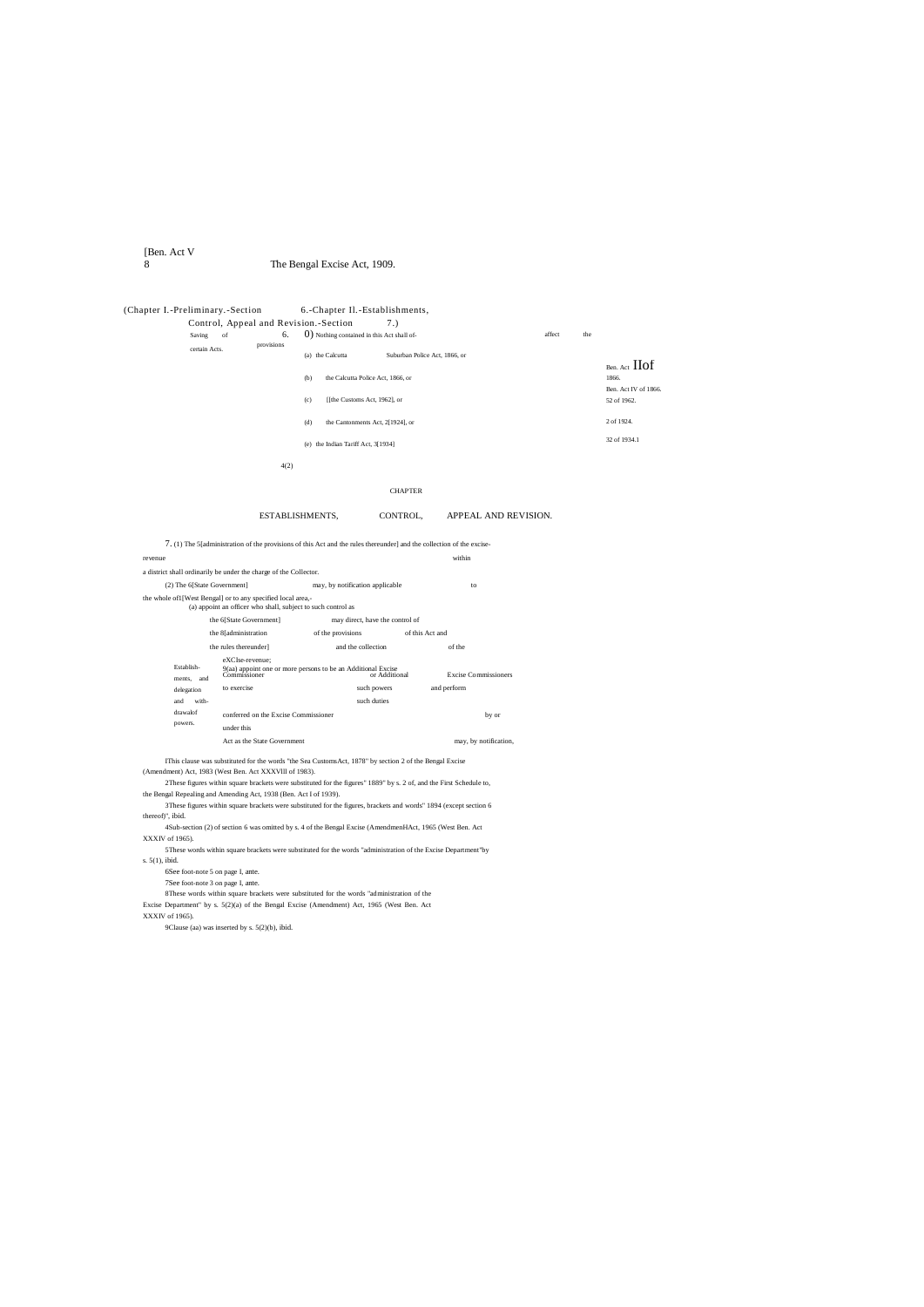(Chapter II.-Establishments, Control, Appeal and Revision.-<br>9<br>9 of 1909.] Section 7.)

> direct and references to the Excise Commissioner in this Act shall, in respect of such powers and duties, be deemed to include references to an Additional Excise Commissioner;

- (b) appoint any person to exercise all or any of the powers and to perform all or any of the duties, conferred and imposed on a Collector by or under this Act, either concurrently with, or in subordination to, or to the exclusion of, the Collector and subject to such control as the l[~tate Government] may direct;
- (c) appoint officers 2[for the administration of the provisions of this Act and the rules thereunder], of such classes, and with such designations, powers and duties, as the I[State Government] may think fit;
- 3(CC) appoint scientific experts designated as State Chemical Examiner or State Assistant Chemical Examiner;
- (d) order that all or any of the powers and duties assigned by or under this Act to any officer appointed under . clause (c) of this 4[sub-section] shall be exercised and performed by any 5[servant of the Government] or any other person;
- (e) delegate to 6\*\*\*\*\* the Commissioner of a Division or the Excise Commissioner all or any of the powers conferred upon the I[State Government] by or under this Act, except the power conferred by section 85 to make rules;
- (f) withdraw from any officer or person all or any of the powers or duties conferred or imposed upon him by or under this Act; and
- (g) permit the delegation by M\*\* the Commissioner of a Division, the Excise Commissioner or the Collector, to any person or classes of persons specified in such notification, of any powers conferred or duties imposed upon 7\*\*\* him by or under this Act.

ISee foot-note 5 on page I, ante.

2These words within square brackets were substituted for the words "of the Excise Department" by s. 5(3) of the Bengal Excise (Amendment) Act, 1965 (West Ben. Act XXXIV of 1965).

3This clause was inserted by the Bengal Excise (Amendment) Act, 1979 (West Ben. Act XL of 1979). 4This word within square brackets was substituted for the word "section" by s. 2 of, and the First Schedule to, the Bengal Repealing and Amending Act, 1938 (Ben.

Act I of 1939).

5The words "servant of the Crown" were originally substituted for the words "Government officer" by paragraph 3 of, and Schedule IV to, the Government of India (Adaptation of Indian Laws) Order, 1937, and thereafter the word "Government"

was substituted for the word "Crown" by paragraph 4(1) of the Adaptation of Laws Order, 1950.

6The words "the Board" in clauses (e) and (g) of s. 7(2) were repe,ued by s. 5(b)

of the Bengal Excise (Amendment) Act, 1914 (Ben. Act VII of 1914).

7The words "it or" in clause (g) of s. 7(2) were repealed by s. 5(c), ibid.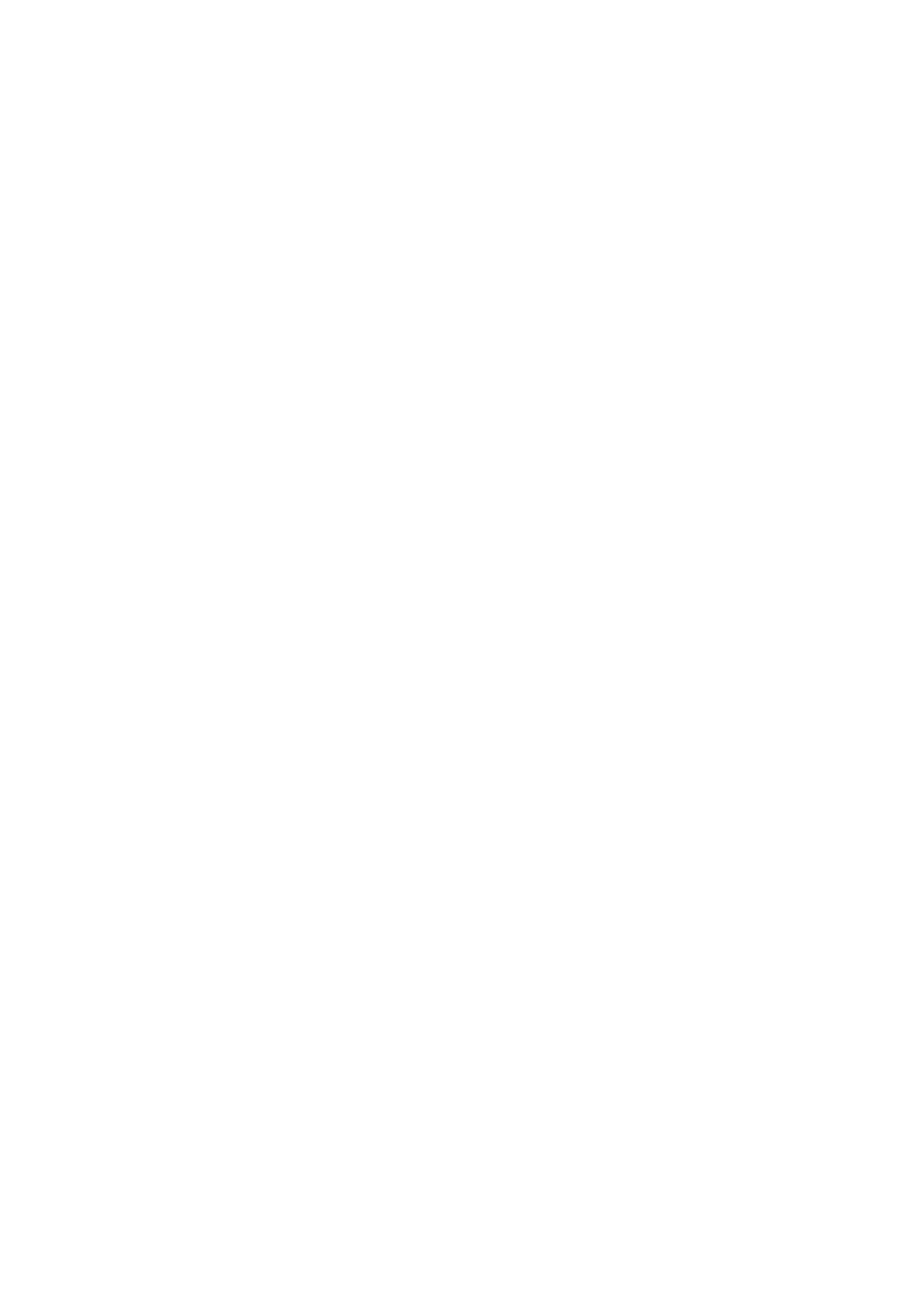# (Chapter /I.-Establishments, Control, Appeal and Revision.-<br>of 1909.] Section 7. The Bengal Excise Act, 1909. 9 Section 7.)

direct and references to the Excise Commissioner in this Act shall, in respect of such powers and duties, be deemed to include references to an Additional Excise Commissioner;

(b) appoint any person to exercise all or any of the powers

and to perform all or any of the duties, conferred and imposed on a Collector by or under this Act, either concurrently with, or in subordination to, or to the exclusion of, the Collector and subject to such control as the I[State Government] may direct;

(c) appoint officers 2[for the administration of the provisions of this Act and the rules thereunder], of such classes, and with such designations, powers and duties, as the I[State Government] may think fit;

3(CC) appoint scientific experts designated as State Chemical Examiner or State Assistant Chemical

#### Examiner;

(d) order that all or any of the powers and duties assigned by or under this Act to any officer appointed under . clause (c) of this 4[sub-section] shall be exercised and performed by any 5[servant of the Government] or any other person;

- (e) delegate to 6\*\*\*\*\* the Commissioner of a Division or the Excise Commissioner all or any of the powers conferred upon the I[State Government] by or under this Act, except the power conferred by section 85 to make rules;
- (f) withdraw from any officer or person all or any of the powers or duties conferred or imposed upon him by or under this Act; and
- (g) permit the delegation by 6\*\*\* the Commissioner of a Division, the Excise Commissioner or the Collector, to any person or classes of persons specified in such notification, of any powers conferred or duties imposed upon 7\*\*\* him by or under this Act.

# ISee foot-note 5 on page I, ante.

2These words within square brackets were substituted for the words "of the Excise Department" by s. 5(3) of the Bengal Excise (Amendment) Act, 1965 (West Ben. Act XXXIV of 1965).

- 3This clause was inserted by the Bengal Excise (Amendment) Act, 1979 (West Ben. Act XL of 1979).
- 4This word within square brackets was substituted for the word "section" by s. 2 of, and the First Schedule to, the Bengal Repealing and Amending Act, 1938 (Ben. Act I of 1939).

5The words "servant of the Crown" were originally substituted for the words "Government officer" by paragraph 3 of, and Schedule IV to, the Government of India (Adaptation of Indian Laws) Order, 1937, and thereafter the word "Government"

was substituted for the word "Crown" by paragraph 4(1) of the Adaptation of Laws Order, 1950. 6The words "the Board" in clauses (e) and (g) of s. 7(2) were repe,ued by s. 5(b)

of the Bengal Excise (Amendment) Act, 1914 (Ben. Act VII of 1914). 7The words "it or" in clause (g) of s. 7(2) were repealed by s. 5(c), ibid.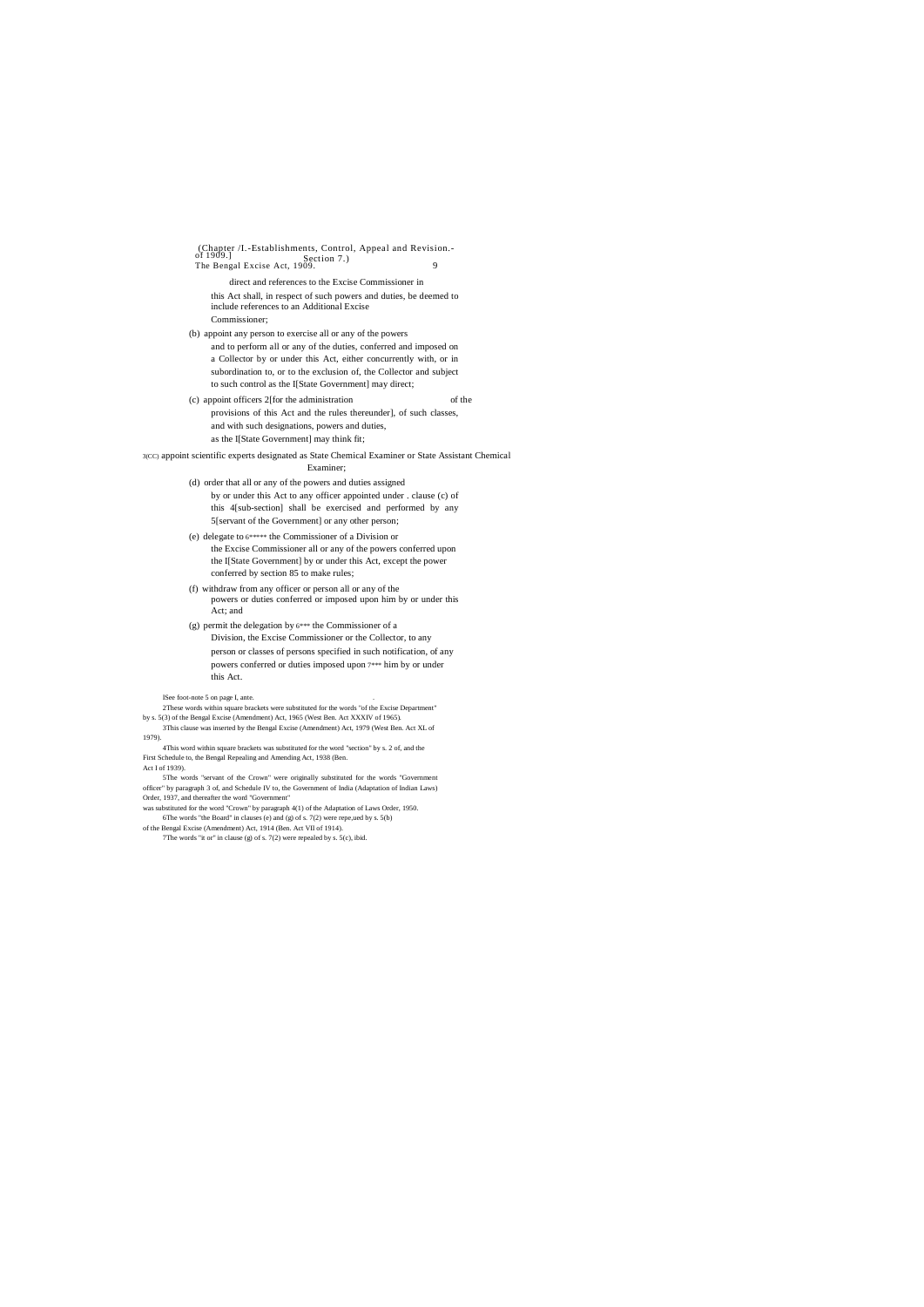either

[Behapter V.-Establishments, Control, Appeal and Revision.- Sections 8 and 8A.-10 hapter III.-Import, Export and The Bengab Excise Act, 1909.

|                          | Section 9.)                                                                                                                                                                                                                                                                       |
|--------------------------|-----------------------------------------------------------------------------------------------------------------------------------------------------------------------------------------------------------------------------------------------------------------------------------|
| Control.                 | 18.<br>(1) In doing anything or taking, any action under<br>this Act.-                                                                                                                                                                                                            |
| appeal and               | (a) the Collector shall be subject to the Control of the<br>Excise Commissioner and of the State Government                                                                                                                                                                       |
|                          | and, in such matters as the State Government may                                                                                                                                                                                                                                  |
|                          | direct, also of the Commissioner of the Division; and                                                                                                                                                                                                                             |
|                          | (b) the Excise Commissioner shall be subject to the control<br>of the State Government.                                                                                                                                                                                           |
|                          | (2) Orders passed under this Act or under any rule made hereunder<br>shall be appealable in such cases, to such authorities and under such<br>procedure as may be prescribed by rules made under section 85, sub-<br>section $(2)$ , clause $(c)$ .                               |
|                          | (3) The State Government may revise any order passed by the<br>Collector, the Excise Commissioner or the Commissioner of a Division or<br>by any officer exercising the powers of an appellate authority under any<br>rule made under section 85, sub-section (2),<br>clause (c). |
| Correction<br>of errors. | 18A. Clerical or arithmetical errors in any order passed under this<br>Act or errors arising therein from any accidental slip or omission may at<br>any time be corrected by the officer by whom or the authority by which<br>the<br>order<br>was passed.                         |
|                          | CHAPTER III.                                                                                                                                                                                                                                                                      |
|                          | <b>EXPORT</b><br>AND TRANSPORT.<br>IMPORT,                                                                                                                                                                                                                                        |
|                          | 9. (1) No 2 [intoxicant] shall be imported unless-                                                                                                                                                                                                                                |
|                          | (a) the 3[State Government] has given permission,<br>general or special, for its import;                                                                                                                                                                                          |
|                          | (b) such conditions (if any) as the 3[State Government]<br>may impose have been satisfied; and                                                                                                                                                                                    |
|                          | (c) the duty (if any) 4 [payable under Chapter V] has been<br>paid, or a bond has been executed for the payment<br>thereof:                                                                                                                                                       |
|                          | ISections 8 and 8A were substituted for original section 8 by s. 6 of the Bengal                                                                                                                                                                                                  |
|                          | Excise (Amendment) Act, 1965 (West Ben. Act XXXIV of 1965).                                                                                                                                                                                                                       |
| Restrictions             | 2See foot-note 2 on page 6, ante.                                                                                                                                                                                                                                                 |
| on import.               | 3See foot-note 5 on page I, ante.                                                                                                                                                                                                                                                 |
|                          | 4These words and figure within square brackets were substituted for the words and<br>figures "imposed under section 27" by the Government of India (Adaptation of Indian<br>Laws) Supplementary Order, 1937.                                                                      |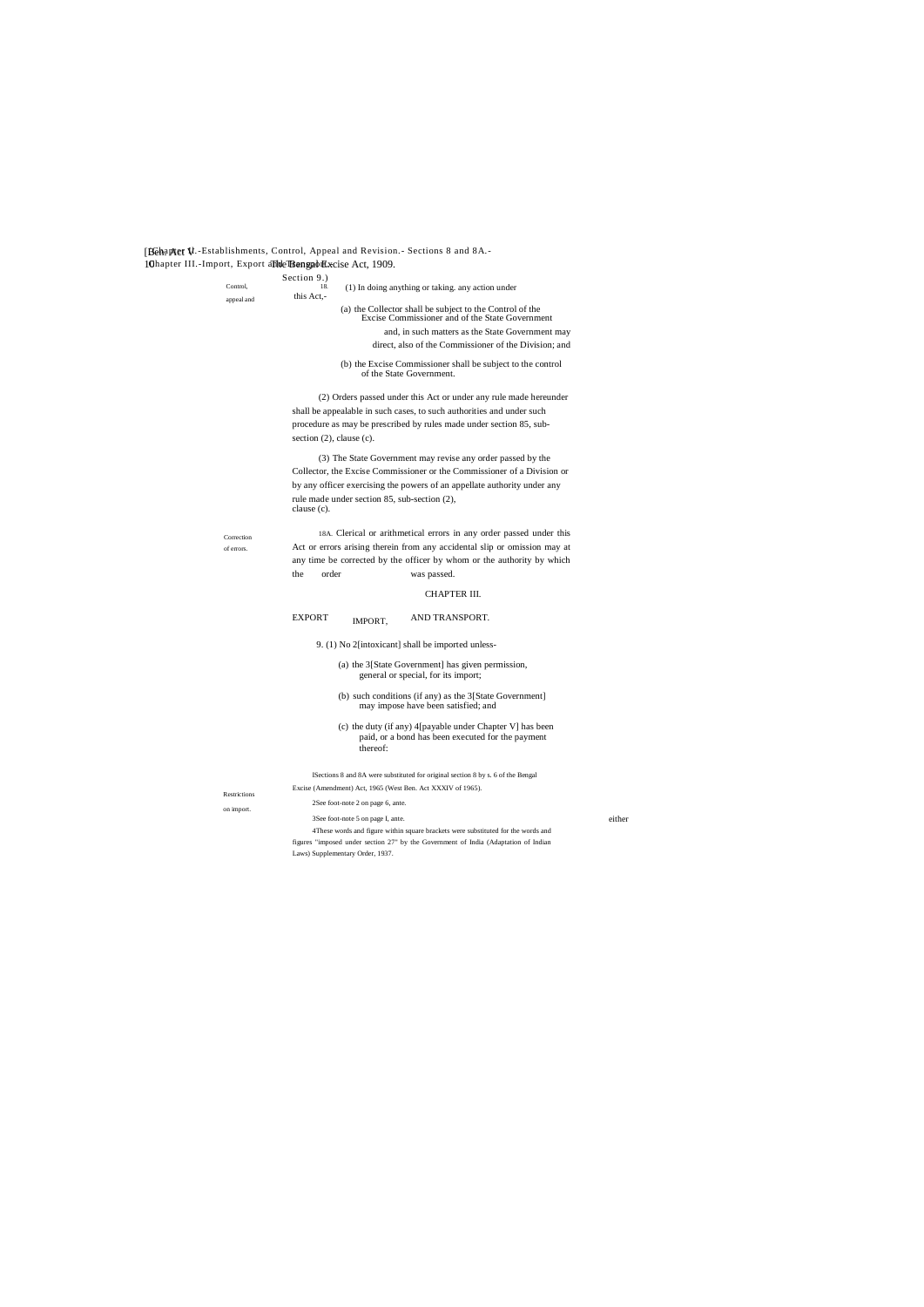The Bengal Exchaptor cl. 1909.port, Export and Transport.-Sections 10-12.) of 1909.]

> Restrictions on export or transport.

l[Provided that the State Government may, subject to such conditions (if any) as it thinks fit to impose, exempt any intoxicant from the provisions of this sub-section]. \* \*

 $~\sim$  \* \* \* \*

310. No intoxicant shall be exported or transported unless=

(a) the duty (if any) payable under Chapter V has been paid or, a bond has been executed for the payment thereof; and

(b) such conditions (if any) as the "State Government may impose, have been satisfied:

Provided that the State Government may, subject to such conditions (if any) as it

thinks fit to impose, exempt any intoxicant from the provisions of this section.

11. The 4[State Government] may by notification,-

|        | (a) $5*$<br>$\ast$<br>$\ast$<br>$\ast$                                                                                                                                                            | $\ast$<br>$\ast$ |                              |
|--------|---------------------------------------------------------------------------------------------------------------------------------------------------------------------------------------------------|------------------|------------------------------|
|        | the import or export of any 6[intoxicant] into or from 7[West Bengal] or any<br>part thereof, or                                                                                                  |                  |                              |
|        | (b) prohibit the transport of any 6[intoxicant] 8[either                                                                                                                                          |                  |                              |
|        | absolutely or in such circumstances as it may, by                                                                                                                                                 |                  |                              |
|        | notification specify]:                                                                                                                                                                            |                  |                              |
|        | $\ast$<br>*                                                                                                                                                                                       | $\ast$           |                              |
|        | $\ast$<br>$\ast$                                                                                                                                                                                  |                  | Power to prohibit prohibit   |
|        |                                                                                                                                                                                                   |                  | import, export or transport. |
|        |                                                                                                                                                                                                   |                  | Passes for                   |
|        | 12. (1) No 6 [intoxicant] exceeding such quantity as the 4 [State]                                                                                                                                |                  | import,                      |
|        | Government may prescribe by notification either generally or for any                                                                                                                              |                  | export or                    |
|        | specified local area, shall be imported, exported or transported,                                                                                                                                 |                  | transport.                   |
|        | except under a pass:                                                                                                                                                                              |                  |                              |
|        | * * * *                                                                                                                                                                                           |                  | $*$ ]                        |
|        | $10[$ * *                                                                                                                                                                                         |                  |                              |
|        | IThis proviso was added by s. 7(1) of the Bengal Excise (Amendment)                                                                                                                               |                  | Act, 1965                    |
|        | (West Ben. Act XXXIV of 1965).                                                                                                                                                                    |                  |                              |
|        | 2Sub-sections (2) and (3) were omitted by s. 7(2), ibid.                                                                                                                                          |                  |                              |
|        | 3Section 10 was substituted for the original section by s. 8 of the Bengal Excise (Amendmenr) Act, 1965 (West Ben. XXXIV of                                                                       |                  |                              |
| 1965). |                                                                                                                                                                                                   |                  |                              |
|        | 4See foot-note 7 on page 5, ante.                                                                                                                                                                 |                  |                              |
|        | 5The words "with the previous sanction of the Government of India" were omitted by s. 2 of, and the First Schedule to, the                                                                        |                  |                              |
|        | Devolution Act, ~920 (XXXVIII of 1920).                                                                                                                                                           |                  |                              |
|        | 6See foot-note 2 on page 6, ante.                                                                                                                                                                 |                  |                              |
|        | 7See foot-note 3 on page I, ante.<br>8These words within square brackets were added by s. 9 of the Bengal Excise (Amendment) Act, 1965 (West Ben. Act XXXIV of                                    |                  |                              |
| 1965). |                                                                                                                                                                                                   |                  |                              |
|        | 9The proviso to section II was omitted by paragraph 3 of, and Schedule IV to,                                                                                                                     |                  |                              |
|        | the Government of India (Adaptation of Indian Laws) Order, 1937.<br>IOThe proviso to sub-section (I) of section 12 was omitted by s. 10 of the Bengal Excise (Amendment) Act, 1965 (West Ben. Act |                  |                              |

XXXIV of 1965).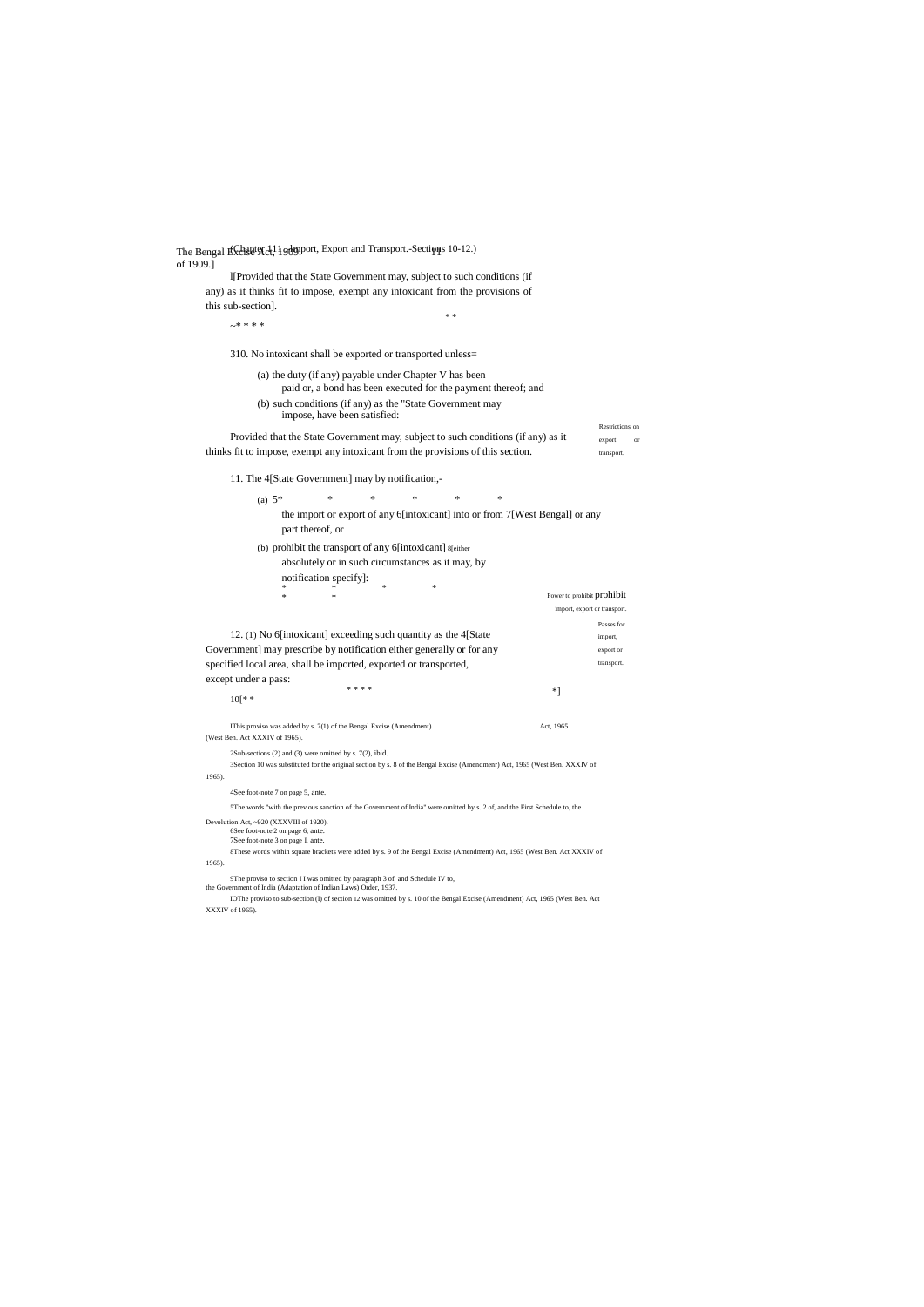# [Ben. Act V

# (Chapter lV.-Manufacture, Possession and Sale.-Section 13.)

12 The Bengal Excise Act, 1909.<br>
(2) The passes required by sub-section (1) may be granted by the Collector.

(3) Such passes may be either general for definite periods and particular kinds of I[intoxicants], or special for specified occasions and particular consignments only.

# CHAPTER IV.

# MANUFACTURE, POSSESSION AND SALE.

required for

Lice<sub>ns</sub>e 13. (a) No 2[intoxicant] shall be manufactured,

(b) no hemp plant (Cannabis sativa) shall be cultivated,

(c) no portion of the hemp plant (Cannabis sativa) from which an intoxicating drug can be manufactured or produced shall be collected,

(d) no liquor shall be bottled for sale,

(e) no distillery or brewery shall be worked, and

(f) no person shall use, keep or have in his possession any materials, still, utensil, implement or apparatus whatsoever for the purpose of manufacturing any 2[intoxicant] other than tari except under the authority and subject to the terms and conditions bf a license granted in that behalf by the Collector:

Provided that any tari-producing tree may be tapped, and tari may be drawn from any tree, without a license under this section by the person in possession of the tree-

> (i) for the purpose of being used in the manufacture of gur or molasses, or

3[(ia) for the purpose of being used solely for the preparation of food for domestic consumption, and not-

(I) as an intoxicant, or

(II) for the preparation of any intoxicating article, or

.(III) for the preparation of any article for sale, or] (ii) upto a limit of four seers, for the domestic consumption of the said person.

IThis word within square brackets was substituted for the words "excisable articles" by paragraph 3 of, and Schedule IV to, the Government of India (Adaptation ofindian Laws) Order, 1937.

```
2See foot -note 2 on page 6, ante.
      3Clause (ia) was inserted by s. 8 of the Bengal Excise (Amendment) Act, 1914
(Ben. Act VII of 1914). ,
```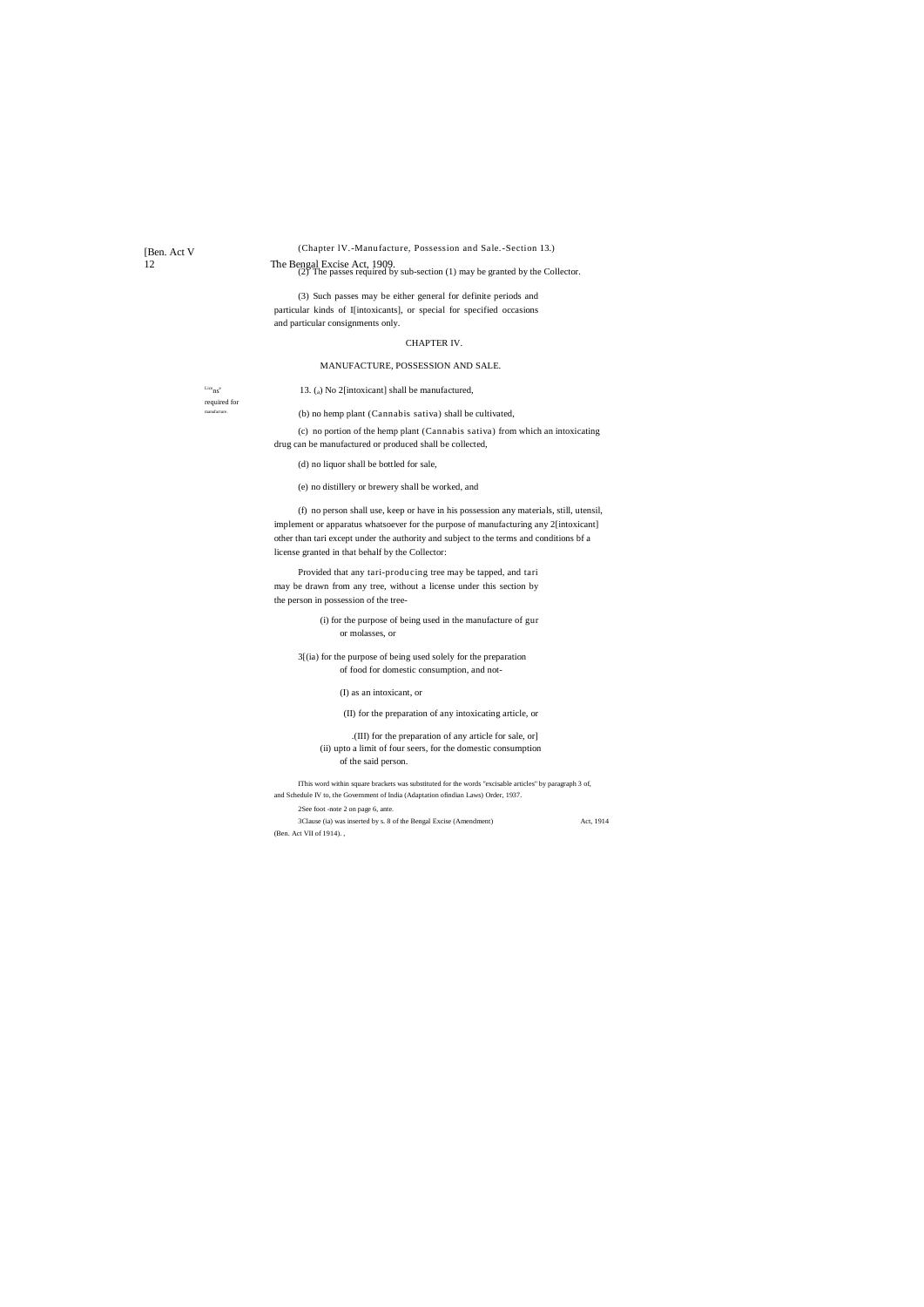storage.

of 1909.] (Chapter 1V.-Manufacture, Possession and Sale.-Sections 14-16.) The Bengal Excise Act, 1909. 13<br>
13 Drawing anything anything elsewhere contained in this Drawing or<br>
Act, in any area specified by the State Government by notification in Establishment of distilleries, breweries or warehouses. License required for depositing or keeping intoxicant in warehouse or other place of  $\begin{array}{c}\n\text{Drawing or} \\
\text{for} \\
\text{for} \\
\text{for} \\
\text{are} \\
\text{in} \\
\text{in} \\
\text{in} \\
\text{in} \\
\text{in} \\
\text{in} \\
\text{in} \\
\text{in} \\
\text{in} \\
\text{in} \\
\text{in} \\
\text{in} \\
\text{in} \\
\text{in} \\
\text{in} \\
\text{in} \\
\text{in} \\
\text{in} \\
\text{in} \\
\text{in} \\
\text{in} \\
\text{in} \\
\text{in} \\
\text{in} \\
\text{in} \\
\text{in} \\
\text{in} \\
\text{in} \\
\text{in} \\
\text{in} \\
\$ tari in notified this behalf, $\frac{1}{2}$ , if the behalf of this behalf, are:  $\frac{1}{2}$  are:  $\frac{1}{2}$  are:  $\frac{1}{2}$  are:  $\frac{1}{2}$  are:  $\frac{1}{2}$  are:  $\frac{1}{2}$  are:  $\frac{1}{2}$  are:  $\frac{1}{2}$  are:  $\frac{1}{2}$  are:  $\frac{1}{2}$  a (a) no tari-producing tree shall be tapped, (b) no tari shall be drawn from any tree, and (c) no person shall have any tari in his possession, except under and in accordance with the terms and conditions of a notification issued in this behalf by the State Government or of a license granted in that behalf by the Collector. 15. (1) The Excise Commissioner may,- (a)subject to any restrictions imposed by the 2[State Government], establish, or authorise the establishment of, distilleries or breweries, in which liquor may be manufactured under a license granted under section 13; (b) discontinue any such distillery or brewery; (c) establish, or authorize Hie establishment of, warehouses, wherein any 3[intoxicant] 4[in respect whereof duty payable under section 27 or permit or pass fee payable under section 38 has not been paid may be deposited or kept]; and (d) discontinue any such warehouse. (2) No distillery, brewery or warehouse as aforesaid shall be established except by, or under the authority of, the Excise Commissioner. . 16. No person shall, except under the authority and subject to the terms and conditions of a license granted in that behalf by the Collector, deposit or keep any 3fintoxicant] in any warehouse or other place of storage established, authorised or continued under this Act. ISectiom was substituted for the original section by s. I I of the Bengal Excise (Amendment) Act, 1965 (West Ben. Act XXXIV of 1965). 2See foot -note 5 on page I, ante. 3See foot-note 2 on page 6, ante. 4These words within square brackets were substituted for the words "may be deposited and kept without payment of duty" by s. 12 of the Bengal Excise (Amendment) Act, 1965 (West Ben. Act XXXIV of 1965).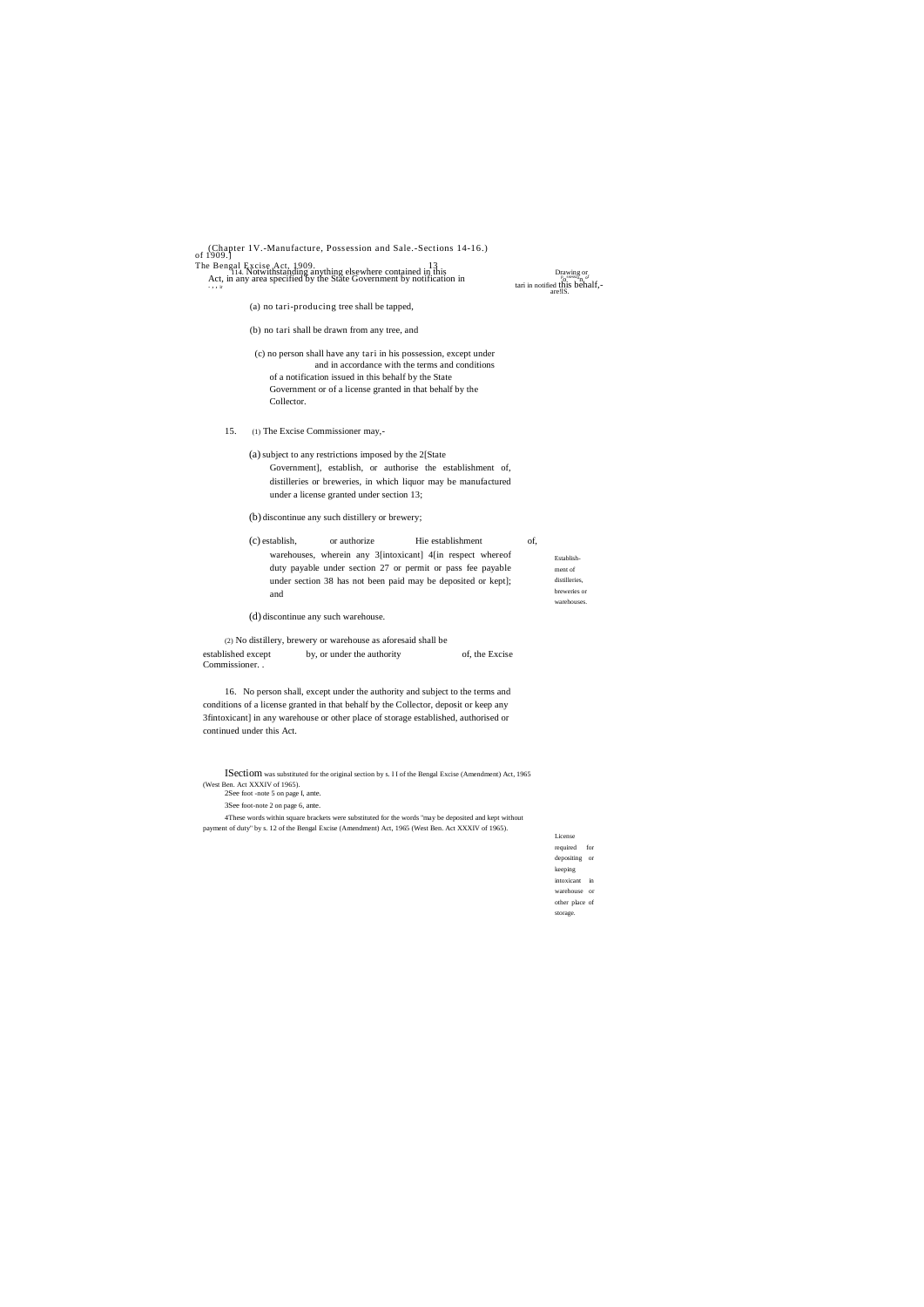# [Ben. Act V

# The Bengal Excise Act, 1909.

(Chapter N.-Manufacture, Possession and Sale.-Sections 17-18.)

| Payment of                        |                                                                                                                      |     |
|-----------------------------------|----------------------------------------------------------------------------------------------------------------------|-----|
| duty on                           | 17. No I[intoxicant] shall be removed from any distillery, É                                                         |     |
| removal from                      | brewery, warehouse or other place of storage licensed,                                                               |     |
| distillery,                       | established, authorised or continued under this Act, unless the duty                                                 |     |
| brewery,<br>warehouse or          | 2[or fee] (if any) 3[payable under Chapter V 4(or Chapter VI)]                                                       |     |
| other place of                    | has been paid or a bond has been executed for the payment thereof.                                                   |     |
| storage.                          |                                                                                                                      |     |
|                                   |                                                                                                                      |     |
| Possession of                     | 18. (1) No person shall have in his possession                                                                       | any |
| intoxicants not                   | l[intoxicant] which has not been, obtained from a licensed vendor of                                                 |     |
| obtained from a                   | the same.                                                                                                            |     |
| licensed                          |                                                                                                                      |     |
| vendor.                           | (2) Sub-section (1) shall U ot apply to-                                                                             |     |
|                                   | (a) any I[intoxicant] lawfully deposited or kept in a                                                                |     |
|                                   | distillery, brewery, warehouse or other place of storage                                                             |     |
|                                   | licensed, established, authorised or continued under this                                                            |     |
|                                   | Act, or                                                                                                              |     |
|                                   | of a<br>(b) any I[intoxicant] lawfully in the possession                                                             |     |
|                                   | licensed vendor of the same, or                                                                                      |     |
|                                   | (c) any l[intoxicant] in the possession of a person who has                                                          |     |
|                                   | lawfully imported it, or who is imthorised by the                                                                    |     |
|                                   | Collector to possess it, or                                                                                          |     |
|                                   |                                                                                                                      |     |
|                                   | (d) any foreign liquor in the possession of any common                                                               |     |
|                                   | carrier or warehouseman as such, or purchased at a sale                                                              |     |
|                                   | authorized by clause (a) or proviso (3) to section 20, $o$ ~                                                         |     |
|                                   | (e) tari, intended to be used in the manufacture of gur or                                                           |     |
|                                   | molasses, or                                                                                                         |     |
|                                   | (f) tari intended to be used in the manufacture of bread                                                             |     |
|                                   |                                                                                                                      |     |
|                                   | by a person holding a permit to use tari for that                                                                    |     |
|                                   | purpose, or                                                                                                          |     |
|                                   | 5(ff) tari intended to be used solely for the preparation of food for domestic                                       |     |
|                                   | consumption, and not-                                                                                                |     |
|                                   | (i) 6[as an intoxicating article], or                                                                                |     |
|                                   | (ii) for the preparation of any intoxicating article,                                                                |     |
|                                   | or (iii) for the preparation of any article for sale, or                                                             |     |
|                                   |                                                                                                                      |     |
|                                   | ISee foot-note 2 on page 6, ante.                                                                                    |     |
|                                   | 2These words within square brackets were inserted by s, 13(1) of the Bengal Excise (Amendment) Act, 1965 (West       |     |
| Ben. Act XXXIV of 1965),          |                                                                                                                      |     |
|                                   | 3These words and figure within square brackets were substituted for the words and figures "imposed under section 27" |     |
|                                   | by paragraph 3 of, and Schedule IV to, the Government of India (Adaptation of Indian Laws) Order, 1937.              |     |
|                                   | 4These words ana figures within brackets were inserted by s. 13(2) of the Bengal Excise (Amendment) Act, 1965 (West  |     |
| Ben. Act XXXIV of 1965).          |                                                                                                                      |     |
|                                   | 5This clause (ff) in s. 18 was inserted by s. 9 of the Bengal Excise (Amendment)                                     |     |
| Act, 1914 (Ben. Act VII of 1914), |                                                                                                                      |     |

6These words within square brackets were substituted for the words "as an intoxicant" by paragraph 3 of, and Schedule

IV to, the Government of India (Adaptation ofIndian Laws) Order, 1937.

Act,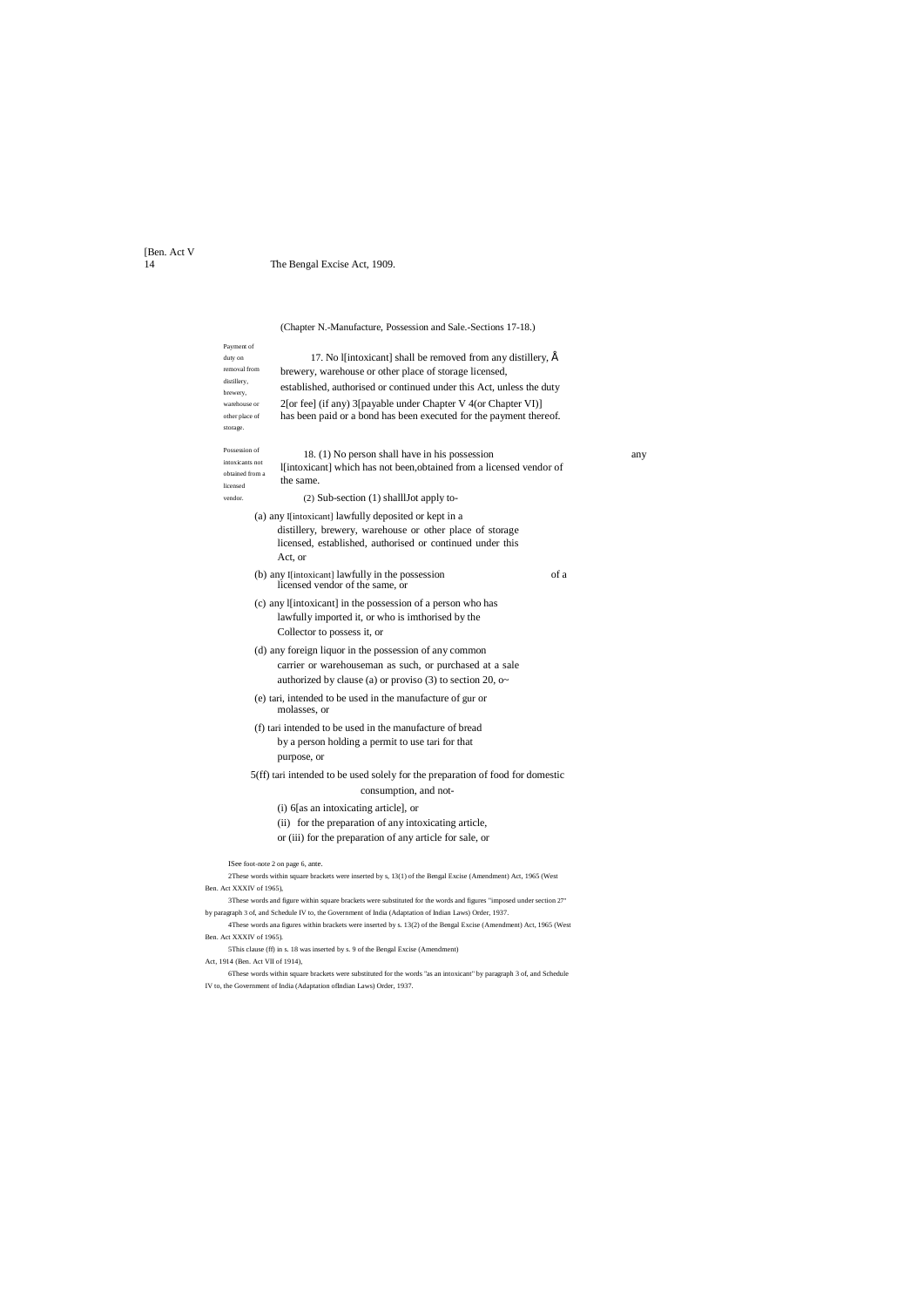of 1909.] The Bengal Excise Act, 1909. 15 (g) tari, up to a limit of four '[litres] when in the (Chapter IV.-Manufacture, Possession and Sale.-Section 19.) possession of the person possessing the tree from which it was drawn and intended to be used for his domestic consumption, or (h) intoxicating drugs in the possession of any person licensed to cultivate or collect the plants from which such drugs were produced, when such possession is in accordance with the conditions of his license. 19. (1) No person not being) licensed to manufacture, Possession of

cultivate, collect or sell any 2[intoxicant] shall have in his possession intoxic;mts any quantity of any 2[intoxicant] in excess of such 'quantity as the generally. 3[State Government] has, under section 5, declared to be the limit of a retail sale, except under a permit granted by the Collector in that behalf.

> (c) tari intended to be used in the manufacture of gur or molasses  $5[01']$ .

(2) 4[Save as the State Government may by rule made under section 85 otherwise provide, subsection (1) shall nbt apply to---

> (a) any foreign liquor (other than denatured spirit) which is in the possession of any common carner or . warehouseman as such, or

(b) any foreign liquor which has been purchased by any person for his bona fide private consumption and not for sale, or

6(d) tari intended to be used solely for the preparation of food for domestic consumption, and not-

> (i) 7[as an intoxicating article], or (ii) for the preparation of any intoxicating article, or, (iii) for the preparation of any article for sale.

lSubstituted for the word "seers" by sec. 3 of the Bengal Excise (Amendment) Act, 1983 (West Ben. Act XXXVIII of 1983). 2See foot -note 2 on page 6, an/e. 3See foot-note 5 on page 7, ante. 4These words, brackets and figures within square brackets were substituted for the words, brackets and figure "Sub-section (1) shall not apply to-" by s. 14(1) of the Bengal Excise (Amendment) Act, 1965 (West Ben. Act XXXIV of 1965). 5The word "or" was inserted by s. 2 of, and the First Schedule to, the Bengal Repealing and Amending Act, 1938 (Ben. Act I of 1939). 6Clause (d) was inserted by s. 10 of the Bengal Excise (Amendment) Act. 1914 (Ben. Act VII of 1914).

7See foot-note 6 on page 14, ante.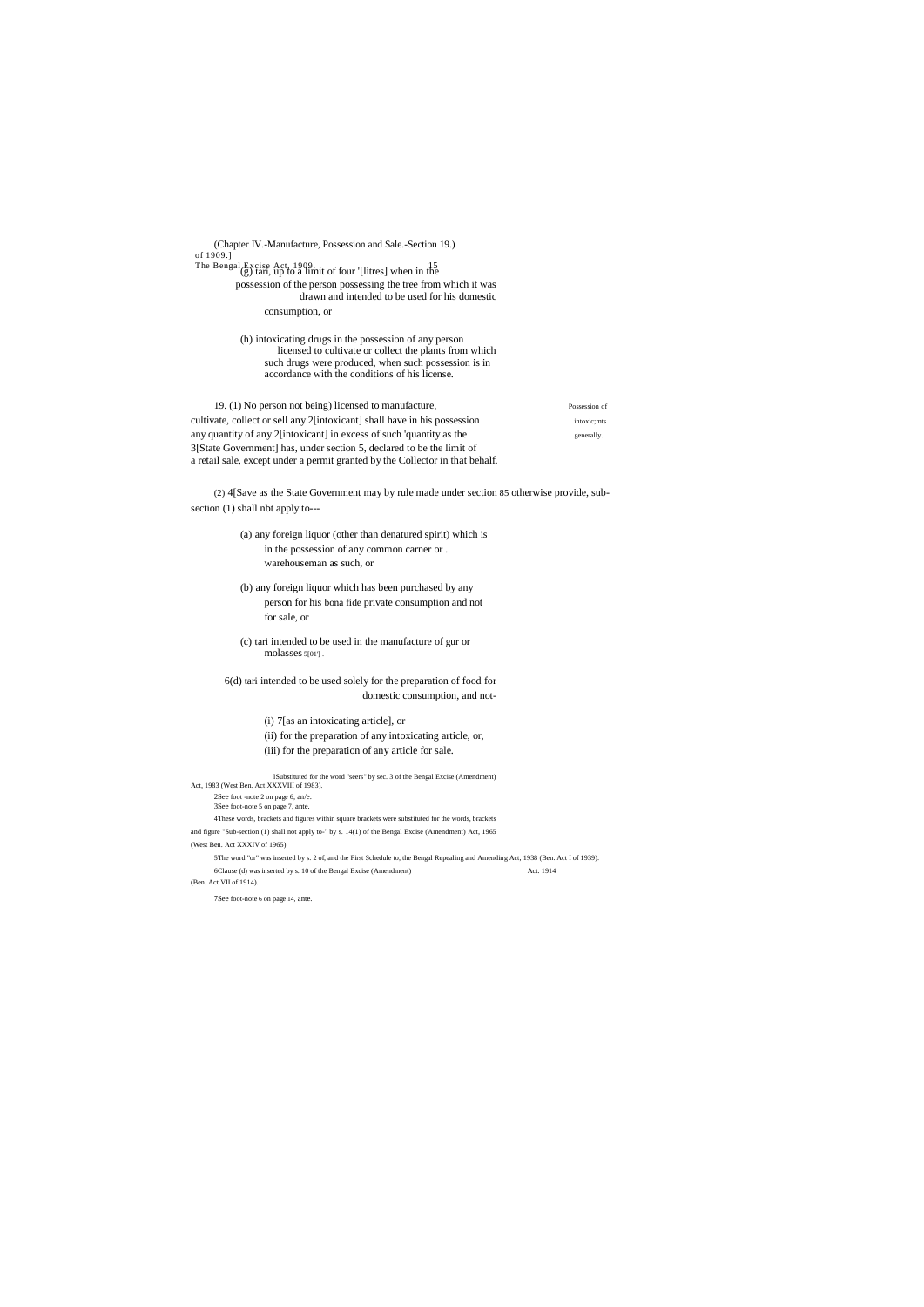[Ben. Act V

License required for sale

(Chapter IV.-Manujacture, Possession and Sale.-Section 20.)

16 The Bengal Excise Act, 1909. (3) I[A person licensed to manufacture, cultivate, collect or sell any intoxicant] shall not have in his possession at any place other than that authorised by his license any quantity of any 2[intoxicant] in excess of such quantity as the 3[State Government], has, under section 5, declare to be the limit of a retail sale except under a permit granted by the Collector in that behalf.

4(4) Notwithstanding anything contained in the foregoing sub-sections, if the State Government thinks fit so to do on the ground of health, morality or public order, it may, by notification, prohibit, either absolutely or subject to such conditions as it may prescribe, the possession in the whole of West Bengal or in any specified local area of any intoxicant by all persons generally or by any specified class or classes of persons.

20. No 2[intoxicant], and no portion of the hemp plant (Cannabis sativa) from which an intoxicating drug can be manufactured or produced, shall be sold except under the authority and 5[in accordance with] the terms and conditions of a license granted in that behalf by the Collector subject to the provisions of section 37A]:

8This word within square brackets was substituted for the word "Province" by paragraph 4(1) of the Adaptation of Laws Order, 1950.

Provided as follows: -

(1) a license for sale in more than one district shall be granted only by the Excise Commissioner 6[or by a Collector specially authorised in that behalf by the Excise Commissioner];

7(la) a license for sale granted under the Excise law in force in any other 8[State] may, on such conditions as may be determined by the Excise Commissioner, be deemed to be a license granted under this Act.

IThese words within square brackets were substituted for the words "A licensed vendor" by s. 14(2) of the Bengal Excise (Amendment) Act, 1965 (West Ben. Act XXXIV of 1965).

2See foot -note 2 on page 6, ante. 3SII foot -note 5 on page I,ante.

4Sub-section (4) was substituted for the original sub-section by s. 14(3) of the Bengal Excise (Amendment) Act, 1965 (West Ben. Act XXXIV of 1965).

5The words within square brackets substituted by Bengal Excise (Amendment) Act, 1973 (West Ben. Act IV of 1973). 6These words within square brackets were added to proviso  $(I)$  of s. 20 by s. 11(a) of the Bengal Excise (Amendment) Act, 1914 (Ben. Act VII of 1914). 7Clause (la) was inserted by s. 11(b) of the Bengal Excise (Amendment) Act,

1914 (Ben. Act VII of 1914).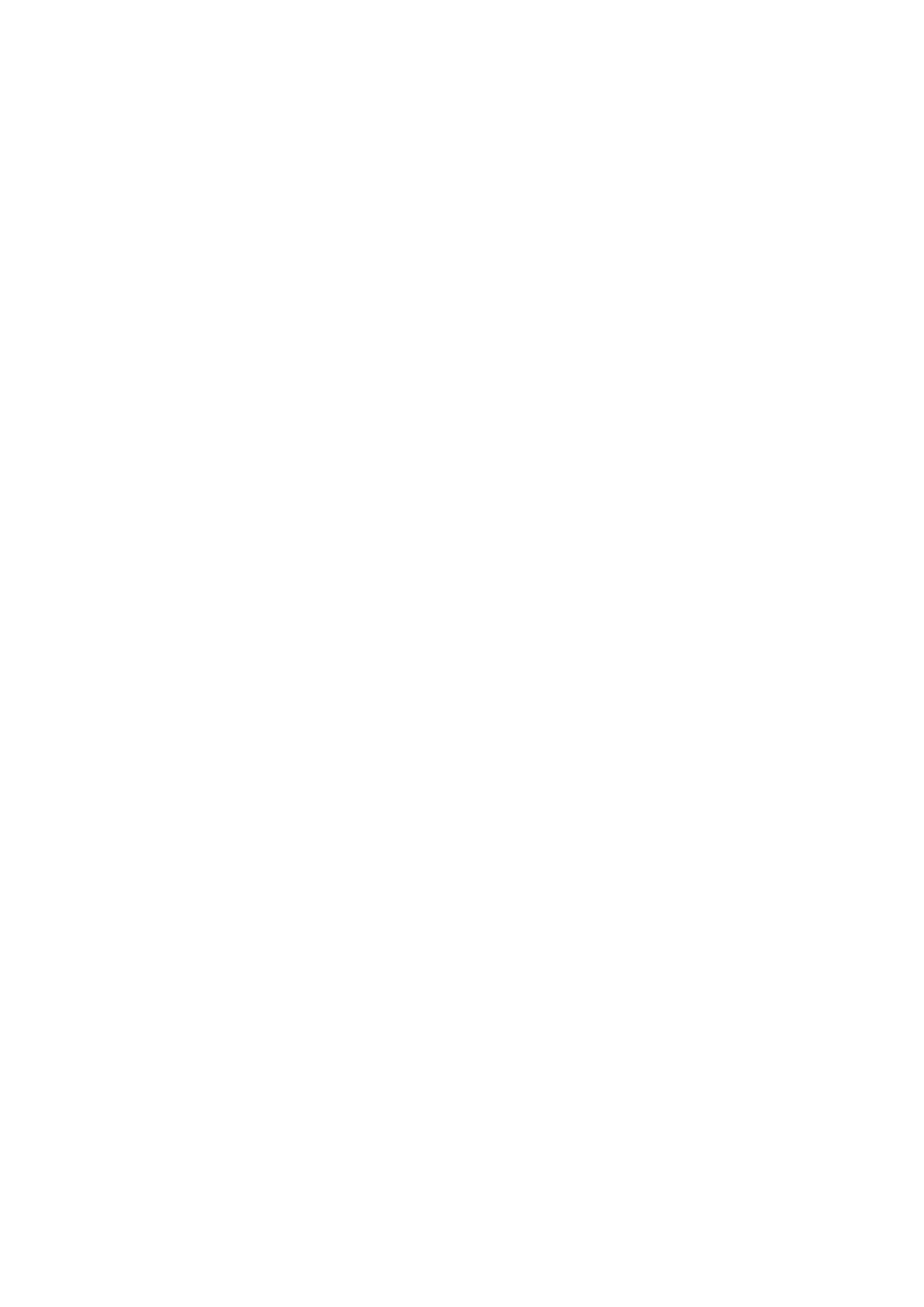of 1909.]

(Chapter IV.-Manufacture, Possession and Sale.-Section

(2) a cultival on Bengal Excise of Acty.<sup>I</sup> Pelmp plant (Cannabis sativa) may sell, without a license, those portion of the plant from which an intoxicating drug can be manufactured or produced, to any person licensed under this Act to deal in the same, or to any officer whom the Excise Commissioner may authorize to purchase or receive the same;

(3) no license shall be required for any of the following sales, namely:-

- (a) the sale of foreign liquor lawfully procured by any person for his private use-when such sale is made by such person himself or on his behalf upon his quitting a station, or on behalf of his representatives in interest after his decease;
- (b) the sale of tari, '[lawfully possessed] by a person in possession of the tree from which it was drawn, to a person licensed under this Act to manufacture or sell tari;
- (c) the sale of tari 2[lawfully possessed and] intended to be used in the manufacture of gur or molasses; or
- (d) the sale of tari 2[lawfully possessed and] intended to be used in the manufacture of bread to a person holding . a permit to use tari for the purpose of making bread; 3[or
- (e) the sale of tari lawfully possessed and intended to be used solely for the preparation of food for domestic consumption and not-

(i) 4[as an intoxicating article], or Oi) for the preparation of any intoxicating article, or (iii) for

the preparation of any article for sale.]

IThe words "lawfully possessed" were inserted in proviso (3)(b) of s. 20 by s. II(c) of the Bengal Excise (Amendment) Act, 1914 (Ben. Act VII of 1914).

2The words "lawfully possessed and" were inserted in proviso (3)(c) and (d) of s. 20 by s. 11(d), ibid.

3The portions enclosed within square brackets beginning with the word "or" and containing clause (e) were added by s. Il(e), ibid. 4See foot-note 6 on page 14, ante.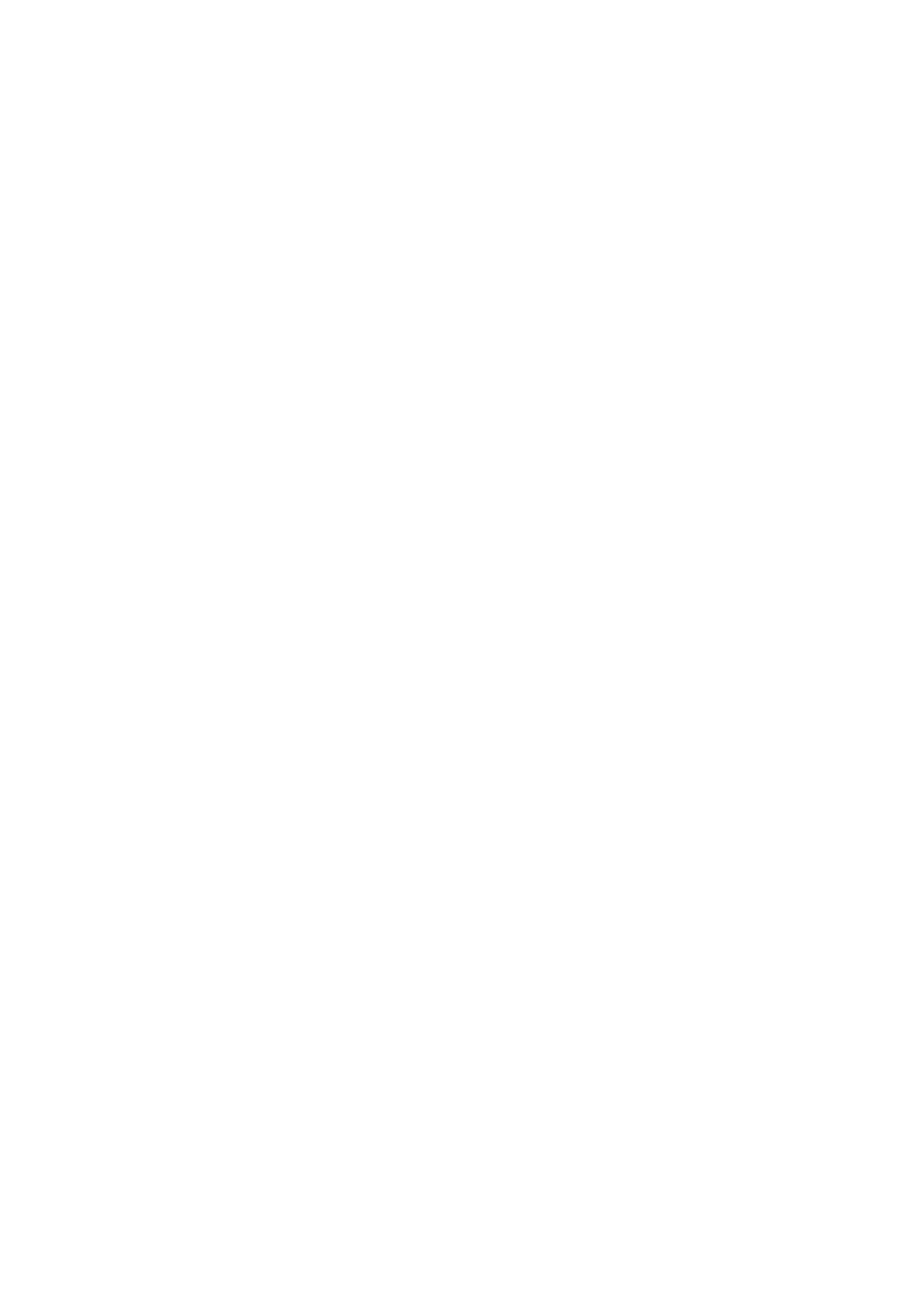(e) of manufacuring selling retail, any  $(e)$  of manufacuring country liquor or intoxicating drug within any specified local area:

[Ben. Act V 18 The Bengal Excise Act, 1909. Government] may in any case prescribe, no license for the manufacture or sale of liquor shall be granted, except 21. Within the limits of any military cantonment, and within such distance from those limits as the l[Central with the previous consent of the Commanding Officer.

and

Transfer of exclusive privilege.

| think                                                   | fit. | the                  | (Chapter N.-Manufacture,               | Possession and Sale.-Section 21-23.                    |
|---------------------------------------------------------|------|----------------------|----------------------------------------|--------------------------------------------------------|
| Manufacture                                             |      | exclusive privilege- |                                        |                                                        |
| and sale of<br>liquor in                                |      | (a)                  |                                        | of manufacturing, or supplying by wholesale, or        |
| or<br>cantonme                                          | near | (b)                  |                                        | of manufacturing, and supplying by wholesale, or       |
| nts.                                                    |      | (c)                  | of selling, by wholesale or retail, or |                                                        |
|                                                         |      | (d)                  |                                        | of manufacturing or supplying by wholesale and selling |
| Grant of                                                |      | retail, or           |                                        |                                                        |
| exclusive<br>privilege of<br>manufacture<br>and sale of |      |                      |                                        |                                                        |
| country                                                 |      |                      |                                        |                                                        |
| liquor or                                               |      |                      |                                        |                                                        |
| intoxicating                                            |      |                      |                                        |                                                        |
| drugs.                                                  |      |                      |                                        |                                                        |

22.(1) The 2[State Government] may grant to any person, on such conditions and for such period as it may

and supplying by wholesale

Provided that public notice

shall be given of the intention to grant any such exclusive privilege, and that any objections made by any person. residing within the area affected shall be considered before an exclusive privilege is granted.

(2) No grantee of any privilege under sub~section (1) shall exercise the same unless or until he has received a license in that

behalf from the Collector 3[or the Excise Commissioner].

23. (1) A grantee of an exclusive privilege under section 22 shall not let or assign the same or any portion thereof unless he is expressly authorized, by a condition made under that section, to do so.

. (2) Such letting or assignment shall be made only to a person approved by the Collector or (if the letting or assignment extends to more than one district) the Excise Commissioner.

(3) The lessee or assignee shall not exercise any rights as such unless and until the Collector has, upon his application, granted him a license to do so.

IThesewords within square brackets were substituted for the words "Local Government" by paragraph 3 of, and Schedule IV to, the Government of India (Adaptation oflndian Laws) Order, 1937.

2See foot-note 5 on' page I, ante.

3These words within square brackets were added by s. 12 of the Bengal Excise (Amendment) Act, 1914 (Ben. Act VII of 1914).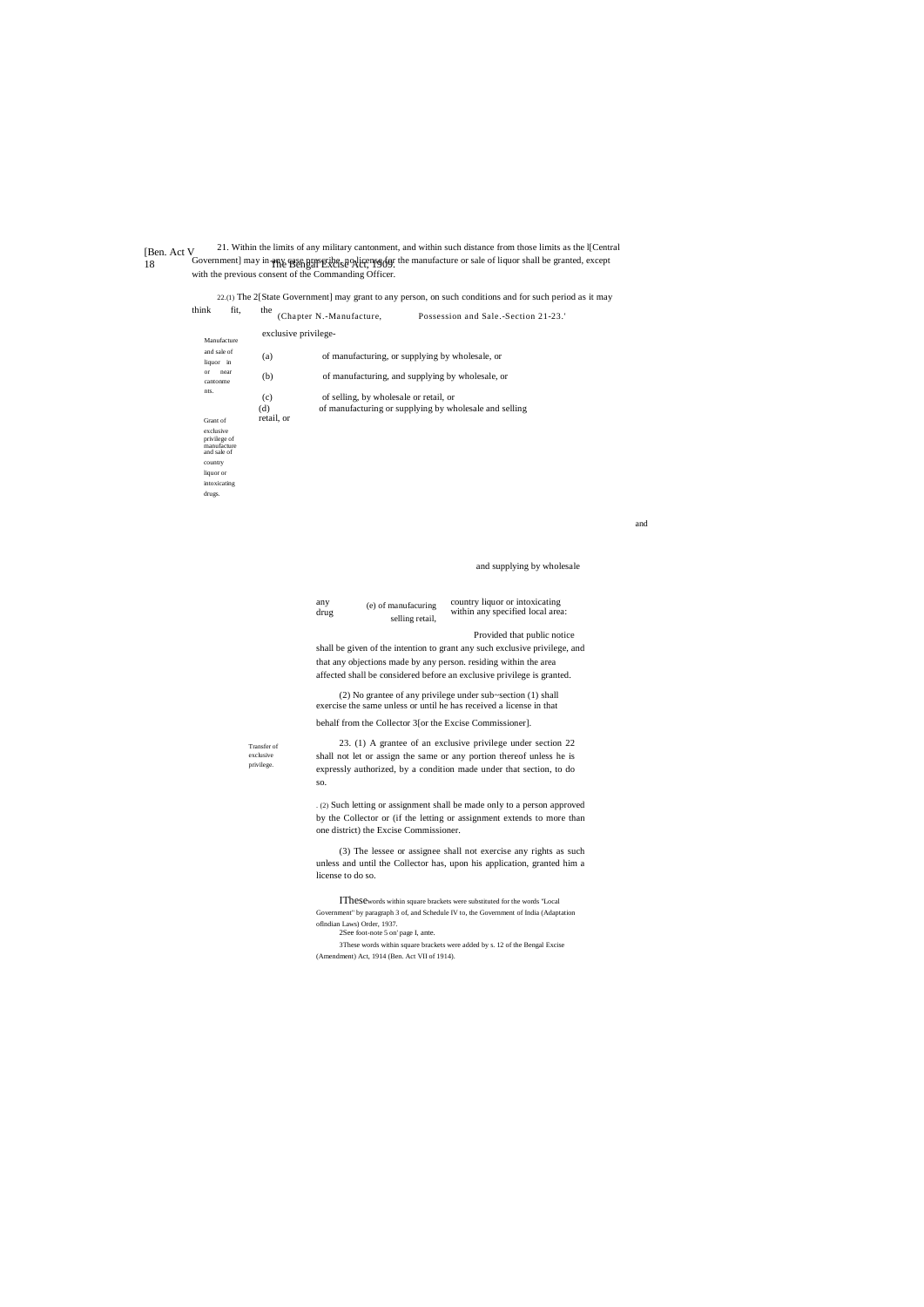of 1909.] The Bengal Excise Act, 1909. 19

|                       | (Chapter IV.-Manufacture, Possession and Sale.-Section<br>25.                                                                                                                                                             |                                                                                                                      | 24-                  |                                                       |
|-----------------------|---------------------------------------------------------------------------------------------------------------------------------------------------------------------------------------------------------------------------|----------------------------------------------------------------------------------------------------------------------|----------------------|-------------------------------------------------------|
|                       | 24. Every person who manufactures under a license granted<br>under this Act                                                                                                                                               | or sells any I[intoxicant]                                                                                           |                      | Maintenance<br>and use of<br>measures.<br>weights and |
|                       | (a) shall supply himself with 2 [such standard                                                                                                                                                                            |                                                                                                                      |                      | by licensed                                           |
|                       | measures, instruments                                                                                                                                                                                                     |                                                                                                                      |                      | manufac-                                              |
|                       | standard weights, measuring instruments                                                                                                                                                                                   |                                                                                                                      | and weighing         | turers and                                            |
| West Ben.             |                                                                                                                                                                                                                           | instruments, duly stamped and verified in accordance                                                                 |                      | vendors.                                              |
| Act XXIII of<br>1958. | Weights and Measures (Enforcement)<br>such other instruments<br>may prescribe]<br>condition; and                                                                                                                          | with the provisions of the West Bengal Standards of<br>as the Excise Commissioner<br>and shall keep the same in good | Act, 1958, and       |                                                       |
|                       | (b) when such measures,                                                                                                                                                                                                   | weights and instruments                                                                                              | have                 |                                                       |
|                       | been so prescribed,                                                                                                                                                                                                       | shall, on the requisition                                                                                            | of any               |                                                       |
|                       |                                                                                                                                                                                                                           | $3$ [officer referred to in clause (a), clause (b) or clause (c) of section                                          |                      |                                                       |
|                       |                                                                                                                                                                                                                           | 66], measure,                                                                                                        | weigh 'or test any   |                                                       |
|                       |                                                                                                                                                                                                                           | I[intoxicant] in his possession, at such time and in such manner as such                                             |                      |                                                       |
|                       | officer may require.                                                                                                                                                                                                      |                                                                                                                      |                      |                                                       |
|                       | 25. (1) No person who is licensed to sell foreign<br>country spirit for consumption                                                                                                                                       | on his premises shall,<br>women by licensed                                                                          | liquor or Employment |                                                       |
|                       | during the hours in which such premises are kept open for vendors, business,                                                                                                                                              |                                                                                                                      |                      |                                                       |
|                       | employ or permit to be employed,                                                                                                                                                                                          | either with or without                                                                                               |                      |                                                       |
|                       | remuneration, any 4 [person under the age of twenty-one                                                                                                                                                                   |                                                                                                                      | years], in           |                                                       |
|                       | any part of such premises in which such liquor or spirit is consumed by the public.                                                                                                                                       |                                                                                                                      |                      |                                                       |
|                       | (2) No person who is licensed to sell foreign liquor 5 [or country spirit] for consumption on his premises<br>shall, $6[^{****}]$ ,                                                                                       |                                                                                                                      |                      |                                                       |
|                       | during the hours in which such premises are kept open for business,                                                                                                                                                       |                                                                                                                      |                      |                                                       |
|                       | ISee foot-note 2, on page 6, ante.                                                                                                                                                                                        |                                                                                                                      |                      |                                                       |
|                       | 2These words and figures within square brackets were substituted for the words                                                                                                                                            |                                                                                                                      |                      |                                                       |
|                       | "such measures, weights and instruments as the Excise Commissioner may prescribe" by                                                                                                                                      |                                                                                                                      |                      |                                                       |
|                       | s. 15(1) of the Bengal Excise (Amendment) Act, 1965 (West Ben. Act XXXIV of 1965).                                                                                                                                        |                                                                                                                      |                      |                                                       |
|                       | 3The words, letters, figures and brackets within square brackets were substituted for the words "Excise<br>Officer duly empowered by the Collector in this behalf' by s. 15(2) of the Bengal Excise (Amendment) Act, 1965 |                                                                                                                      |                      |                                                       |
|                       | (West Ben. Act XXXIV of 1965).                                                                                                                                                                                            |                                                                                                                      |                      |                                                       |
|                       | 4These words within square brackets were substituted for ~hewords "child under                                                                                                                                            |                                                                                                                      |                      |                                                       |
|                       | the age of fourteen years" by s. $16(1)$ of the Bengal Excise (Amendment) Act, 1965<br>(West Ben. Act xxxrv of 1965).<br>5 These words within square brackets were inserted by s. $16(2)(a)$ , ibid.                      |                                                                                                                      |                      |                                                       |
|                       | 6The words "without the previous written permission of the Excise Commissioner" were omitted by s.<br>$16(2)(b)$ , ibid.                                                                                                  |                                                                                                                      |                      |                                                       |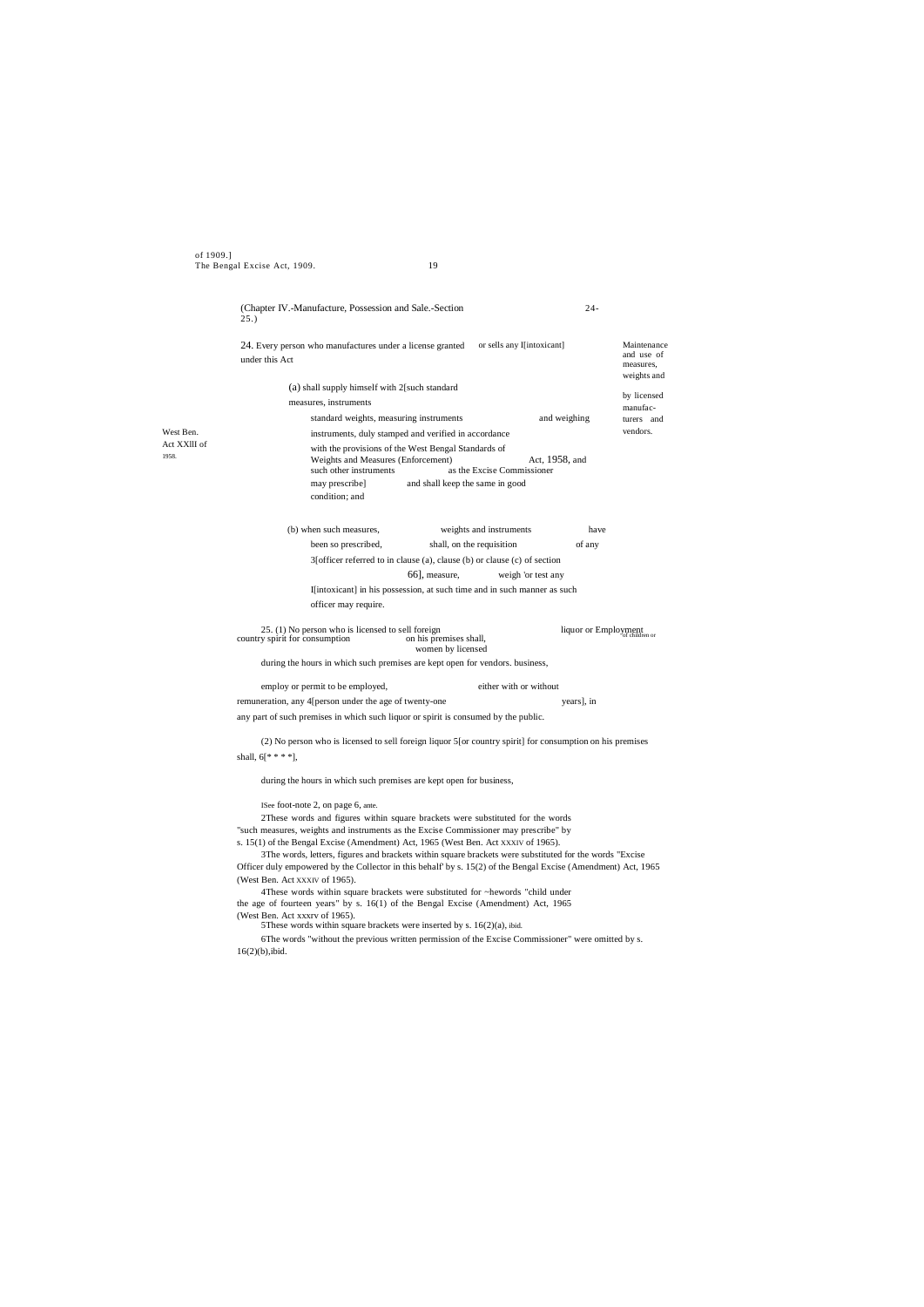```
[Ben. Act V
20 The Bengal Excise Act, 1909.
```
26.-

IS

Power to impose duty on import, export, transport and manufacture.

Power to close shops temporarily.

(Chapter N.-Manufacture, Possession and Sale.-Section Chapter V.-Duty.-

#### either with or without \* \* Section 27.) employ or permit to be employed, remuneration, any woman, in any part of such premises consumed by the public. \* \* \* \* <sup>10</sup> which such liquor l[or spirit] \* \* \*]

26. (1) The District Magistrate or a Subdivisional Magistrate, or (in Calcutta) the 4[Chief Metropolitan Magistrate] or the Commissioner of Police, may, by notice in writing to the licensee require that any shop in which any 5[intoxicant] is sold shall be closed at such times or for such period as such Magistrate or Commissioner of Police may think necessary for the preservation of the public peace.

(2) If any riot or unlawful assembly is apprehended or occurs in the vicinity of any shop in which any 5[intoxicant] is sold, any Magistrate, or any Police Officer above the rank of constable who is present, may require such shop to be kept closed for such period as he may think necessary.

(3) When any Magistrate or Police Officer makes a direction under sub-section (1) or sub-section (2), he shall forthwith inform the Collector of his action and his reason therefor.

# CHAPTER V.

# DUTY.

27. (1) 6[An excise duty or a countervailing duty, as the case may be,] at such rate or rates as the 7[State Government] may direct, may be imposed, either generally or for any specified local area, on-

(a) any excisable article imported, or

(b) any excisable article exported, or

IThese words within square brackets were inserted by s. 16(2)(c) of the Bengal Excise (Amendment) Act, 1965 (West Ben. Act XXXIV of 1965). 2Sub-section (3) was omitted by s. 16(3), ibid. 3Sub-section (4) was omitted by s. 16(4), ibid. 4The words within square brackets were substituted for "Chief Presidency Magistrate" by the Bengal Excise (Amendment) Act 1983 (West Ben. Act XXXVIII of 1983). 5See foot-note 2 on page 6, ante. 6These words within square brackets were substituted for the words "A duty" by paragraph 3 of, and Schedule IV to, the Government of India (Adaptation of Indian Laws) Order, 1937.

7See foot -note 5 on page I, ante.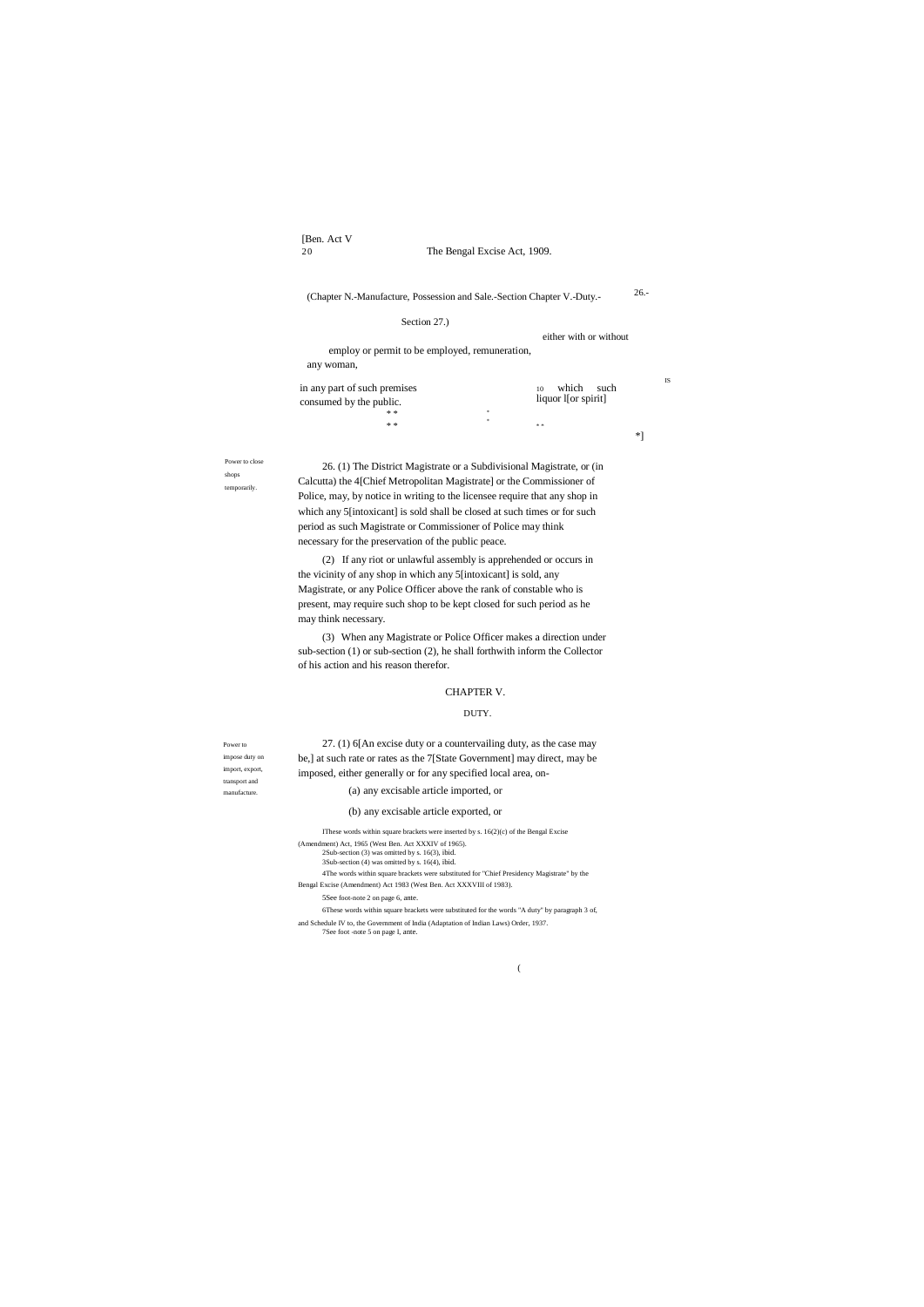of 1909.]

# The Bengal Excise Act, 1909. 21

# (Chapter V.-Duty.--Section 28.)

(c) any excisable article transported, or

(d) any excisable article (other than tari) manufactured under any license granted in respect of clause (a) of section 13, or

(e) any hemp plant (Cannabis sativa) cultivated, or any portion of such plant collected, under any license granted in respect of clause (b) or clause (c) of section 13, or

(f) any excisable article manufactured in any distillery or brewery licensed, established, authorised or continued under this Act.

(2) 2[An excise duty  $3^*$  \* \* \* \* \*] at such rate or rates as the 4[State Government] may direct, may be imposed, either generalIy or for any specified local area, on any tari drawn under any license granted under section 145[\*].

Explanation.-Duty may be imposed on any article under this sub-section at different rates I[according to the purpose for which such article is intended to be used] according to the places to which such article is to be removed for consumption, or according to the varying strengths and quality of such article.

6[\* \* \* \* \* \* \*]

28. Subject to any rules made under section 86, clause (12) Ways of any duty imposed under section 27 may be levied in any of the levying such folIowing ways:-

(a) on an excisable article imported,-

- (i) by payment (upon or before importation) in 7[West Bengal] or in the 8[State] or territory from which the article is brought, or
- (ii) by payment upon issue for sale from a warehouse established, authorized .or continued under this Act;

IThese words withi.n square brackets were inserted by s. 17(1) of the Bengal Excise (Amendment) Act, 1965 (West Ben. Act XXXIV of 1965). 2The Words "An excise duty or a countervailing duty, as the case may be", were substituted for the words "A duty" by paragraph 3 of, and Schedule IV to, the Government of India (Adaptation of Indian Laws) Order, 1937. 3The words "or a countervailing duty, as the case may be", were omitted by s. 17(2)(a) of the Bengal Excise (Amendment) Act, 1965 (West Ben. Act XXXIV of 1965). 4See foot-note 5 on page I, ante. 5The word, figure and brackets "sub-section (1)" were omitted by s. 17(2)(b) of the Bengal Excise (Amendment) Act, 1965 (West Ben. Act XXXIV of 1965). 6Sub-section (3) was omitted by s. 2 of the Bengal Excise (Amendment) Act, 1979 (West Ben. Act XII of 1979). 7See foot-note 3 on page 1, ante. 8See foot-note 8 on page 16, ante.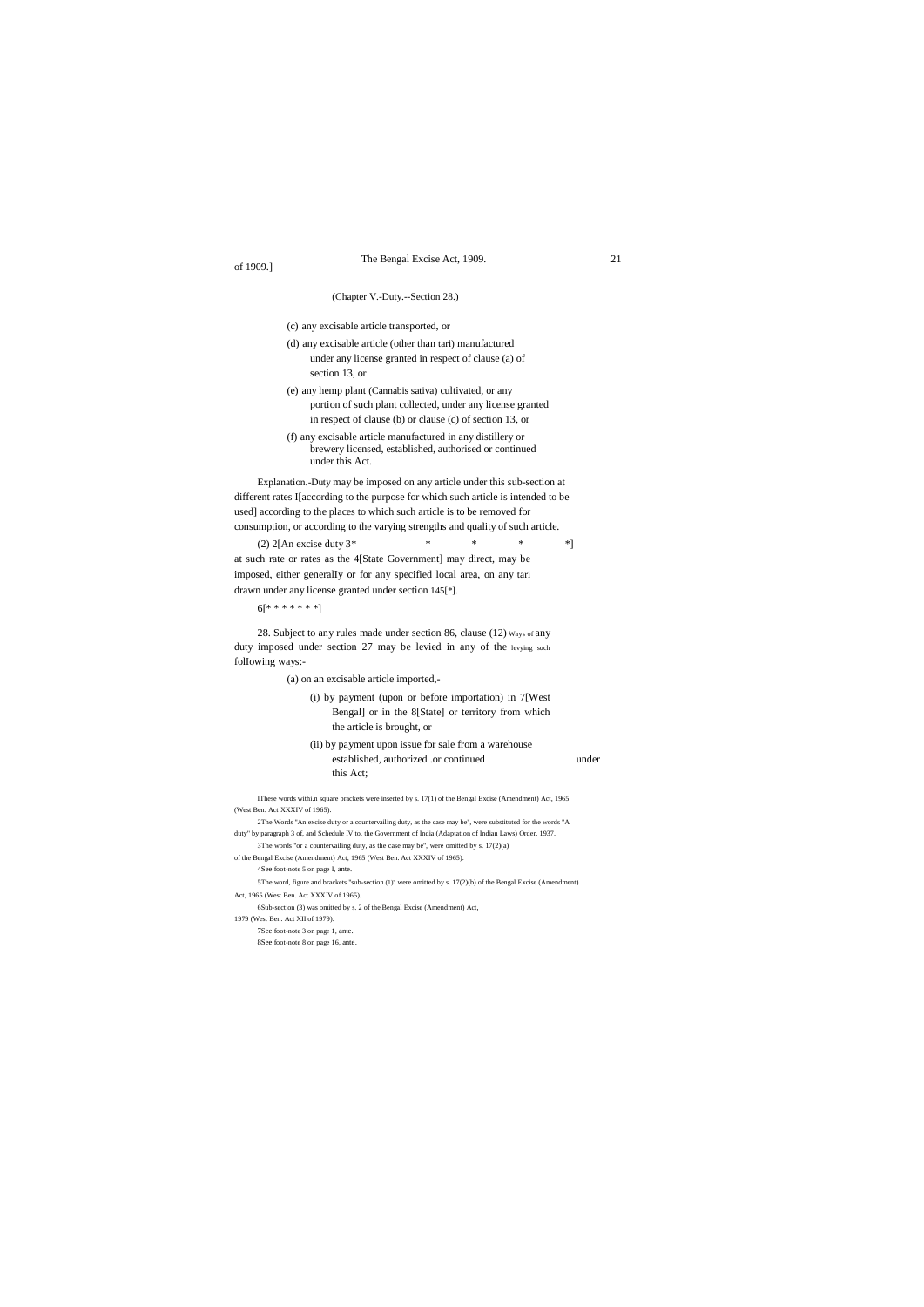[Ben. Act Ghapter V.-Duty.-Section 28.)

22 The Bengal Excise Act, 1909. (b) on an excisable article exported,-

by payment in '[West Bengal] or In the 2[State] or territory to which the article is sent;

(c) on an excisable article transported,-

(i) by payment in the district from which the article is sent, or

(ii) by payment upon issue for sale from a warehouse established, authorized, or contiimed under this Act;

(d) on intoxicating drugs manufactured, cultivated or

collected,-

(i) by a rate charged upon the quantity manufactured under a license granted in respect of the provision of section 13, clause (a), or issued for sale from a warehouse established, authorized or continued under this Act, or

(ii) by 3[a rate assessed on the area covered by, or on the quantity or outturn of, the crop cultivated or collected, under] a license granted in respect of the provisions of section 13, clause (b) or clause (c);

(e) on spirit or beer manufactured in any distillery or brewery licensed, established, authorized or continued under this Act,-

(i) by a rate charged upon the quantity produced in or issued from the distillery or brewery, as the case may be, or issued for sale from a warehouse established, authorized or continued under this Act, or

(ii) in accordance with such scale of equivalents calculated on the quantity of materials used, or by the degree of attenuation of the wash or wort, as the case may be, as the 4[State Government] may prescribe; and

ISee foot-note 3 on page I, ante. 2See foot -note 8 on page 16, ante. 3The words within square brackets in sub-clause (ii) of clause (d) of s. 28 were substituted

for the words "an acreage rate levied on the cultivation or collection of the hemp plant (Cannabis sativa) under" by s. 13 of the Bengal Excise (Amendment) Act, 1914 (Ben. Act VII of 1914). 4See foot-note 5 on page I, ante.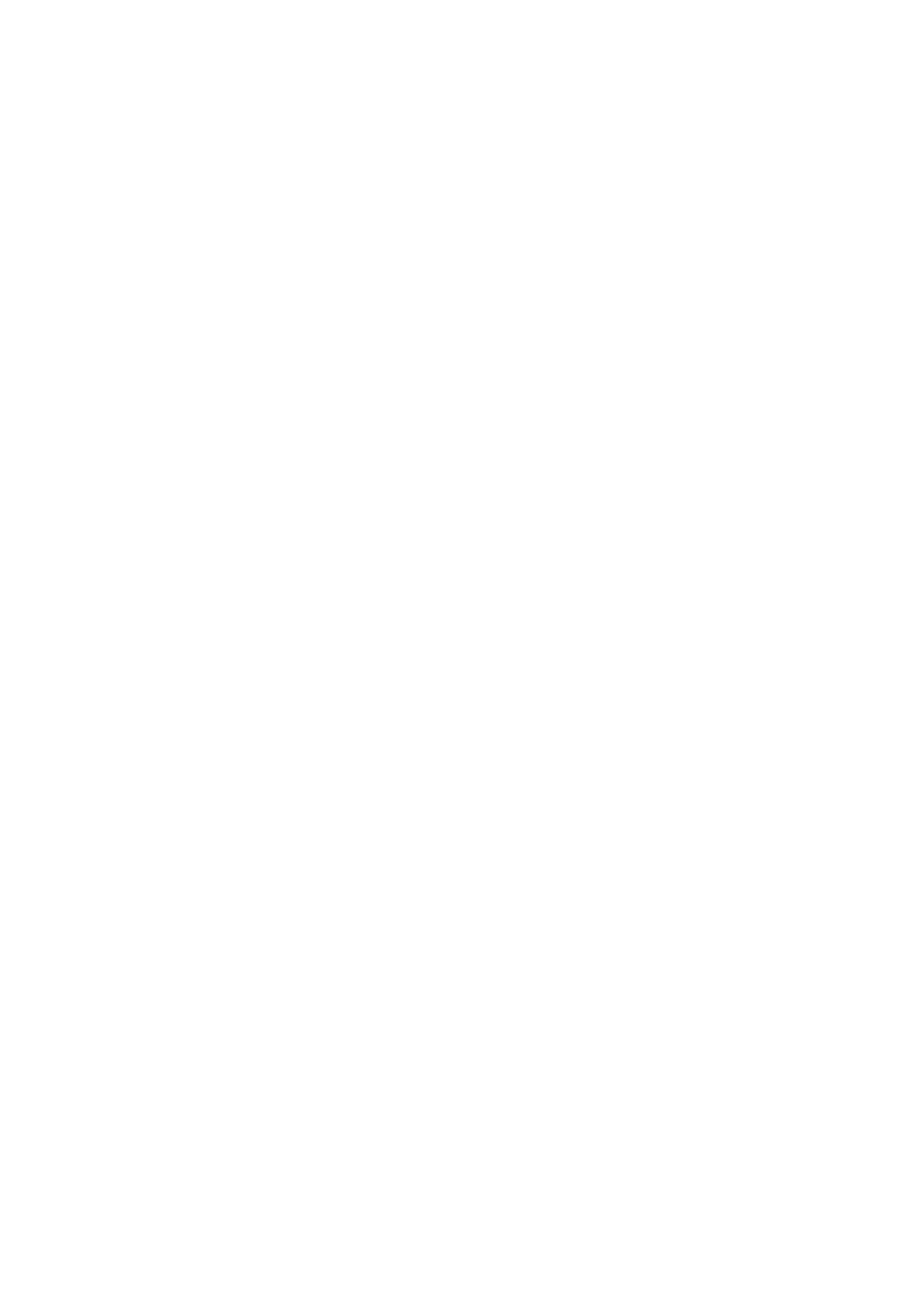of 1909.] The Bengal Excise Act, 1909(Chapter V.-Duty.-Sections 29, 029A.)

> (f) on tari drawn under a license granted under section 14, sub-section (l),-by a tax on each tree from which the drawing of tari is permitted:

Provided that, where payment is made upon the issue of an excisable article for sale from a warehouse, it shall be at the rate of duty in force on the date of issue of such article from such warehouse;

Provided also that no tax shall be levied in respect of any tree from which tari is drawn only for the manufacture of gur or molasses and under such special conditions as the I[Excise Commissioner] may prescribe.

29. Instead of, or in addition to, any duty leviable under this Act, the 2[State Government] may accept payment of a sum in consideration of the grant of any exclusive privilege under section 22.

329A. (I) Until provIsIOn to the contrary is made by 4[Parliament] the 5(State] Government may continue to levy any duty to which this section applies which it was lawfully levying immediately before the commencement of 6[the Constitution] under this Chapter as then in force.

(2) The duties to which section applies are-

(a) any duty on intoxicants which are not excisable articles within the meaning of this Act;

(b) any duty on an excisable article produced outside Indiaand imported into the 7(State] whether across a customs frontier as defined by the Central Government or not;

| IThe words "Excise Commissioner"                                                                                                                                                                                             | in section 28 (second proviso) were |        |
|------------------------------------------------------------------------------------------------------------------------------------------------------------------------------------------------------------------------------|-------------------------------------|--------|
| substituted for the word "Board" by s. 5(3) of the Bengal Excise (Amendment) Act,<br>1914 (Ben. Act VII of 1914).                                                                                                            |                                     |        |
| 2See foot-note 5 on page I, ante.                                                                                                                                                                                            |                                     |        |
| 3 Section 29A was inserted by paragraph 3 of, and Schedule                                                                                                                                                                   |                                     | IV to. |
| Government of India (Adaptation of Indian Laws) Order, 1937.                                                                                                                                                                 |                                     |        |
| 4This word within square brackets was substituted for the words "the Central Legislature" by                                                                                                                                 |                                     |        |
| paragraph 3 of, and the Eleventh Schedule to, the Adaptation of Laws Order, 1950.                                                                                                                                            |                                     |        |
| 5 This word within square brackets was substituted for the word "Provincial" by paragraph 4(I), ibid.<br>6These words within square brackets were substituted for the words and figures "Part III of the Government of India |                                     |        |

Act, 1935" by paragraph 3 and the Eleventh Schedule, ibid.

7See foot -note 8 on page 16, ante.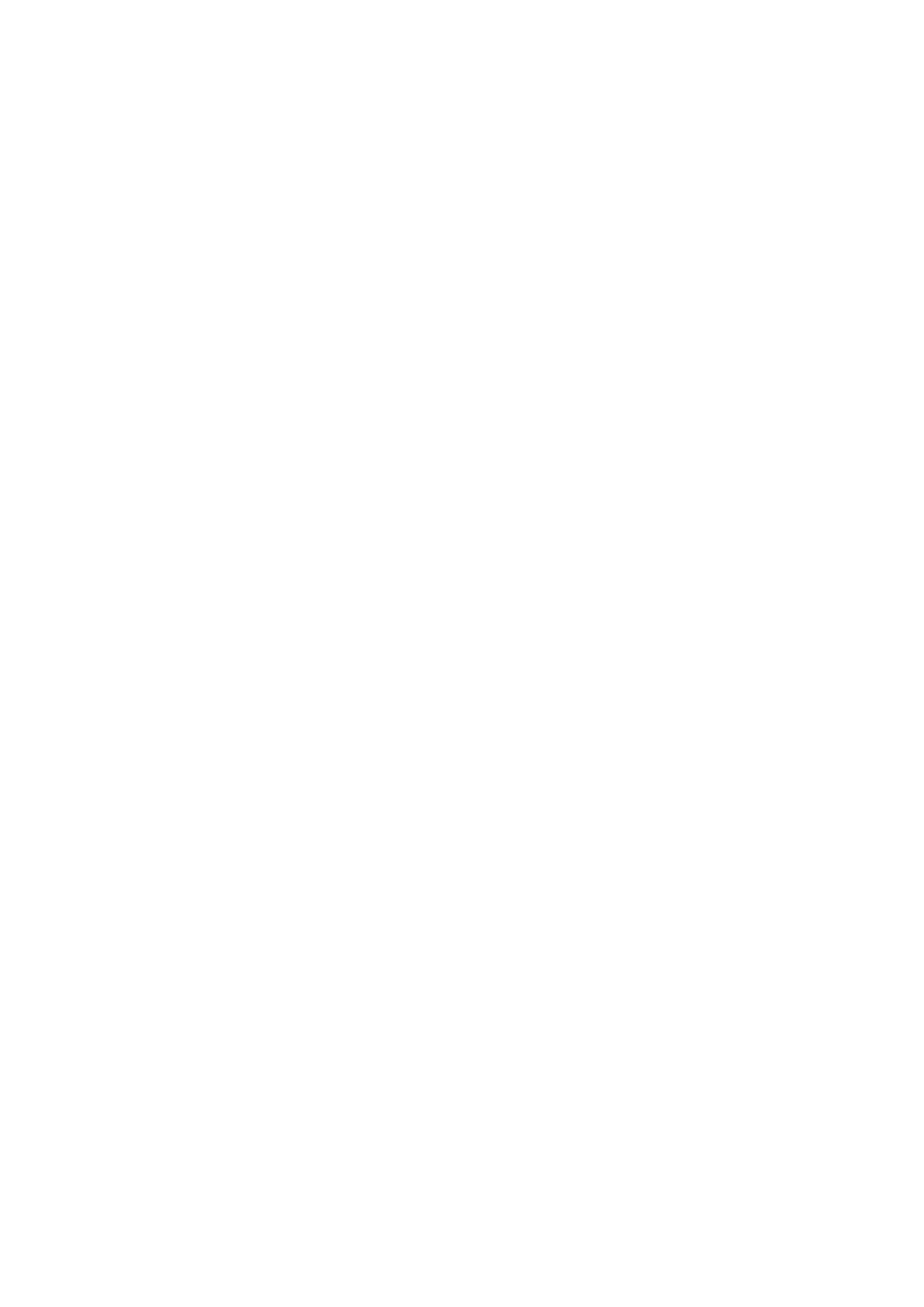3Selection of new sites for grant of licenses.

4Grant of licenses at existing sites.

Act,

#### 24 censes, Permius and Passes, Secuolis<br>The Bengal Excise Act, 1909. [Beno.n.Amed*i* (Chapter VI.-Licenses, Permits and Passes.-Sections 30-31.) I(C) any during alcohol. I(C) any during alcohol.

(3) Nothing in this section shall authorize the levy by the 2[State] Government of any duty which, as between goods manufactured or produced in the 2[State] and similar goods not so manufactured or produced, discriminates in favour of the former, or which, in the case of goods manufactured or produced outside the 2[State], discriminates between goods manufactured or produced in one locality and similar goods manufactured or produced in another locality.

# CHAPTER VI.

# LICENSES, PERMITS AND PASSES.

330. (1) The State Government may, subject to such conditions and restrictions as may be prescribed, select, from time to time, new sites in any local area for grant of a license for the retail sale of spirit at such new site or in the vicinity thereof having regard to public demand.

(2) Upon selection of the new sites under sub-section (1), the Collector may, subject to the provisions of section 37A, grant a license to a person for the retail sale of spirit at the new site or in the vicinity thereof for a period of settlement.

431. Unless the State Government or the Excise Commissioner otherwise directs, the Collector may, on the expiry or the period of validity of licenses for the retail sale of spirit at the existing sites grant licenses for the retail sale of spirit at the existing sites or, if necessary, in the vicinity thereof for the next period of settlement in such manner and subject to such conditions as may be prescribed.

| 1 Clause (c) was inserted by paragraph                               | 3 of, and the Eleventh Schedule to, the |
|----------------------------------------------------------------------|-----------------------------------------|
| Adaptation of Laws Order, 1950.                                      |                                         |
| 2See foot-note 5 on page 23, ante.                                   |                                         |
| 3Substituted by s. 2(2) of the West Bengal Taxation Laws (Amendment) |                                         |
| 1993 (Act IV of 1993).                                               |                                         |
| 4Substituted by s. 2(3) of the West Bengal Taxation Laws (Amendment) |                                         |
| 1993 (Act IV of 1993).                                               |                                         |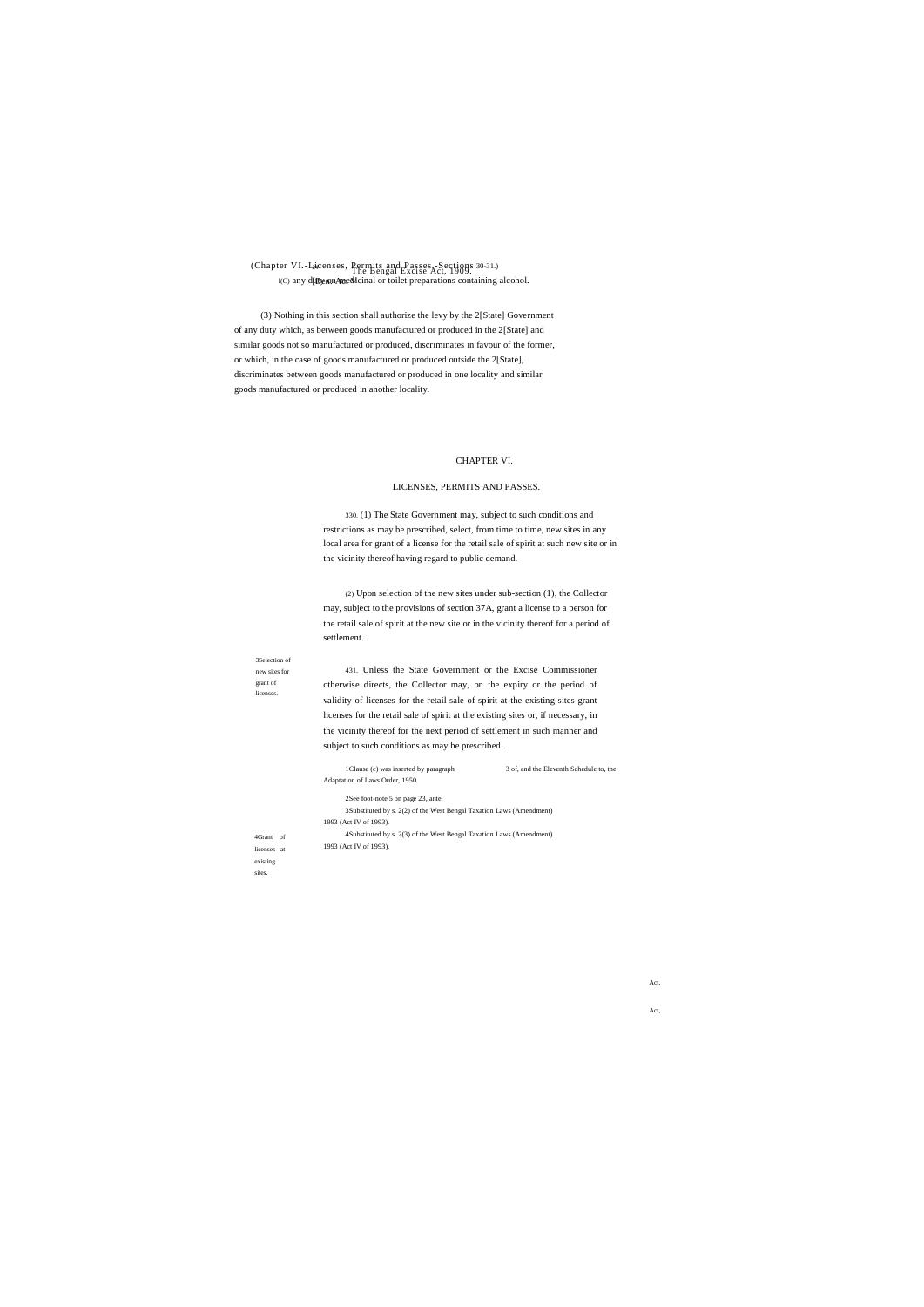of 1909.] The Bengal Excise Act, 1909. 25

[Omitted] [Omitted] [Omitted]  $32$  [Omitted] 2Application of section 30 and section 31 to licenses for retail sale of intoxicants other than spirit. Act. (Chapter Vl.-Licenses, Permits and Passes.-Sections 32- 36A.) ITime for preparation and publication of such list .. ISubmission of objections and opinions to Collector. 'Grant of licenses by Collector, and submission of list of objections and opinions to Excise Commissioner. 'Finality of decision of Excise Commissioner or State É Government. West Ben. <sup>'35</sup>A. [Omitted] The "Definition. Act XXXIII of 1951. 236. The provisions of section 30 and 31 as to licenses for the retail sale of spirit shall also be applicable to the licenses for the retail sale of such other intoxicants as the State Government may, by order, specify, in West Bengal generally or in such local area as may be specified in such order. 36A. (Repealed by Bengal Excise (Amendment) Act, 1979.)  $\sqrt{2}$ 'Omitted by the West Bengal Taxation Laws (Amendment) Act, 1993 (Act IV of 1993). 2Substituted by s. 2(9) of the West Bengal Taxation Laws (Amendment) 1993 (Act IV of 1993).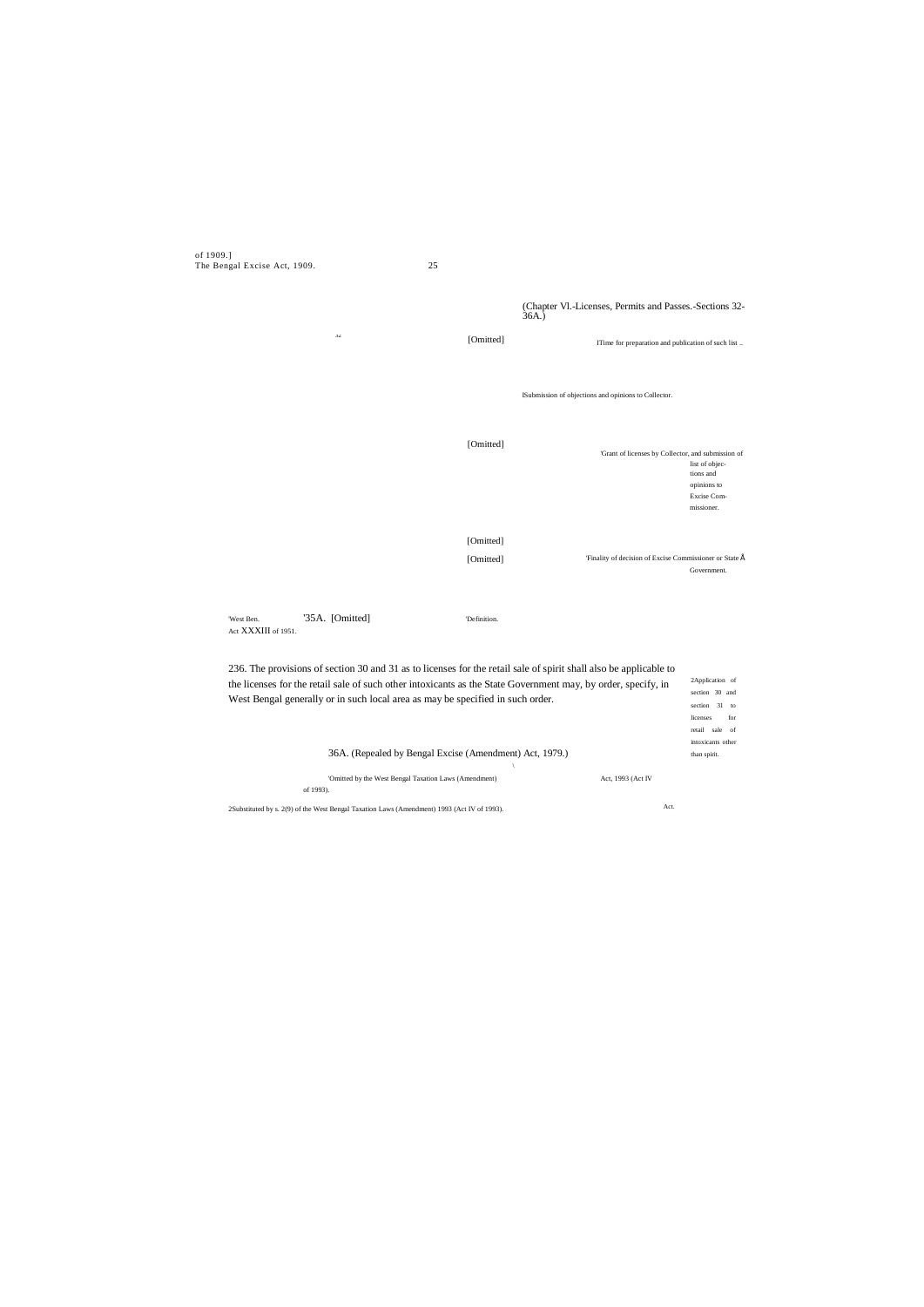# [Ben. Act V

# The Bengal Excise Act, 1909.

permits and passes.

|                                                   | (Chapter V1.-Licenses, Permits and Passes.-Sections 37-38.)                                     |           |  |  |  |
|---------------------------------------------------|-------------------------------------------------------------------------------------------------|-----------|--|--|--|
|                                                   | '37. Notwithstanding anything contained in section 30 or                                        |           |  |  |  |
|                                                   | section 36, the Collector may, in such manner and subject to such                               |           |  |  |  |
| conditions and restrictions as may be prescribed, |                                                                                                 |           |  |  |  |
|                                                   | grant license to-                                                                               |           |  |  |  |
| 'Exemption of                                     |                                                                                                 |           |  |  |  |
| certain<br>licenses from                          | any person, for the retail sale of any intoxicant during<br>(a)                                 |           |  |  |  |
| section 30 or<br>section 36.                      | any period not exceeding six months; or                                                         |           |  |  |  |
|                                                   | (b)<br>any person, for the sale of any denatured spirit; or                                     |           |  |  |  |
|                                                   | (c) any person, for the retail sale of any intoxicant in                                        |           |  |  |  |
|                                                   | substitution for and for the remainder of a license                                             |           |  |  |  |
|                                                   | which has been cancelled, withdrawn or surrendered                                              |           |  |  |  |
|                                                   | before the expiration of the period for which it was                                            |           |  |  |  |
|                                                   | granted or which has lapsed on the death of the person                                          |           |  |  |  |
|                                                   | to whom it was granted; or                                                                      |           |  |  |  |
|                                                   | (d) any medical practitioner, chemist, druggist, apothecary                                     |           |  |  |  |
|                                                   | or keeper of a dispensary, for the retail sale of any                                           |           |  |  |  |
|                                                   | intoxicant for medicinal purposes; or                                                           |           |  |  |  |
|                                                   | (e) any person in charge of a military canteen or a canteen                                     |           |  |  |  |
|                                                   | established by or for the Border Security Force for sale                                        |           |  |  |  |
|                                                   | of Foreign liquor to the military personnel or the                                              |           |  |  |  |
|                                                   | personnel of Border Security Force.                                                             |           |  |  |  |
|                                                   | $2[37 A - (1)$ Before granting a license for the sale of an intoxicant other than a             |           |  |  |  |
|                                                   | license referred to in sub-section (2) of section É22, the Collector shall select, in such      |           |  |  |  |
|                                                   | manner and subject to such restrictions as the State Government may                             |           |  |  |  |
| Selection<br>of persons<br>to whom                | prescribe, a person to whom such license may be granted].                                       |           |  |  |  |
| licenses may                                      | (2) [Omitted by the Bengal Excise (Amendment)                                                   | Act, 1979 |  |  |  |
| be granted.                                       | (West Ben. Act Xll of 1979).]                                                                   |           |  |  |  |
|                                                   | 38. (1) Every license, permit or pass granted under this Act-                                   |           |  |  |  |
|                                                   | (a) shall be granted-                                                                           |           |  |  |  |
| Fees for<br>terms,                                | (i) on payment of such fees (if                                                                 |           |  |  |  |
| conditions                                        |                                                                                                 |           |  |  |  |
| and                                               | any) 3 [as the State Government may fix],                                                       |           |  |  |  |
| of,<br>form<br>and                                | arid                                                                                            |           |  |  |  |
| duration of,                                      | ISubstituted by s. 2(10) of the West Bengal Taxation Laws (Amendment)<br>1993 (Act IV of 1993). | Act,      |  |  |  |
| licenses,                                         |                                                                                                 |           |  |  |  |

2Amendments and adaptations made by the Bengal Excise (Amendment) Act,

1973 (West Ben. Act IV of 1973).

3These words within square brackets were inserted by s. 25(l )(a) of the Bengal Excise (Amendment) Act, 1965 (West Ben. Act XXXIV of 1965).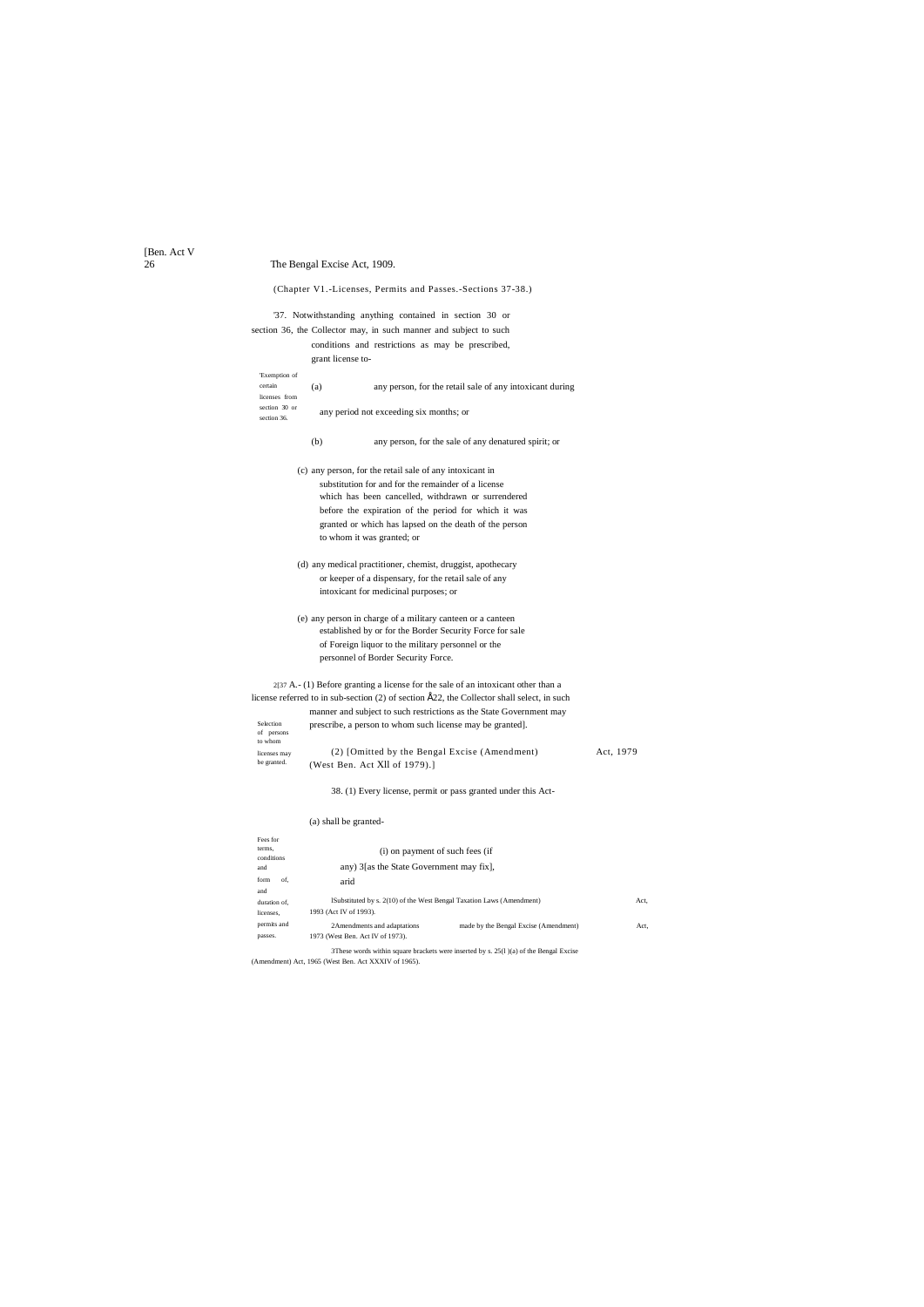The Bengal Excise Act, 1909. 27

of 1909.]

(Chapter V1.-Licenses, Permits and Passes.-Sections 39-42.)

(ii) subject to such restrictions and on such conditions I[as the State Government may impose], and

> (b) shall be in such form and contain such particulars, 2[State Government] may direct.

(2) Every license, permit or pass under this Act shall be granted for such period (if any) as may be prescribed by rule made by the 3[State Government] under section 85, 4[sub-section (2),] clause (e).

39. (Continuance of licenses granted under former law) Rep. by s. 14 of the Bengal Excise (Amendment) Act, 1914 (Ben. Act VJJ of 1914).

Counterpart agreement by licensee, and security or deposit. Technical defects, irregularities and omissions. Power to cancel or suspend license, permit or pass. 40. Any authority granting a license under this Act may require the grantee to execute a counterpart agreement in conformity with the tenor of his license, and to give such security for the performance of such agreement, or to make such deposit in lieu of security, as such authority may think fit. 41. (1) No license granted under this Act shall be deemed to be invalid by reason merely of any technical defect, irregularity or omission in the license or in any proceedings taken prior to the grant thereof. (2) The decision of 7[\*\*\*] the 2[State Government] as to what is a technical defect, irregularity or omission, shall be final. 42. (1) Subject to such restrictions as the 3[State Government] may prescribe 5[by rule made under section 85, sub-section (2), clause (i),] the authority' who granted any license, permit or pass under this Act may cancel or suspend it- (a) if' it is transferred or sublet by the holder thereof without the permission of the said authority; or (b) if any duty 6[, tax] or fee payable by the holder thereof be not duly paid; or IThese words within square brackets were inserted by s. 25( 1)(b) of the Bengal Excise (Amendment) Act,

1965 (West Ben. Act XXXIV of 1965).

2See foot-note 5 on p. 7, ante.

3SII foot-note 5 on p. 1, ante.

4These word, figure and brackets within square brackets were inseItrd by s. 25(2) of the Bengal Excise (Amendment) Act, 1965 (West Ben. Act XXXIV of 1965).

5These words, figures and brackets within square brackets were inserted by s. 26(a), ibid. 6The comma and the word within square brackets were inserted by s. 26(b), ibid. 70mitted by the West Bengal Taxation Laws (Amendment) Act, 1993 (Act IV of 1993).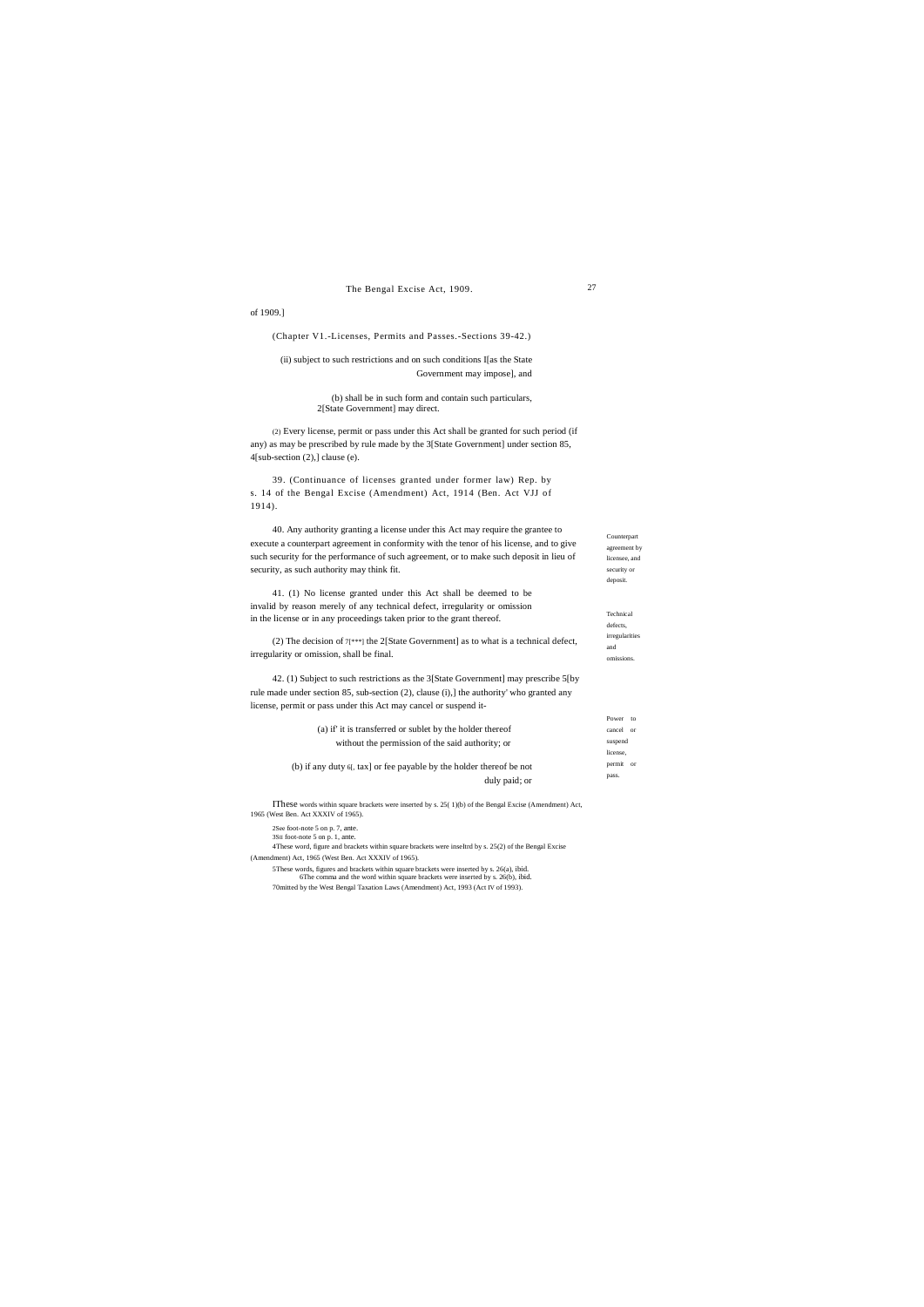[Ben. Act V

### 28 The Bengal Excise Act, 1909.

(Chapter VI-Licenses, Permits and Passes.-Section 42.)

- (c) in the event of any breach by the holder thereof, or by any of his servants, or by anyone acting on his behalf with his express or implied permission, of any of the terms or conditions thereof; or
- (d) if the holder thereof is convicted of any offence punishable under this Act or any other law for the time being in force relating to revenue, or of any cognizable
	- afTulmien -thaiDbbgefeincDrog o Ajffl.y1oS§ice\$rpunishable under the II of 1930. Trade and Merchandise Marks Act 1958' or under any 43 of 1958. of sections 479 to 489 of the Indian Penal Code, or XLV of 1860. unC!er the Medicinal and Toilet Preparations (Excise 16 of 1955. Duties) Act, 1955]; or
- (e) 3[if the holder thereof is subjected to any penalty under Chapter XIV of the Customs Act, 1962; or]
- (f) where a license, permit or pass has been granted on the application of the holder of an exclusive privilege granted under section 22, on the requisition in writing of such holder; or
- (g) if the conditions of the license, permit or pass provide for such cancellation or suspension at will.

(2) When a license, permit or pass held' by any person is cancelled under clause (a), clause (b), clause (c), clause (d) or clause (e) of sub-section (1) the authority aforesaid may cancel any other license, permit or pass granted to such person 4[by, or by the authority of, the State Government] under this Act, or under any I of 1878.

other law for the time being in force relating to excise, or under the Opium Act, 1878.

(3) The holder of a license, permit or pass shall not be entitled to any compensation for its cancellation or suspension under this section, or to the refund of any fee paid or deposit made in respect thereof.

IThe words and figures "under the Dangerous Drugs Act, 1930, or" were inserted by s. 40 of, and Schedule II to, the Dangerous Drugs Act, 1930 (2 of 1930).

2These words, figures and brackets within square brackets were substituted for the words and figures "or under the Merchandise Marks Act, 1889, or under any section which has been introduced into the Indian Penal Code by section 3 of that Act"

by s. 26(c) of the Bengal Excise (Amendment) Act, 1955 (West Ben. Act XXXIV of 1965). 1965).

3The clause was substituted for clause (e) by the Bengal Excise (Amendment)

Act, 1983 (Ben. Act XXXVIII of 1983) under section 5 and effect was given from 1st day of February, 1963. 4The words "by or by the authority of, the Provincial Government" were originally inserted by

paragraph 3 of, and Schedule IV to, the Government of India (Adaptation of Indian Laws) Order, 1937, and thereafter the word "State" was substituted for the word "Provincial" by paragraph 4(1) of the Adaptation of Laws Order, 1950.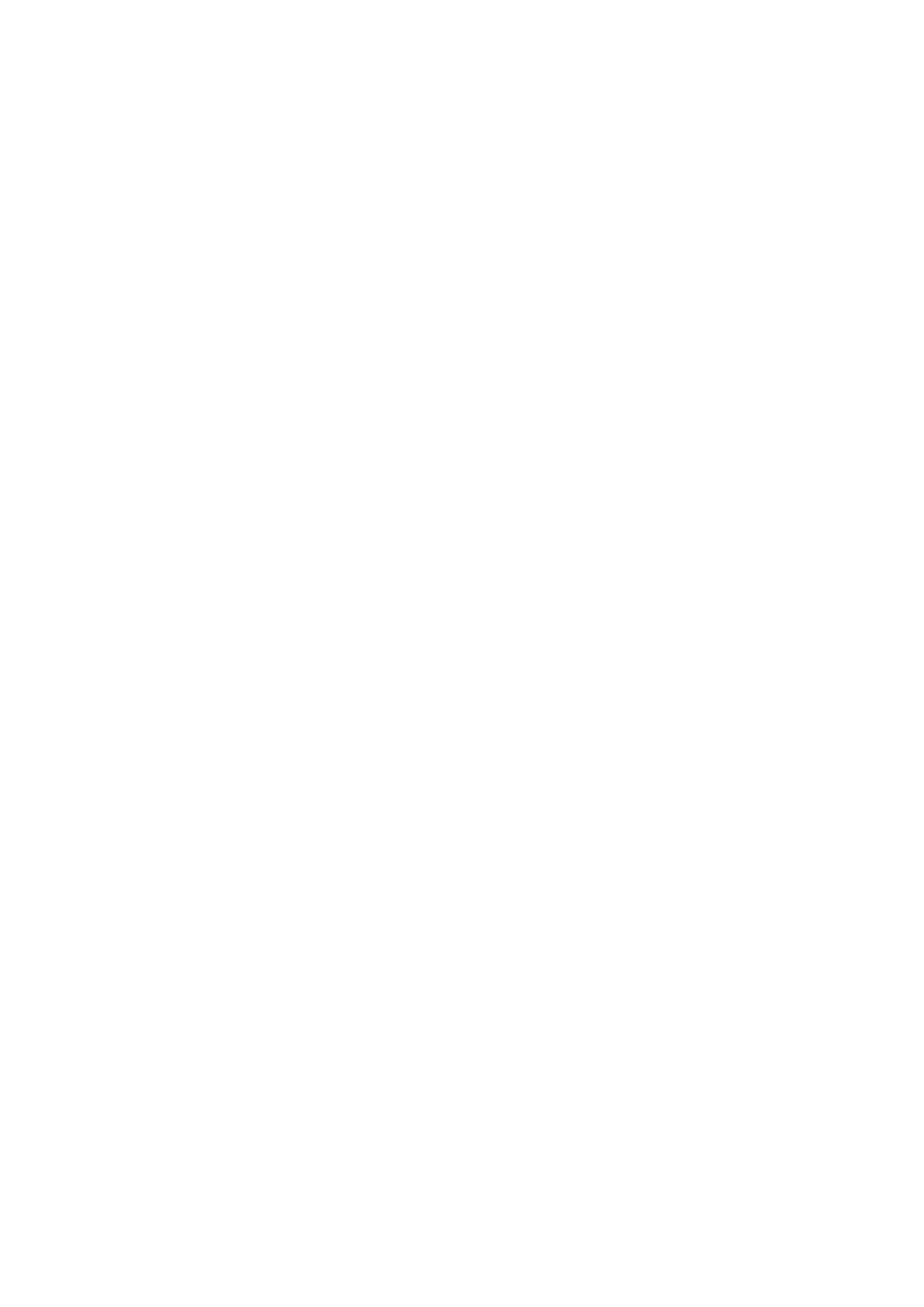The Bengal Excise Act, 1909. of 1909.]

(Chapter VI.-Licenses, Permits and Passes.-Section 43.)

'43. (1) Whenever the authority which granted any license, per;mit or pass under this Act considers that the license, permit or pass should be withdrawn for any cause other than those specified in section 42, it may, subject to such restrictions (if any) as the State Government may prescribe rule under section 85, withdraw the license, permit or pass either-

(2) When a license, permit or pass is withdrawn under sub-section (1), there shall be paid to the holder of the license, permit or pass, as the case may be, the amount (if any) deposited as security or in advance as fees in respect of the unexpired period of thc license, permit or pass together with compensation amounting to fifteen days' average fees payable in respect of the license, permit or pass calculated in the manner specified in sub-section (3):

(a) on the expiration of fifteen days' notice in writing of its intention to do so, or

(b) forthwith, without notice, after recording its reasons in writing for doing so.

Provided that where a license, permit or pass is withdrawn without notice the amount of such compensation shall be twice the amount of such average fees.

(3) The amount of fifteen days' average fees referred to in sub-section (2) shall be calculated in the following manner, that is to say,-

- (i) where the fees in respect of the license, pennit or pass have been fixed by auction, the amount of fifteen days' average fees shall bear to the total amount of fees so . fixed the same proportion as the period of fifteen days bears to the total period of the license, permit or pass; and
- (ii) in other cases the amount of fifteen days' average fees shall be the average for fifteen days of the fees actually . paid in respect of the license, permit or pass during a period of three months or during the actual period whichever is less, immediately preceding preceding withdrawal of the license, permit or pass.

lSection 43 was substituted for the original section by s. 27 of the Bengal Excise (Amendment) Act, 1965 (West Ben. Act XXXIV of 1965).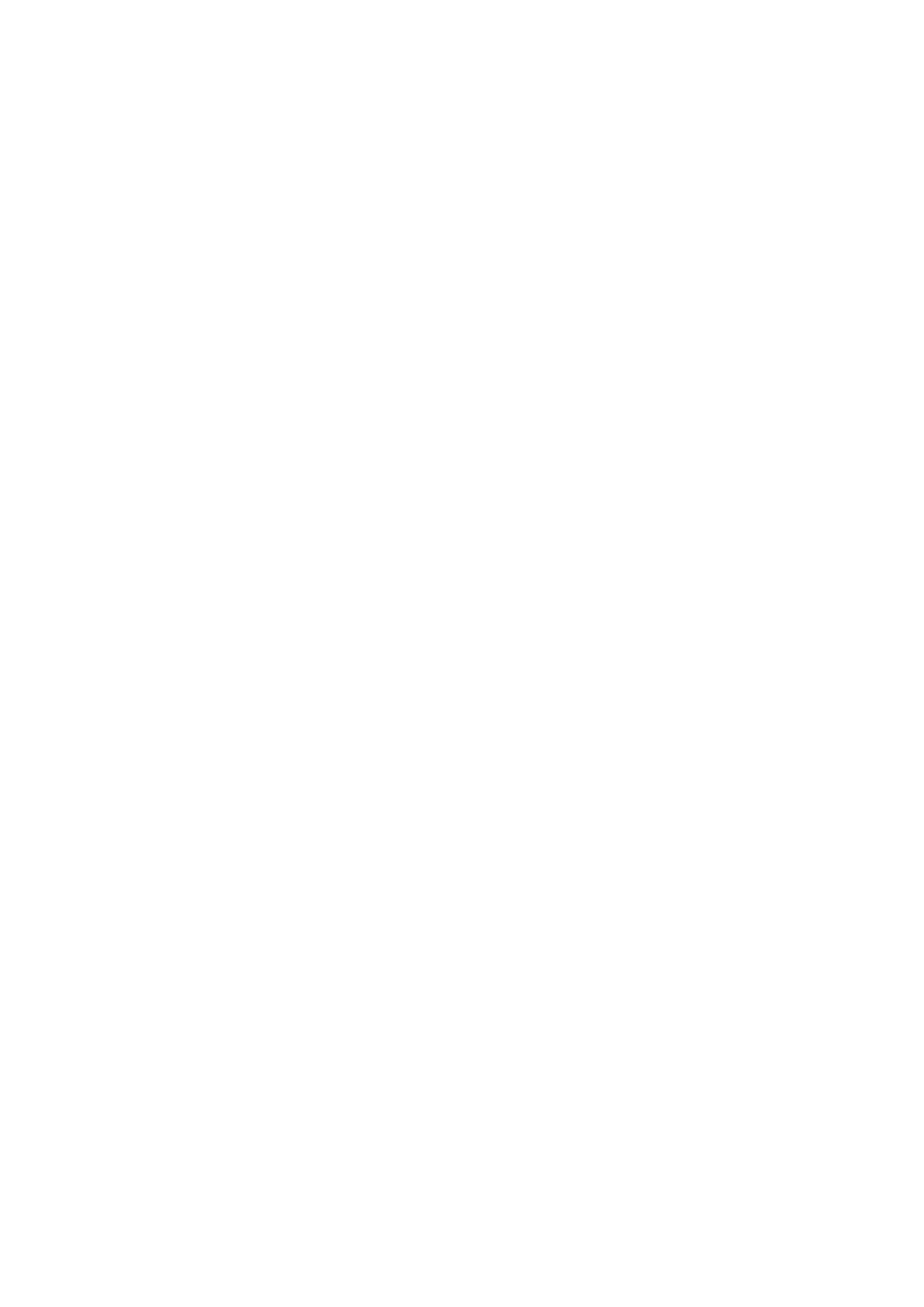The Bengal Excise Act, 1909. 30<br>[Ben. Act V

|                                                     | (Chapter VI.-Licenses, Permits and Passes.-Sections 44-44A.- Chapter VIJ.-Departmental<br>Management or Transjer.-Section 45.)                                                                                                            |  |  |  |
|-----------------------------------------------------|-------------------------------------------------------------------------------------------------------------------------------------------------------------------------------------------------------------------------------------------|--|--|--|
| Surrender of                                        | 44. 1[(1) Any holder of a license granted under this Act to sell                                                                                                                                                                          |  |  |  |
| license.                                            | an 2[intoxicant] may, unless his license is liable to cancellation<br><b>or</b>                                                                                                                                                           |  |  |  |
| suspension under section 42, surrender the same on- |                                                                                                                                                                                                                                           |  |  |  |
|                                                     | 3(i) the expiration<br>of a period of three months, or such<br>shorter period as the Collector may allow, after<br>giving to the Collector a notice in writing of his<br>intention so to do, and                                          |  |  |  |
|                                                     | (ii) payment of the fees payable for the license for the<br>whole period for which it would have been current<br>but for such surrender:                                                                                                  |  |  |  |
|                                                     | Provided that, if the Excise Commissioner<br>is satisfied that there                                                                                                                                                                      |  |  |  |
|                                                     | is sufficient reason for surrendering<br>a license, he may remit to the                                                                                                                                                                   |  |  |  |
|                                                     | holder thereof the sum s6 payable on surrender,<br>and any fees paid in,<br>advance, or any portion or such sum or fees.]                                                                                                                 |  |  |  |
|                                                     | (2) Sub-section (1) shall not apply in the case of a license for the sale of any<br>country liquor or intoxicating<br>drug in the exercise<br>of<br>an exclusive privilege granted under section 22.                                      |  |  |  |
|                                                     | Explanation.-The words "holder of a license", as used in this section, include<br>a person whose tender or bid for a license has been accepted, although he may not<br>actually have received the license.                                |  |  |  |
|                                                     | . 444A. No person to whom a license 5 [or permit] has been granted under<br>this Act shall have any claim to the 6[renewal thereof],<br>or, save as provided in section 43, any claim to compensation<br>on the<br>determination thereof. |  |  |  |
|                                                     | CHAPTER VII.                                                                                                                                                                                                                              |  |  |  |
|                                                     | DEPARTMENTAL MANAGEMENT OR TRANSFER.                                                                                                                                                                                                      |  |  |  |
|                                                     | 45. If any holder of a license granted under this Act, or any person to whom<br>an exclusive<br>privilege has been granted under                                                                                                          |  |  |  |
|                                                     | any provision of this Act or any rule made<br>section 22, contravenes                                                                                                                                                                     |  |  |  |

1This sub-section  $\omega$  of s. 44 was substituted for the original sub-section  $\omega$  by s, 15 of the Bengal Excise (Amendment) Act, 1914 (Ben. Act vn of 1914), 2See foot-note 2 on page 6, ante. 3Clause (i) was substituted for the original clause (i) by s. 28 of the Bengal Excise (Amendment) Act, 1965 (West Ben. Act xxxIv of 1965).

hereunder, or makes default in complying with any condition

imposed upon him by such license or privilege, or

4Section 44A was inserted by s. 16 of the Bengal Excise (Amendment) Act,

1914 (Ben. Act VII of 1914),

5These words within square brackets were inserted by s. 29(1) of the Bengal Excise (Amendment) Act, 1965 (West Ben. Act XXXIV of 1965),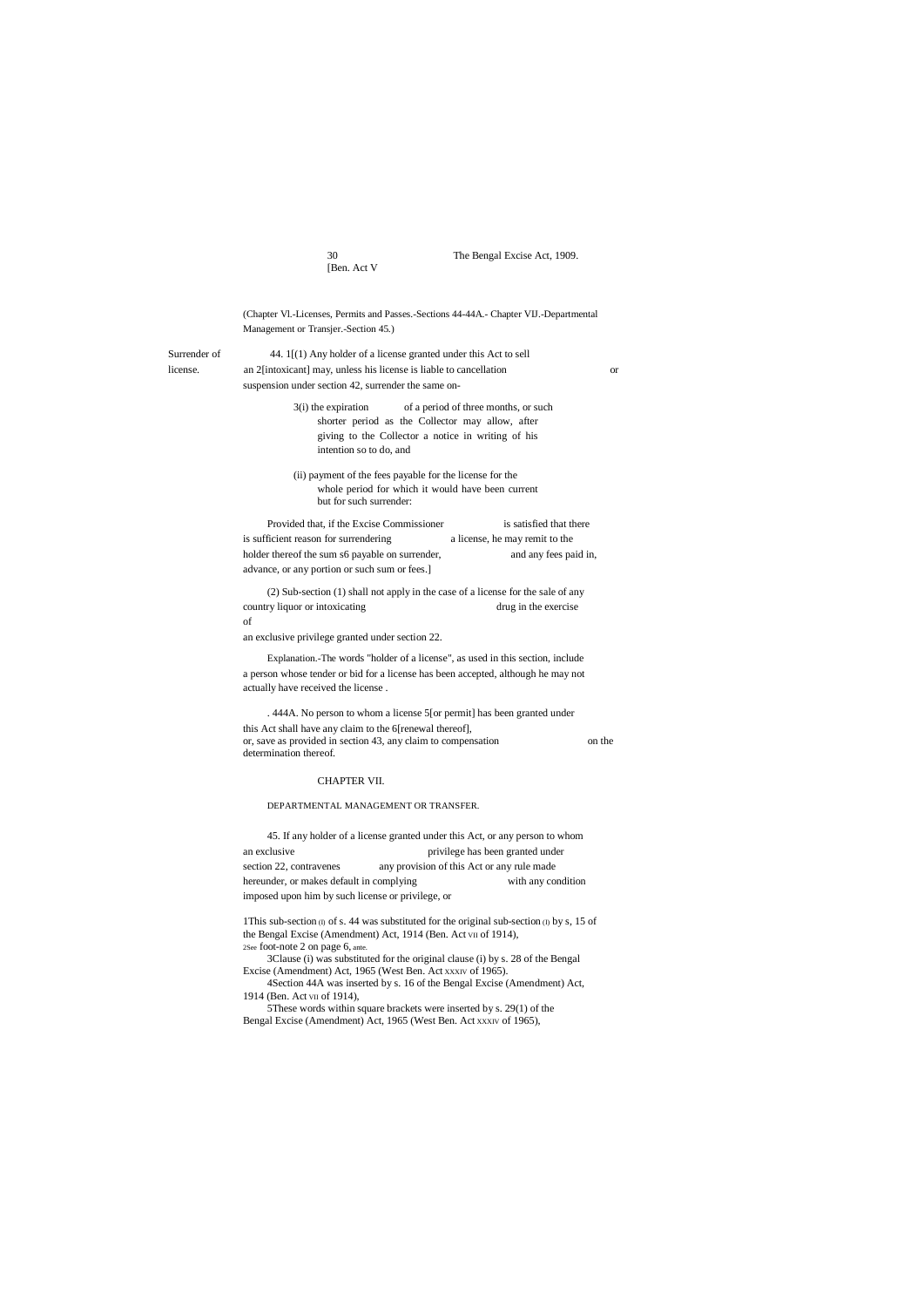The Bengal Excise Act, 1909. of 1909.]

6These words within square brackets were substituted for the words "renewal of such license" by s. 29(2), ibid.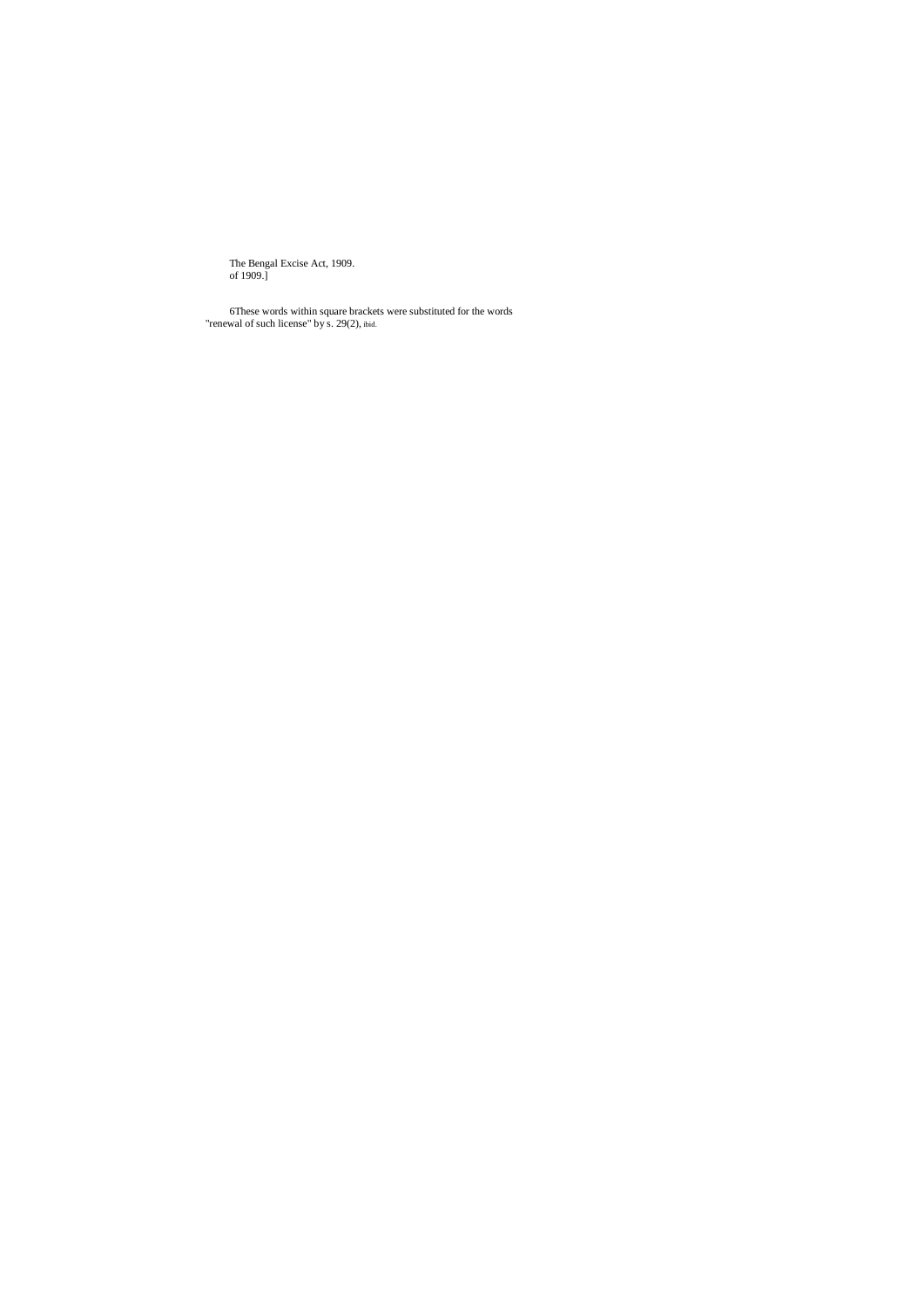32<br>[Ben. Act V

The Bengal Excise Act, 1909.

(Chapter VII.-Departmental Management or T ransfer.-Section 45.-Chapter Vll1 .-0ffences and Penalties.-Section 46.)

> (b) transfer the unexpired portion of the grant, at the risk and loss of the said person, to any other person:  $*$  \* \* \* \* \*

if any holder of a license granted under this Act surrenders the same under section 44,

the Collector may (in the case of a license, after the cancellation or surrender thereof, and, in the case of an exclusive privilege, at any time)-

> (a) take the grant under management, at the risk and loss of the person to whom it was made, or

# CHAPTER VIII.

#### OFFENCES AND PENALTIES.

| 246. Whoever in contravention of this Act, or any rule,                                                                                                               |                         |
|-----------------------------------------------------------------------------------------------------------------------------------------------------------------------|-------------------------|
| notification or order made, issued or given, or license, permit or pass granted, under this Act,-                                                                     | Penalty for<br>unlawful |
|                                                                                                                                                                       | import, export,         |
| $3($ a) manufactures<br>intoxicant (including bakhar, but                                                                                                             | transport,              |
| excluding spirit or other into~icating drugs), or                                                                                                                     | manufacture, etc.       |
|                                                                                                                                                                       | of intoxicant           |
| (b) imports, exports, transports, possesses or sells any intoxicant (including bakhar but                                                                             | other than spirit       |
| excluding spirit or                                                                                                                                                   | or intoxicating         |
| other intoxicating drugs), or]                                                                                                                                        | drug and                |
| * * * *                                                                                                                                                               | collecting or           |
| $4(C)$ *                                                                                                                                                              | selling hem p,          |
|                                                                                                                                                                       | bottling liquor         |
| (d) bottles any liquor 5 [other than spirit] for purposes of                                                                                                          | and removing            |
| sale, or                                                                                                                                                              | intoxicant etc.         |
| (e) removes any 6 [intoxicant] from any distillery, brewery,<br>warehouse or other place of storage licensed,<br>established, authorised or continued under this Act, |                         |
| IThe proviso to s. 45 was repealed by s. 17 of the Bengal Excise (Amendment) Act, 1914 (Ben. Act VII of 1914).                                                        |                         |
| 2Section 46 and section 46A substituted by s. 5 of the Bengal Excise (Amendment) Act, 1979 (West Ben. Act XII of                                                      |                         |
| 1979) and further amended by s. 6 and s.7 of the Bengal Excise (Amendment) Act, 1983 (West Ben. Act XXXVIII of 1983).                                                 |                         |
| 3The words and brackets within square brackets were substituted by the Bengal Excise (Amendment) Act, 1983 (West<br>Ben. Act XXXVIII of 1983).                        |                         |
| 40mitted by the Bengal Excise (Amendment) Act, 1983 (West Ben. Act XXXVIII of 1983).                                                                                  |                         |
| 5These words within square brackets were inserted by s. 6 of the Bengal Excise (Amendment) Act, 1983 (West Ben. Act                                                   |                         |
| XXXVIII of 1983).                                                                                                                                                     |                         |
| 6See foot-note 2 on page 6, ante.                                                                                                                                     |                         |
|                                                                                                                                                                       |                         |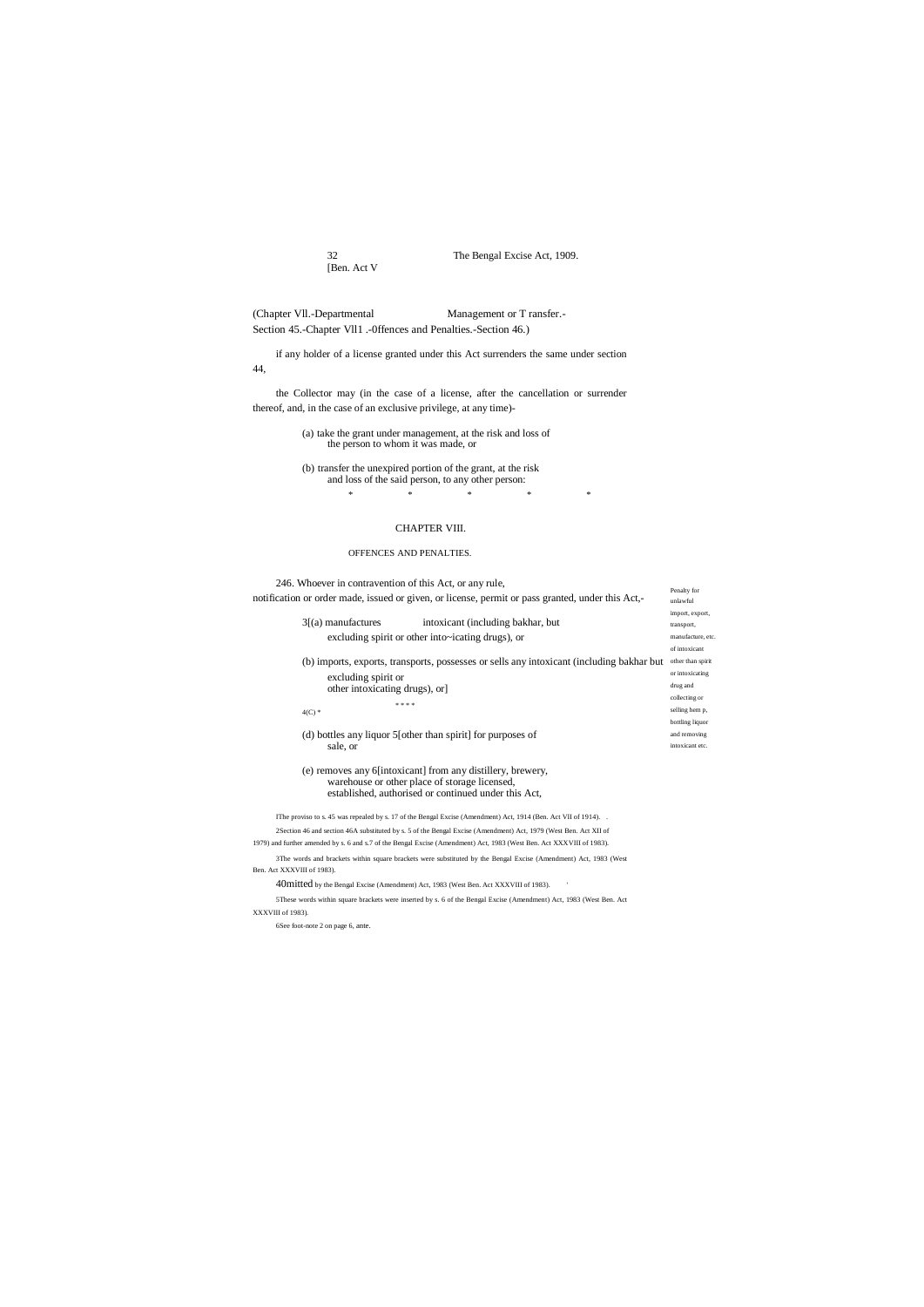The Bengal Excise Act, 1909. of 1909.]

> Penalty for unlawful manufacture of spirit or transport etc. of intoxcating drug, cultivation of hemp, use and possession of materials for manufacture of spirit and intoxicating drug.

#### (Chapter VlII.-Ojfences and Penalties.-Section 46A.)

'[shall be punishable with imprisonment for a term which may extend to one year and with fine which may extend to one thousand rupees.]

246A. Whoever in contravention of this Act or of any rule, notification or order made, issued or given, or a license, permit or pass granted under this Act,-

> 3[(a) manufactures any spirit or intoxicating drug other than bakhar or cultivates hemp plant (Cannabis sativa L.) or]

> (b) uses, keeps or has in his possession any material, still, utensils, implements or apparatus whatsoever for the purpose mentioned in clause (a), or

> 3[(C) imports, exports, transports, possesses or sells spirit or intoxicating drug other than bakhar, or]

4[(CC) bottles spirit for the purpose of sale, or]

(d) works any distillery or brewery, or

(e) establishes any distillery, brewery or warehouse 4[or

(f) collects or sells any portion of hemp plant (Cannabis . sativa L.) from which an intoxicating drug may be manufactured or produced];

3[shall be punishable,-

(i) in the case of an offence under clause (c) or clause (f), when the value of the spirit, intoxicating drug or hemp plant (Cannabis sativa L.) is less than two thousand rupees, with imprisonment for a term which may extend to two years and with fine:

Provided that in the absence of special and adequate reasons to the contrary to be recorded in the judgment of the court, such imprisonment shall not be,-

(1) for the first offence, for less than one month, and

(2) for the second and for every subsequent offence, for less than three months;

IThese words within square brackets were substituted by s. 6 of the Bengal Excise (Amendment) Act, 1983 (West Ben. Act XXXVIII of 1983). 2See foot-note 2 at page 31 ,ante. 3The words within square brackets substituted by s. 7 of the Bengal Excise (Amendment) Act, 1983 (West Ben. Act XXXVIII of 1983). 4This clause within square brackets was inserted by s. 7 of the Bengal Excise (Amendment) Act, 1983 (West Ben. Act XXXVIII of 1983).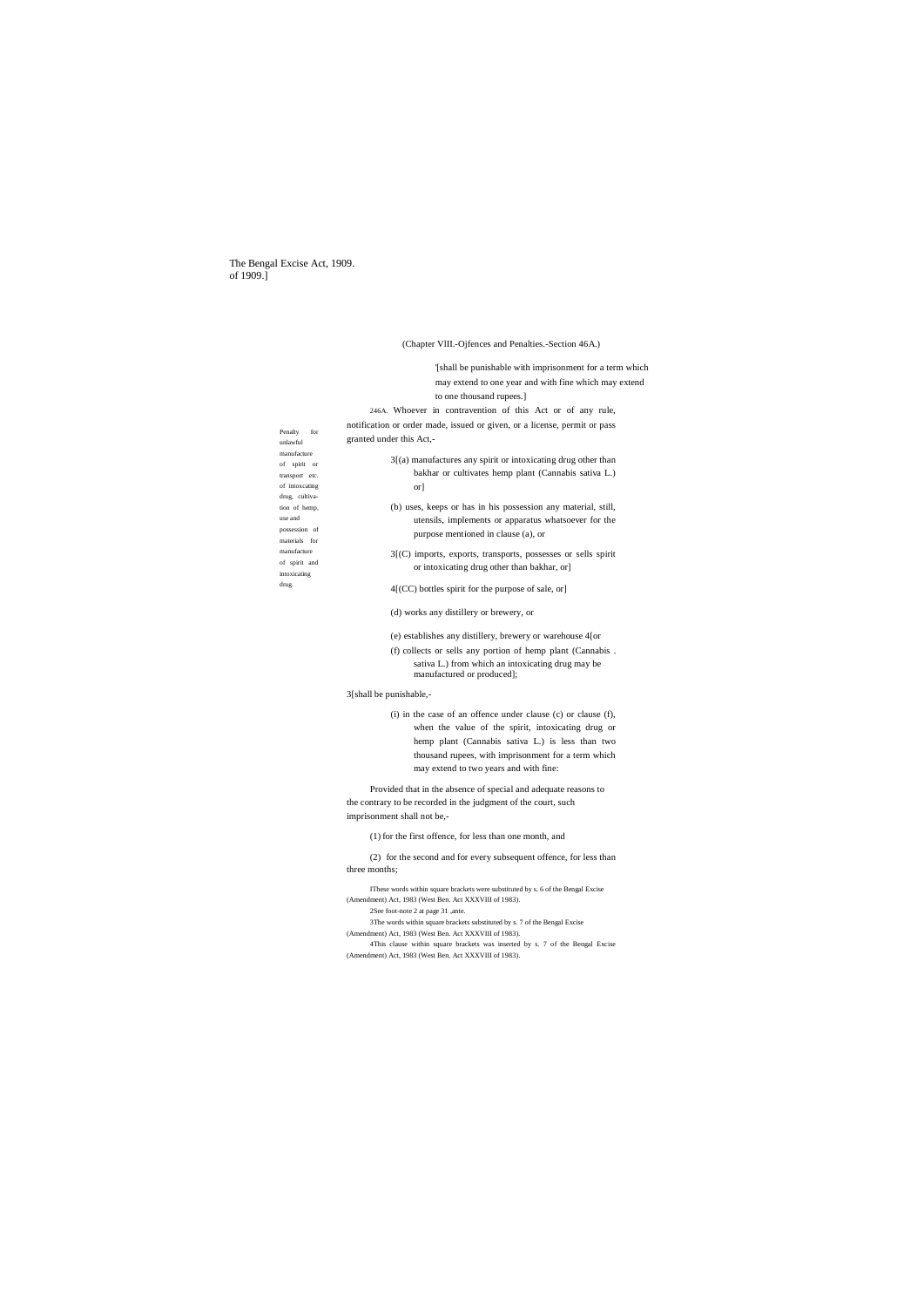34 The Bengal Excise Act, 1909.

[Ben. Act V

(Chapter V111 .-0ffences and Penalties.-Sections 46B, 47.)

(ii) in any other case, with imprisonment for a term which may extend to five years (but shall not be for less than six months) and with fine:

Provided that for special and adequate reasons to be recorded in the judgement of the court, such imprisonment may be for less than six months but shall not be for less than three months.]

146B. (1) Where any offence punishable under this Act is Offences by committed by a Company, the Company and every Director, Companies. Manager, Secretary or agent of the Company, unless such Director, Manager, Secretary or agent proves that the offence was committed without his knowledge or consent, shall be deemed to be guilty of the offence and shall be liable to be proceeded against and

punished accordingly.

| (a) any 3(intoxicant], or                                 | Presumption as             |
|-----------------------------------------------------------|----------------------------|
| (b) any still, utensil, implement or apparatus whatsoever | to offence<br>where posses |
| for the manufacture of any 3(intoxicant) other than       | sion is not                |
| tari, or                                                  | satisfactorily             |
| (c) any materials which have undergone any process        | accounted for.             |
| towards the manufacture of an 3(intoxicant) or from       |                            |
| which an 3(intoxicant) has been manufactured,             |                            |

(2) Notwithstanding anything contained in sub-section (1), where an offence punishable under this Act has been committed by a Company and it is proved that the offence has been committed with the consent or connivance of or is attributable to any neglect on the part of any other officer or person concerned in the management or the affairs of the Company, such other officer or person shall also be deemed to be guilty of that offence and shall be liable to be proceeded against and punished accordingly.

Explanation.-For the purposes of this section-

- (a) "Company" means a body corporate and includes a firm or other association of individuals; and
- (b) "Director, in relation to a firm" means a partner of the firm.

47. In prosecutions under section 46 2(or section 46 A] it may be presumed, unless and until the contrary is proved, that the accused person has committed an offence punishable 2(under section 46 or section 46A, as the case may be] in respect of-

lSection 46B substituted for section 46A vide section 6 of the Bengal Excise (Amendment) Act, 1979 (West Ben. Act XII of 1979). 2Inserted by s. 3 of the Bengal Excise (Second Amendment) Act, 1979 (West Ben. Act XL of 1979).

3See foot-note 2 of p. 6, ante.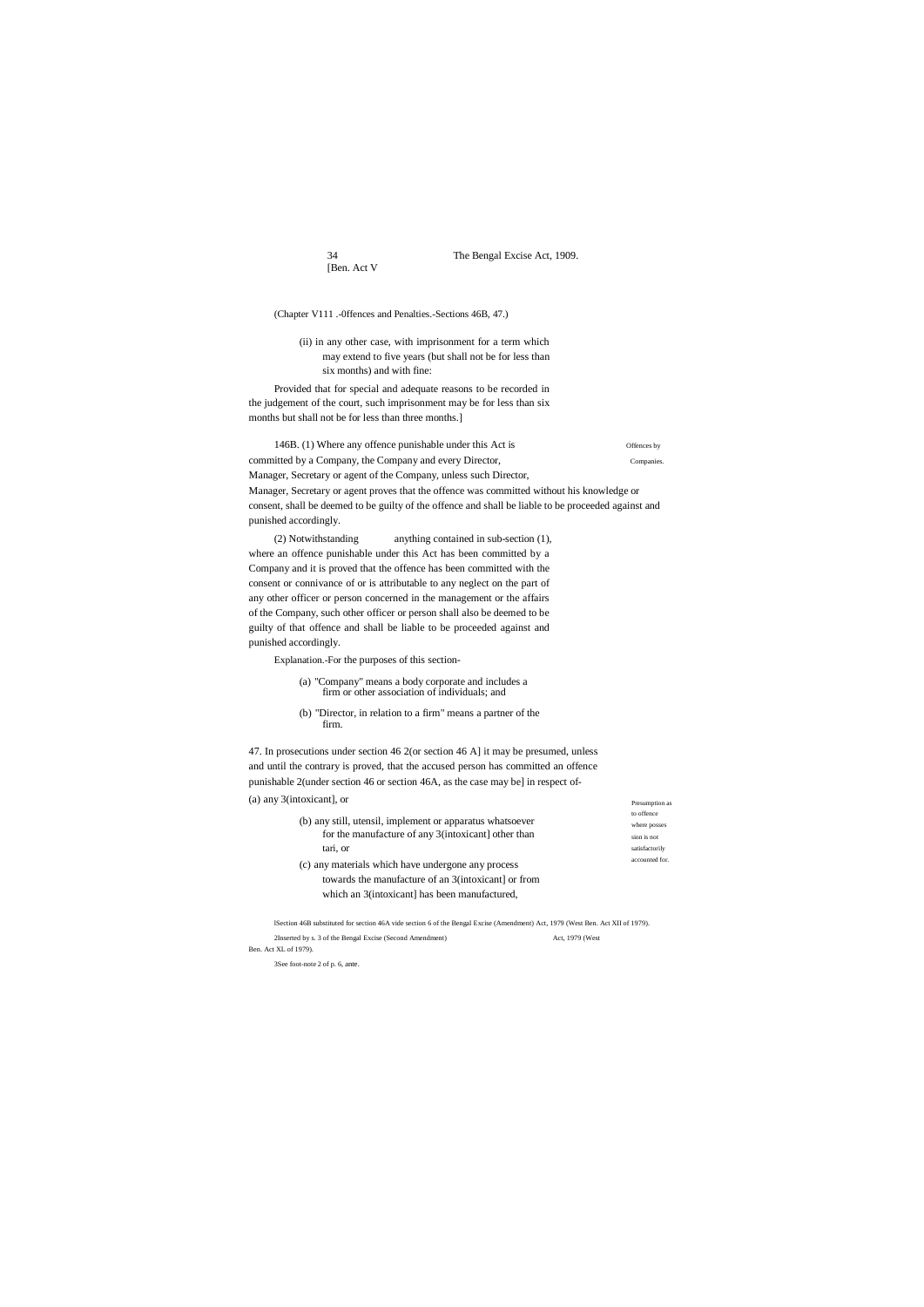The Bengal Excise Act, 1909. of 1909.]

by the Bengal Excise

Act, 1914

# (Chapter Vl/1.-0jfences and Penalties.-Sections 48, 48A.)

# for the possession of which he fails to account satisfactorily. 1[48.

|                                 | Whoever-                                                                             |  |  |  |
|---------------------------------|--------------------------------------------------------------------------------------|--|--|--|
| Penalty<br>for                  | (a) alters or attempts to alter, by any means whatsoever,                            |  |  |  |
| altering<br>or<br>attempting to | any denatured spirit, or                                                             |  |  |  |
| alter                           |                                                                                      |  |  |  |
| denatured                       | (b) has in his possession any spirit which has been and                              |  |  |  |
| spirit.                         | which he knows or has reason to believe to have been,                                |  |  |  |
|                                 | derived from denatured spirit,                                                       |  |  |  |
|                                 |                                                                                      |  |  |  |
|                                 | so that such spirit may be used for human consumption internally,                    |  |  |  |
|                                 | whether as a beverage or medicine or in any other way whatsoever,                    |  |  |  |
|                                 | shall be liable in case 'of clause (a) to imprisonment for a                         |  |  |  |
|                                 | term which may extend to 2 [five years and to fine,] and in                          |  |  |  |
|                                 | case of clause (b) to imprisonment for a term which may                              |  |  |  |
|                                 | extend to 2[two years and to fine:]                                                  |  |  |  |
|                                 | 2. 2. Provided that in the absence of special and adequate reasons to the            |  |  |  |
|                                 | contrary to be recorded in the judgment of the court, such imprisonment shall be,-   |  |  |  |
|                                 |                                                                                      |  |  |  |
|                                 | (1) in the case of clause (a), for the first offence, for not less than three        |  |  |  |
|                                 | months, and for the second and for every subsequent offence, for .not less than six  |  |  |  |
|                                 | months, and                                                                          |  |  |  |
|                                 | $(2)$ in the case of clause (b), for the first offence, for not less than one month, |  |  |  |
|                                 | and for the second and for every sebsequent offence, for not less than three         |  |  |  |
|                                 | months.                                                                              |  |  |  |
|                                 |                                                                                      |  |  |  |
| Presumption as                  | 348A. In prosecutions under section 48, when the accused person                      |  |  |  |
| to offence under                | is proved to have been in possession of any spirit which is or contains,             |  |  |  |
| section 48 in                   | or has been derived from denatured spirit, and in respect of which any               |  |  |  |
| certain                         | such alteration or attempt as is referred to in section 48 has been made, it         |  |  |  |
|                                 | may, from the mere fact of such possession, be presumed, unless and                  |  |  |  |
|                                 | until the contrary is proved, that such person-                                      |  |  |  |
|                                 | (i) has himself made such alteration or attempt, or                                  |  |  |  |
|                                 | (ii) knows or has reason to believe that such alteration or                          |  |  |  |
|                                 | attempt has been made.                                                               |  |  |  |
|                                 |                                                                                      |  |  |  |
|                                 | 'Section 48 substituted by s. 8 of the Bengal Excise (Amendment) further             |  |  |  |
|                                 | amended by s. 8 of the Bengal Escise (Amendment) Act, 1983.                          |  |  |  |
|                                 | 2The words within<br>square brackets substituted<br>(Amendment) Act, 1983.           |  |  |  |
|                                 | 3Seclion 48A was inserted by s. 21 of the Bengal Excise (Amendment)                  |  |  |  |
|                                 | (Ben. Act VII of 1914).                                                              |  |  |  |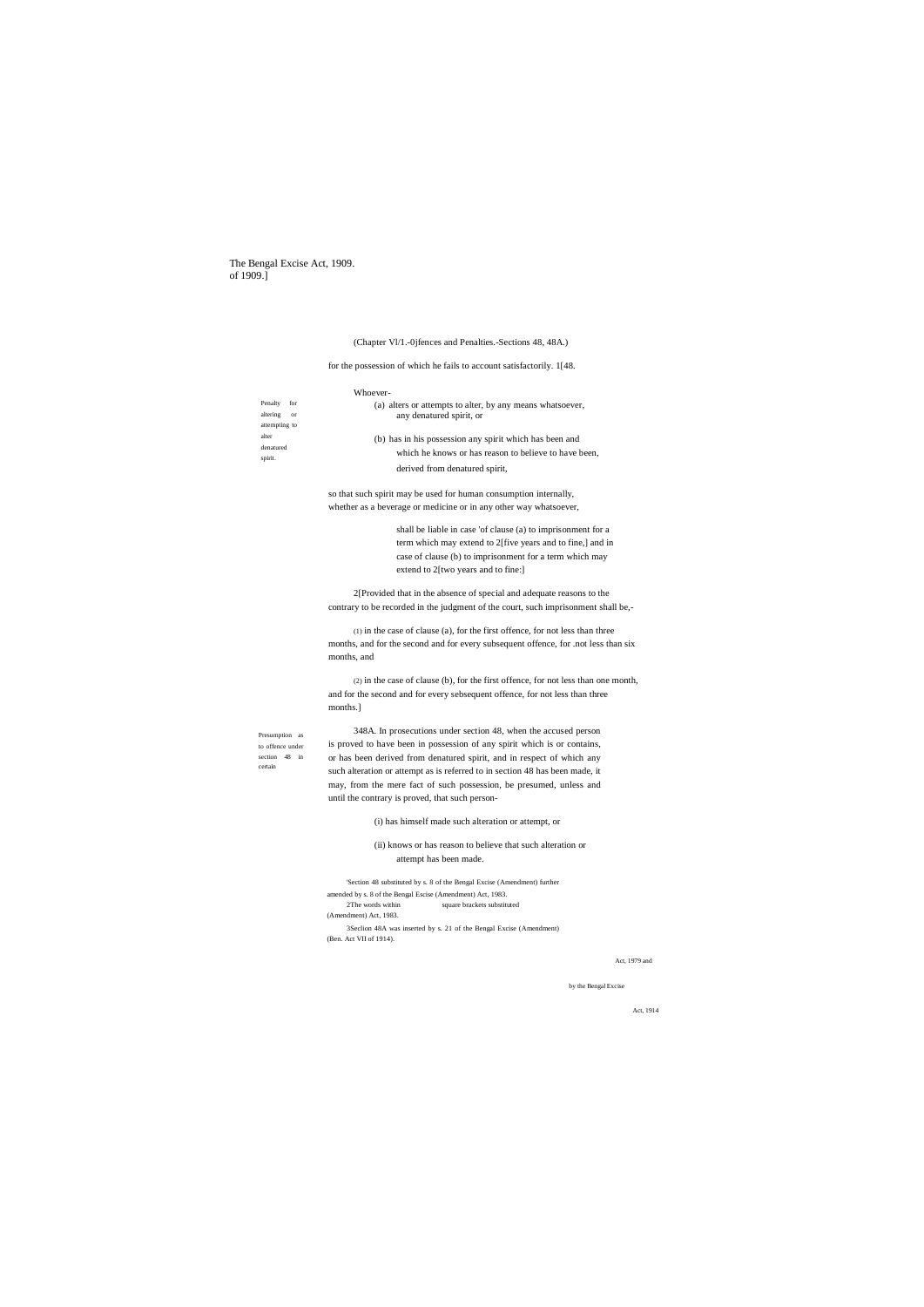36 The Bengal Excise Act, 1909.

[Ben. Act V

Presumption as to any spirit which contains any denaturant

Penalty for adulteration by licensed manufacturer or vendor or his servant.

Act XLV of 1860.

> Penalty for fraud bylicensed manufacturer or vendor or his servant.

(Chapter VlIl.-Offences and Penalties.-Sections 48B-50.) 148B. In any prosecution under this Act it may be presumed, unless and until the contrary is proved, that any spirit which contains 2[any donaturant different in kind, Quality or quantity from such as may be prescribed by rule made under clause (3) of section 86 for denaturing spirit, has been derived from denatured spirit by alteration.]

49. If any licensed manufacturer or licensed vendor, or any person in his employ and acting on his behalf,

mixes,' or permits to be mixed, with any 3[intoxicant] manufactured, sold or kept or exposed for sale by him, any noxious drug or any article prohibited by rule made under section 86, clause (9), subclause (i), and such mixing does not amount to an offence punishable under section 272 ofthe Indian Penal Code, 4[or

has in his possession any 3[intoxicant] in respect of which such admixture has been made,]

he shall be liable to imprisonment for a term which may extend to 5[eighteen months], or to fine which may extend to 6[five thousand rupees], or to both.

| Act XLV of<br>1860. | (a) sells or keeps or exposes for sale, as foreign liquor, any<br>liquor which he knows or has reason to believe to be<br>country liquor, and such sale does not amount to an<br>offence punishable under section 417 or section 418 of<br>the Indian Penal Code, or<br>(b) marks any bottle, case, package or other receptacle<br>containing country liquor, or the cork of any such<br>bottle, or<br>deals with any bottle, case, package or other receptacle<br>containing country liquor,<br>with the intention of causing it to be believed that such<br>bottle, case, package or other receptacle contains<br>foreign liquor,<br>and such marking or dealing does not amount to an<br>offence punishable under section 482 of the said Indian<br>Penal Code, |
|---------------------|--------------------------------------------------------------------------------------------------------------------------------------------------------------------------------------------------------------------------------------------------------------------------------------------------------------------------------------------------------------------------------------------------------------------------------------------------------------------------------------------------------------------------------------------------------------------------------------------------------------------------------------------------------------------------------------------------------------------------------------------------------------------|
|                     | ISection 48B was inserted by s. 21 of the the Bengal Excise (Amendment) Act, 1914 (Ben. Act VII<br>of 1914).                                                                                                                                                                                                                                                                                                                                                                                                                                                                                                                                                                                                                                                       |
| Act XLV of          | 2These words within square brackets were substituted for the words "any quantity of any                                                                                                                                                                                                                                                                                                                                                                                                                                                                                                                                                                                                                                                                            |
| 1860.               | denaturant is, or has been derived from denatured spirit" by s. 33 of the Bengal Excise (Amendment) Act,                                                                                                                                                                                                                                                                                                                                                                                                                                                                                                                                                                                                                                                           |
|                     | 1965 (West Ben. Act XXXIV of 1965).                                                                                                                                                                                                                                                                                                                                                                                                                                                                                                                                                                                                                                                                                                                                |
|                     | 3See foot-note 2 on page 6, ante.                                                                                                                                                                                                                                                                                                                                                                                                                                                                                                                                                                                                                                                                                                                                  |
|                     | 4Th and considerable to access the class comes becaused that a 22-4 Channel Factor (Access december                                                                                                                                                                                                                                                                                                                                                                                                                                                                                                                                                                                                                                                                |

50. If any licensed manufacturer or licensed vendor, or any person in his employ and acting on his behalf,-

4These words within square brackets were inserted by s. 22 of the Bengal Excise (Amendment) Act, 1914 (Ben. Act VII of 1914).

5These words within square brackets were substituted for the words "three months" by s. 34(1) of the Bengal Excise (Amendment) Act, 1965 (West Ben. Act XXXIV of 1965).

6These words within square brackets were substituted for the words "one thousand rupees" by s. 34(2) ibid.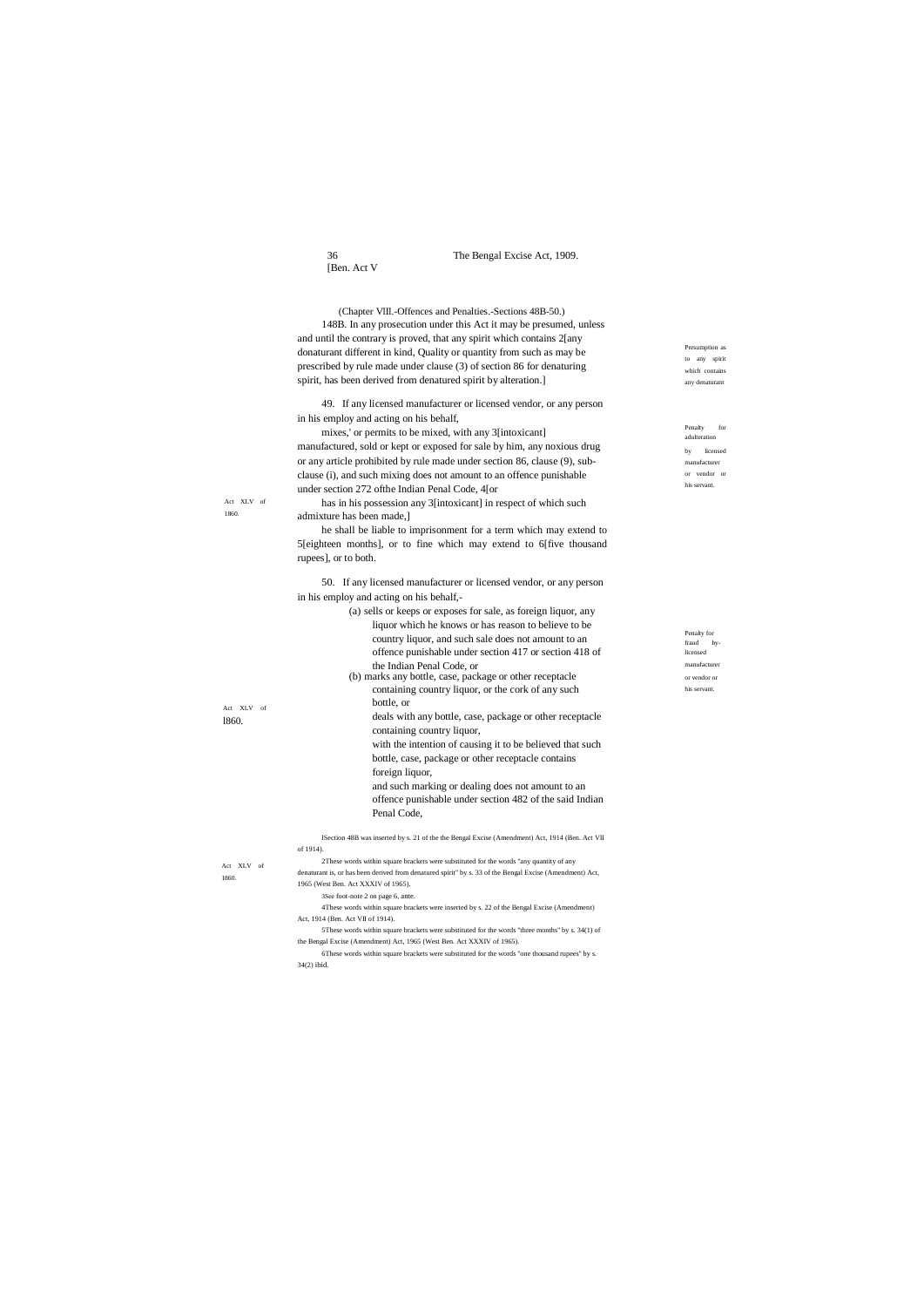The Bengal Excise Act, 1909. of 1909.]

Penalty for certain unlawful acts of licensed vendors or their servants.

(Chapter Vll1.-0ffences and Penalties.-Section 51.)

he shall be liable to imprisonment for a term which may extend to '[one year], or to fine which may extend to 2[two thousand] rupees, or to both.

51. (1) If any licensed vendor, or any person in his employ and acting on his behalf,-

J

- 3(a) employs, or permits to be employed, in any part of his licensed premises referrep to in section 25, any woman or other person in contravention of that section; or
- (b) sells any 4[intoxicant] to a person who is drunk or intoxicated; or
- (c) sells or delivers any spirit or intoxicating drug to any .5[person] apparently under the age of 6[twenty-one years,] whether for consumption by such 5[person] or by any other person, and whether for consumption on or off the premises of such vendor; or

- (d) permits drunkenness, intoxication, disorderly con duct or gaming on the premises of such vendor; or
- (e) permits any persons whom he knows, or has reason to believe, to have been convicted of any non-bailable offence, or who are reputed prostitutes, to meet, or any such person to remain, on the premises of such vendor, whether for the purposes of crime or prostitution or not,

he shall be liable to 7[imprisonment for a term which may extend to six months or to fine which may extend to two thousand rupees or to both].

(2) When any licensed vendor, or any person in his employ and acting on his behalf, is charged with permitting drunkenness or intoxication on the premises of such vendor, and it is proved that

IThese words within square brackets were substituted for the words "three months" by s. 35(1) of the Bengal Excise (Amendment) Act, 1965 (West Ben. Act XXXIV of 1965).

2These words within square brackets were substituted for the words "five hundred" by s. 35(2), ibid.

3Clause (a) was substituted for the original clause (a) by s. 36( I), ibid. 4See foot-note 2 on page 6, ante.

5Th is word was substituted for the word "child" by s. 36(2)(a) of the Bengal Excise (Amendment) Act, 1965 (West Ben. Act XXXIV of 1965) ..

6The words "sixteen years" was first substituted for the words "fourteen years" by s. 2 of the Bengal Excise (Amendment) Act, 1922 (Ben. Act VII of 1922); thereafter the words within square brackets were substituted for the words "sixteen years" by s. 26(2)(b), ibid.

7These words within square brackets were substituted for the words "fine which may extend to five hundred rupees" by s. 36(3), ibid.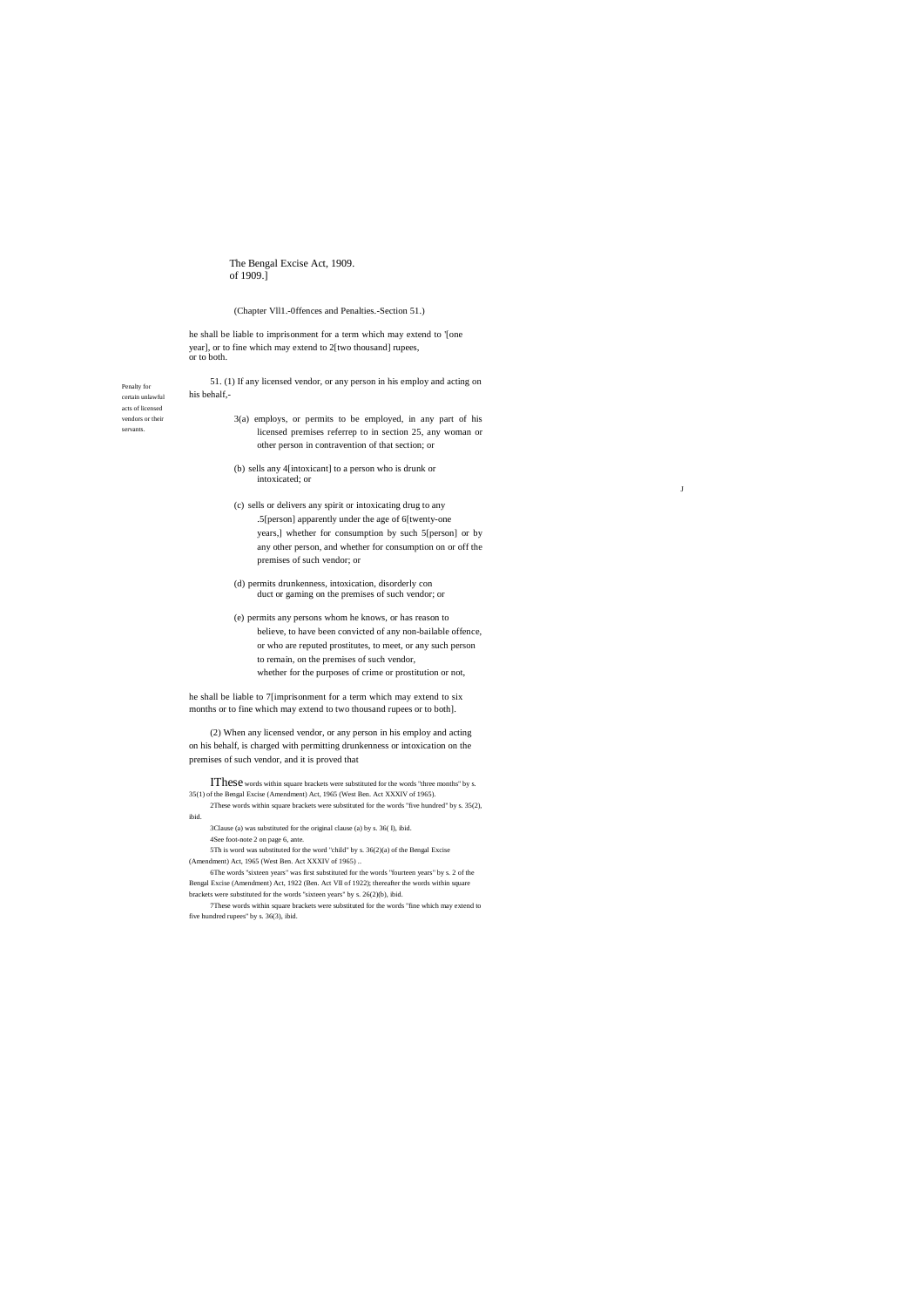38 The Bengal Excise Act, 1909. [Ben. Act V

Penalty for failing to produce 54. If any holder of a license, permit or pass granted under this Act, or any person in his employ and acting on his behalf, fails to produce such license, permit or pass on the demand of any officer duly empowered by the 6[State Government], by notification, to make such demand shall be liable to fine which may extend to 7[one thousand] rupees.

(Chapter V/11 .-0jfences and Penalties.-Sections 52-54.)

any person was drunk or intoxicated on such premises, it shall lie on the person charged to prove that the vendor and the person employed by him took all reasonable steps for preventing drunkenness or intoxication on such premises. .

| 53. (1) If any chemist, druggist, apothecary or keeper of a                                                                                             | Penalty     | for |  |  |
|---------------------------------------------------------------------------------------------------------------------------------------------------------|-------------|-----|--|--|
| dispensary allows any lest lintoxicant which has not been bona fide                                                                                     | consumption |     |  |  |
| in<br>medicated for medicinal purposes to be consumed on his business<br>shop, etc.<br>premises by any person not employed in his business, he shall be |             |     |  |  |
| liable to imprisonment for a term which may extend to 3 one year.                                                                                       |             |     |  |  |
| or to fine which may extend to 4 three thousand rupees, or to both.                                                                                     |             |     |  |  |

| 52. If any person, without lawful authority, has in his              | Penalty for                                                     |
|----------------------------------------------------------------------|-----------------------------------------------------------------|
| possession any quantity of any l[intoxicant], knowing the same to    | $\Lambda$ tc:SaiC: <sup>i</sup> et <sup>1</sup> im <sup>f</sup> |
| have been unlawfully imported, transported or manufactured, or       | respect of                                                      |
| knowing that the prescribed duty has not been paid thereon, he shall | which aD                                                        |
| be liable to imprisonment for a term which may extend to 2[two years | $b_{\rm cen}$                                                   |
| and to fine].                                                        | committed.                                                      |
|                                                                      |                                                                 |
|                                                                      |                                                                 |

(2) If any person not employed as aforesaid consumes any such '[intoxicant] on such premises, he shall be liable to 5[imprisonment for a term which may extend to three months or to fine which may extend to one thousand rupees or to both].

|                                                                                                                                     | produce              |
|-------------------------------------------------------------------------------------------------------------------------------------|----------------------|
| See foot-note, 2 on page 6, ante.                                                                                                   | license etc.         |
| 2These words within square brackets were substituted for the words "one year and shall also be liable to                            | by licensee          |
| fine which may extend to two thousand rupees" by s. 9 of the Bengal Excise (Amendment) Act, 1983 (West Ben.                         | his<br><sub>or</sub> |
| Act XXXVIII of 1983).                                                                                                               | servants.            |
| 3 These words within square brackets were substituted for the words "three months" by s. 38(1)(a), ibid.                            |                      |
| 4 These words within square brackets were substituted for the words "one thousand" by s. $36(1)(b)$ , ibid.                         |                      |
| 5These words within square brack~ts we~e substituted for the words "fine which may extend to two hundred rupees" by s. 38(2), ibid. |                      |
| 6New s. $54$ substituted for earlier section by s. 9 of the Bengal (Amendment) Act, 1979 (West Ben. Act XII of 1979).               |                      |
| 7The word 'one' substituted for the word 'two'<br>by the                                                                            |                      |
| (Amendment) Act, 1979 (West Ben. Act XII of 1979).                                                                                  |                      |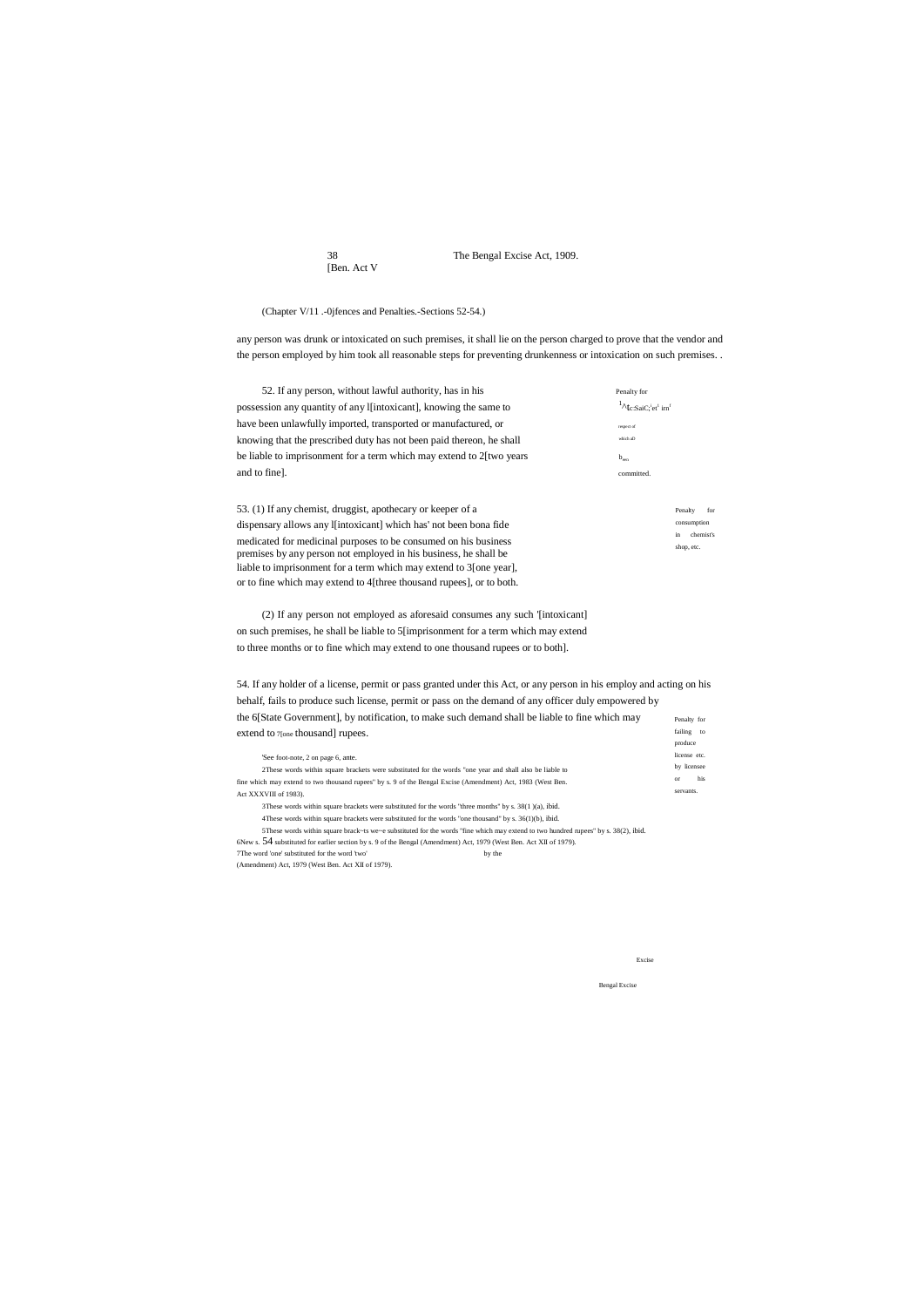#### . [Ben. ActV 39 The Bengal Excise Act, 1909.

(Chapter Vll1.-0jfences and Penalties.-Sections 54A-56.)

|                  |     | 1[54A. If any holder of a license, permit or pass granted under this Act, or any person in his employ and acting |
|------------------|-----|------------------------------------------------------------------------------------------------------------------|
| Penalty          | for | on his behalf.                                                                                                   |
| contravention of |     |                                                                                                                  |
| sections 8S and  |     | (a) in any case not provided for in section 46 and 46A                                                           |
| 86               | and | wilfully contravenes any rule made under section 85 or section 86, or                                            |
| conditions of    |     |                                                                                                                  |
| license, etc.    |     | (b) wilfully does any act, in breach of any of the conditions                                                    |
|                  |     | of the license, permit or pass, for which a penalty is not prescribed elsewhere in this Act,                     |

shall be liable to fine which may extend to 2[five thousand rupees].

Import, export, transport, manufacture, sale or possession by one person on . account of another. Criminal liability of licensee for acts of servant. 55. (1) When any 3[intoxicant] has been 4[imported, exported, transported,] manufactured or sold or is possessed by any person on account of any other person and such other person knows or has reason to believe that such 4[import, export, transport,] manufacture or sale was; or that such possession is, on his account, the article shall, for the purposes of this Act, be deemed to have been 4[imported, exported, transported,] manufactured or sold by, or to be in the possession of, such other person. (2) Nothing in sub-section (1) shall absolve any person who 4[imports, exports, transports,] manufactures, sells or has possession of an intoxicant on account of another person from liability, to any punishment under this Act for the unlawful 4[import, export, transport,] manufacture, sale or possession of such article. 56. When any offence punishable under section 46, section 49, sectwn 50, section 51, section 52, section 54 l[or section 54A] is committed by any person in the employ and acting on behalf of the holder of a license, permit or pass granted under this Act, such holder shall also be 5[deemed to have] himself committed the offence, unless he establishes that all due and reasonable precautions were exercised by him to prevent the commission of such offence 6[, and shall subject to the provision of section 57, be punishable accordingly]. ISec. 54A inserted by s. 9 of the Bengal Excise (Amendment) Act, 1979 (West Ben. Act XII of 1979). 2The words within square brackets were substituted for the words "ten thousand rupees" of the Bengal Excise (Amendment) Act, 1983 (West Ben. Act XXXVllI of 1983).

3See foot-note 2 on page 6, ante.

4These words within square brackets were inserted by s. 23 of the Bengal Excise (Amendment) Act, 1914 (Ben. Act VII of 1914).

5These words within square brackets were substituted for the words "punishable as ifhe had" by s. 40(1) of the Bengal Excise (Amendment) Act, 1965 (West Ben. Act XXXIV of 1965).

6These words and figures within square brackets were added by s. 40(2), ibid.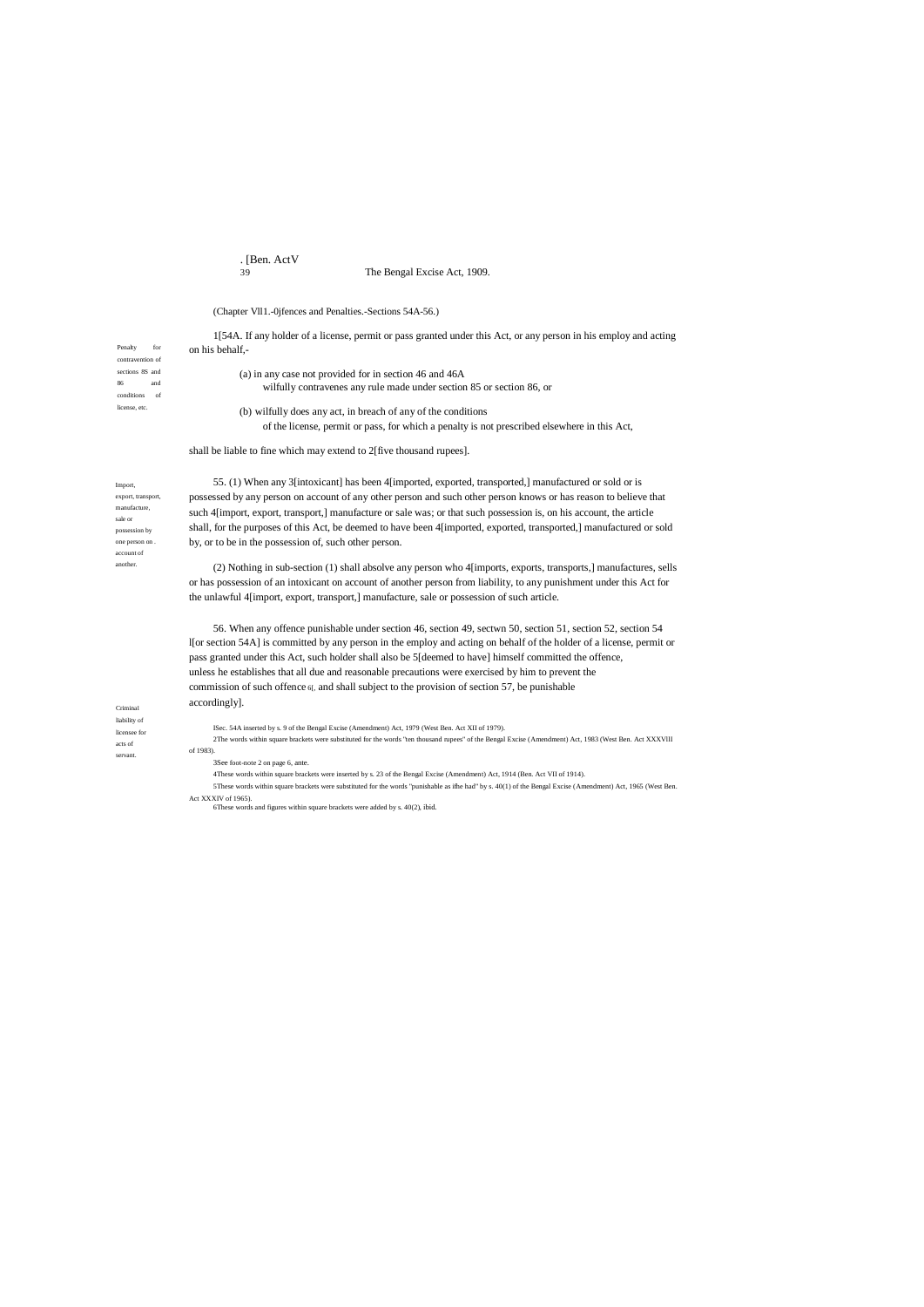The Bengal Excise Act, 1909. 40 ofl909.]

Penalty for offences not otherwise punishable.

Penalty for contempt of Court.

Act XLV of 1860. 2 of 1974.

| <b>These</b> words within      | square brackets were substituted for the words "three Bengal Excise" |          |                  |               |       |  |
|--------------------------------|----------------------------------------------------------------------|----------|------------------|---------------|-------|--|
| months" by $s. 41(1)$ of the   | (Amendment) Act, 1965 (West Ben. Act                                 |          |                  |               |       |  |
| XXXIV of 1965).                |                                                                      |          |                  |               |       |  |
| 2 These words within           | square                                                               | brackets | were substituted | for the words | "five |  |
| hundred" by $s. 41(2)$ , ibid. |                                                                      |          |                  |               |       |  |

square brackets were substituted for the words 3These words within hundred" by s. 42, ibid. 4See foot-not~ 5 on page I, ante. 5These words and figures within square brackets were added by s. 43 of the Bengal Excise (Amendment) Act, 1965 (West Ben. Act XXXIV of 1965).

6Further substituted by s. II of the Bengal Excise (Amendment) Act, 1983 (West

Ben. Act XXXVlll of 1983).

#### (Chapter VIll.-Offences and Penalties.-Sections 57-60.)

| 57. No person other than the actual offender shall be punished under section 55 or section 56 with<br>imprisonment, except in default of payment of a fine.<br>58.<br>If any Excise Officer,-                                                                                                                                                                                         | Imprisonment<br>under section 55<br>or section 56.                              |
|---------------------------------------------------------------------------------------------------------------------------------------------------------------------------------------------------------------------------------------------------------------------------------------------------------------------------------------------------------------------------------------|---------------------------------------------------------------------------------|
| (a) without reasonable grounds of suspicion, searches or<br>causes to be searched, any place, under colour of exercising any power conferred by this Act,<br><b>or</b>                                                                                                                                                                                                                | Penalty on<br><b>Excise Officer</b><br>making<br>vexatious                      |
| (b) vexatiously and unnecessarily seizes any property of<br>any person on the pretence of seizing or searching for any article liable to confiscation under this Act, or                                                                                                                                                                                                              |                                                                                 |
| (c) vexatiously and unnecessarily detains, searches or<br>arrests any person, or<br>(d) without lawful excuse, ceases or refuses to perform, or<br>withdraws himself from, the duties of his office, unless expressly allowed to do so in writing<br>by the Collector or unless he has given to his immediate superior two months' notice in<br>writing of his intention to do so, or | or arrest<br><b>or</b><br>refusing<br>duty or<br>being<br>guilty of<br>cowardic |
| (e) is guilty of cowardice,                                                                                                                                                                                                                                                                                                                                                           | e.                                                                              |
| he shall be liable to imprisonment for a ternl which may extend to<br>I[one year], or to fine which may extend to 2[two thousand] rupees,                                                                                                                                                                                                                                             |                                                                                 |

or to both.

59. If any person is convicted of any act is contravention of any of the provisions of this Act, or of any rule, notification or order made, issued or given under this Act, for which a penalty is not prescribed elswhere in this Act, he shall be liable to fine which may extend to 3[one thousand] rupees.

> 60. Every proceeding under this Act before a Collector, or before any officer, of such rank as the 4[State Government] may, by notification, prescribe, who is exercising powers of a Collector, shall be deemed to be a "judicial proceeding" within the meaning of section 228 of the Indian Penal Code 5[and every Collector or Officer holding such proceeding shall, for the purposes of] 6[sections 345, 346 and 348 of the Code of Criminal Proceedure, 1973] be deemed to be a revenue court.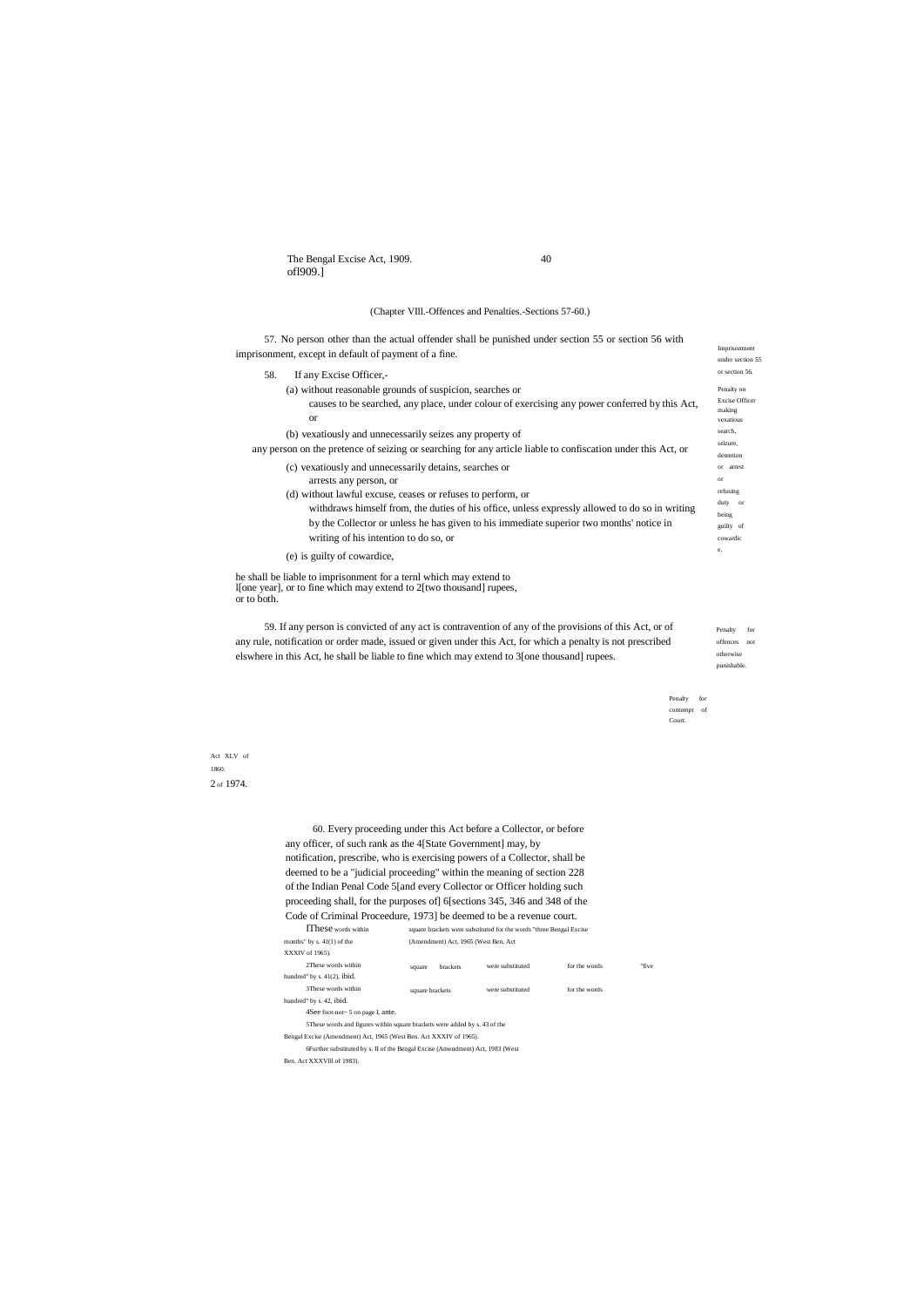The Bengal Excise Act, 1909. 41 ofl909.]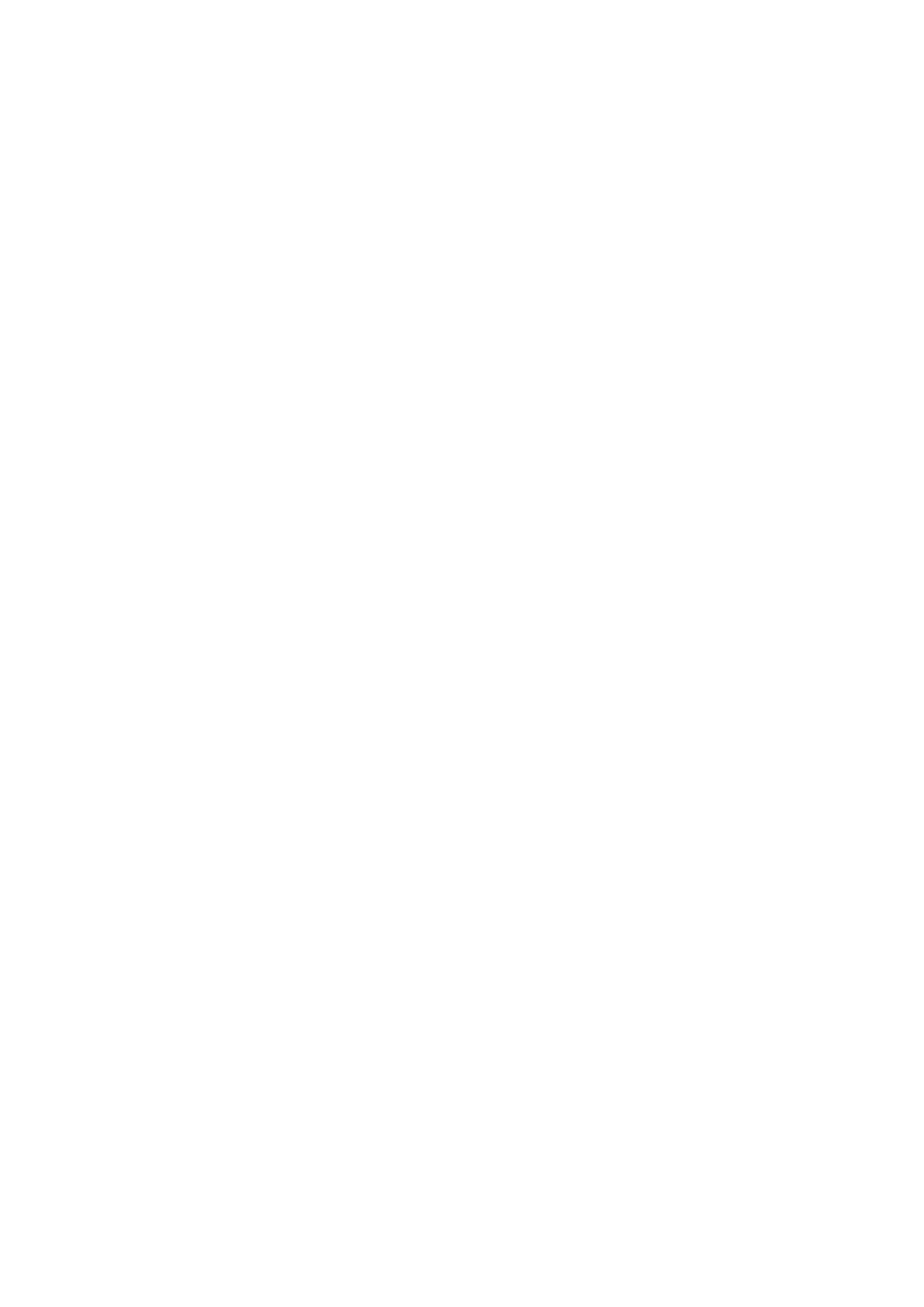Act XLV of

1860. 2 of 1974. 57. No person other than the actual offender shall be punished Imprisonment under section 55 or section 56 with imprisonment, except in default under section

of 1983).

| of 1909.]                    |    |
|------------------------------|----|
| The Bengal Excise Act, 1909. | 39 |

(Chapter VIIl.-Ojfences and Penalties.-Sections 57-60.)

| of payment of a fine.                                                                           |                                      |                                                                     |               | 55 or section                      |
|-------------------------------------------------------------------------------------------------|--------------------------------------|---------------------------------------------------------------------|---------------|------------------------------------|
| 58. If any Excise Officer,-                                                                     |                                      |                                                                     |               | 56.                                |
|                                                                                                 |                                      |                                                                     |               | Penalty on                         |
|                                                                                                 |                                      | (a) without reasonable grounds of suspicion, searches or            |               | <b>Excise Officer</b>              |
| causes to be searched, any place, under colour of exercising any power conferred by             |                                      |                                                                     |               | making                             |
|                                                                                                 | this Act, or                         |                                                                     |               | vexatious<br>search,               |
|                                                                                                 |                                      | (b) vexatiously and unnecessarily seizes any property of            |               | seizure,                           |
| any person on the pretence of seizing or searching for any article liable to                    |                                      |                                                                     |               | detention                          |
|                                                                                                 | confiscation under this Act, or      |                                                                     |               | or arrest                          |
|                                                                                                 |                                      | (c) vexatiously and unnecessarily detains, searches or              |               | or                                 |
|                                                                                                 | arrests any person, or               |                                                                     |               | refusing                           |
|                                                                                                 |                                      | (d) without lawful excuse, ceases or refuses to perform, or         |               | duty or                            |
|                                                                                                 |                                      | withdraws himself from, the duties of his office, unless            |               | being                              |
|                                                                                                 |                                      | expressly allowed to do so in writing by the Collector or           |               | guilty of<br>cowardic              |
|                                                                                                 |                                      | unless he has given to his immediate superior two                   |               | e.                                 |
|                                                                                                 |                                      |                                                                     |               |                                    |
| (e) is guilty of cowardice,                                                                     |                                      | months' notice in writing of his intention to do so, or             |               |                                    |
| he shall be liable to imprisonment for a term which may extend to                               |                                      |                                                                     |               |                                    |
| l[one year], or to fine which may extend to 2[two thousand] rupees, or<br>to both.              |                                      |                                                                     |               |                                    |
| 59. If any person is convicted of any act is contravention of any                               |                                      |                                                                     |               | Penalty<br>for                     |
| of the provisions of this Act, or of any rule, notification or order made,                      |                                      |                                                                     |               | offences not                       |
| issued or given under this Act, for which a penalty is not prescribed                           |                                      |                                                                     |               | otherwise                          |
| elswhere in this Act, he shall be liable to fine which may extend to 3[one                      |                                      |                                                                     |               | punishable.                        |
| thousand] rupees.                                                                               |                                      |                                                                     |               |                                    |
|                                                                                                 |                                      |                                                                     |               |                                    |
| 60. Every proceeding under this Act before a Collector, or before                               |                                      |                                                                     |               | Penalty<br>for<br>contempt<br>- of |
| any officer, of such rank as the 4[State Government] may, by                                    |                                      |                                                                     |               | Court.                             |
| notification, prescribe, who is exercising powers of a Collector, shall be                      |                                      |                                                                     |               |                                    |
| deemed to be a "judicial proceeding" within the meaning of section 228                          |                                      |                                                                     |               |                                    |
| of the Indian Penal Code 5[and every Collector or Officer holding such                          |                                      |                                                                     |               |                                    |
| proceeding shall, for the purposes of] 6[sections 345, 346 and 348 of the                       |                                      |                                                                     |               |                                    |
| Code of Criminal Proceedure, 1973] be deemed to be a revenue court.                             |                                      |                                                                     |               |                                    |
| IThese<br>words<br>within                                                                       |                                      | square brackets were substituted for the words "three Bengal Excise |               |                                    |
| months" by s. 41(1) of the<br>XXXIV of 1965).                                                   | (Amendment) Act, 1965 (West Ben. Act |                                                                     |               |                                    |
| 2These words within                                                                             | square<br>brackets                   | were substituted                                                    | for the words | "five                              |
| hundred" by $s. 41(2)$ , ibid.                                                                  |                                      |                                                                     |               |                                    |
| 3These words<br>within                                                                          | square brackets                      | were substituted                                                    | for the words | "two                               |
| hundred" by s. 42, ibid.                                                                        |                                      |                                                                     |               |                                    |
| 4See foot-not~ 5 on page I, ante.                                                               |                                      |                                                                     |               |                                    |
| 5 These words and figures within square brackets were added by s. 43 of the Bengal Excise       |                                      |                                                                     |               |                                    |
| (Amendment) Act, 1965 (West Ben. Act XXXIV of 1965).                                            |                                      |                                                                     |               |                                    |
| 6Further substituted by s. II of the Bengal Excise (Amendment) Act, 1983 (West Ben. Act XXXVIII |                                      |                                                                     |               |                                    |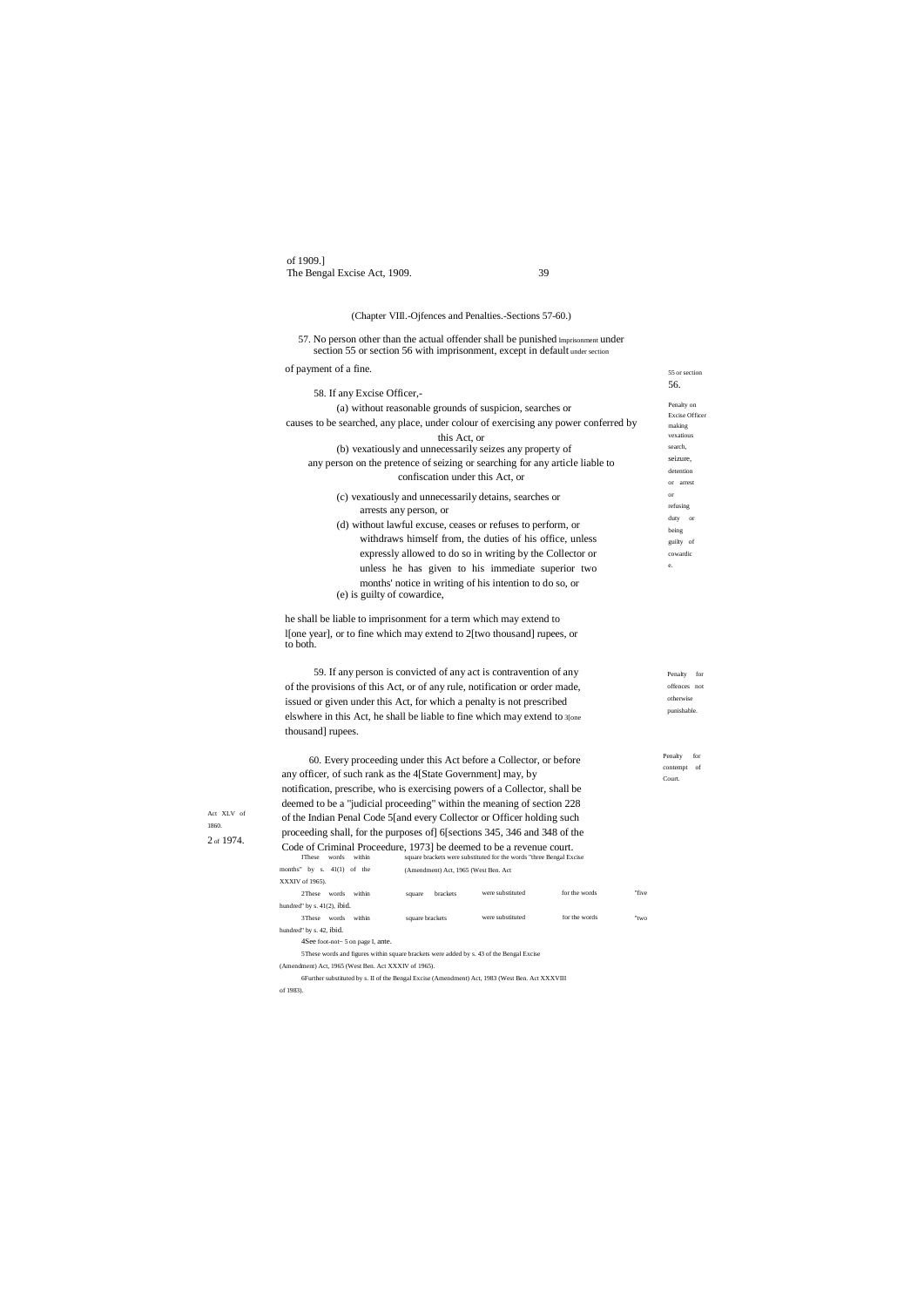The Bengal Excise Act, 1909.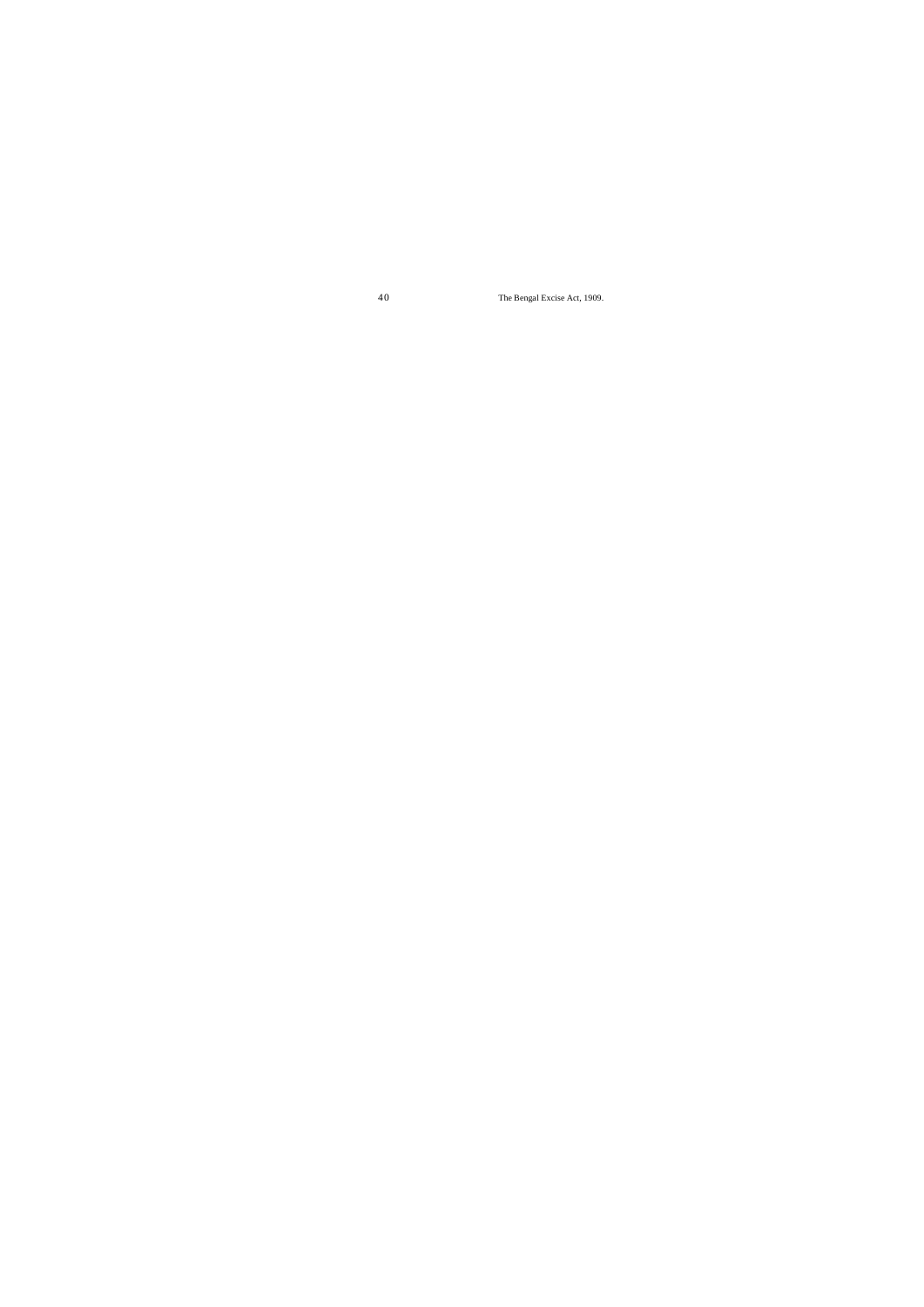What things are liable to corlllScation.

C.  $\rm{I}i$ ~ lie ac sel

Penalty for attempt to commit offence. Enhanced punishment after previous conviction.

of 1909.] The Bengal Excise Act, 1909. 41

[Ben. Act V

(Chapter V111.-0jfences and PenaltieS.-Sections 61-63.) 61.Whoever attempts to commit any offence '[or aids or abets commission of any offence] punishable under this Act shall be liable to the punishment provided for such offence.

62. 2[{l) If any person convicted of an offence under section 46 or clause (i) of section 46A or clause(b) 'Of section 48 or section 52 6r section 53 subsequently commits, and is convicted of, the same offence as aforesaid, then, he shall, subject to the proviso to clause (i) of section 46A and clause (2) of the proviso to section 48, be liable for the second and for every subsequent offence to twice the punishment which might be imposed on him on first conviction for any such offence.

(2) If any person convicted of an offence under clause (ii) of section 46A or clause (a) of section 48 subsequently commits, and is convicted of, the same offence as aforesaid, then, he shall, subject to the proviso to clause (ii) of section 46A and clause (1) of the proviso to section 48, be liable for the second and for every subsequent offence to imprisonment for a term which may extend to seven years and to fine]

63. (1) Whenever an offence has been committed which is punishable under this Act, the 4[intoxicant], materials, still, utensil, implement and apparatus in respect of or by means of which such offence has been committed shall be liable to confiscation.

(2) Any 4[intoxicant] lawfully imported, transported, manufactured, had in possession or sold along with, or in addition to, any 4[intoxicant] which is liable to confiscation under sub-section (1),

and the receptacles, packages and coverings in which any such 4[intoxicant] as first aforesaid, or any such materials, still, utensil, implement or apparatus as aforesaid, is found,

and the other contents, if any, of such receptacles or packages,

and the animals, carts, vessels, rafts or other conveyances used in carrying the same,

shall likewise be liable to confiscation;

Provided that no animal, cart, vessel, raft or other conveyance as aforesaid shall be liable to confiscation unless the owner thereof is

proved to have been implicated in the commission of the offence.

'Inserted by s. **II** of the Bengal Excise (Amendment) Act. 1979 (West Ben. Act XII of (979).

2Substituted by s. 12 of the Bengal Excise (Amendment) Act. 1983 (West Ben. Act XXXVIII of 1983).

3The proviso to s. 62 was omitted by s. 44 of the Bengal Excise (Amendment) Act. 1965 (West Ben. Act XXXIV of 1965); then fe-introduced by West Ben. Act XII of 1979 and again omitted by West Ben. Act XXXVIII of 1983.

4See foot-note 2 on page 6. ante.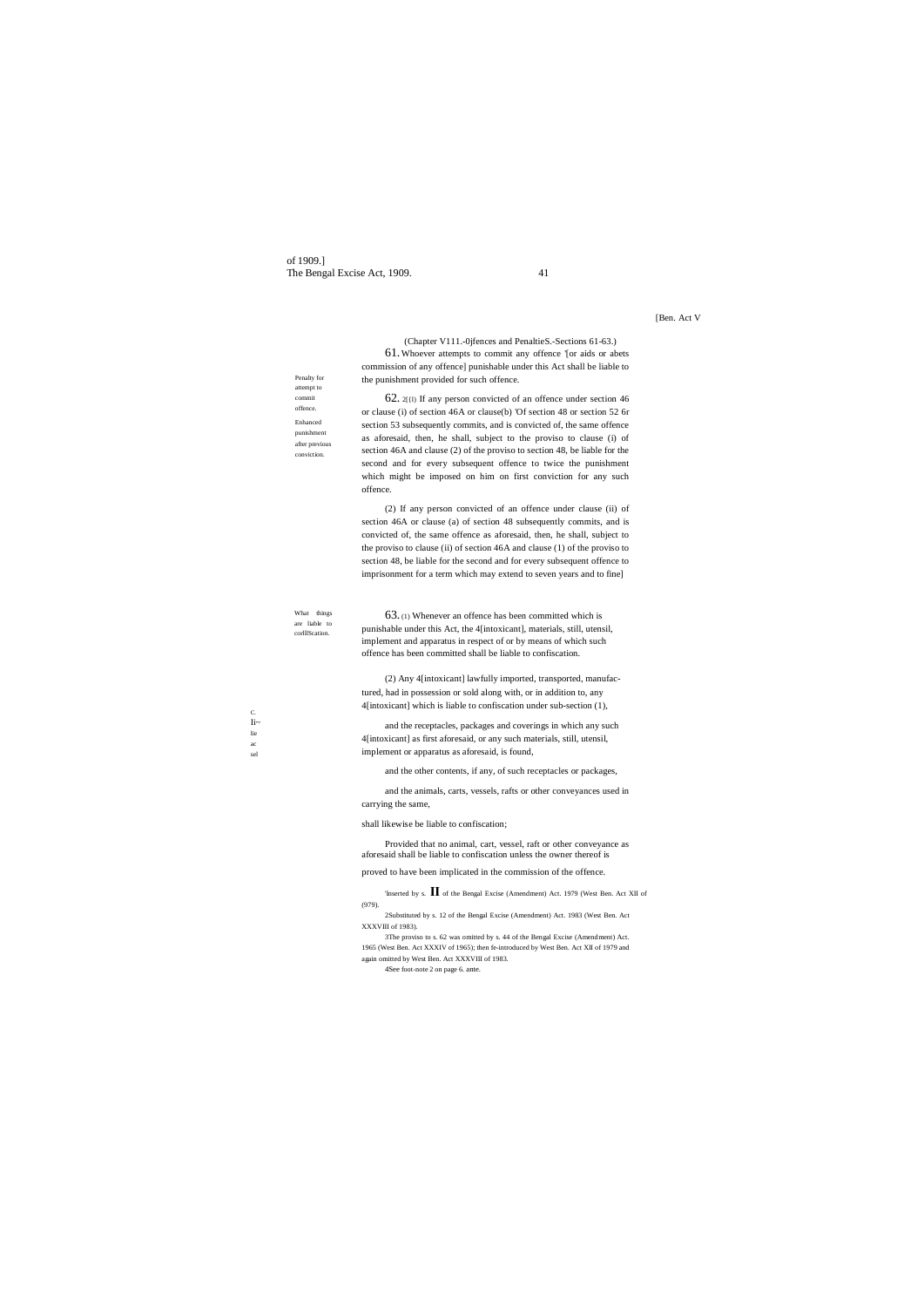(Chapter VIJI.-Offences and Penalties.--Sections 64, 65.)

| $42$ I[Explanation.-For the                                                               | The Bengal Excise Act, 1909.<br>purposes of this section, "owner" |              |
|-------------------------------------------------------------------------------------------|-------------------------------------------------------------------|--------------|
| includes, in relation to any                                                              | animal, cart, vessel, raft                                        | or other     |
| conveyance,-                                                                              |                                                                   |              |
| (a) which is in the possession<br>such minor, or                                          | of a minor, the guardian of                                       |              |
| $(b)$ which is the subject<br>person in possession                                        | of a hire purchase agreement,<br>thereof under that agreement]    | the          |
| $64.$ $(1)$ When, in any case tried by him, the Magistrate                                |                                                                   | ConfIScation |
| decides that anything is liable to confiscation under section $63$ , he by Magistrate     |                                                                   |              |
| may either order confiscation                                                             | or give the owner of such thing an or Collector.                  |              |
| option to pay, in lieu of confiscation,                                                   | such fine as the Magistrate                                       |              |
| thinks fit:                                                                               |                                                                   |              |
| 2[Provided that the Magistrate                                                            | shall in all cases                                                | order        |
| confiscation of the inotxicants                                                           | decided by him to be liable to                                    |              |
| confiscation under section 63.                                                            |                                                                   |              |
| (2) Whenever<br>anything is liable to confiscation                                        | under section                                                     |              |
| $63$ , and the offender or the person entitled to possession                              |                                                                   | is not known |
| or cannot be found, the case shall be inquired                                            | into and determined by                                            |              |
| the Collector, who may order confiscation:                                                |                                                                   |              |
| Provided that no such order shall be made until the expiration of 3[two                   |                                                                   |              |
| months] from the date of seizing the thing intended to be confiscated, or without         |                                                                   |              |
| $4$ [giving such person as may, before such expiration $\sim$ claim any right thereto, an |                                                                   |              |
| opportunity of being heard and of producing such evidence as he may like to               |                                                                   |              |
| produce] in support of his claim:                                                         |                                                                   |              |
|                                                                                           |                                                                   |              |
| Provided, further, that if the thing in question is liable to speedy and natural          |                                                                   |              |
| decay, or if the Collector is of opinion that its sale would be for the benefit of its    |                                                                   |              |
| owner, the Collector may at any time direct it to be sold; and the provisions of this     |                                                                   |              |
| sub-section                                                                               | shall, as nearly as                                               |              |
| may be practicable, apply to the net p~oceeds of the sale.                                |                                                                   |              |
| $65.$ (1) 5[The Excise Commissioner,]                                                     | the Collector,                                                    |              |
| Excise Officer 6[not below the rank of Inspector                                          | of                                                                |              |
| authorised by the Collector                                                               | by general or special order                                       |              |
| behalf],-                                                                                 |                                                                   |              |
|                                                                                           |                                                                   |              |
|                                                                                           |                                                                   |              |

| the Bengal Excise (Amendment) Act, 1914 (Ben. Act VII of 1914).                                                                                                                                                         |                         |                 |          |    |
|-------------------------------------------------------------------------------------------------------------------------------------------------------------------------------------------------------------------------|-------------------------|-----------------|----------|----|
| 4 These words within square brackets were substituted for the words "hearing any person who                                                                                                                             | or any Power to Excise, |                 |          |    |
| may claim any right thereto and the evidence (if any) which he produces" by s. $46(2)$ of the Bengal                                                                                                                    | compound                |                 |          |    |
| Excise (Amendment) Act, -1965 (West Ben. Act XXXIV of 1965).                                                                                                                                                            | in this                 | offences and to |          |    |
| 51 nsertedby s. 4 of the Bengai Excise (Second Amendment) Act, 1979 (West Ben. Act XL of                                                                                                                                |                         | release         | properly |    |
| 1979) with effect from 14thJanuary, 1980.                                                                                                                                                                               |                         | liable          |          | to |
| 6 These words within square brackets were substituted for the words "specially empowered by the State"<br>Government in this behalf, not below the rank of Deputy collector, or Inspector of Excise" by s. 47(1), ibid. |                         | confIScation    |          |    |
|                                                                                                                                                                                                                         |                         |                 |          |    |

IThis Explanation was added by s. 45 of the Bengal Excise (Amendment) Act, 1965 (West Ben. Act XXXIV of 1965). 2This proviso was added by s. 46(1), ibid.

3These words within square brackets were substituted for the words "one month" by s. 25 of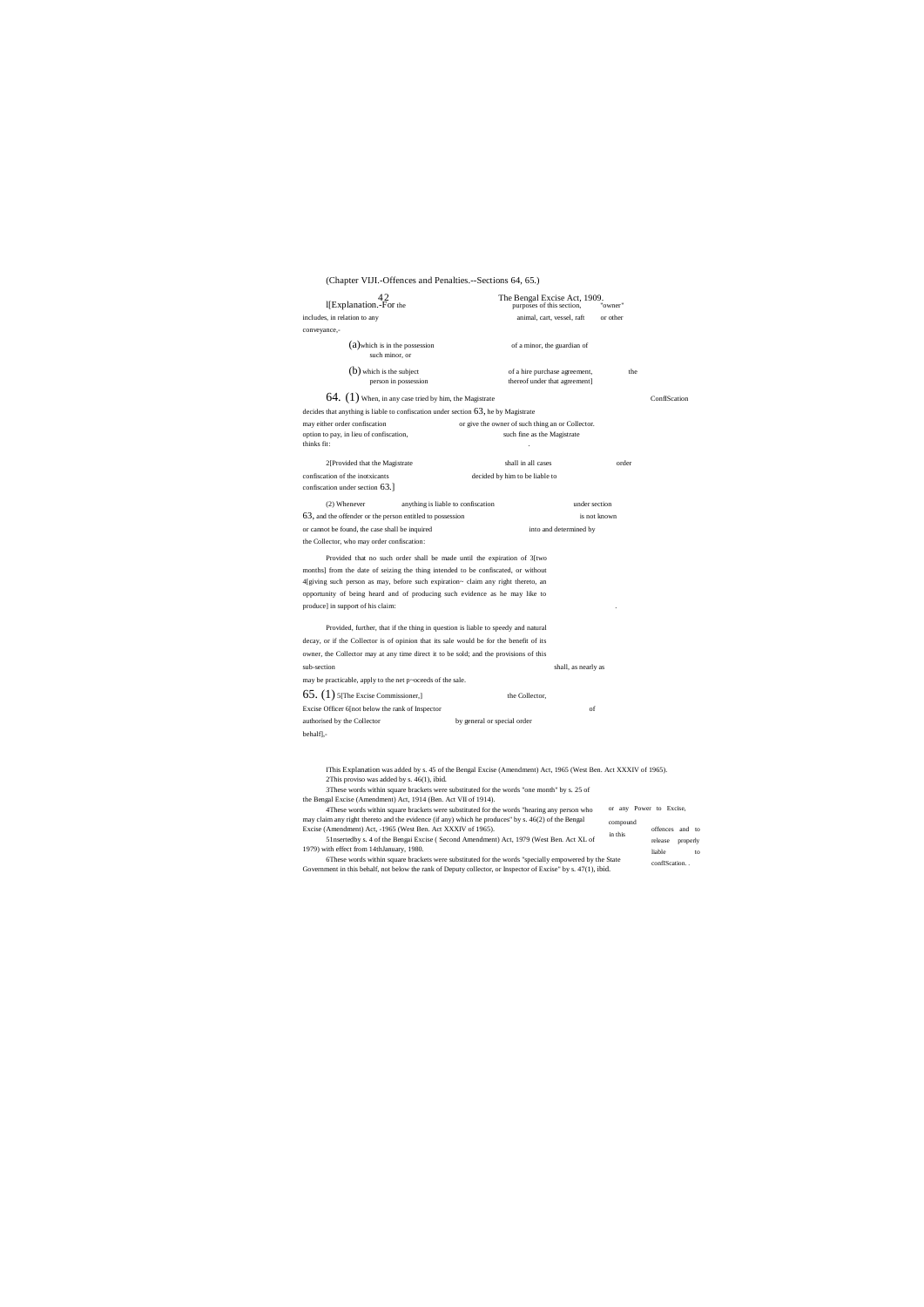The Bengal Excise Act, 1909. of 1909.] (Chapter IX.-Detection, Investigation and Trial of Offences and Procedure.-Section 66.)

(a) may accept from any person whose license, permit or

pass is liable to be cancelled or suspended under clause . (a), clause (b) or clause (c) of l[sub-section (1) of section 42], or who is reasonably suspected of having committed an offence punishable under 2[any section of this Act other than 3clause (ii) of section 46A, clause (a) of section 48, and section 58], payment of a sum of money, not exceeding 4[five thousand] rupees, in lieu of such concellation or suspension or by way of composition for such offence, as the case may be; and

(b) in any case in which any property has been seized as being liable to confiscation under section 63, may, at any time 5[before the case is lodged before the Magistrate], release the property on payment of any sum not exceeding the value thereof as estimated by the Collector or such Excise Officer.

(2) When the payments referred to in sub-section (1), have been duly made, the accused person, if in custody, shall be discharged,

and the property seized (if any) shall be released; and no further proceedings shall be taken against such person or property.

|                  | Act. 1965 (West Ben. Act XXXIV of 1965).                                                                                                    |
|------------------|---------------------------------------------------------------------------------------------------------------------------------------------|
| Power to enter   | 2The words and figures "any section of this Act other than section 53" were substituted for the words and figures "section"                 |
| and inspect, and | 49, section 51, section 54 or section 59."                                                                                                  |
| power to test    | by s. 26(b) of the Bengal Excise (Amendment) Act, 1914 (Ben. Act VII of 1914).                                                              |
| and seize        | 3Substituted by the Bengal Excise (Second Amendment) Act, 1979 (West Ben.                                                                   |
| measures, etc.   | Act XL of 1979) and again by the Bengal Excise (Amendment) Act, 1983 (West Ben.<br>Act XXXVIII of 1983) vide s. 13; see also note 2, above. |
|                  | 4These words within square brackets were substituted for the words "one thousand" by s. 13 of the Bengal Excise                             |
|                  | (Amendment) Act, 1979 (West Ben. Act XII of 1979).                                                                                          |
|                  | 5These words within square brackets were substituted for the words, figures and brackets "before the Magistrate has passed                  |
|                  | an order under section $64$ , sub-section $(I)^n$                                                                                           |
|                  |                                                                                                                                             |

### CHAPTER IX.

DETECTION, INVESTIGATION AND TRIAL OF OFFENCES AND PROCEDURE.

66. Any of the following officers, namely,-

(a) the Excise Commissioner, or

(b) a Collector, or

(c) any Excise Officer not below such rank as the 6[State Government] may, by notification, prescribe,

'These words, figures aild brackets within square brackets were substituted for the word and figures "section 42" by s. 47(2)(a) of the Bengal Excise (Amendment)

by s. 47(3) ibid.

6See foot -note 5 on page I, ante.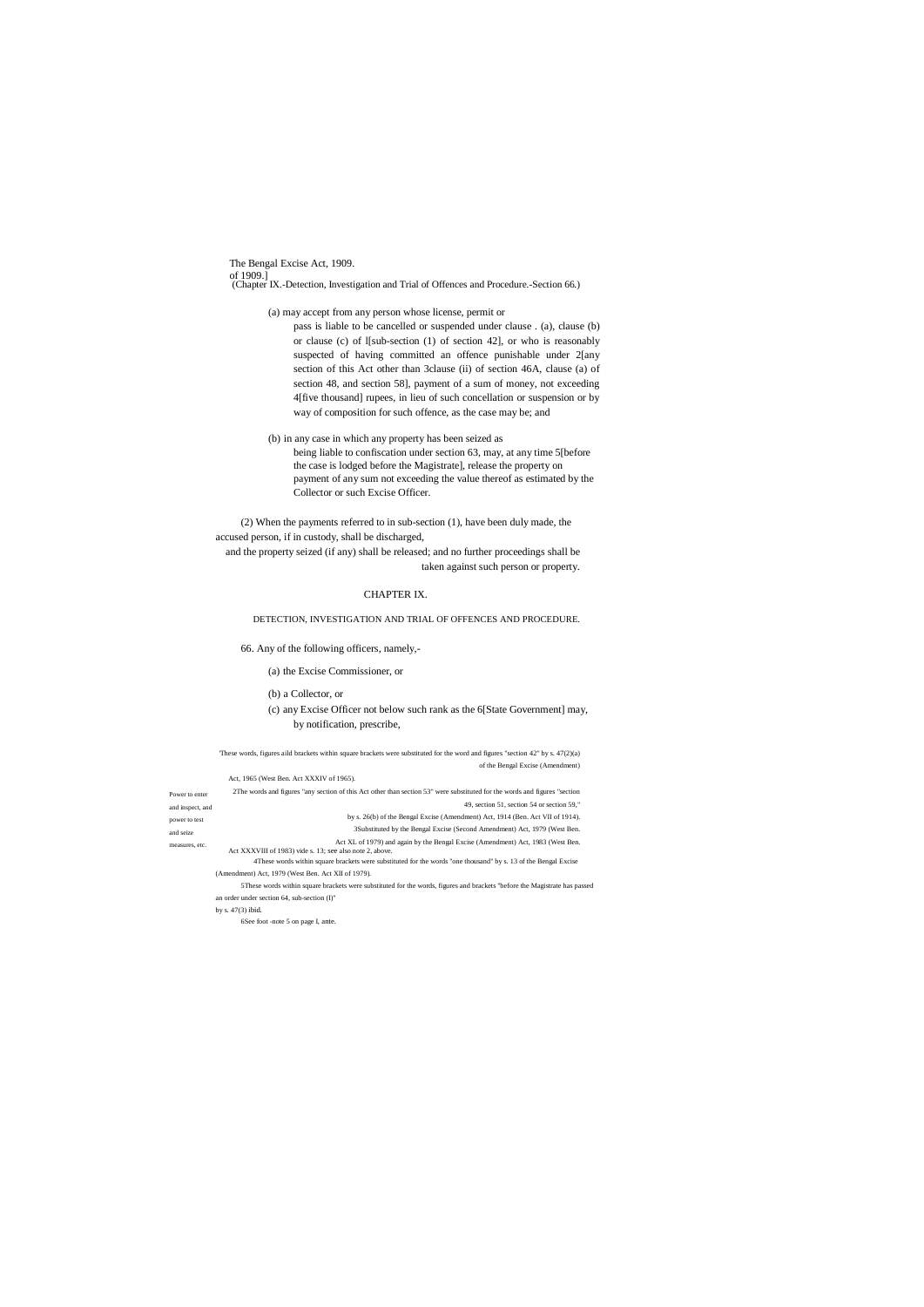# 44 The Bengal Excise Act, 1909.

# [Ben. Act V

### (Chapter IX.-Detection, Investigation and Trial of Offences and Procedure.- Section 67.)

may, subject to any restrictions prescribed by the I(State Government] by rule made under section  $85,$ -

> Power to arrest without warrant, to seize articles liable to confiscation and to make searches.

- (i) enter and inspect, at any time by day or night, any place in which any licensed manufacturer carries on the . manufacture of, or stores, any 2(intoxicants]; and
- (ii) enter and inspect, at any time during which the same may be open, any place in which any 2(intoxicant] 3(is sold or kept] for sale by any licensed person; and
- 4(iia) examine the 5(accounts, registers, passes and such other documents as may be prescribed by the State Government by rule made under section 85 in this behalf] maintained in any such place as aforesiad; and
- (iii) examine, test, measure or weigh any materials, stills, utensils, implements, apparatus or 2(intoxicant] found in any such place as aforesaid; and
- 6(iiia) seize any intoxicant (including any sample of any intoxicant), materials, stills, utensils, implements, or apparatus referred to in clause (i), clause(ii) or clause(iii) together with any accounts, registers, passes and other documents referred to, or connected with those referred to, in clause(iia) found in any such place as aforesaid;
- (iv) examine or test and seize any measures, weights or testing instruments, found in any such place as aforesaid, which he has reason to believe to be false.

67. Any of the following persons, namely,-

(a) any officer of the 7(Excise and Salt, Police, Customs] or Land Revenue Department, or

ISee foot-note 5 on page I, ante. 2See foot -note 2 on page 6, ante.

3These words within square brackets were substituted for the words "is kept" by s. 48(1) of the Bengal Excise (Amendment) Act, 1965 (West Ben. Act XXXIV of 1965).

4Clause (iia) of s. 66 was inserted by s. 27 of the Bengal Excise (Amendment) Act, 1914 (Ben. Act VB of 1914).

5These words within square brackets were substituted for the words "accounts and registers" by s. 48(2) of the Bengal Excise (Amendment) Act, 1965 (West Ben. Act XXXIV of 1965).

6Clause (iiia) was inserted by s. 48(3), ibid.

7These words within square brackets were substituted for the words "Excise, Police, Salt, Customs, Opium" by s. 2 of, and the First Schedule to, the Bengal Repealing and Amending Act, 1938 (Ben. Act I of 1939).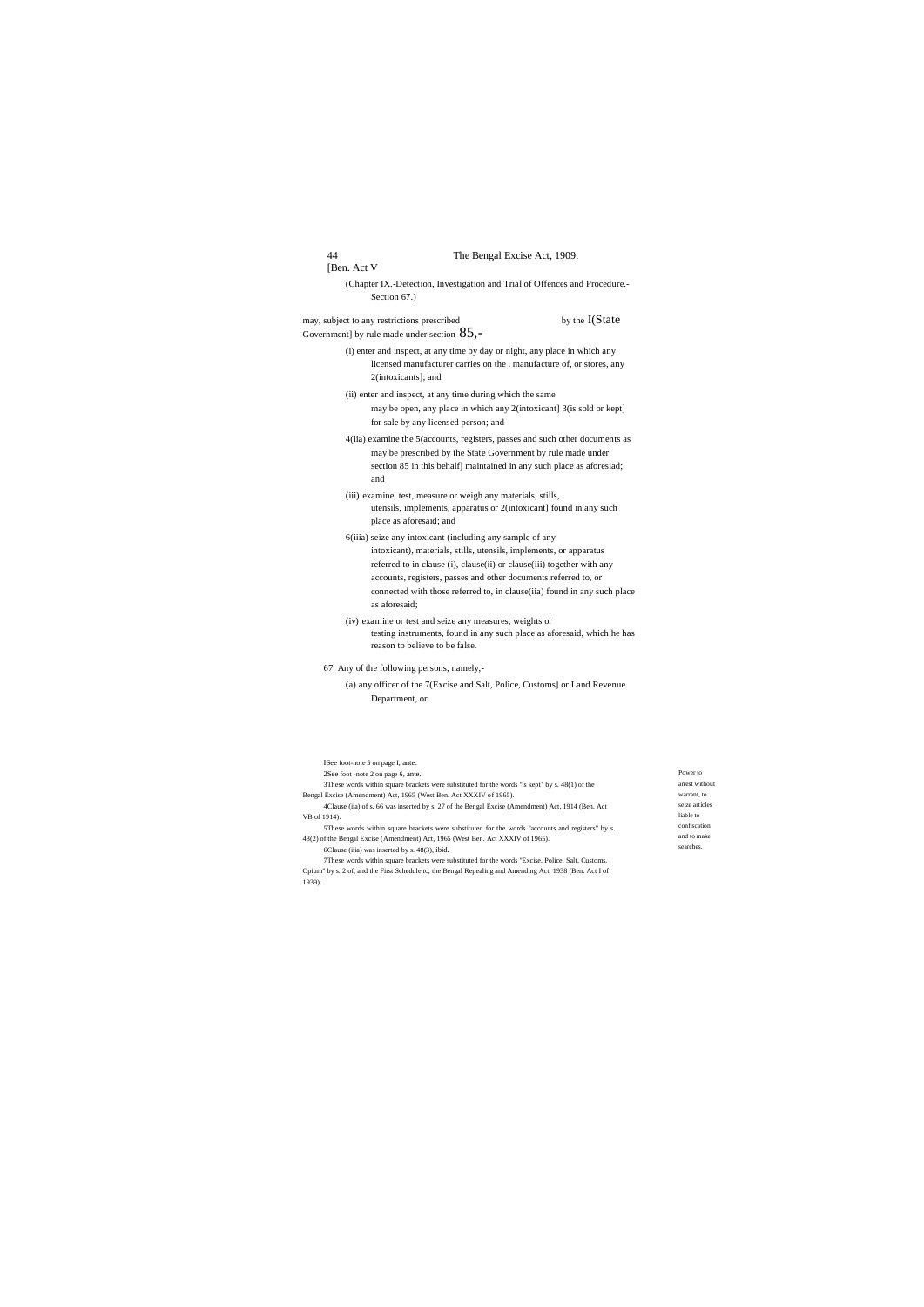|                                         | The Bengal Excise Act, 1909.<br>of 1909.                                                   | (Chapter IX.-Detection, Investigation and Trial of Offences and Procedure.-                                                                                                                                                                                                                                                                                                                                                                                                                                                                                                                                                                                                                                                                                                                                                                                                                                                                                                                                                      |
|-----------------------------------------|--------------------------------------------------------------------------------------------|----------------------------------------------------------------------------------------------------------------------------------------------------------------------------------------------------------------------------------------------------------------------------------------------------------------------------------------------------------------------------------------------------------------------------------------------------------------------------------------------------------------------------------------------------------------------------------------------------------------------------------------------------------------------------------------------------------------------------------------------------------------------------------------------------------------------------------------------------------------------------------------------------------------------------------------------------------------------------------------------------------------------------------|
|                                         | Sections 68,69.)                                                                           |                                                                                                                                                                                                                                                                                                                                                                                                                                                                                                                                                                                                                                                                                                                                                                                                                                                                                                                                                                                                                                  |
|                                         | notification,                                                                              | (b) any person empowered by the I[State Government] in this behalf, by                                                                                                                                                                                                                                                                                                                                                                                                                                                                                                                                                                                                                                                                                                                                                                                                                                                                                                                                                           |
|                                         | may, subject to any restrictions prescribed<br>Government] by rule made under section 85,- | by the 1 [State]                                                                                                                                                                                                                                                                                                                                                                                                                                                                                                                                                                                                                                                                                                                                                                                                                                                                                                                                                                                                                 |
|                                         |                                                                                            | (i) arrest without warrant any person found committing an offence<br>punishable under section 46, 2[section 46A],<br>section 48, section 52 or section 53; and                                                                                                                                                                                                                                                                                                                                                                                                                                                                                                                                                                                                                                                                                                                                                                                                                                                                   |
|                                         | revenue; and                                                                               | (ii) seize and detain any article which he has reason to<br>believe to be liable to confiscation under this Act or<br>any other law for the time being in force relating to the excise-                                                                                                                                                                                                                                                                                                                                                                                                                                                                                                                                                                                                                                                                                                                                                                                                                                          |
|                                         |                                                                                            | (iii) detain and search any person upon whom, and any vessel, raft, vehicle,<br>animal, package, receptacle or covering in or upon which, he may<br>have reasonable cause to suspect any such article to be.                                                                                                                                                                                                                                                                                                                                                                                                                                                                                                                                                                                                                                                                                                                                                                                                                     |
| Power to issue<br>warrant of<br>arrest. | 52 or section 53.                                                                          | 68. The Collector, 3 [or any Magistrate empowered to try offences<br>punishable under this Act,] may issue a warrant for the arrest of any person<br>whom he has reason to believe to have committed 3[ or abetted the commission<br>of] any offence punishable under section 46, 2 [section 46A], section 48, section                                                                                                                                                                                                                                                                                                                                                                                                                                                                                                                                                                                                                                                                                                           |
|                                         |                                                                                            | 69. If any Collector, or 4[any Magistrate empowered to try offences<br>punishable under this Act,] upon information received, and after such<br>inquiry (if any) as he thinks necessary, has reason to believe that any<br>offence punishable under section 46 2 [section 46A,] section 48, section<br>52 or section 53 has been, or is likely to be, committed 5[or abetted,]                                                                                                                                                                                                                                                                                                                                                                                                                                                                                                                                                                                                                                                   |
|                                         | Power to<br>issue search                                                                   | he may issue a warrant to search for 6[and to seize]-<br>any 7[intoxicant], material, still, utensil, implement or apparatus in<br>respect of which the alleged offence has been, or is likely to be,<br>committed 5[or abetted] 8[or                                                                                                                                                                                                                                                                                                                                                                                                                                                                                                                                                                                                                                                                                                                                                                                            |
| С<br>Ι<br>i<br>I<br>$\mathbf{i}$        | warrant.                                                                                   | I See foot-note 5 on page I, ante.<br>21 nsertei by the Bengal Excise (Amendment) Act, 1979 (West Ben. Act XII of 1979).<br>3These words within square brackets were inserted by s. 28 of the Bengal Excise<br>(Amendment) Act, 1914 (Ben. Act VII of 1914).<br>4These words within square brackets were substituted for the word "Magistrate" by s.<br>$29(a)$ , ibid.<br>5These words within square brackets were inserted by s. 29(b), ibid.<br>6 These words within square brackets were inserted by $s$ . 49 $(1)$ of the Bengal Excise<br>(Amendment) Act, 1965 (West Ben. Act XXXIV of 1965).<br>7 See foot-note 2 on page 6, ante.<br>8The words "or any document, which throws or is likely to throw any light on the alleged<br>offence" were first added by s. 29(c) of the Bengal Excise (Amendment) Act, 1914 (Ben. Act<br>VII of 1914); thereafter these words within square brackets were substituted for the said words<br>by s. 49(2) of the Bengal Excise (Amendment) Act, 1965 (West Ben. Act XXXIV of 1965). |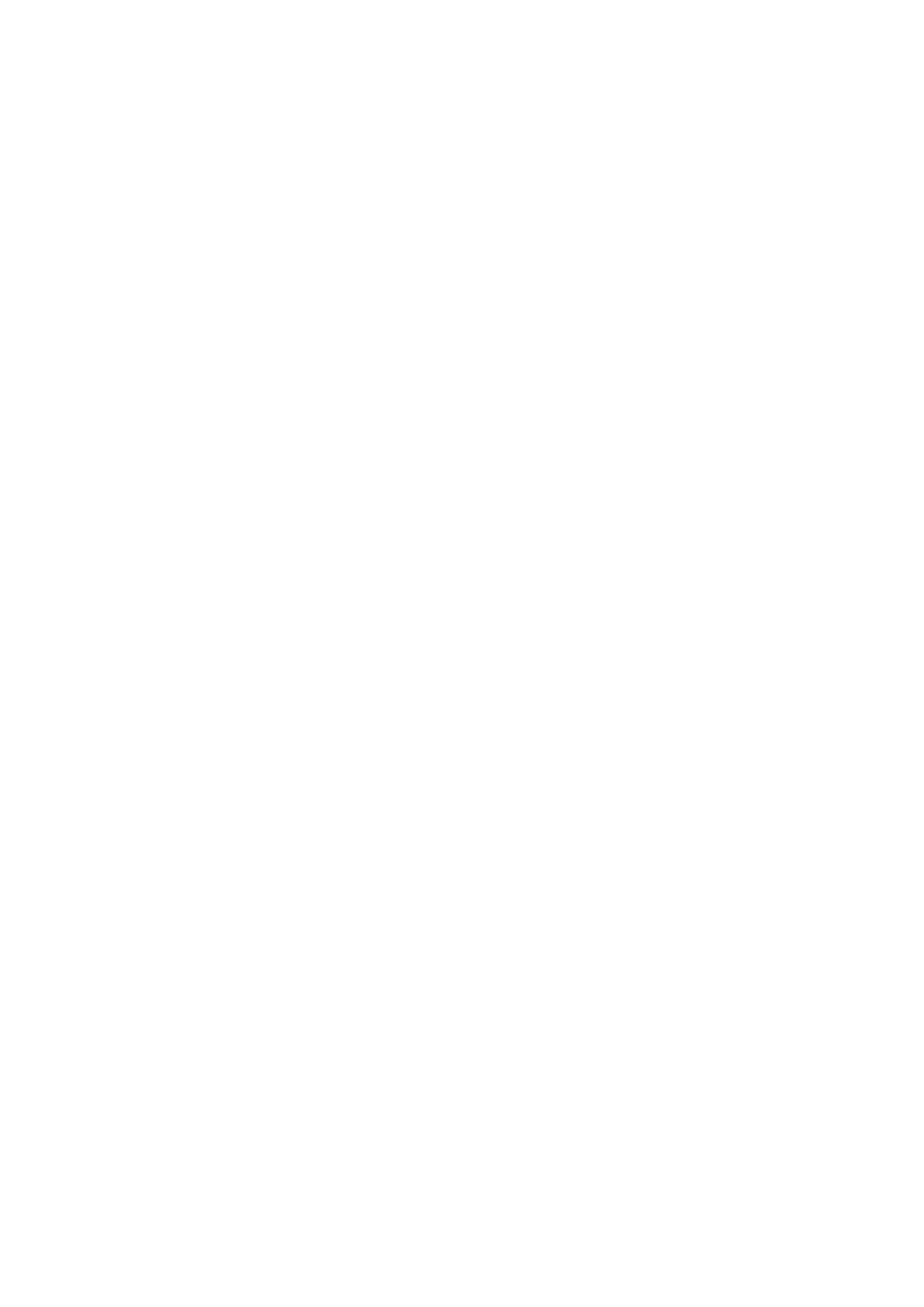The Bengal Excise Act, 1909. of 1909.]

> (Chapter IX.-Detection, Investigation and Trial of Offences and Procedure.-Sections 69A-7I.)

any document or other article which may furnish evidence of the commisjion of the alleged offence].

169A. The Collector, or any Magistrate empowered to offences punishable under this Act, may at any time-

> (a) arrest, or direct the arrest in his presence of, any person for whose arrest he is competent at the time and in the circumstances to issue a warrant under section 68, or

(b) search, or direct a search to be made in his presence of,

any place for the search of which he is competent to issue a search-warrant under section 69.

70. Whenever 2\* \* \* \* any Excise Officer not

below such rank as the 3[State Government] may, by nqtification, prescribe, has reason to believe that an offence punishable under section 46, 4[section 46A], section 48, section 52 or section 53 has been, is being, or is likely to be, committed 5[or abetted,] and that a searchwarrant cannot be obtained without affording the offender an opportunity of escaping or of concealing evidence of the offence,

he may, after recording the grounds of his belief, at any time by

day or night enter and search any place, and may seize anything found therein which he has reason to believe to be liable to confiscation under this Act 6[together with any document which may furnish evidence of the commis~ion of the alleged offence]; and

may detain and search, and if he thinks proper, arrest, any person found in such place whom he has reason to believe to have committed 5[or abetted] any such offence as aforesaid.

71. (1) Every Officer of the 7[State Government] shall be bound, subject to any rules made under section 85, 8[sub-section (2),] clause (l), to give immediate information to an Excise Officer of all breaches of any of the provisions of this Act which may come to his knowledge.

lSe~tion 69A was inserted by s. 30 of the Bengal Excise (Amendment) Act, 1914 (Ben. Act VII of 1914). 2The words "a Collector or" in s. 70 were repealed by s. 31 (a), ibid. 3See foot-note 5 on page 1, ante. 4Insertecl by s. 17 of the Bengal Excise (Amendment) Act, 1979 (West Ben. Act XII of 1979). 5These words within square brackets were inserted by s. 31(b) of the Bengal Excise (Amendment) Act, 1914 (Ben. Act VII of 1914). 6These words within square brackets were inserted by s. 50 of the Bengal Excise (Amendment) Act, 1965 (West Ben. Act XXXIV of 1965). 7These words within square brackets were substituted for the words "Police, Excise and Salt, Customs and Land-revenue Departments, and every officer employed by a body of Port

Commissioners," by s. 51(2), ibid.

8These words, figure and brackets within square brackets were inserted by s. 51(1), ibid.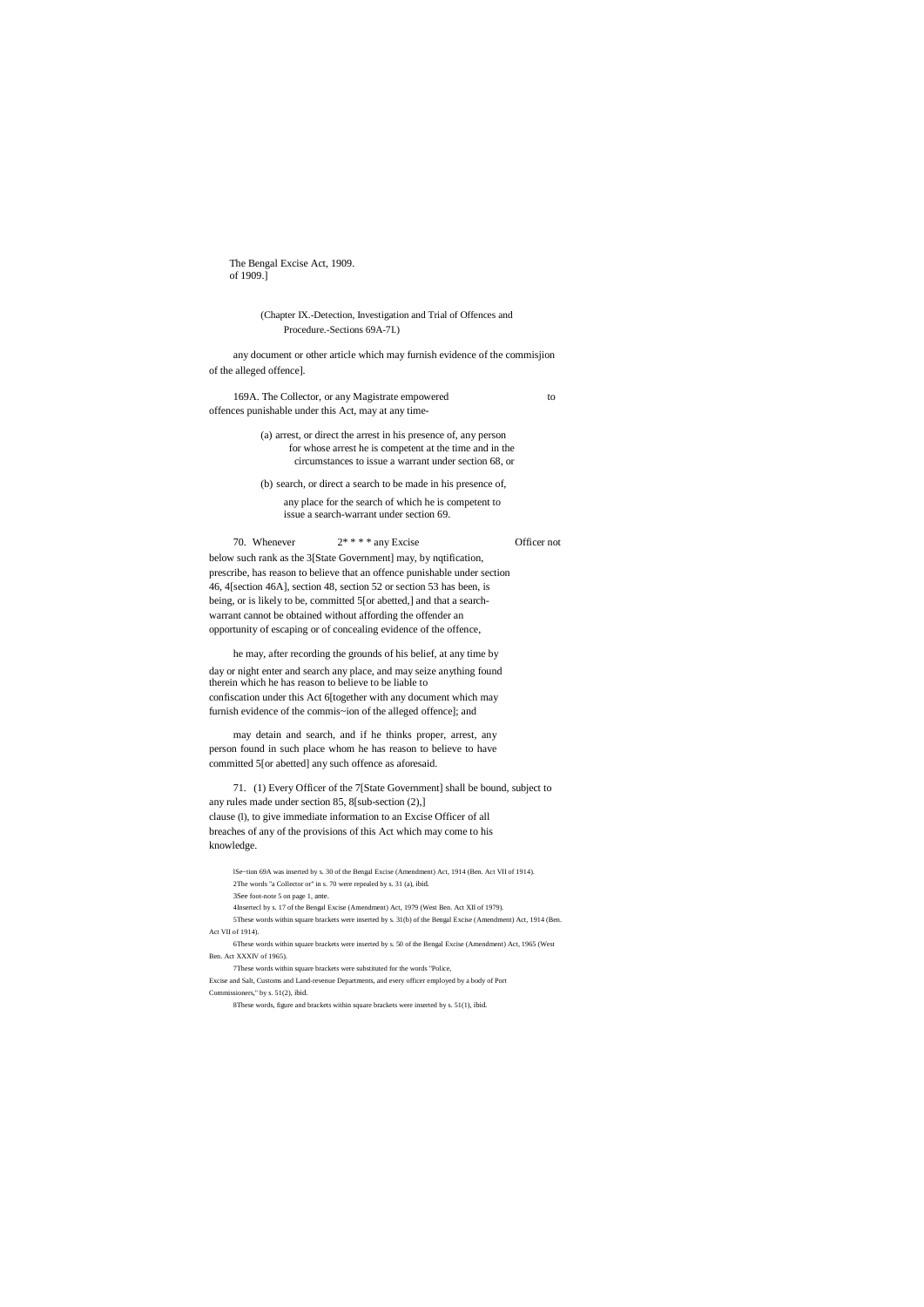# [Ben. ActV

#### 46 The Bengal Excise Act, i909.

Duty of owners and occupiers of land and other persons to give notice of unlicensed manufacture.

p o .a. a

> Power of Collector and certain Excise Officers to investigate offences.

C Ii : Ii ,

# (Chapter IX.-Detection, investigation and Trial of Offences and Procedure.-Sections 72, 73.)

(2) Every officer referred to in sub-section (1) and every village Chaukidar and Dafadar, shall be bound, subject to any rules made under section 85, l[subsection (2),] clause (1), to give reasonable aid to any Excise Officer in carrying out the provisions of this Act, or of any rule, notification or order made, issued or given under this Act, upon request made by such Officer.

72. Whenever any 2[intoxicant] is manufactured, or any hemp plant (Cannabis sativa) is cultivated or any portion of the hemp plant (Cannabis sativa) from which an intoxicating drug can be manufactured or produced is collected, on any land 3[or in any hut or buildingl. in contravention of this Act,

all owners and occupiers of such land 4[or of such hut or building, as the case may be], and their agents, and all Panchayets, village-headmen, Patwaris, Sarba Kakars, Chaukidars and Dafadars of the village 5[in which such land, hut or building may be situated],

shall, in the absence of reasonable excuse, be bound to give notice of the fact to a Magistrate or an officer of the Excise, Police or Land-revenue Department, as soon as the fact comes to their knowledge.

73. (1) A Collector may, without the order of a Magistrate, investigate any offence punishable under this Act which a Court having jurisdiction over the local area within the limits of the Collector's jurisdiction would have power to inquire into or try under the provisions of 6[Chapter XIII of the Code of Criminal Procedure, 1973] relating to the place of inquiry or trial.

(2) Any other Excise Officer specially empowered in this behalf by the 7[State Government] in respect of all or any specified class of offences punishable under this Act may, without the order of a Magistrate, investigate any such offence which a Court having jurisdiction over the local area to which such Officer is appointed would have power to inquire into or try under the aforesaid provisions.

ISee foot-note 8 on p. 45, ante. 2See foot-note 2 on p. 6, ante. 3These words within square brackets were inserted by s. 52( I) of the Bengal Excise (Amendment) Act, 1965 (West Ben. Act XXXIV of 1965). 4These words within square brackets were inserted by s. 52(2), ibid. 5These words within square brackets were inserted by s. 52(3), ibid.

6Substituted by s. 14 of the Bengal Excise (Amendment) Act, 1983 (West Ben. Act XXXVIII of 1983) with effect from 1.4.1974.

7See foot-note 5 on page I, ante.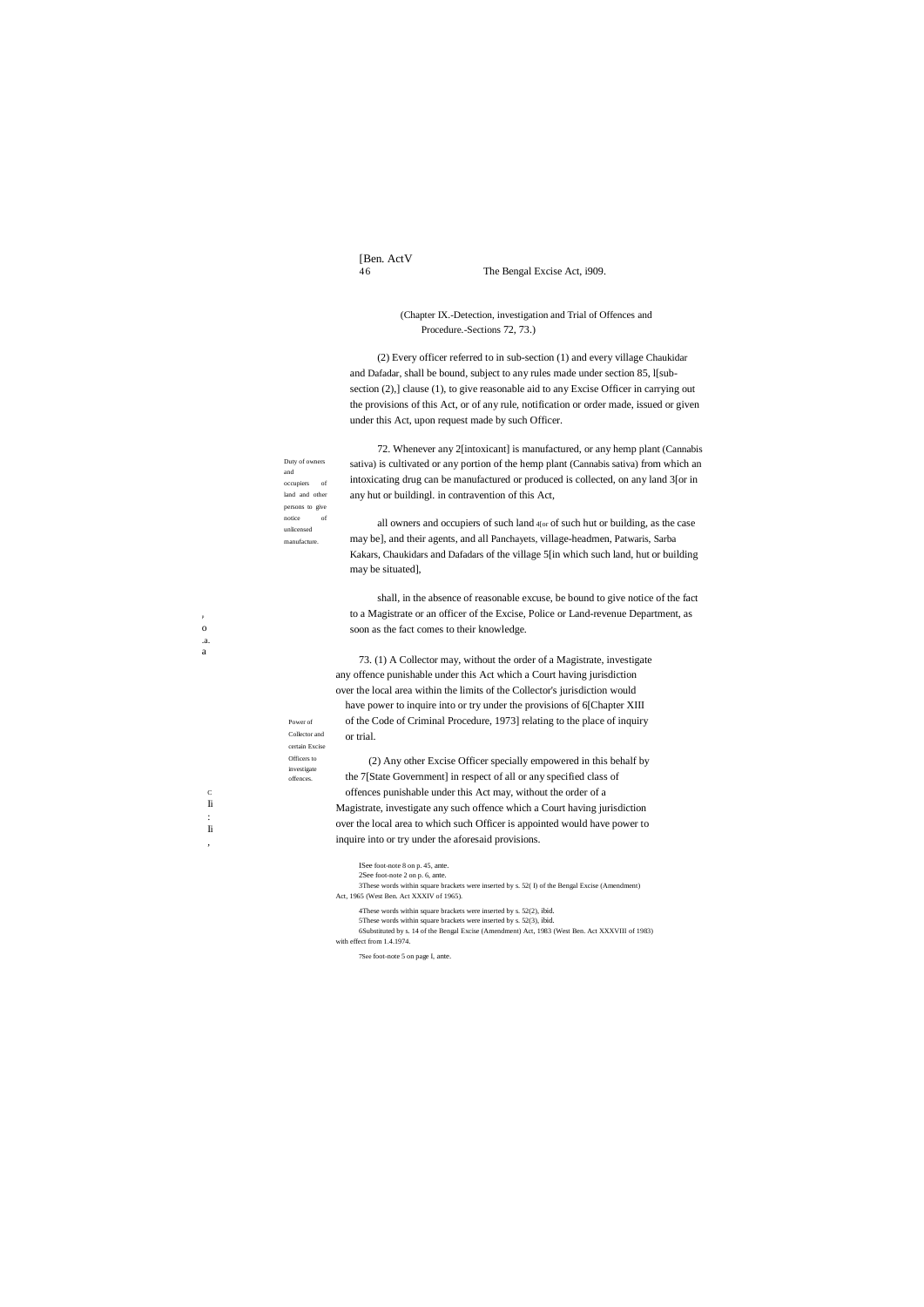#### The Bengal Excise Act, J 909. 47 of 1909.]

Powers and duties of Collector and certain Excise Officers investigating offences.

2 of 1974.

# (Chapter IX.-Detectian, Investigatian and Trial af Offences and Pracedure.-Sectian 74.)

74. (1) Any Collector, or any Excise Officer empowered under section 73, sub-section (2), may, after recording in writing his reason for suspecting the commission of an offence which he is empowered to investigate, exercise-

- (a) any of the powers conferred upon a Police Officer making an investigation, or upon an officer in charge of a police-station, by I(section 166 to 171 of the Code of Criminal Procedure, 1973,] and
- (b) as regards offences pu~ishable under section 46, 2(section 46A,] section 48, section 52 or section 53 of this A«t-any of the powers conferred upon 'Police Officers in respect of cognizable offences I(by clause (a) of sub-section (1) of section 41 and by section 55 of the said Code;]

and the said portions of the said Code shall apply accordingly, subject to any restrictions or modifications prescribed by the 3[State Government] by rule made under section 85, clause (a),

(2) Subject to any restrictions prescribed by the 3[State Government], a Collector, or an ~xcise Officer empowered under section 73, sub-section (2), may, without reference to a Magistrate, and for reasons to be recorded by him in .writing, stop further proceedings against any person concerned, or supposed to be concerned, in any offence which he or any Excise Officer subordinate to him has investigated.

(3) For the purposes of l[section 156 of the Code of Criminal Procedure, 1973], the area to which an ExCise Officer empowered under section 73, sub-section (2), is appointed shall be deemed to1Je a policestation, and such Officer shall be deemed to be the officer in charge of such station.

(4) As soon as an investigation by a Collector or by an Excise Officer empowered under section 73, sub-section (2), has been completed, if it appears that there is sufficient evidence to justify the forwarding of the accused to a Magistrate, the investigating officer, unless he proceeds under sub-section (2) of this section or under section 65 of this Act, shall submit a report (which shall, for the purposes of I[section 190 of the Code of Criminal Procedure, 1973] be deemed to be a police-report) to a Magistrate having jurisdiction to inquire into or try the case and empowered to take cognizance of offences on police-reports.

ISubstituted with effect from 1.4.1974 by s. 15 of the Bengal Excise (Amendment) Act, 1983 (West Ben. Act XXXVIII of 1983).

21nserted by s. 18 of the Bengal Excise (Amendment) Act, 1979 (West Ben. Act XII of 1979). 3See foot-note 5 on page I,ante.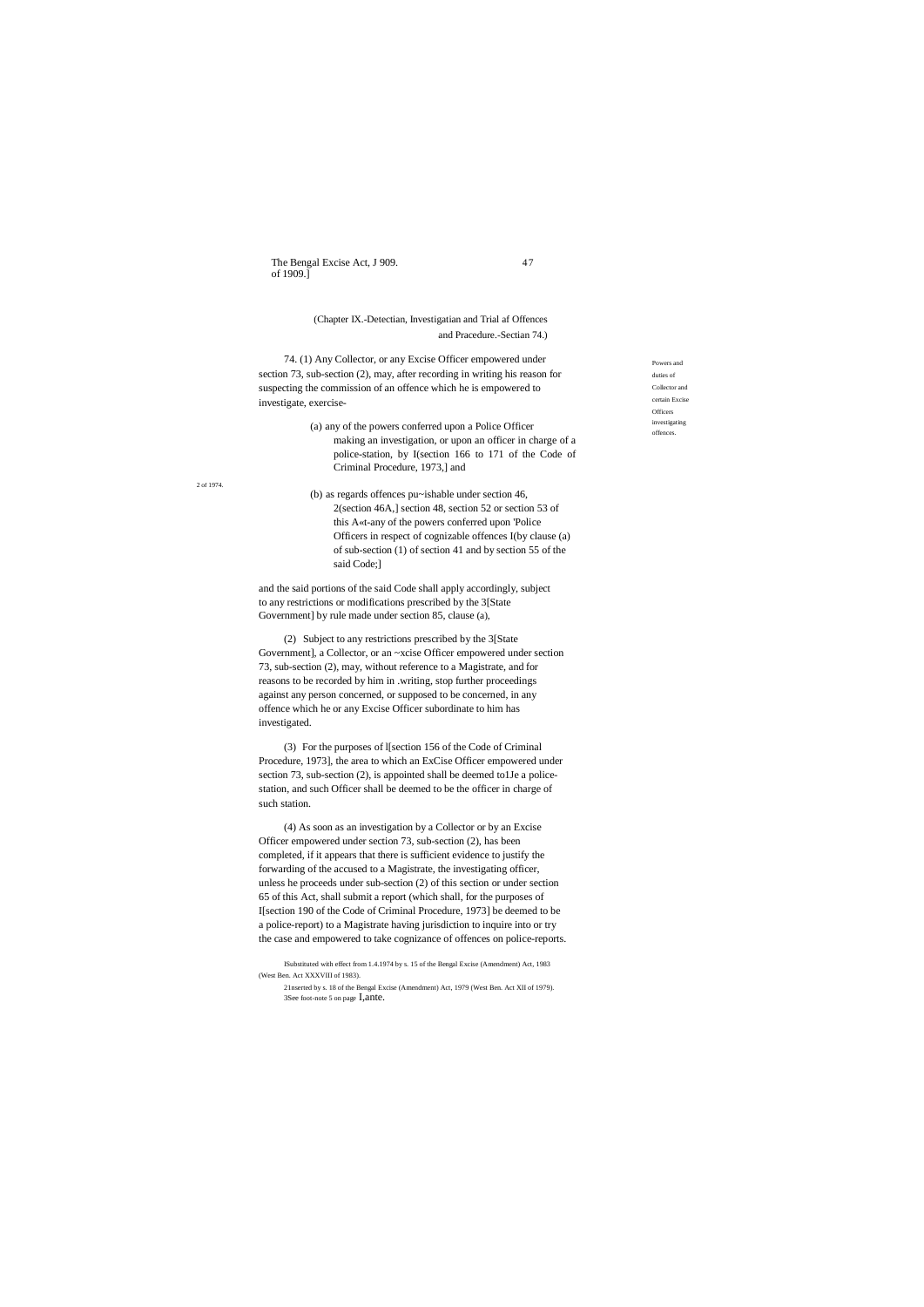#### 48 The Bengal Excise Act, i909.

[Ben. Act V

(Chapter iX.-Detection, investigation and Trial of Offences and Procedure.-Section 75.)

Security and 75. (1) I(A Collector or a Magistrate having jurisdiction bail. under section 82 to try the case may issue a warrant under this Act for the arrest of any person, and may, at his discretion direct,] by endorsement on the warrant, 2(except when such person is arrested for committing an offence under clause (ii) of section 46A or clause (a) of section 48] that, if such person executes a bond with sufficient sureties for his attendance, before the Collector or before an Excise Officer empowered under section 73 sub-section (2), to investigate the case, at a specified time and thereafter until otherwise directed by the Collector or an Excise Officer empowered as aforesaid, the officer to whom the warrant is directed shall 3(release such person from custody if such bond is executed by him].

(2) The endorsement shall state-

(a) the number of sureties,

(b) the amount in which they, and the person for whose

arrest the warrant is issued, are respectively to be bound,and

(c) the time at which such person is to attend as aforesaid.

(3) Whenever security is taken under this section, the officer to whom the warrant is directed shall foiward the bond to the Collector or to an Excise Officer empowered as aforesaid.

4(4) \* \*\*\*\*\*\*

(5) Any Excise Officer not below such rank as the 5(State Government] may, by notification, prescribe, may release persons on bailor on their own bond 2(except when such person is arrested for committing an offence punishable under clause (ii) of section 46A or clause (a) of section 48].

(6) Bonds taken under this section from persons arrested otherwise than under warrant shall bind such persons to appear before the Collector or an Excise Officer empowered under section 73, sub-section (7), to investigate the case.

6(6a) A bond taken under this section shall, for the purposes of sub-section (7), be deemed to be a bond under the Code of Criminal 2 of 1974. Procedure, 1974.

'The words within square brackets were substituted for the words "Whenever a Collector issues, a warrant under this Act, for the arrest of any person, he shaH direct," by s. 53(1)(a) of the Bengal ExCise (Amendment) Act, 1965 (West Ben. Act XXXIV of 1965).

2Inserted by the Bengal Excise (Amendment) Act, 1979 (West Ben. Act XII of 1979) and substituted by the Bengal Excise (Amendment) Act, 1983 (West Ben. Act XXXVIII of 1983).

3The words within square brackets were substituted for the words "take such security, and shall release such person from custody" by s. 53(1)(b) of the Bengal Excise (Amendment) Act, 1965 (West Ben. Act XXXIV of 1965).

4Sub-section (4) was omitted by s. 53(2), ibid.

5See foot-note 5 on p. I, an/e.

6Sub-section (6a) was inserted by s. 53(3) of the Bengal Excise (Amendment)

Act, 1965 (West Ben. Act XXXIV of 1965) and amended with effect from 1.4.1974 by the

Bengal Excise (Amendment) Act, 1983 (West Ben. Act XXXVIII of 1983).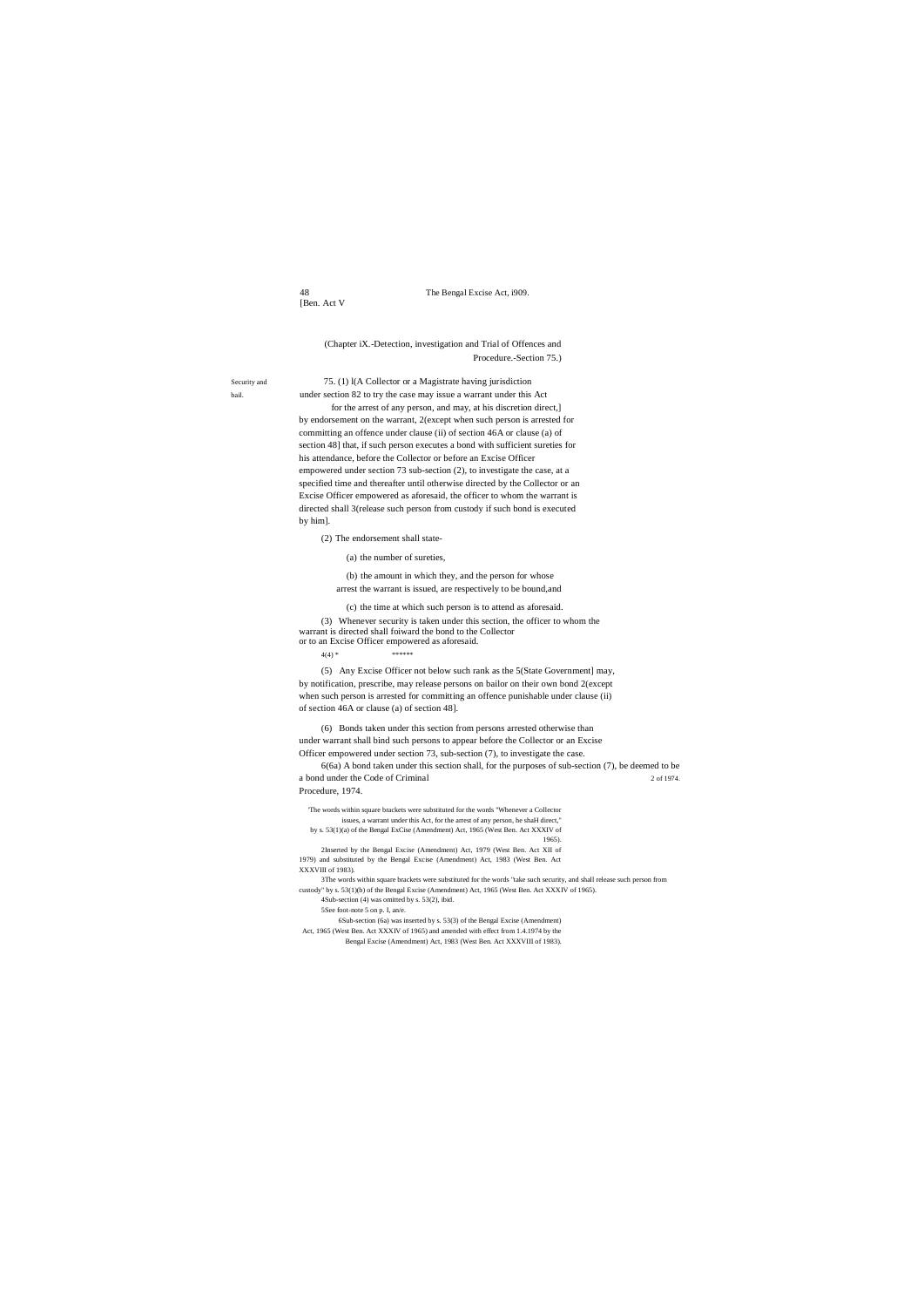Production of articles seized and persons arrested.

The Bengal Excise Act, 1909. of 1909.] (Chapter IX.-Detection, Investigation and Trial of Offences and Procedure.-Section 76.)

> (7) The provisions of l[section 439 to 449 of the Code of Criminal Procedure, 1973,] shall apply, so far as may be, in every case in o/hich bail is accepted or a bond taken under this section.

> 76. (1) Articles seized under 2[a warrant issued under this Act] and, unless security for their appearance before the Collector 3[or an Excise Officer empowered under section 73, sub-section (2), to investigate the case] be taken, persons arrested under such a warrant shall be produced before the Collector 4[or such Excise Officer].

> > (c) the officer in charge of the nearest police-station, :~hoever is nearer.

(2) Articles seized under section 66, section 67 or section 69, and persons arrested under this Act by persons or officers not having authority to release arrested persons on bailor on their own bond, shall be produced before or forwarded to-

> (a) the Collector or an Excise Officer empowered under section 73, sub-section (2), to investigate the case, or

> (b) the nearest Excise Officer who has authority to release arrested persons on bailor on their own bond, or

(3) When a person arrested is produced before an Excise Officer who has authority to release arrested persons on bail or on their own bond, or before an officer in charge of a police-station, such officer shall forward such person to, or take security for his appearance before, the Collector or the Excise Officer empowered under section 73, sub-section (2), to investigate the case.

(4) When any article seized cannot conveniently be conveyed before an officer referred to in sub-section (1) or sub-section (2), as the case may be the person making the seizure shall5[dispose of such article] in some place of safety- and forthwith report the seizure to such an officer.

6(5) Notwithstanding anything elsewhere contained in this Act, when an article seized under section 66, section 67, section 69 or section 70 is subject to speedy decay, such article may be destroyed in accordance with rules made under seotion 86, clause (14).

IThe figures and letters within sql;lare brackets were inserted by s. 53(4), ibid. 2The words within square brackets were substituted for the words "the warrant of the Collector," by s. 54(1)(a) of the Bengal Excise (Amendment) Act, 1965 (West Ben. Act XXXIV of 1965).

3The words within square brackets were inserted by s. 54(1)(b), ibid. 4The words within square brackets were added by s. 54(1)(c), ibid. 5These words within square brackets were substituted for the words "dispose of them" by s. 54(2),

ibid.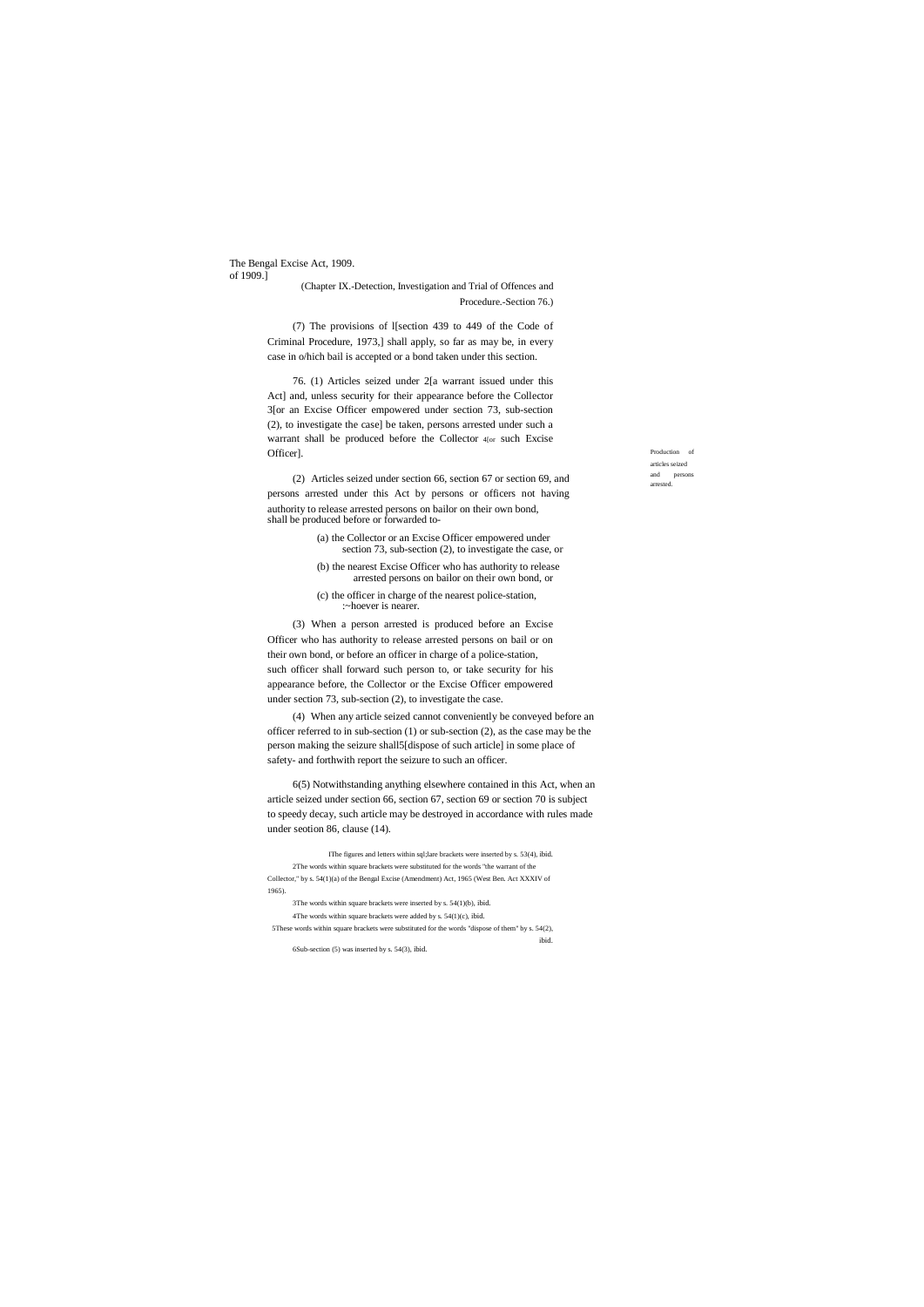### 50 The Bengal Excise Act, 1909.

# [Ben. Act V

Custody by Police of articles seized.

arrests, seizures and searches.

#### (Chapter IX.-Detection, Investigation and Trial of Offences and Procedure.-Sections 77-80.

77. (1) All officers in charge of police-stations shall take charge of and keep in safe custody, pending the orders of a Magistrate, or of the Collector, or of an Excise Officer empowered under section 73, sub-section (2), to investigate the case, l[all persons arrested and all articles seized] under this Act 2[and brought or delivered] to them; and shall allow any Excise Officer who may 3[accompany any such

articles] to the police-station, or who may be deputed for the purpose by an

Reports of 78. 4[(1)] When any Excise Officer below the rank of Collector, or any officer in charge of a police-station, makes, or receives information of, any arrest, seizure or search under this Act, he shall within twenty-four hours thereafter, make a full report of all the particulars of the arrest, seizure or search, or of the information received, to the Collector, and to the Excise Officer (if any) empowered under section 73, sub-section (2) within the local limits of whose jurisdiction the arrest, seizure or search was made.

official superior, to affix his seal to such articles and to take samples of and from them . . (2) All samples so taken shall be sealed with the seal of the officer in

charge of the police-station.

4[(2) Upon receipt of the report under sub-section (1) the Collector may,

Execution warrant Maximum period of detention ~O. (1) No person arrested under this Act shall be detained in custody for a longer period than under all the circumstances of the case is reasonable; and such period 6[shall not, without the authority of a Magistrate, exceed twenty-four hours,] exclusive of the time necessary for the journey from the place of arrest 7[to the court of the nearest Magistrate]. . IThe words within square brackets were substituted for the words "all articles seized" by s. 55(1) of the Bengal Excise (Amendment) Act, 1965 (West Ben. Act XXXIV of 1965). 2The words within square brackets were substituted for the words "which may be delivered" by s. 55(2), ibid. 3The words within square brackets were substituted for the words "accompany such articles" by s. 55(3), ibid. 4Inserted by s. 17 of the Bengal Excise (Amendment) Act, 1983 (West Ben. Act XXXVIII of 1983). 5Section 79 was substituted for the original section s. 56 of the Bengal Excise (Amendment) Act, 1965 (West Ben. Act XXXIV of 1965). 6These words within square brackets were substituted for the words "shall not exceed twenty-four hours," by s. 57(1), ibid. 7These words within square brackets were substituted for the words "to the place where a Collector or an

without the order of a Magistrate having jurisdiction to try the case and before any report is submitted to such Magistrate under sub-section (4) of section 74, pass such order as he may deem fit for the custody of the intoxicants and other articles, if any, seized under this Act.]

579. Any warrant issued by a Collector or a Magistrate under this Act may be executed by the Officer to whom the warrant is directed or by any other Officer selected by the Collector or the - Magistrate for the purpose.

Excise Officer empowered under section 73, sub-section (2), to investigate the case may be, and thence to the court of a Magistrate having jurisdiction to inquire into or try the case" by s. 57(2), ibid.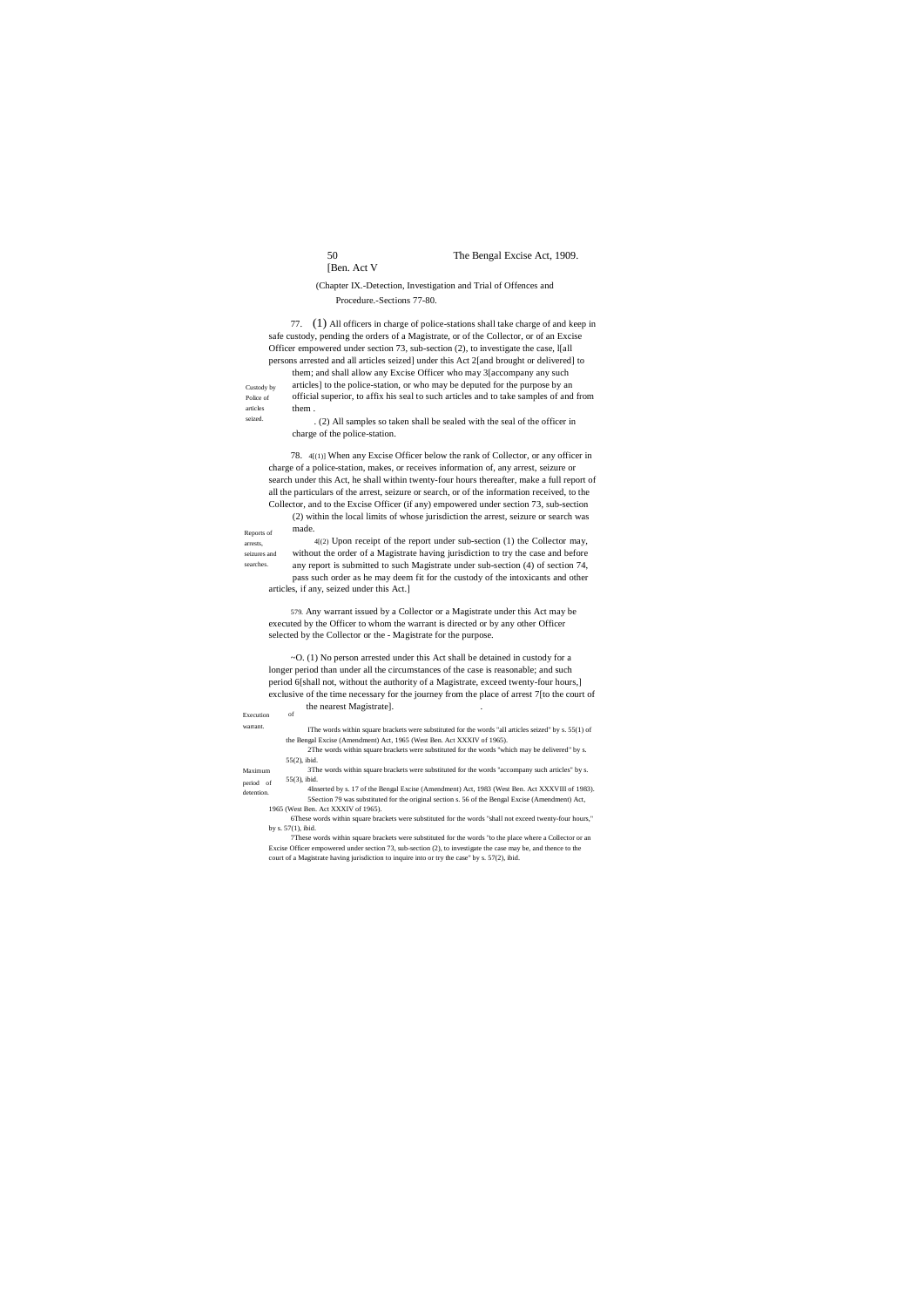Magistrates having jurisdiction to try offences.

Initiation of certain

prosecu

Application of certain provisions of the Code of Criminal Procedure, 1973.

of 1909.] The Bengal Excise Act, 1909. 51

# (Chapter IX.-Detection, Investigation and Trial of Offences and Procedure.-Sections 81-83.)

(2) A Magistrate to whom an accused person is forwarded under l[section 167 of the Code of Criminal Procedure, 1973] by a Collector or an Excise Officer empowered under section 73, sub-section (2), may exercise the powers conferred upon a Magistrate by the said section 167.

81. (1) Save as is in this Act otherwise expressly provided the provisions of the 2[Code of Criminal Procedure, 1973] relating to arrests, detentions in custody, searches, summonses, warrants of arrest, search-warrants and the production of persons arrested, shall apply, so far as may be, to arrests, detentions and searches made, summonses and warrants issued, and the production of persons, arrested under this Act.

(2) For the purposes of the said provisions of the said Code, a Collector shall be deemed to be a Court.

(3) Officers 3[executing any warrant issued under this Act,] and officers (other than Collectors) making arrests, searches or seizures under this Act, shall, for the purposes of the said provisions of the said Code, be deemed to be Police Officers.

5The words and figure "section 46A" added by the Bengal Excise (Amendment) Act, 1979. 6The figures and letter "54A" added by ibid. 7See foot-note 5 on p. I, ante.

| (a) the Chief Metropolitan Magistrate, or<br>(b) the Chief Judicial Magistrate, or<br>(c) an Additional Chief Metropolitan Magistrate, } Ir<br>(d) an Additional Chief Judicial Magistrate, or<br>(e) a Metropolitan Magistrate, or<br>(f) a Judicial Magistrate of the first class, or<br>(g) a Judicial Magistrate of the second class, shall try any<br>offence punishable under this Act.<br>83. No Magistrate shall take cognizance of an offence referred to--<br>(a) in section 46, 5 [section 46A], section 48, section 52 or<br>section 53, except on his own knowledge or suspicion,<br>or on the complaint or report of an Excise Officer or an<br>officer empowered in this behalf by the 7 [State]<br>Government]; or<br>(b) in section 54, $6[54A]$ , section 58, clause (d) or clause<br>(e), or section 59, except on the complaint or report of<br>the Collector or an Excise Officer authorised by the<br>Collector in this behalf.<br>The words within square brackets were substituted by s. 18 of the Bengal Excise (Amendment)<br>Act, 1983 (West Ben. Act XXXVIII of 1983) w.eJ. 1.4.1974.<br>2Substituted by s. 19, ibid.<br>3These words within square brackets were substituted for the words "to whom a Collector's<br>warrant is directed or endorsed," by s. 58 of the Bengal Excise (Amendment) Act, 1965 (West Ben. Act<br>XXXIV of 1965).<br>4Section 82 substituted by the Bengal Excise (Amendment) Act, 1983 (West Ben: Act XXXVIII of | 482. No Magistrate other than- |
|---------------------------------------------------------------------------------------------------------------------------------------------------------------------------------------------------------------------------------------------------------------------------------------------------------------------------------------------------------------------------------------------------------------------------------------------------------------------------------------------------------------------------------------------------------------------------------------------------------------------------------------------------------------------------------------------------------------------------------------------------------------------------------------------------------------------------------------------------------------------------------------------------------------------------------------------------------------------------------------------------------------------------------------------------------------------------------------------------------------------------------------------------------------------------------------------------------------------------------------------------------------------------------------------------------------------------------------------------------------------------------------------------------------------------------------------------------------------------|--------------------------------|
|                                                                                                                                                                                                                                                                                                                                                                                                                                                                                                                                                                                                                                                                                                                                                                                                                                                                                                                                                                                                                                                                                                                                                                                                                                                                                                                                                                                                                                                                           |                                |
|                                                                                                                                                                                                                                                                                                                                                                                                                                                                                                                                                                                                                                                                                                                                                                                                                                                                                                                                                                                                                                                                                                                                                                                                                                                                                                                                                                                                                                                                           |                                |
|                                                                                                                                                                                                                                                                                                                                                                                                                                                                                                                                                                                                                                                                                                                                                                                                                                                                                                                                                                                                                                                                                                                                                                                                                                                                                                                                                                                                                                                                           |                                |
|                                                                                                                                                                                                                                                                                                                                                                                                                                                                                                                                                                                                                                                                                                                                                                                                                                                                                                                                                                                                                                                                                                                                                                                                                                                                                                                                                                                                                                                                           |                                |
|                                                                                                                                                                                                                                                                                                                                                                                                                                                                                                                                                                                                                                                                                                                                                                                                                                                                                                                                                                                                                                                                                                                                                                                                                                                                                                                                                                                                                                                                           |                                |
|                                                                                                                                                                                                                                                                                                                                                                                                                                                                                                                                                                                                                                                                                                                                                                                                                                                                                                                                                                                                                                                                                                                                                                                                                                                                                                                                                                                                                                                                           |                                |
|                                                                                                                                                                                                                                                                                                                                                                                                                                                                                                                                                                                                                                                                                                                                                                                                                                                                                                                                                                                                                                                                                                                                                                                                                                                                                                                                                                                                                                                                           |                                |
|                                                                                                                                                                                                                                                                                                                                                                                                                                                                                                                                                                                                                                                                                                                                                                                                                                                                                                                                                                                                                                                                                                                                                                                                                                                                                                                                                                                                                                                                           | 1983).                         |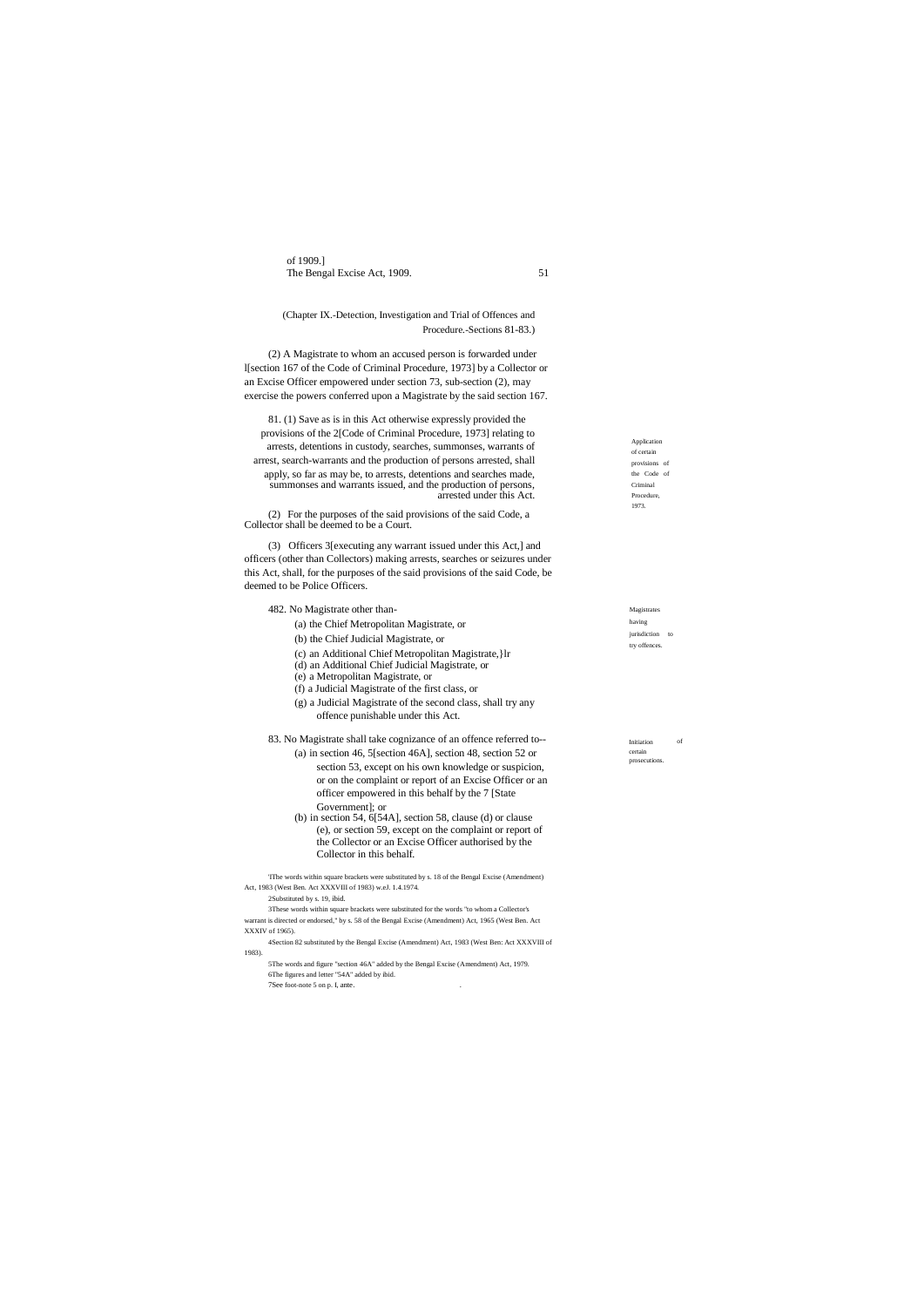[Ben. ActV<br>52

The Bengal Excise Act, i909.

# (Chapter IX.-Detection, Investigation and Trial of Offences and Procedure.- Section 84.-Chapter X.-Misceltaneous.-Section 85.)

Bar to 84. The provisions of l[section 191 of the Code of Criminal transfer of transfer of t. l Procedure, 1973] shall not apply in any case in which a Magistrate application of (not being the Collector) takes cognizance of an offence under this Act 2 of 1974 accused. Act on the report of any Officer referred to in clause (a) or clause (b) of section 83.

# CHAPTER X.

### MISCELLANEOUS

| Power of<br>State<br>Governmen | 85. (1) The 2[State Government] may make rules to carry<br>out the objects of this Act or any other law for the time being in<br>force relating to the excise-revenue.                                                                                                                                                  |
|--------------------------------|-------------------------------------------------------------------------------------------------------------------------------------------------------------------------------------------------------------------------------------------------------------------------------------------------------------------------|
| t to make<br>rules.            | (2) In particular, and, without prejudice to the generality of<br>the foregoing provision, the 2[State Government] may make                                                                                                                                                                                             |
| rules-                         |                                                                                                                                                                                                                                                                                                                         |
|                                | (a) for prescribing the powers and duties of officers of the<br>Excise Department;<br>∗                                                                                                                                                                                                                                 |
|                                | (b) for regulating the delegation of any powers by $3*$<br>the Excise<br>the Commissioner<br>of a Division.<br><b>Commissioner or Collectors</b><br>under section 7,<br>$4[sub-section (2),] clause (g);$                                                                                                               |
|                                | (c) for declaring in what cases or classes of cases and to<br>what authorities appeals shaU lie from orders whether . original or<br>appellate, passed under this Act or under any rule made hereunder, and<br>for prescribing the time and manner for presenting, and the procedure<br>for dealing with, such appeals; |
|                                | (d) for regulating the import, export, 5[transport,. sale,<br>purchgtse, possession<br>of any<br>or consumption]<br>6[intoxicant];                                                                                                                                                                                      |
|                                | (e) for regulating the periods for which licenses for the<br>wholesale or retail vend of any 6[intoxicantj may be granted, and the<br>number of such licenses which may be granted for any local area;                                                                                                                  |
|                                | lSubstituted by Bengal Excise (Amendment) Act, 1983 (West Ben. Act XXXVIII<br>of 1983) with effect from 1.4.1974.<br>2See foot -note 5 on page I, ante.                                                                                                                                                                 |
|                                | 3The words "the Board" were repealed by s. 5(b) of the Bengal Excise<br>(Amendment) Act, 1914 (Ben. Act VII of 1914).<br>4The word, figure and brackets within square brackets were inserted by s. 59(1)                                                                                                                |
|                                | of the Bengal Excise (Amendment) Act, 1965 (West Ben. Act XXXIV of 1965).<br>5These words within square brackets were substituted for the words" or transport"<br>by s. 59(2), ibid.                                                                                                                                    |

6See foot-note 2 on p. 6, ante.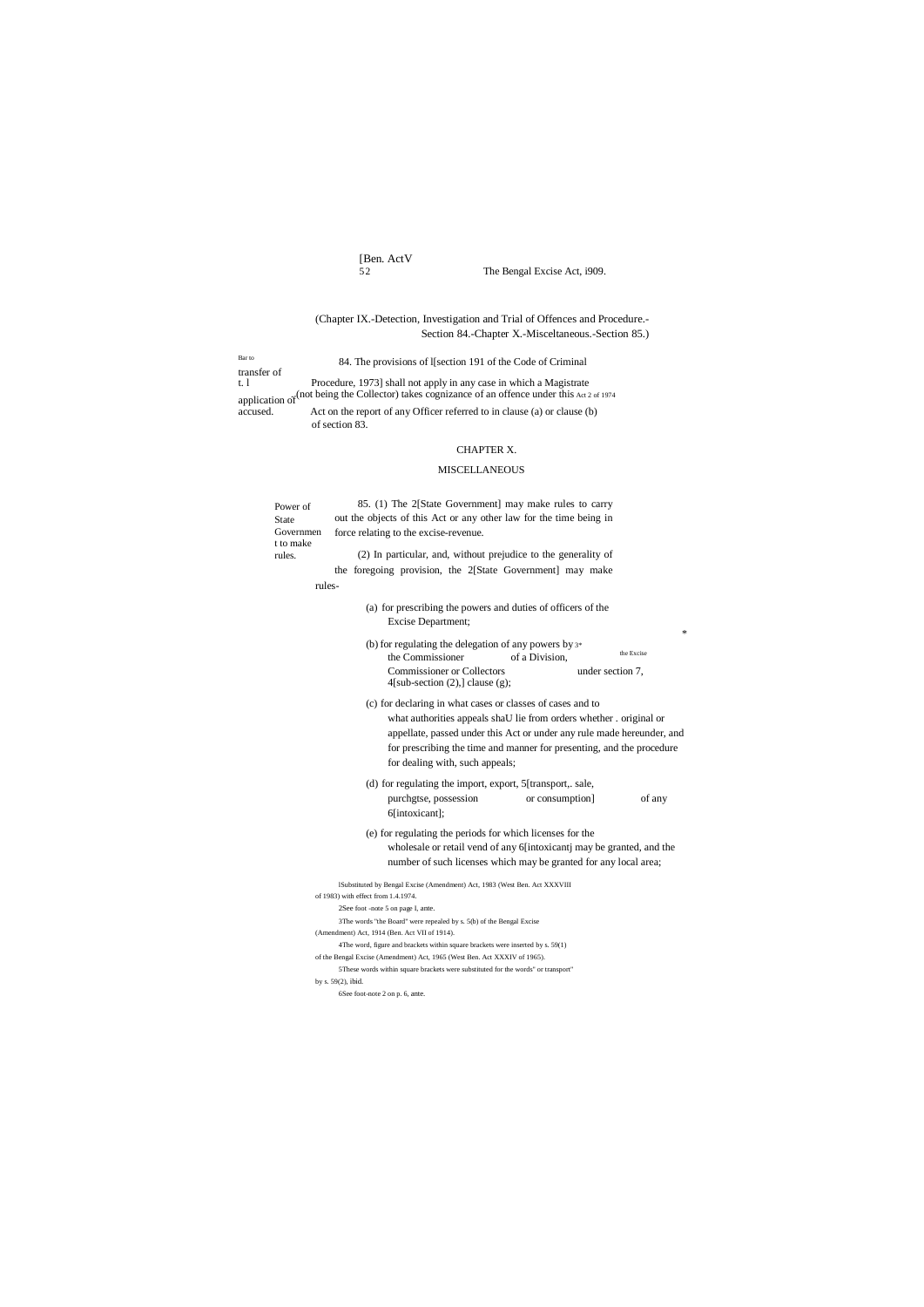The Bengal Excise Act, 1909. of 1909.]

> Act V of 1898.

|                                            | (Chapter X.-Miscellaneous.-Section                                                                                                                                                             | 85.                                                                                                                                                                                                                                                                 |  |
|--------------------------------------------|------------------------------------------------------------------------------------------------------------------------------------------------------------------------------------------------|---------------------------------------------------------------------------------------------------------------------------------------------------------------------------------------------------------------------------------------------------------------------|--|
|                                            | 9rdinarily be licensed;                                                                                                                                                                        | (j) for prohibiting the grant of licenses for the retail sale of any l[intoxicant] at any<br>place or within any local area described in the rules, or for defining the places in<br>the vicinity of which shops for the retail sale of any l[intoxicant] shall not |  |
|                                            | (g) for prohibiting the grant to specified classes of persons<br>of licenses 2[of any particular kind or class;]                                                                               |                                                                                                                                                                                                                                                                     |  |
|                                            | (h) for declaring, either generally, or in respect of areas                                                                                                                                    |                                                                                                                                                                                                                                                                     |  |
|                                            |                                                                                                                                                                                                | described in the rules, the persons or classes of persons to whom any                                                                                                                                                                                               |  |
|                                            | l[intoxicant] mayor may not be sold;                                                                                                                                                           |                                                                                                                                                                                                                                                                     |  |
|                                            | 3(i) for prescribing restrictions subject to which a license,                                                                                                                                  | permit or pass granted under this Act may be cancelled or suspended;                                                                                                                                                                                                |  |
|                                            | (j) for regulating the procedure to be followed and                                                                                                                                            |                                                                                                                                                                                                                                                                     |  |
|                                            | prescribing the matters to be ascertained before any license for the                                                                                                                           |                                                                                                                                                                                                                                                                     |  |
|                                            |                                                                                                                                                                                                | wholesale or retail vend of any l[intoxicant] is granted for any locality;                                                                                                                                                                                          |  |
| (k) for restricting<br>sections 66 and 67; | the exercise of any of the powers<br>conferred by 4[section 65, 5sub-section (1), and]                                                                                                         |                                                                                                                                                                                                                                                                     |  |
|                                            | aid should be given under section 71;                                                                                                                                                          | (l) for declaring the Excise Officers to whom, and the manner in which information or                                                                                                                                                                               |  |
|                                            | (m) for the grant of expenses to witnesses;                                                                                                                                                    |                                                                                                                                                                                                                                                                     |  |
| acquitted; and                             | (n) for the grant of compensation                                                                                                                                                              | for loss of time to<br>. persons released by any Excise Officer under this Act on the ground that<br>they have been improperly arrested and to persons charged before a<br>Magistrate with offences punishable under this Act and subsequently                      |  |
| for prescribing                            | restrictions or modifications in the                                                                                                                                                           |                                                                                                                                                                                                                                                                     |  |
| section (I), of this Act.                  |                                                                                                                                                                                                | application to Excise Officers of the provisions of the Code of Criminal Procedure,<br>1898, relating to powers of Police Officers which are referred to in section 74, sub-                                                                                        |  |
|                                            | ISee foot-note 2 on page 6, ante.                                                                                                                                                              |                                                                                                                                                                                                                                                                     |  |
| 1965).                                     | 2 These words within square brackets were substituted for the words "for the retail sale of any<br>intoxicant," by s. 59(3) of the Bengal Excise (Amendment) Act, 1965 (West Ben. Act XXXIV of |                                                                                                                                                                                                                                                                     |  |
|                                            | 3Clause (i) was inserted by s. 59(4), ibid.                                                                                                                                                    |                                                                                                                                                                                                                                                                     |  |
| $\left( 0 \right)$<br>$\lambda$            | were inserted by s. 33 of the Bengal Excise (Amendment) Act, 1914 (Ben.-<br>Act VII of 1914).                                                                                                  | 4The words, figures, letter and brackets "section 65, clause (a), and"                                                                                                                                                                                              |  |
|                                            |                                                                                                                                                                                                | 5The word, figure and brackets "sub-section (I)" were substituted                                                                                                                                                                                                   |  |
|                                            |                                                                                                                                                                                                |                                                                                                                                                                                                                                                                     |  |

for the word, letter and brackets "clause (a)" by s. 59(5) of the Bengal Excise (Amendment) Act, 1965 (West Ben. Act XXXIV of 1965).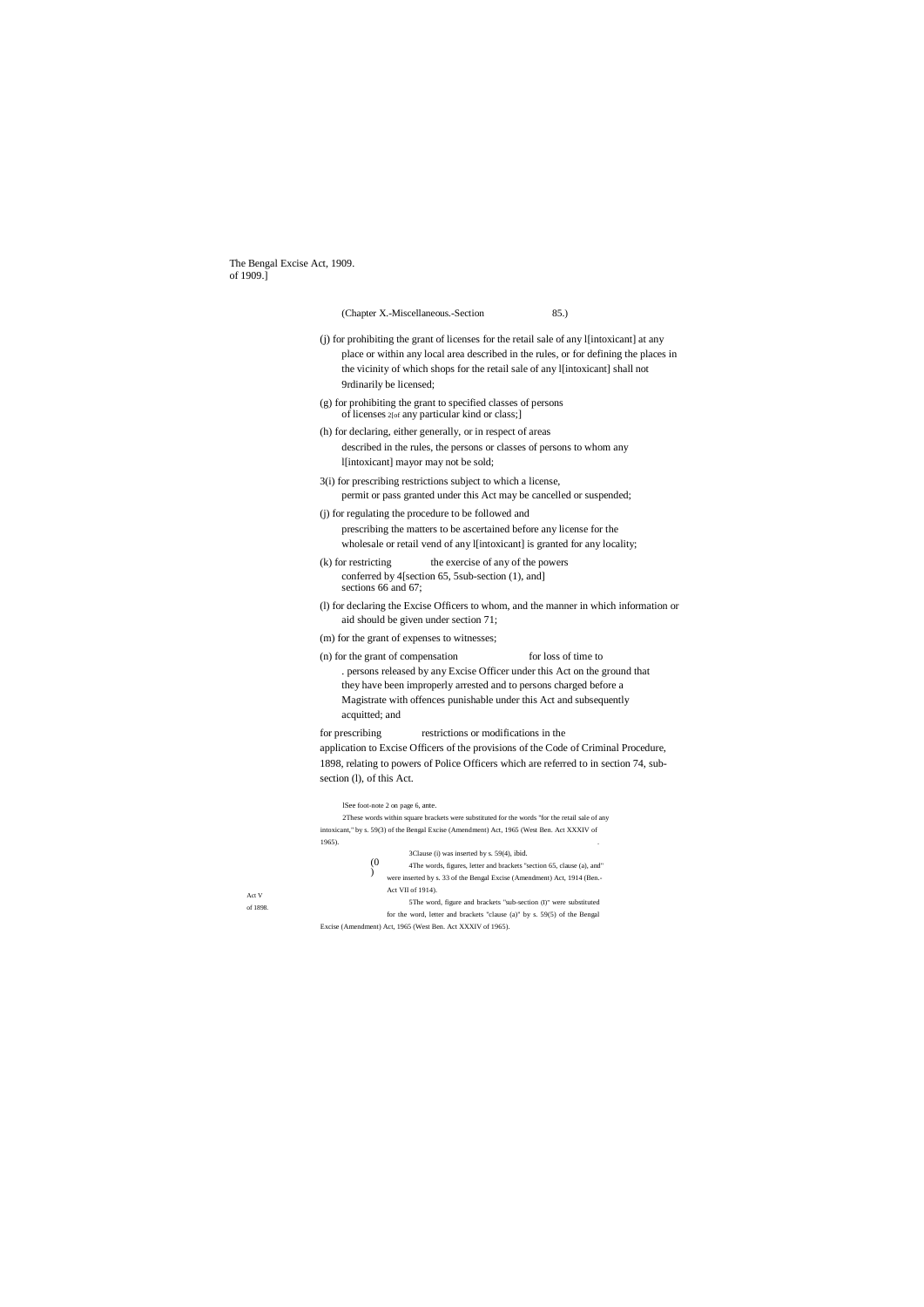# [Ben. ActV

The Bengal Excise Act, i909.

#### . (Chapter X.-Miscellaneous.-Section 86.)

(3) The powers conferred by this section for making rules are subject to the condition that the rules be made after previous publication;

Provided that any such rules may be made without previous publication if the l[State Government] considers that they should be brought into force at once.

86. The 2[State Government] may make rules-

| Further<br>power of<br>State<br>Government<br>to make<br>rules. | (1) for regulating the manufacture, supply or storage of any<br>regulating-                           | 3[intoxicant], and in particular, and without prejudice to<br>the generality of this provision, may make rules for                                                                       |                                         |  |  |
|-----------------------------------------------------------------|-------------------------------------------------------------------------------------------------------|------------------------------------------------------------------------------------------------------------------------------------------------------------------------------------------|-----------------------------------------|--|--|
|                                                                 | (a) the establishment,                                                                                | management and control of any place for the manufacture,<br>supply for storage of any 3[intoxicant], and the provision and<br>maintenance of fittings, implements and apparatus therein; | inspection, supervision,                |  |  |
|                                                                 |                                                                                                       | (b) the bottling of liquor for purposes of sale;                                                                                                                                         |                                         |  |  |
|                                                                 | (c) the cultivation<br>sativa.):                                                                      | of the hemp                                                                                                                                                                              | plant (Cannabis                         |  |  |
|                                                                 | (d) the collection<br>drugs therefrom;                                                                | sativa) from which intoxicating drugs can be manufactured or<br>produced, and the manufacture or production of intoxicating                                                              | of portions of the hemp plant (Cannabis |  |  |
|                                                                 | trees;                                                                                                | (e) the tapping of tari-producing trees and the drawing of tari from                                                                                                                     |                                         |  |  |
|                                                                 | if) the' marking of tari-producing                                                                    | notified 4[in this behalf by the State Government,]<br>and the maintenance of such marks;                                                                                                | trees in areas                          |  |  |
|                                                                 | (2) for fixing the strength, price or quantity in excess of or                                        |                                                                                                                                                                                          |                                         |  |  |
|                                                                 |                                                                                                       | below which any 3[intoxicant] shall not be supplied or                                                                                                                                   |                                         |  |  |
|                                                                 |                                                                                                       | sold, and the quantity in excess of which denatured spirit                                                                                                                               |                                         |  |  |
|                                                                 |                                                                                                       | shall not be possessed, and for prescribing a standard of                                                                                                                                |                                         |  |  |
|                                                                 | quality for any 3[intoxicant];                                                                        |                                                                                                                                                                                          |                                         |  |  |
|                                                                 | (3) for declaring how spirit manufactured in<br>India shall be denatured;                             |                                                                                                                                                                                          | $5*$                                    |  |  |
|                                                                 | 1See foot -note 5 on page I, ante.                                                                    |                                                                                                                                                                                          |                                         |  |  |
|                                                                 | 2See foot -note $5$ on page 7, ante.                                                                  |                                                                                                                                                                                          |                                         |  |  |
|                                                                 | 3See foot-note 2 on page 6, ante.                                                                     |                                                                                                                                                                                          |                                         |  |  |
|                                                                 | 4These words within square brackets were substituted for the words, figures and brackets              |                                                                                                                                                                                          |                                         |  |  |
| Act XXXIV of 1965).                                             | "under section 14, sub-section (I)" by s. 60(1) of the Bengal Excise (Amendment) Act, 1965 (West Ben. |                                                                                                                                                                                          |                                         |  |  |
|                                                                 | 5The word "British" was omitted by paragraph 3 of, and the Eleventh Schedule to, the                  |                                                                                                                                                                                          |                                         |  |  |
|                                                                 |                                                                                                       |                                                                                                                                                                                          |                                         |  |  |

\*

Adaptation of Laws Order, 1950.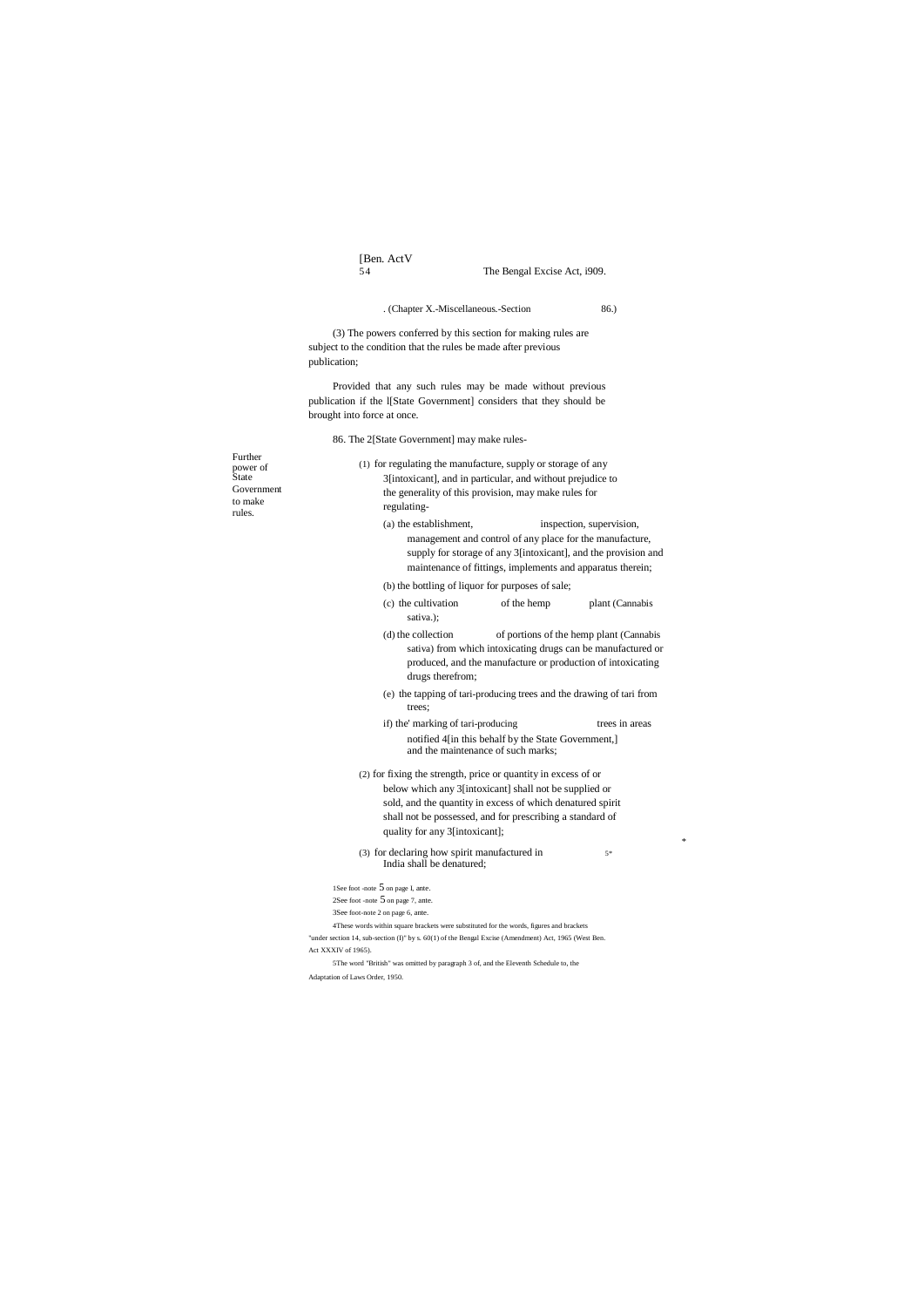The Bengal Excise Act, 1909. of 1909.]

| (Chapter X.-Miscellaneous.-Section                                                              | 86.) |
|-------------------------------------------------------------------------------------------------|------|
| (4) for causing spirit so manufactured to be denatured                                          |      |
| through the agency or under the supervision of                                                  |      |
| I[servants of the Government];                                                                  |      |
| (5) for ascertaining whether any spirit so manufactured has<br>been denatured:                  |      |
| (6) for regulating the deposit of any 2 [intoxicant] in a                                       |      |
| warehouse established, authorised or continued under                                            |      |
| this Act, and the removal of any 2 [intoxicant] from any                                        |      |
| such warehouse or from any distillery or brewery;                                               |      |
| (7) for prescribing the scale of fees or the manner of fixing                                   |      |
| the fees payable in respect of any exclusive privilege                                          |      |
| granted under section 22 or any license, permit or pass                                         |      |
| granted under this Act, or in respect of the storing of                                         |      |
| any 2[intoxicant];                                                                              |      |
| (8) for regulating the time, place and manner of payment of<br>such fees:                       |      |
| (9) for prescribing the restrictIOns under which or the                                         |      |
| conditions on which any license, permit or pass, may be                                         |      |
| granted, and in particular, and without pr:ejudice to the                                       |      |
| generality of this provision, may make rules for- (i)                                           |      |
| prohibiting the admixture with any 2[intoxicant] of any                                         |      |
| article deemed to be noxious or objectionable, (ii)                                             |      |
| regulating or prohibiting the reduction of liquor by 'a                                         |      |
| licensed manufacturer or licensed vendor from a                                                 |      |
| higher to a lower strength,                                                                     |      |
| (iii) prescribing<br>the nature and regulating                                                  |      |
| arrangement of the premises in which any                                                        |      |
| 2[intoxicant] may be sold, and prescribing the                                                  |      |
| notices to be exposed at such premises,<br>(iv) prohibiting or regulating the employment by the |      |
|                                                                                                 |      |

- licensee of any person or class of persons to assist him in his business,
- (v) prohibiting the sale of any 2[intoxicant] except for cash,
- (vi) prescribing the days and hours during which any licensed premises mayor may not be kept open, and providing for the closing of such premises on special occasions,

IThe words "servants of the Crown" were originally substituted for the words "Government Officers" by paragraph 3 of, and Schedule IV to, the Government of India (Adaptation of Indian Laws) order, 1937 and thereafter the word "Government" was substituted for the word "Crown" by paragraph 4(1) ,of the Adaptation of Laws Order, 1950. 2See foot-note 2 on page 6, ante,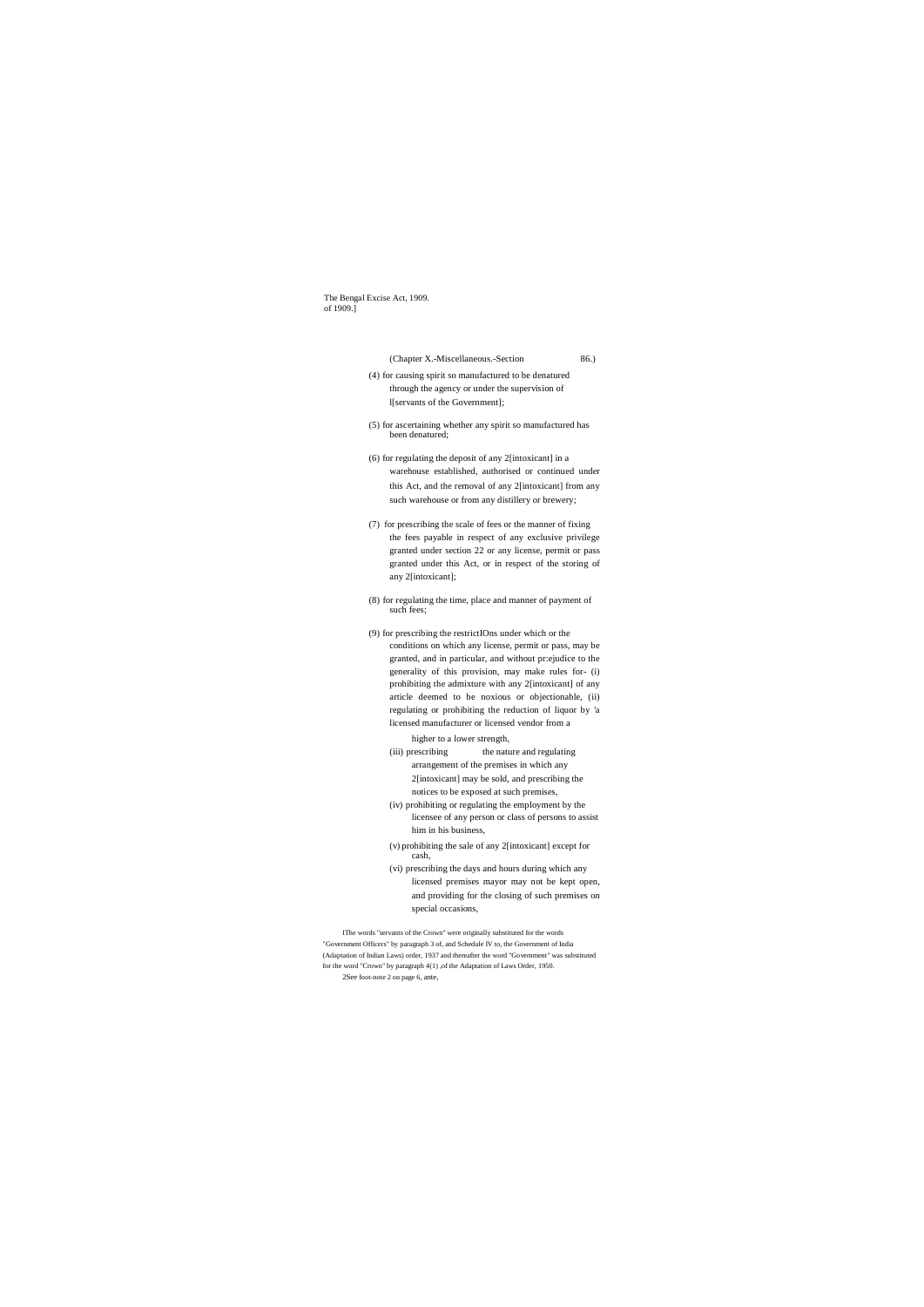|    | [Ben. ActV |
|----|------------|
| 56 |            |

#### 56 The Bengal Excise Act, i909.

Publication and effect of rules and notifications.

(Chapter X-Miscellaneous.-Sections 87, 88.)

l(vii) prescribing the accounts and registers (if any) to be maintained and the returns to be submitted by the licensees relating to their business, and (viii) regulating the transfer .of licenses;

- (10) for prescribing the particulars to be contained In licenses, permits or passes granted under this Act;
- (11) for the payment of compensation to licensees whose premises are closed under section 26 or under any rule made under sub-clause (vi) of clause (9) of this section;
- (12) for prescribing the time, place and manner of levying duty on 2[intoxicants];
- (13) for providing for the destruction or 3[for the disposal in any other manner,] any 4[intoxicant] deemed to be unfit for use; and
- 5(14) for regulating the disposal or destruction of articles or things confiscated or seized under the provisions of this Act,

Explanation 6[I]-Fees may be prescribed under clause (7) of this section at different rates for different classes of exclusive privileges, licenses, permits, passes or storage, and for different areas.

6[Explanation II-The price of an intoxicant as fixed by the rules made under clause (2) of this section, shall be deemed to have always been exclusive of any tax, surcharge, additional surcharge or any other import on the sale or purchase of such intoxicant levied under any law for the time being in force.]

87. (Powers of Board exercisable from time to time.) Rep. by s. 5(d) of the Bengal Excise (Amendment) Act, 1914 (Ben. Act VII of 1914).

88. All rules made, and notifications issued, under this Act shall be published in the 7[Official Gazette], and on such publication shall have effect as if enacted in this Act.

tSub-c1ause (vii) was substituted for the original sub-clause by s. 60(2) of the Bengal Excise (Amendment) Act, 1965 (West Ben. Act XXXIV of 1965). 2See foot-note I on page 12, ante.

3These words within square brackets were substituted for the words "other disposal" by s. 60(3) of the Bengal Excise (Amendment) Act, 1965 (West Ben. Act XXXIV of 1965).

4See foot-note 2 on page 6, ante.

5Clause (14) was substituted for the original clause (14) by s. 60(4) of the Bengal Excise (Amendment) Act, 1965 (West Ben. Act XXXIV of 1965).

6The words within the square qrackets were inserted by the Bengal Excise (Amendment) Act, 1974

(West Ben. Act L of 1974).

7These words within square brackets were substituted for the words "Calcutta Gazette" by paragraph 4(1) of the Government of India (Adaptation of Indian Laws) •Order, 1937.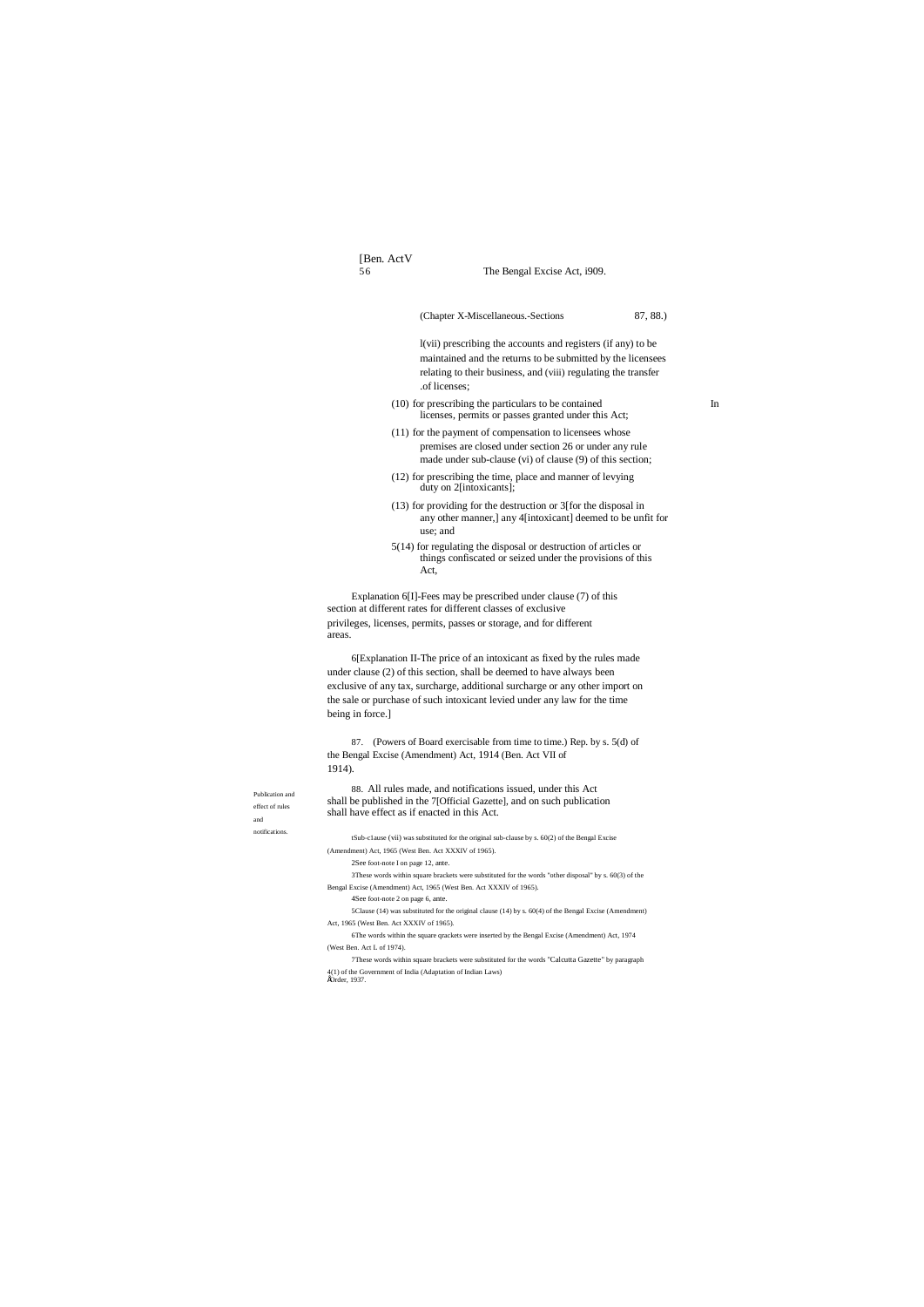The Bengal Excise Act, J 909. 57 of 1909.]

> Governmen t to exempt intoxicants from provi. sions of

(Chapter X.-Miscellaneous.-Sections 89, 90.)

Power of State Act. 89. (1) The following moneys, namely,- Recovery of dues. (a) all excise revenue, (b) any loss that may accrue when a grant has been taken under management by the Collector or transferred by him under section 45, and (c) all alPounts due to the l[State Government] by any person on account of any contract relating to the eXCIse-revenue, may be recovered from the person primarily liable to pay the same, or from his surety (if any), by distress and sale of his movable property, 2[and shall also be recoverable by the process authorised] for the recovery of arrears of revenue. (2) When a grant has been taken. under management by the Collector, or has been transferred by him, under section 45, the Collector may recover, in any manner authorized by sub-section  $(1)$ , any money due to the grantee by any lessee or assignee. (3) When any money is due, in respect of an exclusive privilege, ,to a grantee referred to in section 23, from any person holding under him such grantee may apply to the Collector, and the Collector may recover such money on his behalf in either of the ways provided by sub-section (1): Provided that nothing in this sub-section shall affect the right of any such grantee to recover any such money by civil suit. 90. The 3[State Government] may, by notification, either wholly or partially, and subject to such condition (if any) as it may think fit to prescribe, exempt any 4[intoxicant] from all or any of the provisions of this Act, either throughout 5[West Bengal] or in any specified local area, or for any specified period or occasion or as regards any specified class of persons. IThe words "Provincial Government" were originally substituted for the word "Government" by paragraph 3 of, and Schedule IV to, the Government of India (Adaptation of Indian Laws) Order, 1937, and thereafter the word "State" was substituted for-the word "Provincial" by paragraph 4(1) of the Adaptation of Laws Order, 1950. 2These words within square brackets were substituted for the words "or by the process prescribed" by s. 61 of the Bengal Excise (Amendment), Act, 1965 (West Ben. Act XXXIV of 1965). 3See foot-note 5 on page I, ante. 4See foot-note 2 on page 6, ante. 5See foot-note 3 on page I, ante.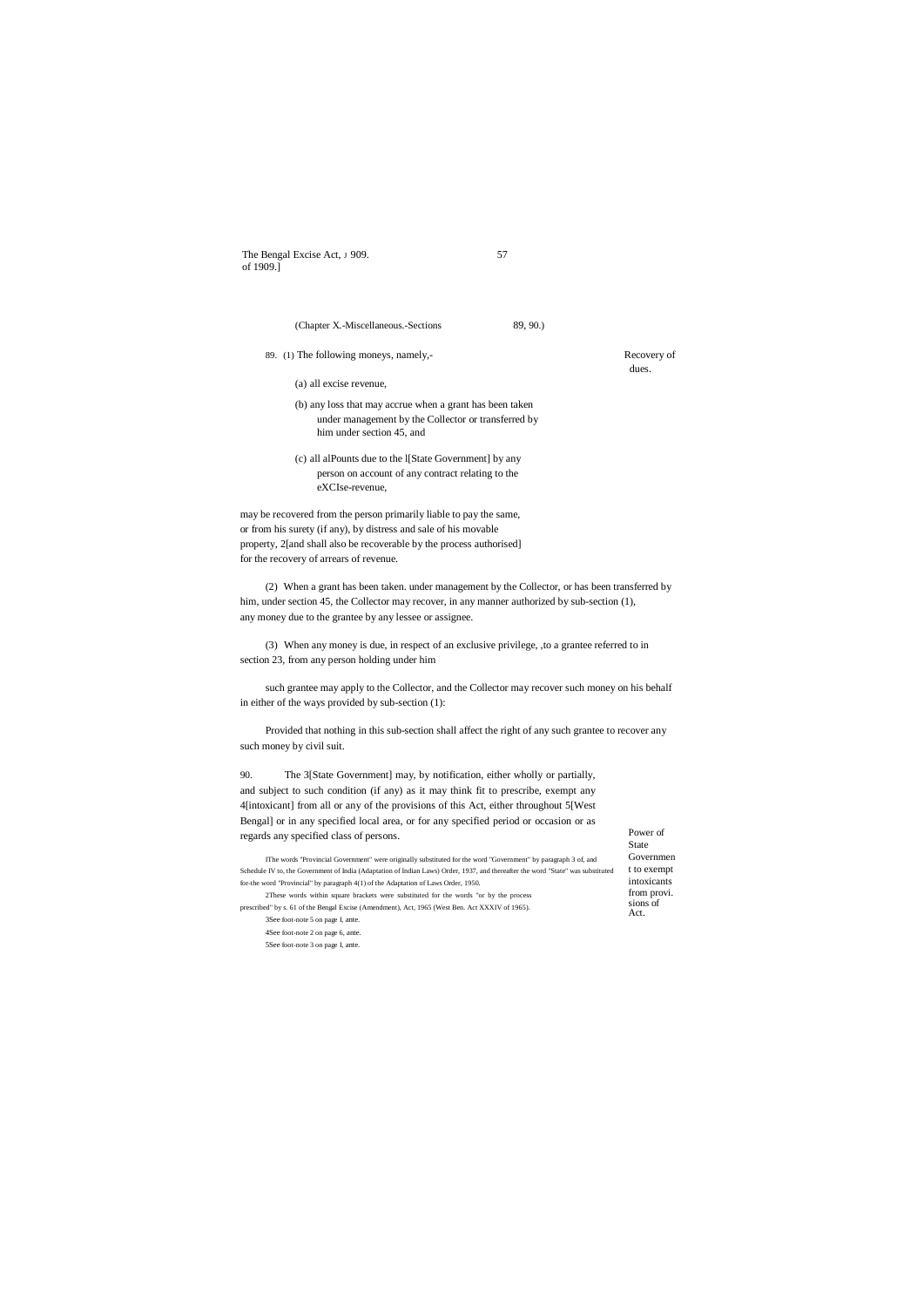| [Ben. ActV |  |
|------------|--|
| 58         |  |

#### The Bengal Excise Act, i909.

Ben. Act XV of 1932.

|                  |                                                                                     |                                                | (Chapter X.-Miscellaneous.-Sections)                                                                                                                                                                                                                                                                                                                                                                                                                                                        | 91-93.-The Schedule.'                                                                                        |
|------------------|-------------------------------------------------------------------------------------|------------------------------------------------|---------------------------------------------------------------------------------------------------------------------------------------------------------------------------------------------------------------------------------------------------------------------------------------------------------------------------------------------------------------------------------------------------------------------------------------------------------------------------------------------|--------------------------------------------------------------------------------------------------------------|
|                  |                                                                                     | Bar to<br>certain<br>suits.                    | 91. No suit shall lie in any Civil Court<br>against the '[Government] or any Excise Officer for damages for any act<br>in good faith done or ordered to be done in pursuance of this Act or of<br>any other law for the ~ime being in force relating to the excise revenue.                                                                                                                                                                                                                 |                                                                                                              |
|                  |                                                                                     | of<br>Limitation<br>suits<br>and<br>prosecutio | 92. (1) No Civil Court shall try any suit against the<br>'rGovernment] in respect of anything done, or<br>alleged to have been done, in pursuance of this Act,                                                                                                                                                                                                                                                                                                                              |                                                                                                              |
|                  | ns.                                                                                 |                                                | and, except with the previocs Government],<br>no Magistrate shall take made against any Excise<br>Officer under relating to the excise-revenue, or<br>made under this Act,                                                                                                                                                                                                                                                                                                                  | sanction of the 2[State<br>congizance of any charge<br>this Act or any other law<br>against any other person |
|                  |                                                                                     |                                                | unless the suit or prosecution is instituted within six months<br>after the date of the act complained of.                                                                                                                                                                                                                                                                                                                                                                                  |                                                                                                              |
|                  |                                                                                     |                                                | $3(2)$ Notwithstanding anything to the contrary contained in this<br>Act or in any other law in force for the time being, when any Sub-<br>Inspector of Excise, < Of Assistant Sub-Inspector of Excise or Excise<br>Constable is accused of any offence alleged to have been committed<br>by him while acting or purporting to act in the discharge of his<br>official duty, no Court shall take cognizance of such offence, except<br>with the previous sanction of the State Government.] |                                                                                                              |
|                  | Bar to<br>application of<br>section 370 of<br>the Bengal<br>Municipal Act,<br>1932. | apply to-                                      | 492A. 5(Section 370 of the Bengal Municipal Act, 1932], shall not<br>(a) any distillery, brewery, warehouse or other place of<br>storage licensed, established, authorised, or continued<br>under this Act, or<br>(b) the premises used for the manufacture or sale of any<br>6[intoxicant] by the holder of a license granted under<br>this Act for such manufacture or sale.                                                                                                              |                                                                                                              |
| Pu<br>an<br>ruI. |                                                                                     |                                                | 93. [Repealed] Rep. by s. 3 of, and the Second Schedule to,<br>the Bengal Repealing and $A$ mending Act, 1938 (Ben. Act 1 of 1939).                                                                                                                                                                                                                                                                                                                                                         |                                                                                                              |
| not              |                                                                                     |                                                | THE SCHEDULE.                                                                                                                                                                                                                                                                                                                                                                                                                                                                               |                                                                                                              |
|                  |                                                                                     |                                                | Rep. by section 3 of, and the Second Schedule to, the Bengal Repealing                                                                                                                                                                                                                                                                                                                                                                                                                      |                                                                                                              |

- 
- ruI,

and Amending Act, 1938 (Ben. Act 1 of 1939).

'The word "Crown" was originally substituted for the words "Secretary of State for India in Council" by paragraph 3 of, and Schedule IV to, the Government of India (Adaptation of Indian Laws) Order, 1937, and thereafter the word "Government" was substituted for the word "Crown" by paragraph 4(1) of the Adaptation of Laws Order, 1950.

2See foot-note 5 on page I, ante.

3Sub-section (c) inserted by the Bengal Excise (Second Amendment) Act, 1979 (West Ben. Act XL of 1979).

4Section 92A was inserted by s. 34 of the Bengal Excise (Amendment) Act, 1914 (Ben. Act VII of 1914).

5The words and figures within square brackets were substituted for the words and figures "Section 261 of the Bengal Municipal Act, 1884" by s. 62 of the Bengal Excise (Amendment) Act, 1965 (West Ben. Act XXXIV of 1965).

6See foot-note 2 on page 6, ante.

#### Order No. 597 Ex. Calcutta, the 29th August 1995/5000 Copies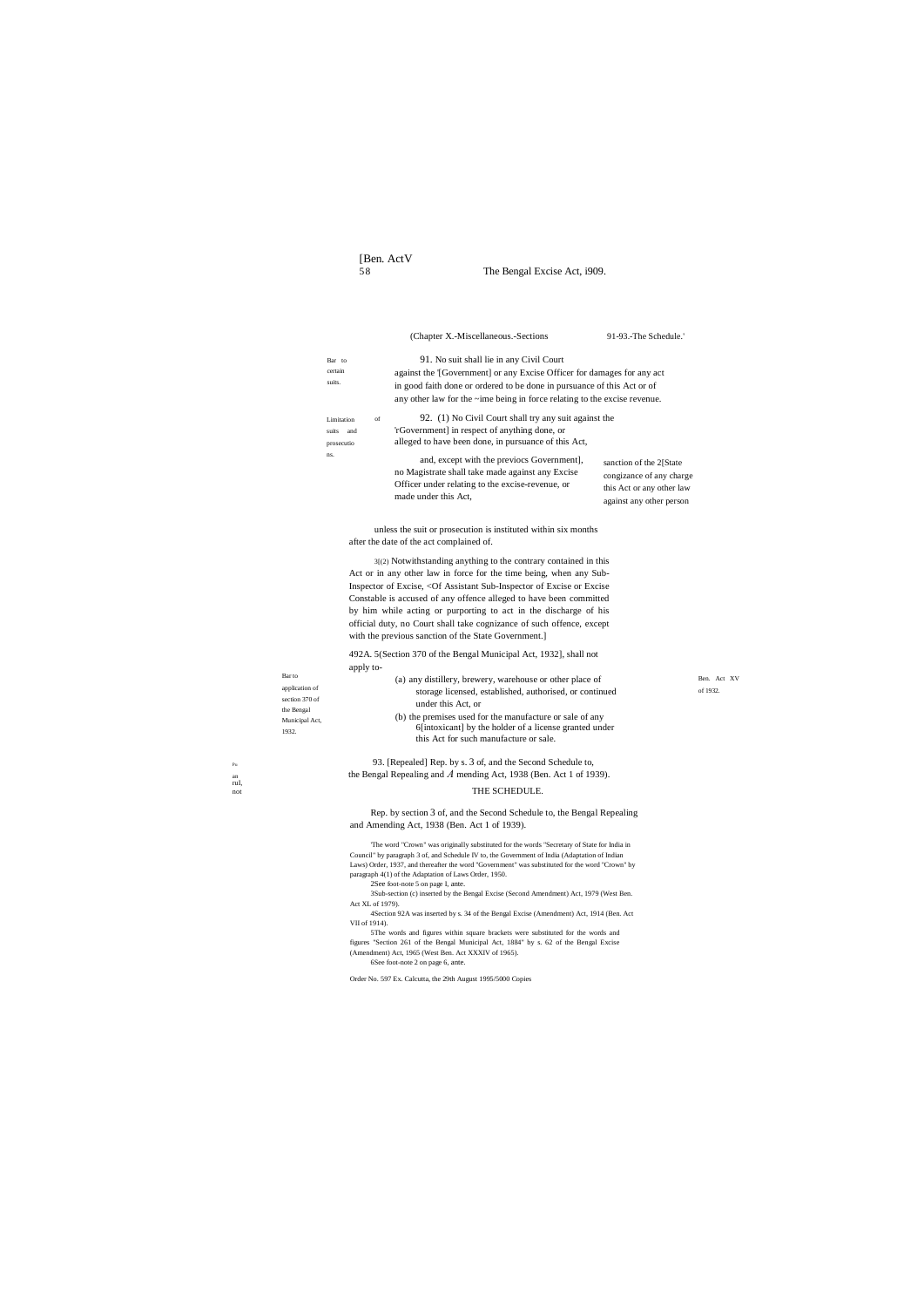Section & clause

**ERRATA**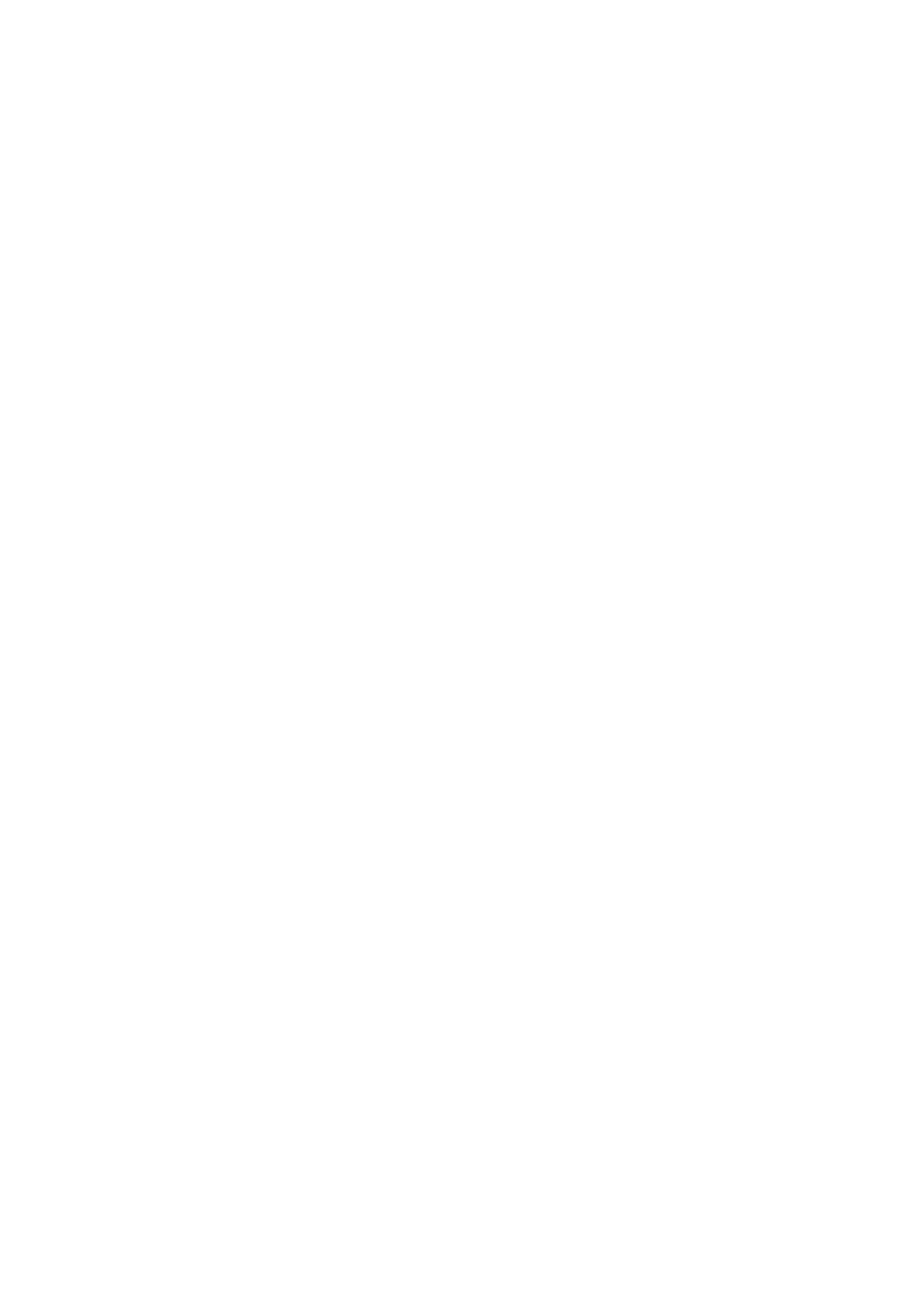*Registered No. WB/SC-247* **No. WB(Part-III)/2012/SAR-27**

Short title and commencement.

Kolkata



# *Extraordinary* Published by Authority

SRAYANA 11]\_\_\_\_\_\_\_\_\_\_\_\_\_\_\_\_\_\_\_\_\_\_\_\_ THURSDAY, AUGUST 2, 2012 \_\_\_\_\_\_\_\_\_\_\_\_\_\_\_\_\_\_\_\_\_\_\_\_\_\_\_\_\_\_ [SAKA 1934

PART HI<sub>0</sub> Act of the West Bengal Legislature.

#### **GOVERNMENT OF WEST BENGAL LAW DEPARTMENT**

**Legislative**

NOTIFICATION

No. 1137-L.ô 2nd August, 2012.ô The following Act of the West Bengal Legislature, having been assented to by the Governor, is hereby published for general information: $\hat{o}$ 

> It is hereby enacted in the Sixty-third Year of the Republic of India, by the Legislature of West Bengal, as follows: $\hat{o}$

# **West Bengal Act XVI of 2012**

**THE BENGAL EXCISE (AMENDMENT)**

**ACT, 2012.**

*\ Passed by the West Bengal Legislature.]*

[Assent of the Governor was first published in the *Kolkata Gazette, Extraordinary,* of the 2nd August, 2012.]

*An Act to amend the Bengal Excise Act, 1909.*

WHEREAS it is expedient to amend the Bengal Excise Act, 1909, for the purposes Ben. Act ... , ... , ... and in the manner hereinafter appearing;

1. (1) This Act may be called the Bengal Excise (Amendment) Act, 2012.

(2) It shall come into force on such date as the State Government may, by notification in the *Official Gazette,* specify.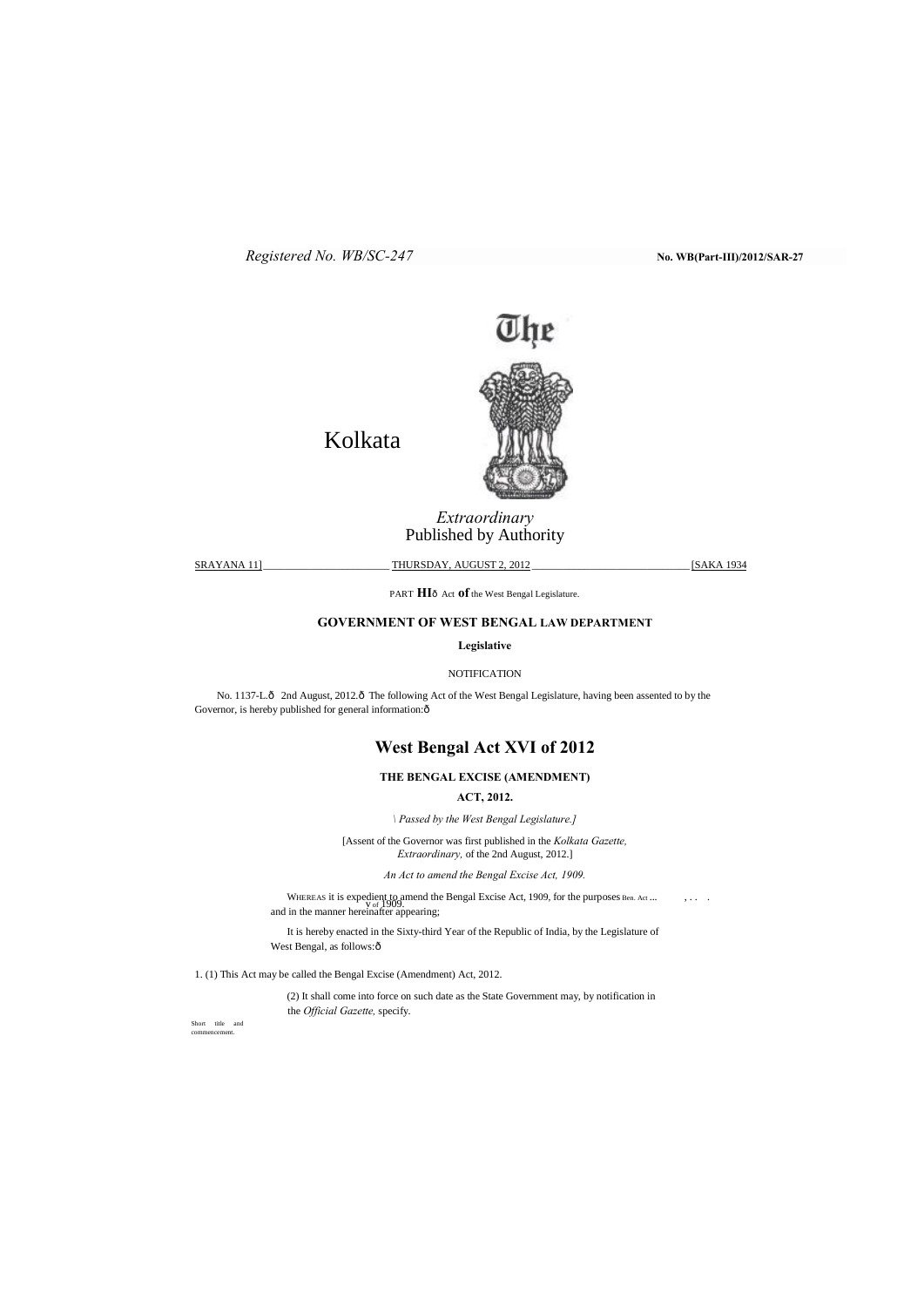Amendment of section 53.

Amendment of section 54.

# 2 THE KOLKATA GAZETTE, EXTRAORDINARY, AUGUST 2, 2012 [PART DI

*The Bengal Excise (Amendment) Act, 2012.*

# *(Sections 2-12.)*

| Amendment of section<br>15 of Ben. Act V of<br>1909. |    | 2. After clause (d) of sub-section (1) of section 15 of the Bengal Excise Act, 1909<br>(hereinafter referred to as the principal Act), the following clause shall be inserted: ô<br>"(e) regulate the manufacture, supply or storage of any intoxicant in the distillery,<br>breweries or warehouses, as the case may be, on .payment of such fee in cash<br>equivalent to cost of officers and establishment, and in such manner, as may be<br>prescribed.".                                                                                                                                                                                                                                                                                    |
|------------------------------------------------------|----|--------------------------------------------------------------------------------------------------------------------------------------------------------------------------------------------------------------------------------------------------------------------------------------------------------------------------------------------------------------------------------------------------------------------------------------------------------------------------------------------------------------------------------------------------------------------------------------------------------------------------------------------------------------------------------------------------------------------------------------------------|
| Amendment<br>section 46.                             | of | 3. In clause (e) of section 46 of the principal Act, ô<br>(1) for the words "one year", the words "three years" shall be substituted;<br>(2) for the words "one thousand rupees", the words "ten thousand rupees" shall be<br>substituted.                                                                                                                                                                                                                                                                                                                                                                                                                                                                                                       |
| Amendment<br>section 46 A.                           | of | 4. In section 46A of the principal Act, in clause (i), for the words "two years", the words<br>"three years" shall be substituted.                                                                                                                                                                                                                                                                                                                                                                                                                                                                                                                                                                                                               |
| Insertion of new<br>section after section<br>46A.    |    | 5. After section 46A of the principal Act, the following section shall be inserted:-<br>46AA. Whosoever mixes or permits to mix with liquor or any intoxicating drug any substance<br>which is likely to cause disability or death to human beings, shall be punishable with<br>imprisonment for life, or imprisonment of either of description for a term which may extend to<br>ten years and fine.".<br>"Penalty for<br>occurrence of death<br>6. In section 47 of the principal Act, for the word, figures and letter "section<br>due to consumption<br>of liquor.<br>46A", the words, figures and letters "sections 46A and 46AA" shall be<br>substituted.<br>7. In section 48 of the principal Act, for the words "two years and to fine", |
| Amendment<br>section 47.                             | of | the words "five years and fine" shall be substituted.                                                                                                                                                                                                                                                                                                                                                                                                                                                                                                                                                                                                                                                                                            |
|                                                      |    | 8. In section 50 of the principal Act, ô                                                                                                                                                                                                                                                                                                                                                                                                                                                                                                                                                                                                                                                                                                         |
| Amendment<br>section 48.                             | of | (1) for the words "one years", the words "two years" shall be substituted;<br>for the words "two thousand", the words "three thousand" shall be substituted.<br>(2)                                                                                                                                                                                                                                                                                                                                                                                                                                                                                                                                                                              |
| Amendment<br>section 50.                             | of | In sub-section $(1)$ of section 51 of the principal Act, $\hat{o}$<br>(1) for the words "six months", the words "two years" shall be substituted;<br>(2) for the words "two thousand rupees", the words "ten thousand rupees" shall be<br>substituted.                                                                                                                                                                                                                                                                                                                                                                                                                                                                                           |
| Amendment<br>section 51.                             | of | 10. In section 52 of the principal Act, for the words "two years and to fine", the words "three<br>years and fine" shall be substituted.                                                                                                                                                                                                                                                                                                                                                                                                                                                                                                                                                                                                         |
|                                                      |    | 11. In sub-section (1) of section 53 of the principal Act, for the words "three thousand", the<br>words "ten thousand" shall be substituted.                                                                                                                                                                                                                                                                                                                                                                                                                                                                                                                                                                                                     |
| Amendment<br>section 52.                             | of | 12. In section 54 of the principal Act, for the words "five thousand", the words "twenty                                                                                                                                                                                                                                                                                                                                                                                                                                                                                                                                                                                                                                                         |

thousand" shall be substituted.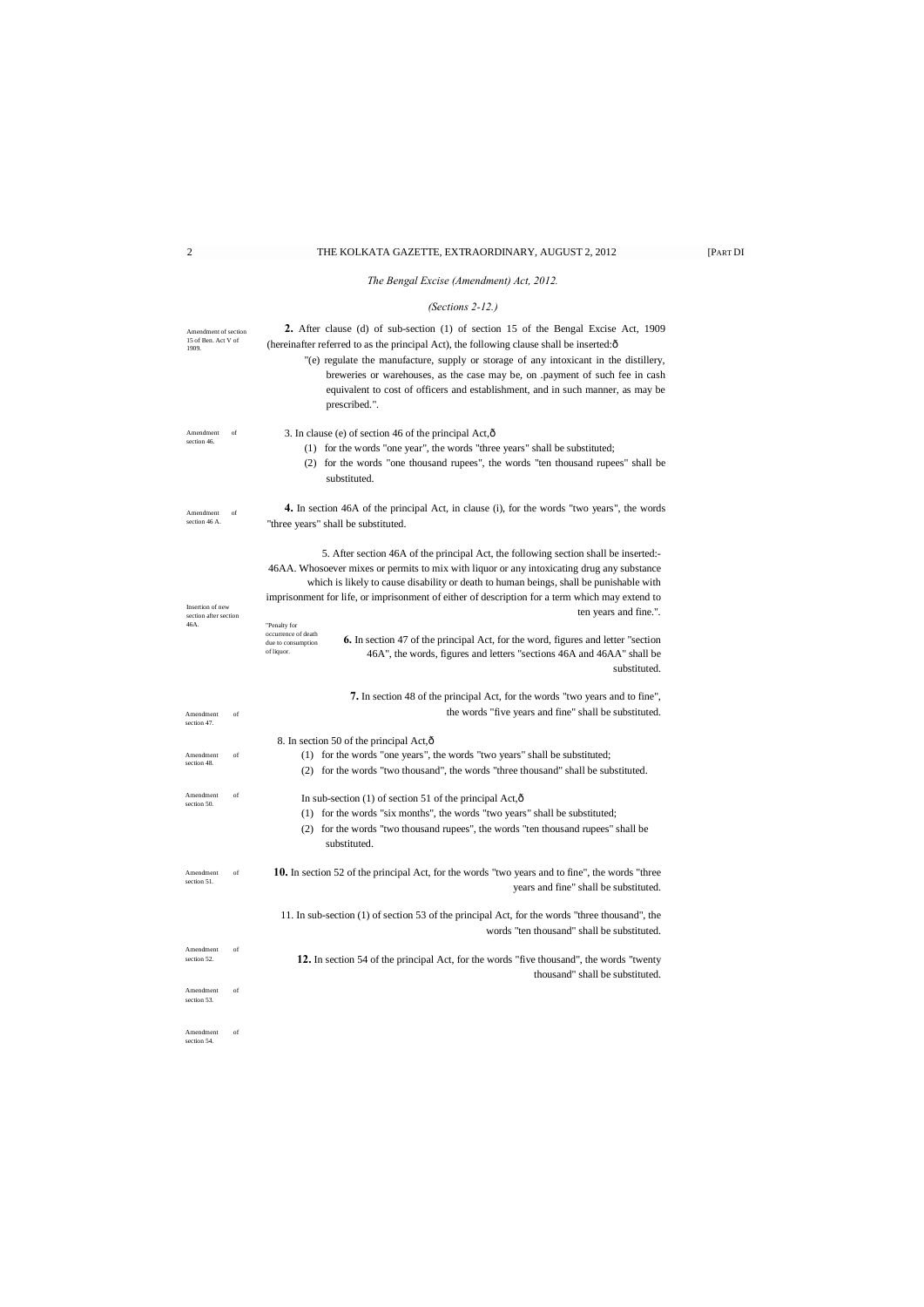# 3 THE KOLKATA GAZETTE, EXTRAORDINARY, AUGUST 2, 2012 [PART DI

# *The Bengal Excise (Amendment) Act, 2012.*

#### *(Sections 13-23.)*

| Amendment                | of | 13. In section 54A of the principal Act, $\hat{o}$                                                                                                                                               |
|--------------------------|----|--------------------------------------------------------------------------------------------------------------------------------------------------------------------------------------------------|
| section 54A.             |    | (1) in clause (a), for the word, figures and letter "and 46A", the word, figures and<br>letters ", 46A and 46AA" shall be substituted;                                                           |
|                          |    | (2) for the words "five thousand", the words "ten thousand" shall be substituted.                                                                                                                |
| Amendment<br>section 56. | of | 14. In section 56 of the principal Act, for the word, figures and letter "section 46A", the words,<br>figures and letters "section 46A, section 46AA" shall be substituted.                      |
|                          |    | 15. In section 59 of the principal Act, for the words "liable to fine which may extend to five                                                                                                   |
| Amendment<br>section 59. | of | thousand rupees", the words "liable to imprisonment which may extend to three years, or fine<br>which may extend to ten thousand rupees, or both" shall be substituted.                          |
|                          |    | <b>16.</b> In clause (a) of sub-section (1) of section 65 of the principal Act, $\hat{o}$                                                                                                        |
| Amendment<br>section 65. | of | (1) for the words, figures, letter and brackets "clause (ii) of section 46A", the words,<br>figures and letters "section 46A, section 46AA" shall be substituted;                                |
|                          |    | (2) for the words "fifty thousand", the words "three lakh" shall be substituted.                                                                                                                 |
| Amendment<br>section 67. | of | 17. In section 67 of the principal Act, in clause (I) for the word, figures and letter "section<br>46A", the words, figures and letters "section 46A, section 46AA" shall be substituted.        |
|                          | of | 18. In section 68 of the principal Act, for the word, figures and letter "section 46A", the words,<br>figures and letters "section 46A, section 46AA" shall be substituted.                      |
| Amendment<br>section 68. |    | 19. In section 69 of the principal Act, for the word, figures and letter "section 46A", the words,<br>figures and letters "section 46A, section 46AA" shall be substituted.                      |
| Amendment<br>section 69. | of | <b>20.</b> In section 70 of the principal Act, for the word, figures and letter "section 46A", the words,                                                                                        |
| Amendment                | of | figures and letters "section 46A, section 46AA" shall be substituted.                                                                                                                            |
| section 70.              |    | 21. In section 74 of the principal Act, in clause (b) of sub-section (i), for the word, figures<br>and letter "section 46A", the words, figures and letters "section 46A, section 46AA" shall be |
| Amendment<br>section 74. | of | substituted.                                                                                                                                                                                     |
|                          |    | 22. In section 75 of the principal $Act, \hat{o}$                                                                                                                                                |
| Amendment<br>section 75. | of | (1) in sub-section (1), for the words, figures, letter and brackets "clause (ii) of<br>section 46A", the words, figures and letters "section 46A, section 46AA" shall<br>be substituted;         |
|                          |    | (2) in sub-section (5), for the words, figures, letter and brackets "clause (ii) of<br>section 46A", the word, figures and letter "section 46A" shall be substituted.                            |
|                          |    | 23. In section 83 of the principal Act, for the word, figures and letter "section 46A", the                                                                                                      |
| Amendment<br>section 83. | of | words, figures and letters "section 46A, section 46AA" shall be substituted.                                                                                                                     |